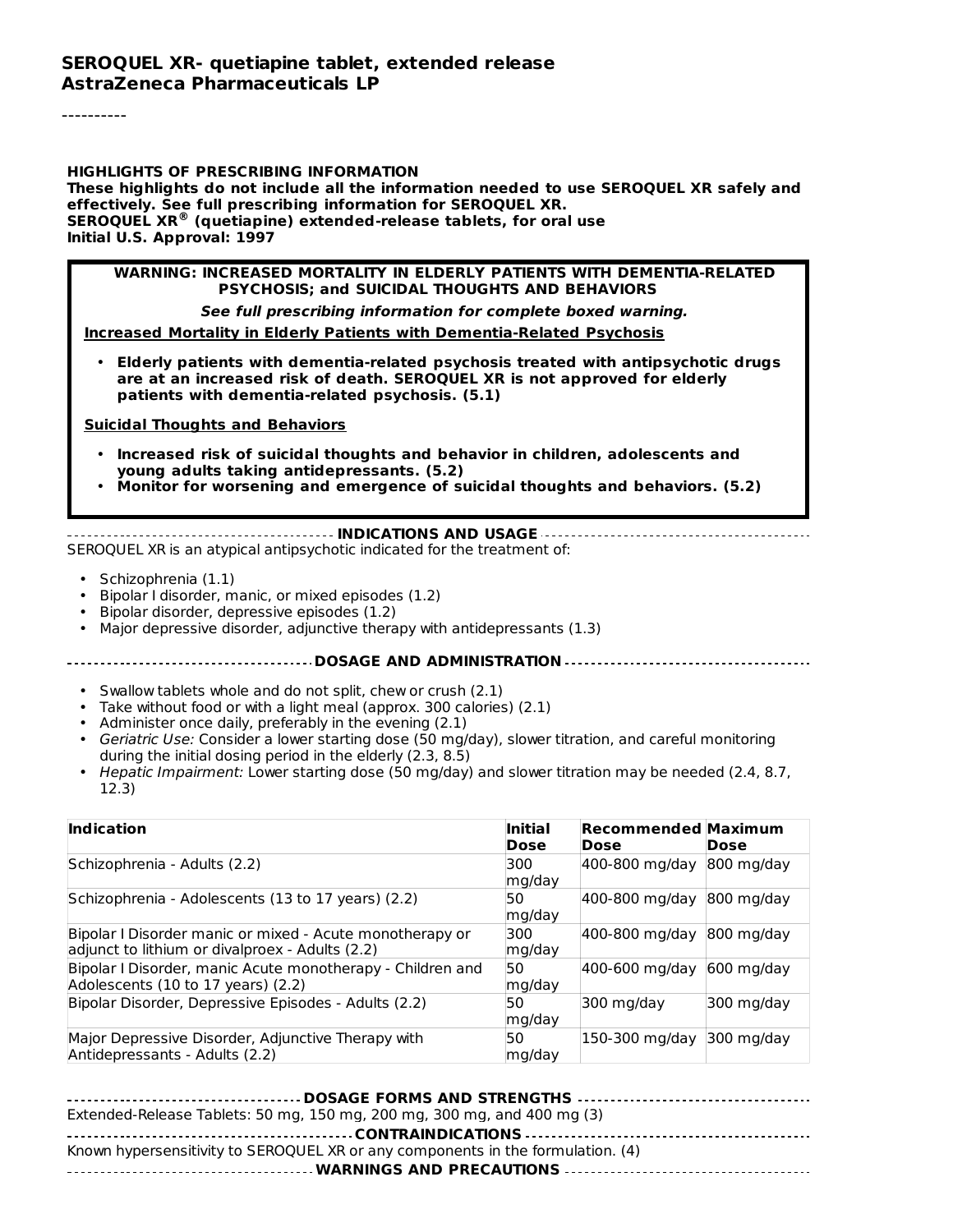- Cerebrovascular Adverse Reactions: Increased incidence of cerebrovascular adverse reactions (e.g., stroke, transient ischemic attack) has been seen in elderly patients with dementia-related psychoses treated with atypical antipsychotic drugs (5.3)
- Neuroleptic Malignant Syndrome (NMS): Manage with immediate discontinuation and close monitoring (5.4)
- Metabolic Changes: Atypical antipsychotics have been associated with metabolic changes. These metabolic changes include hyperglycemia, dyslipidemia, and weight gain (5.5)
	- ∘ Hyperglycemia and Diabetes Mellitus: Monitor patients for symptoms of hyperglycemia including polydipsia, polyuria, polyphagia, and weakness. Monitor glucose regularly in patients with diabetes or at risk for diabetes
	- ∘ Dyslipidemia: Undesirable alterations have been observed in patients treated with atypical antipsychotics. Appropriate clinical monitoring is recommended, including fasting blood lipid testing at the beginning of, and periodically, during treatment
	- ∘ Weight Gain: Gain in body weight has been observed; clinical monitoring of weight is recommended
- Tardive Dyskinesia: Discontinue if clinically appropriate (5.6)
- Hypotension: Use with caution in patients with known cardiovascular or cerebrovascular disease (5.7)
- Increased Blood Pressure in Children and Adolescents: Monitor blood pressure at the beginning of, and periodically during treatment in children and adolescents (5.9)
- Leukopenia, Neutropenia, and Agranulocytosis: Monitor complete blood count frequently during the first few months of treatment in patients with a pre-existing low white cell count or a history of leukopenia/neutropenia and discontinue SEROQUEL XR at the first sign of a decline in WBC in absence of other causative factors (5.10)
- Cataracts: Lens changes have been observed in patients during long-term quetiapine treatment. Lens examination is recommended when starting treatment and at 6-month intervals during chronic treatment (5.11)
- Anticholinergic (antimuscarinic) Effects: Use with caution with other anticholinergic drugs and in patients with urinary retention, prostatic hypertrophy, or constipation (5.20)
- **ADVERSE REACTIONS** Most common adverse reactions (incidence ≥5% and twice placebo): Adults: somnolence, dry mouth, constipation, dizziness, increased appetite, dyspepsia, weight gain, fatigue, dysarthria, and nasal congestion (6.1)

Children and Adolescents: somnolence, dizziness, fatigue, increased appetite, nausea, vomiting, dry mouth, tachycardia, weight increased (6.1)

#### **To report SUSPECTED ADVERSE REACTIONS, contact AstraZeneca at 1-800-236-9933 or FDA at 1-800-FDA-1088 or www.fda.gov/medwatch.**

**DRUG INTERACTIONS**

- Concomitant use of strong CYP3A4 inhibitors: Reduce quetiapine dose to one‑sixth when coadministered with strong CYP3A4 inhibitors (e.g., ketoconazole, ritonavir) (2.5, 7.1, 12.3)
- Concomitant use of strong CYP3A4 inducers: Increase quetiapine dose up to 5 fold when used in combination with a chronic treatment (more than 7-14 days) of potent CYP3A4 inducers (e.g., phenytoin, rifampin, St. John's wort) (2.6, 7.1, 12.3)
- Discontinuation of strong CYP3A4 inducers: Reduce quetiapine dose by 5-fold within 7-14 days of discontinuation of CYP3A4 inducers (2.6, 7.1, 12.3)

**USE IN SPECIFIC POPULATIONS**

• Pregnancy: May cause extrapyramidal and/or withdrawal symptoms in neonates with third trimester exposure. (8.1)

#### **See 17 for PATIENT COUNSELING INFORMATION and Medication Guide.**

**Revised: 1/2022**

### **FULL PRESCRIBING INFORMATION: CONTENTS\* WARNING: INCREASED MORTALITY IN ELDERLY PATIENTS WITH DEMENTIA-RELATED PSYCHOSIS; and SUICIDAL THOUGHTS AND BEHAVIORS 1 INDICATIONS AND USAGE**

1.1 Schizophrenia

1.2 Bipolar Disorder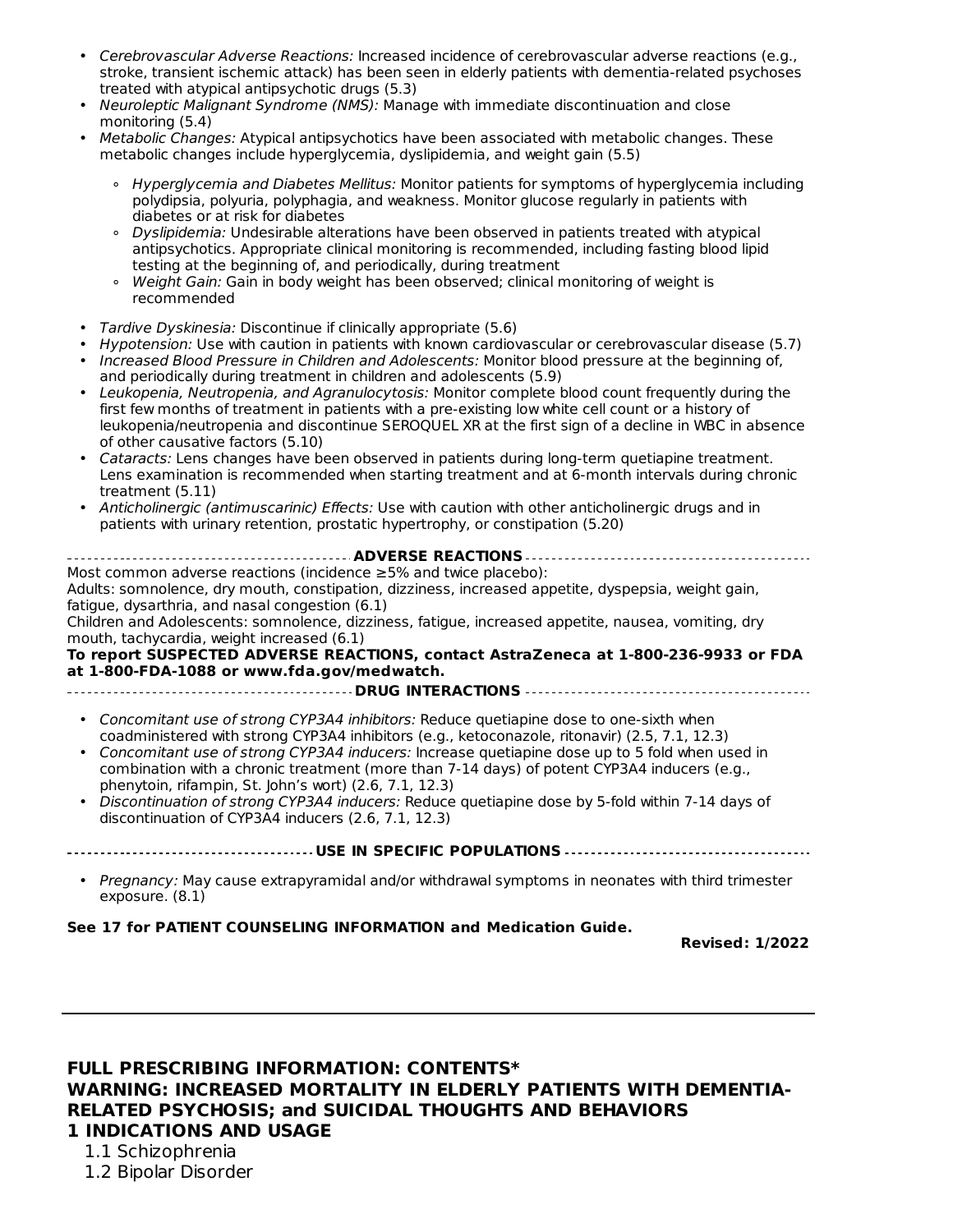- 1.3 Adjunctive Treatment of Major Depressive Disorder (MDD)
- 1.4 Special Considerations in Treating Pediatric Schizophrenia and Bipolar I Disorder

## **2 DOSAGE AND ADMINISTRATION**

- 2.1 Important Administration Instructions
- 2.2 Recommended Dosing
- 2.3 Dose Modifications in Elderly Patients
- 2.4 Dose Modifications in Hepatically Impaired Patients
- 2.5 Dose Modifications when used with CYP3A4 Inhibitors
- 2.6 Dose Modifications when used with CYP3A4 Inducers
- 2.7 Re-initiation of Treatment in Patients Previously Discontinued
- 2.8 Switching Patients from SEROQUEL Tablets to SEROQUEL XR Tablets
- 2.9 Switching from Antipsychotics

## **3 DOSAGE FORMS AND STRENGTHS**

## **4 CONTRAINDICATIONS**

## **5 WARNINGS AND PRECAUTIONS**

- 5.1 Increased Mortality in Elderly Patients with Dementia-Related Psychosis
- 5.2 Suicidal Thoughts and Behaviors in Adolescents and Young Adults
- 5.3 Cerebrovascular Adverse Reactions, Including Stroke, in Elderly Patients with
- Dementia-Related Psychosis
- 5.4 Neuroleptic Malignant Syndrome (NMS)
- 5.5 Metabolic Changes
- 5.6 Tardive Dyskinesia
- 5.7 Hypotension
- 5.8 Falls
- 5.9 Increases in Blood Pressure (Children and Adolescents)
- 5.10 Leukopenia, Neutropenia, and Agranulocytosis
- 5.11 Cataracts
- 5.12 QT Prolongation
- 5.13 Seizures
- 5.14 Hypothyroidism
- 5.15 Hyperprolactinemia
- 5.16 Potential for Cognitive and Motor Impairment
- 5.17 Body Temperature Regulation
- 5.18 Dysphagia
- 5.19 Discontinuation Syndrome
- 5.20 Anticholinergic (antimuscarinic) Effects

## **6 ADVERSE REACTIONS**

- 6.1 Clinical Studies Experience
- 6.2 Postmarketing Experience

## **7 DRUG INTERACTIONS**

- 7.1 Effect of Other Drugs on Quetiapine
- 7.2 Effect of Quetiapine on Other Drugs

## **8 USE IN SPECIFIC POPULATIONS**

- 8.1 Pregnancy
- 8.2 Lactation
- 8.3 Females and Males of Reproductive Potential
- 8.4 Pediatric Use
- 8.5 Geriatric Use
- 8.6 Renal Impairment
- 8.7 Hepatic Impairment

## **9 DRUG ABUSE AND DEPENDENCE**

- 9.1 Controlled Substance
- 9.2 Abuse

## **10 OVERDOSAGE**

10.1 Human Experience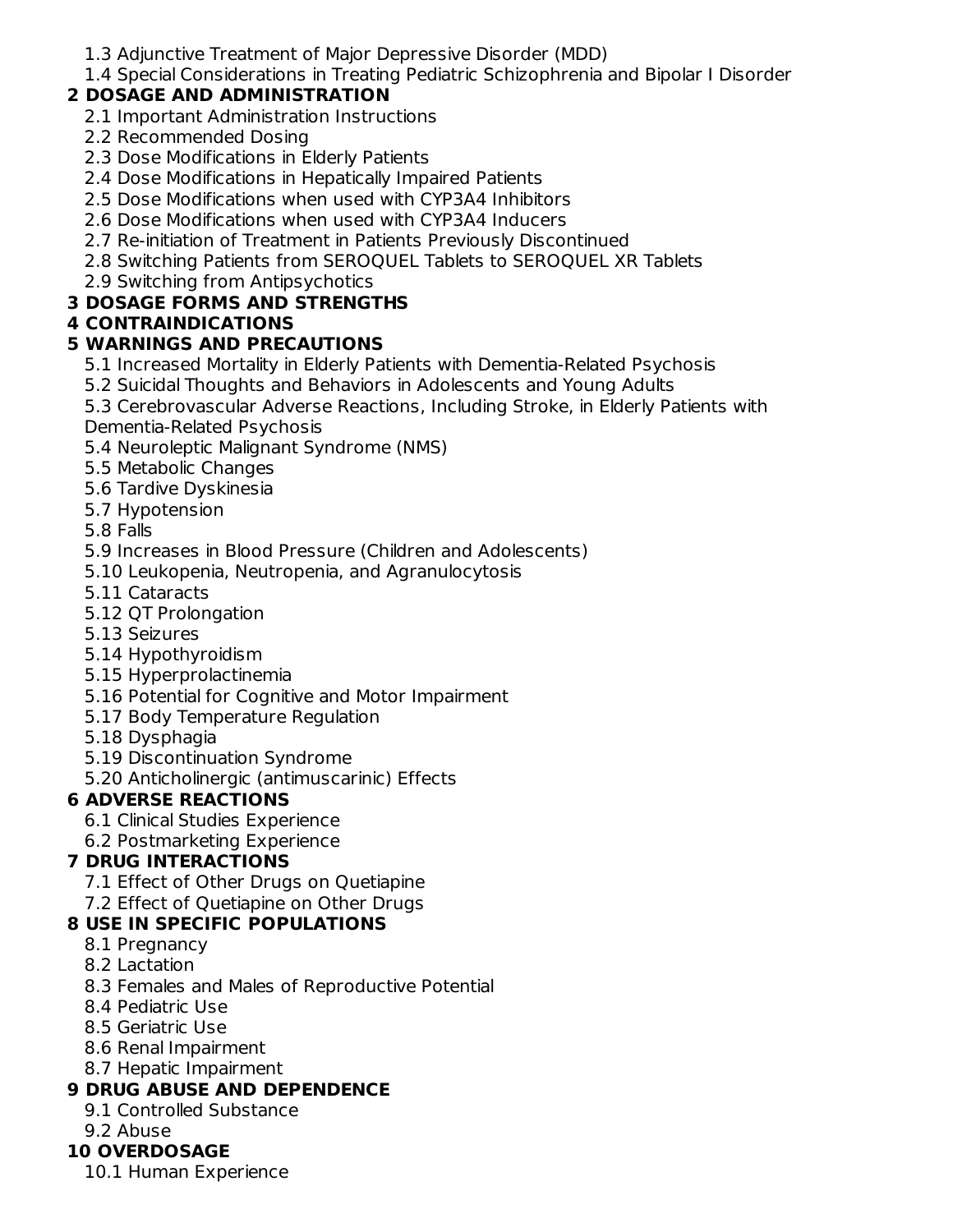10.2 Management of Overdosage

### **11 DESCRIPTION**

### **12 CLINICAL PHARMACOLOGY**

- 12.1 Mechanism of Action
- 12.2 Pharmacodynamics
- 12.3 Pharmacokinetics

## **13 NONCLINICAL TOXICOLOGY**

- 13.1 Carcinogenesis, Mutagenesis, Impairment of Fertility
- 13.2 Animal Toxicology and/or Pharmacology

## **14 CLINICAL STUDIES**

- 14.1 Schizophrenia
- 14.2 Bipolar Disorder
- 14.3 Major Depressive Disorder, Adjunctive Therapy to Antidepressants

### **16 HOW SUPPLIED/STORAGE AND HANDLING**

### **17 PATIENT COUNSELING INFORMATION**

\* Sections or subsections omitted from the full prescribing information are not listed.

### **FULL PRESCRIBING INFORMATION**

### **WARNING: INCREASED MORTALITY IN ELDERLY PATIENTS WITH DEMENTIA-RELATED PSYCHOSIS; and SUICIDAL THOUGHTS AND BEHAVIORS**

**Increased Mortality in Elderly Patients with Dementia-Related Psychosis**

**Elderly patients with dementia-related psychosis treated with antipsychotic drugs are at an increased risk of death [see Warnings and Precautions (5.1)]. SEROQUEL XR is not approved for the treatment of patients with dementia-related psychosis [see Warnings and Precautions (5.1)].**

### **Suicidal Thoughts and Behaviors**

**Antidepressants increased the risk of suicidal thoughts and behavior in children, adolescents, and young adults in short-term studies. These studies did not show an increase in the risk of suicidal thoughts and behavior with antidepressant use in patients over age 24; there was a reduction in risk with antidepressant use in patients aged 65 and older [see Warnings and Precautions (5.2)].**

**In patients of all ages who are started on antidepressant therapy, monitor closely for worsening, and for emergence of suicidal thoughts and behaviors. Advise families and caregivers of the need for close observation and communication with the prescriber [see Warnings and Precautions (5.2)].**

**SEROQUEL XR is not approved for use in pediatric patients under ten years of age [see Use in Specific Populations (8.4)].**

### **1 INDICATIONS AND USAGE**

**1.1 Schizophrenia**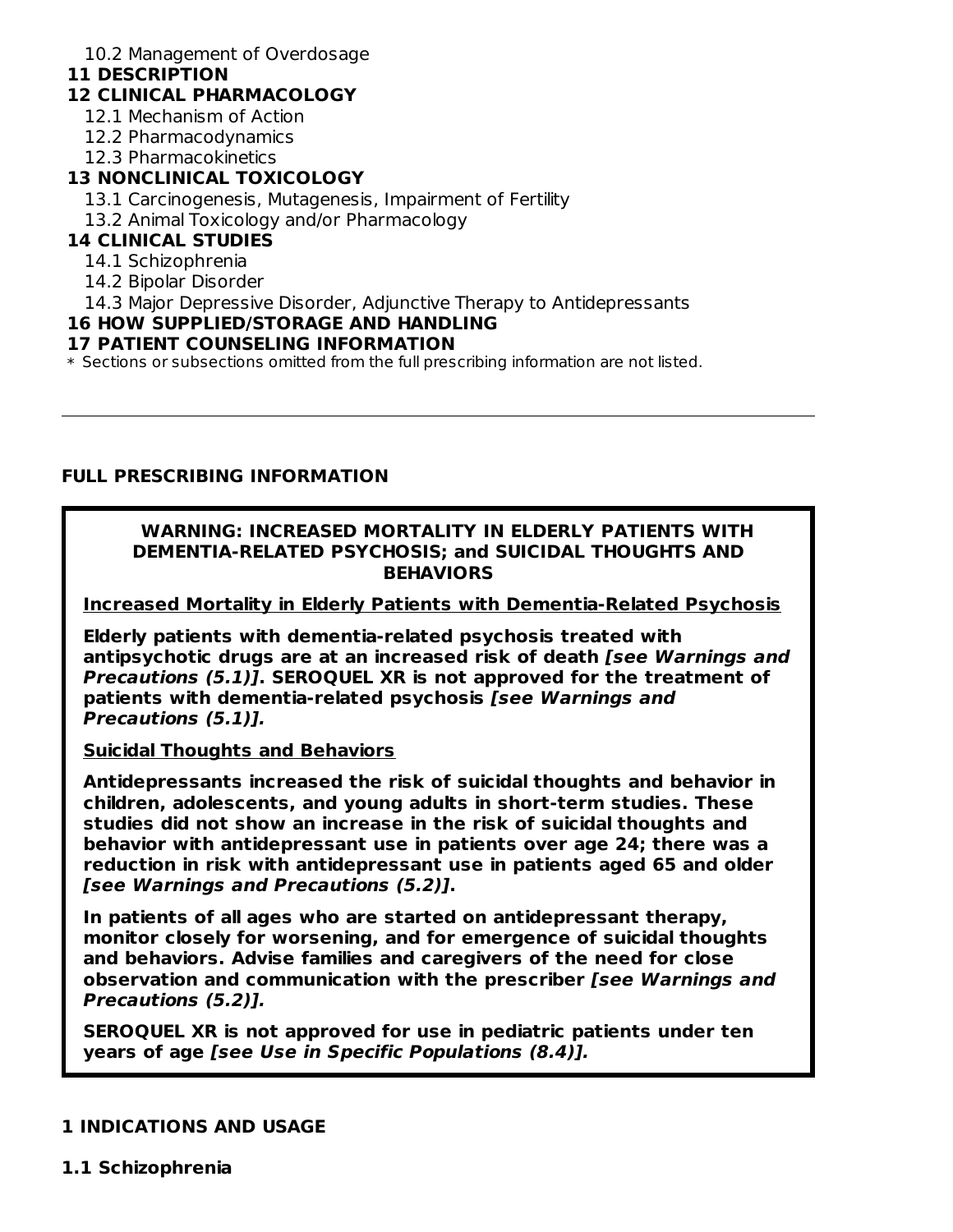SEROQUEL XR is indicated for the treatment of schizophrenia. The efficacy of SEROQUEL XR in schizophrenia was established in one 6-week and one maintenance trial in adults with schizophrenia. Efficacy was supported by three 6-week trials in adults with schizophrenia and one 6-week trial in adolescents with schizophrenia (13-17 years) treated with SEROQUEL [see Clinical Studies (14.1)].

## **1.2 Bipolar Disorder**

SEROQUEL XR is indicated for the acute treatment of manic or mixed episodes associated with bipolar I disorder, both as monotherapy and as an adjunct to lithium or divalproex. The efficacy of SEROQUEL XR in manic or mixed episodes of bipolar I disorder was established in one 3-week trial in adults with manic or mixed episodes associated with bipolar I disorder. Efficacy was supported by two 12-week monotherapy trials and one 3-week adjunctive trial in adults with manic episodes associated with bipolar I disorder as well as one 3-week monotherapy trial in children and adolescents (10 - 17 years) with manic episodes associated with bipolar I disorder treated with SEROQUEL [see Clinical Studies (14.2)].

SEROQUEL XR is indicated for the acute treatment of depressive episodes associated with bipolar disorder. The efficacy of SEROQUEL XR was established in one 8-week trial in adults with bipolar I or II disorder and supported by two 8-week trials in adults with bipolar I or II disorder treated with SEROQUEL [see Clinical Studies (14.2)].

SEROQUEL XR is indicated for the maintenance treatment of bipolar I disorder, as an adjunct to lithium or divalproex. Efficacy was extrapolated from two maintenance trials in adults with bipolar I disorder treated with SEROQUEL. The effectiveness of monotherapy for the maintenance treatment of bipolar I disorder has not been systematically evaluated in controlled clinical trials [see Clinical Studies (14.2)].

# **1.3 Adjunctive Treatment of Major Depressive Disorder (MDD)**

SEROQUEL XR is indicated for use as adjunctive therapy to antidepressants for the treatment of MDD. The efficacy of SEROQUEL XR as adjunctive therapy to antidepressants in MDD was established in two 6-week trials in adults with MDD who had an inadequate response to antidepressant treatment [see Clinical Studies (14.3)].

## **1.4 Special Considerations in Treating Pediatric Schizophrenia and Bipolar I Disorder**

Pediatric schizophrenia and bipolar I disorder are serious mental disorders, however, diagnosis can be challenging. For pediatric schizophrenia, symptom profiles can be variable, and for bipolar I disorder, patients may have variable patterns of periodicity of manic or mixed symptoms. It is recommended that medication therapy for pediatric schizophrenia and bipolar I disorder be initiated only after a thorough diagnostic evaluation has been performed and careful consideration given to the risks associated with medication treatment. Medication treatment for both pediatric schizophrenia and bipolar I disorder is indicated as part of a total treatment program that often includes psychological, educational and social interventions.

# **2 DOSAGE AND ADMINISTRATION**

# **2.1 Important Administration Instructions**

SEROQUEL XR tablets should be swallowed whole and not split, chewed, or crushed.

It is recommended that SEROQUEL XR be taken without food or with a light meal (approximately 300 calories) [see Clinical Pharmacology (12.3)].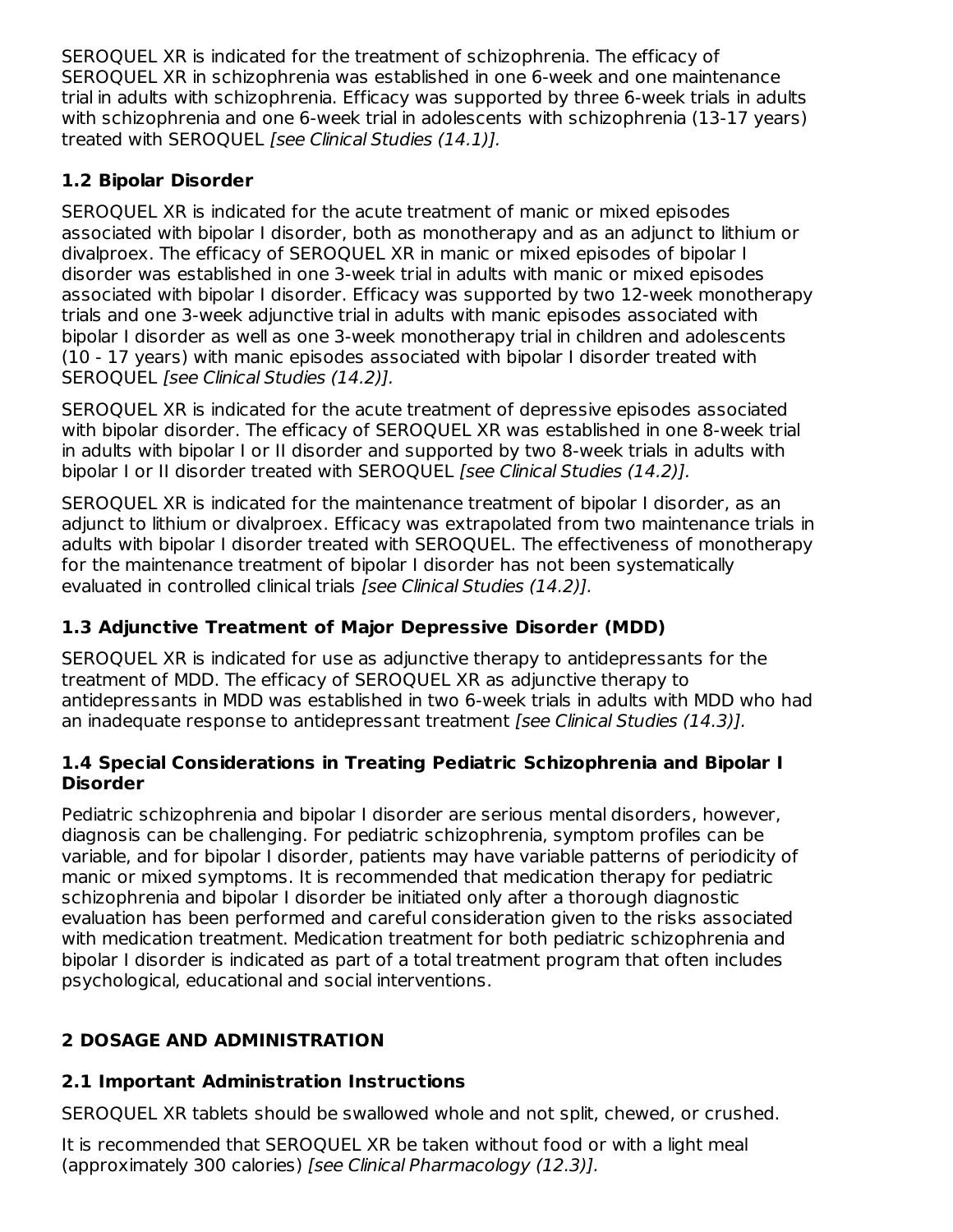SEROQUEL XR should be administered once daily, preferably in the evening.

## **2.2 Recommended Dosing**

The recommended initial dose, titration, dose range and maximum SEROQUEL XR dose for each approved indication is displayed in Table 1 below. After initial dosing, adjustments can be made upwards or downwards, if necessary, depending upon the clinical response and tolerability of the patient [see Clinical Studies (14.1, 14.2 and 14.3)].

| Indication                                                                                                         | <b>Initial Dose and</b><br>Titration                                                                                          | <b>RecommendedMaximum</b><br><b>Dose</b> | <b>Dose</b>   |
|--------------------------------------------------------------------------------------------------------------------|-------------------------------------------------------------------------------------------------------------------------------|------------------------------------------|---------------|
| Schizophrenia - Adults                                                                                             | Day 1: 300 mg/day<br>Dose increases can be<br>made at intervals as short<br>as 1 day and in increments<br>of up to 300 mg/day | 400-800 mg/day 800                       | mg/day        |
| Schizophrenia - Adolescents (13 Day 1: 50 mg/day<br>to 17 years)                                                   | Day 2: 100 mg/day<br>Day 3: 200 mg/day<br>Day 4: 300 mg/day<br>Day 5: 400 mg/day                                              | 400-800 mg/day 800                       | mg/day        |
| Schizophrenia Maintenance -<br>Monotherapy - Adults                                                                | Not applicable                                                                                                                | 400-800 mg/day 800                       | mg/day        |
| Bipolar I Disorder manic or<br>mixed - Acute monotherapy or<br>adjunct to lithium or divalproex -<br><b>Adults</b> | Day 1: 300 mg/day<br>Day 2: 600 mg/day<br>Day 3: between 400 and<br>800 mg/day                                                | 400-800 mg/day 800                       | mg/day        |
| Bipolar I Disorder, manic - Acute Day 1: 50 mg/day<br>monotherapy - Children and<br>Adolescents (10 to 17 years)   | Day 2: 100 mg/day<br>Day 3: 200 mg/day<br>Day 4: 300 mg/day<br>Day 5: 400 mg/day                                              | 400-600 mg/day 600                       | mg/day        |
| Bipolar Disorder, Depressive<br>Episodes - Adults                                                                  | Day $1:50$ mg/day<br>Day 2: 100 mg/day<br>Day 3: 200 mg/day<br>Day 4: 300 mg/day                                              | 300 mg/day                               | 300<br>mg/day |
| Bipolar I Disorder Maintenance -<br>Adjunct to lithium or divalproex -<br><b>Adults</b>                            | Not applicable                                                                                                                | 400-800 mg/day 800                       | mg/day        |
| Major Depressive Disorder -<br>Adjunctive Therapy with<br>Antidepressants - Adults                                 | Day 1:50 mg/day<br>Day 2: 50 mg/day<br>Day 3: 150 mg/day                                                                      | 150-300 mg/day 300                       | mg/day        |

## **Table 1: Recommended Dosing for SEROQUEL XR**

## **Maintenance Treatment for Schizophrenia and Bipolar I Disorder**

**Maintenance Treatment**—Patients should be periodically reassessed to determine the need for maintenance treatment and the appropriate dose for such treatment [see Clinical Studies (14.1, 14.2)].

## **2.3 Dose Modifications in Elderly Patients**

Consideration should be given to a slower rate of dose titration and a lower target dose in the elderly and in patients who are debilitated or who have a predisposition to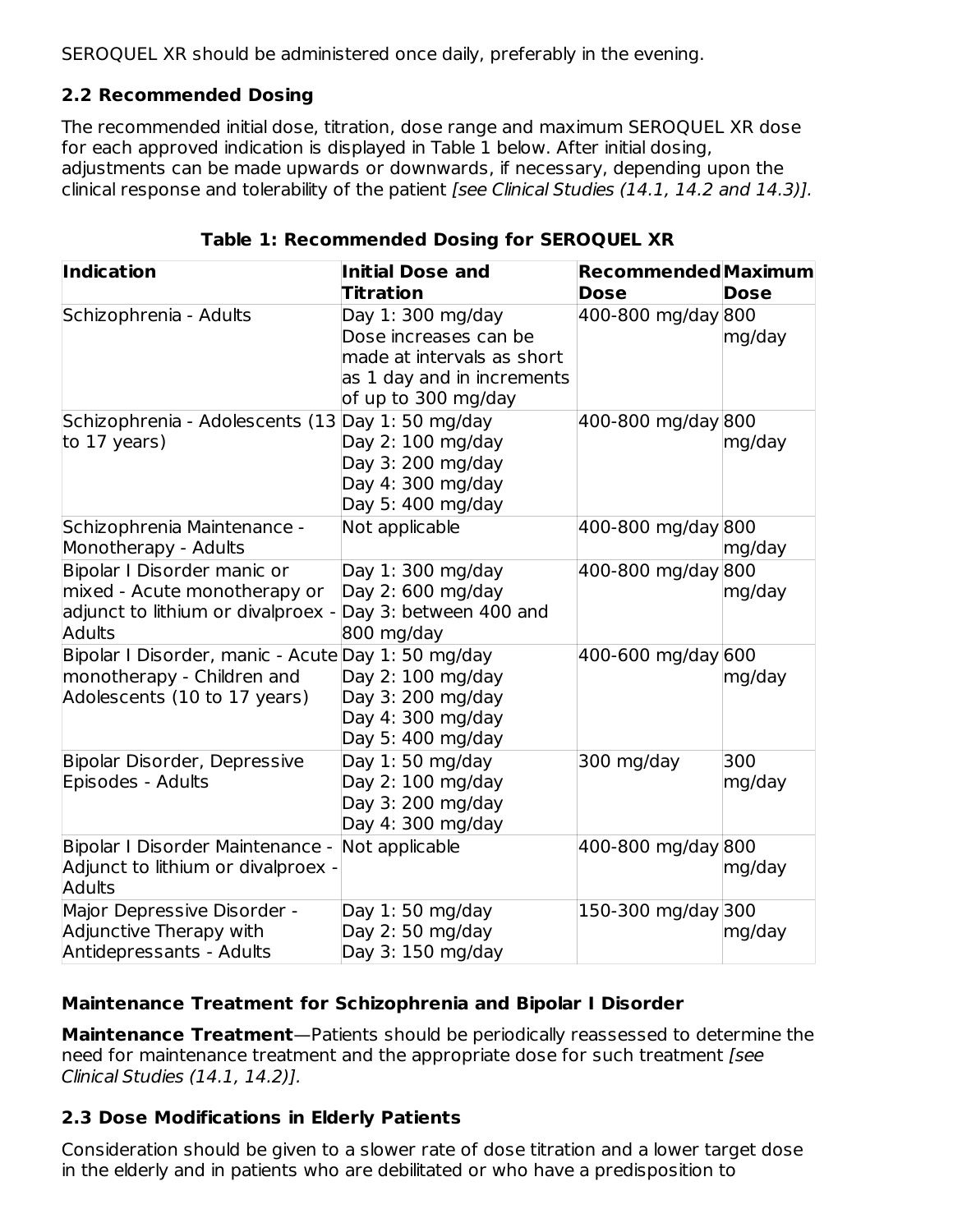hypotensive reactions [see Use in Specific Populations (8.5, 8.7), and Clinical Pharmacology (12.3)]. When indicated, dose escalation should be performed with caution in these patients.

Elderly patients should be started on SEROQUEL XR 50 mg/day and the dose can be increased in increments of 50 mg/day depending on the clinical response and tolerability of the individual patient.

## **2.4 Dose Modifications in Hepatically Impaired Patients**

Patients with hepatic impairment should be started on SEROQUEL XR 50 mg/day. The dose can be increased daily in increments of 50 mg/day to an effective dose, depending on the clinical response and tolerability of the patient.

# **2.5 Dose Modifications when used with CYP3A4 Inhibitors**

SEROQUEL XR dose should be reduced to one‑sixth of original dose when co-medicated with a potent CYP3A4 inhibitor (e.g., ketoconazole, itraconazole, indinavir, ritonavir, nefazodone, etc.). When the CYP3A4 inhibitor is discontinued, the dose of SEROQUEL XR should be increased by 6-fold [see Clinical Pharmacology (12.3) and Drug Interactions (7.1)].

## **2.6 Dose Modifications when used with CYP3A4 Inducers**

SEROQUEL XR dose should be increased up to 5-fold of the original dose when used in combination with a chronic treatment (e.g., greater than 7-14 days) of a potent CYP3A4 inducer (e.g., phenytoin, carbamazepine, rifampin, avasimibe, St. John's wort etc.). The dose should be titrated based on the clinical response and tolerance of the individual patient. When the CYP3A4 inducer is discontinued, the dose of SEROQUEL XR should be reduced to the original level within 7-14 days [see Clinical Pharmacology (12.3) and Drug Interactions (7.1)].

## **2.7 Re-initiation of Treatment in Patients Previously Discontinued**

Although there are no data to specifically address re-initiation of treatment, it is recommended that when restarting therapy of patients who have been off SEROQUEL XR for more than one-week, the initial dosing schedule should be followed. When restarting patients who have been off SEROQUEL XR for less than one-week, gradual dose escalation may not be required and the maintenance dose may be re-initiated.

# **2.8 Switching Patients from SEROQUEL Tablets to SEROQUEL XR Tablets**

Patients who are currently being treated with SEROQUEL (immediate release formulation) may be switched to SEROQUEL XR at the equivalent total daily dose taken once daily. Individual dosage adjustments may be necessary.

# **2.9 Switching from Antipsychotics**

There are no systematically collected data to specifically address switching patients from other antipsychotics to SEROQUEL XR, or concerning concomitant administration with other antipsychotics. While immediate discontinuation of the previous antipsychotic treatment may be acceptable for some patients, more gradual discontinuation may be most appropriate for others. In all cases, the period of overlapping antipsychotic administration should be minimized. When switching patients from depot antipsychotics, if medically appropriate, initiate SEROQUEL XR therapy in place of the next scheduled injection. The need for continuing existing extrapyramidal syndrome medication should be re-evaluated periodically.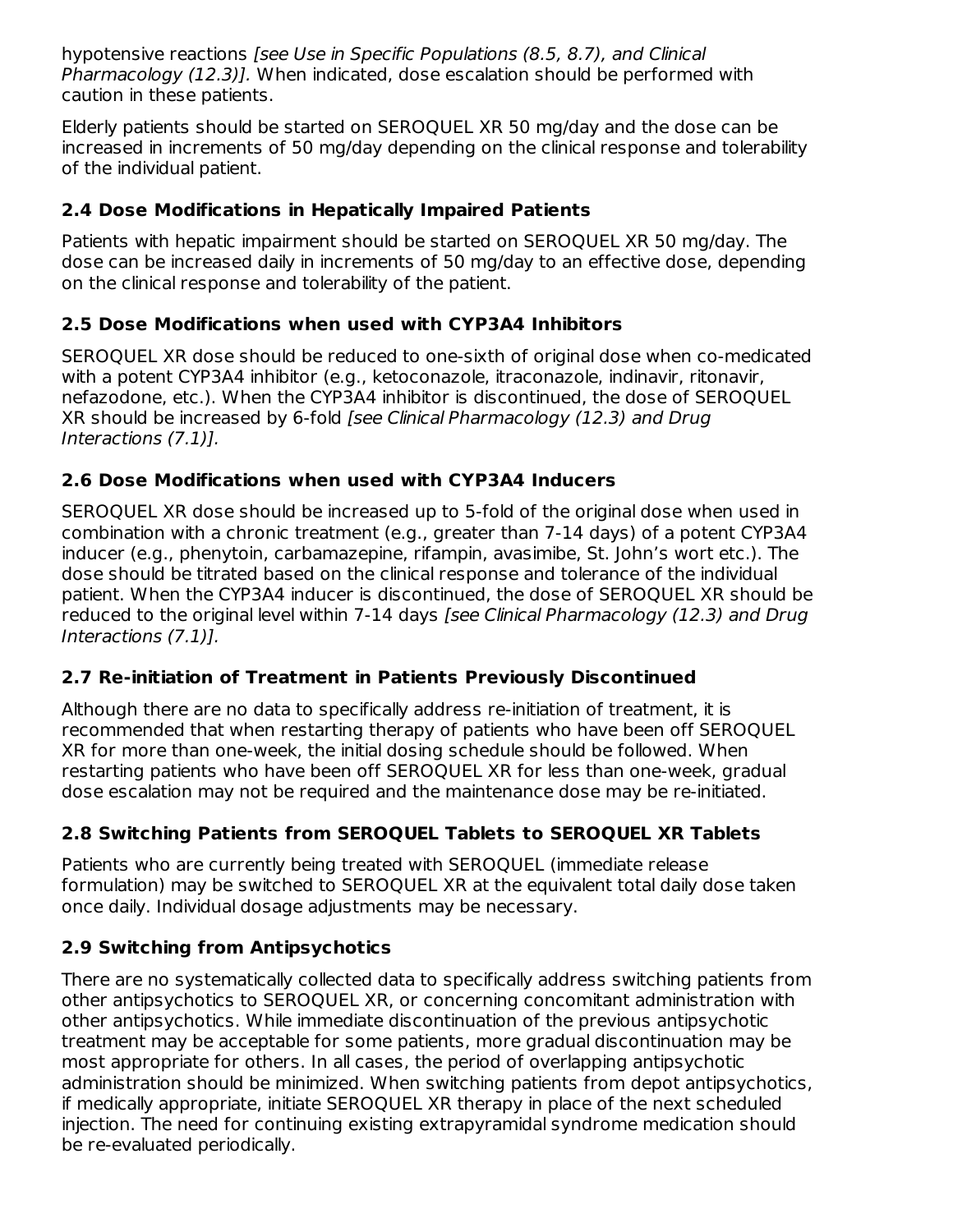## **3 DOSAGE FORMS AND STRENGTHS**

- 50 mg extended-release tablets are peach, film-coated, capsule-shaped, biconvex, intagliated tablet with "XR 50" on one side and plain on the other side
- 150 mg extended-release tablets are white, film-coated, capsule-shaped, biconvex, intagliated tablet with "XR 150" on one side and plain on the other side
- 200 mg extended-release tablets are yellow, film-coated, capsule-shaped, biconvex, intagliated tablet with "XR 200" on one side and plain on the other side
- 300 mg extended-release tablets are pale yellow, film-coated, capsule-shaped, biconvex, intagliated tablet with "XR 300" on one side and plain on the other side
- 400 mg extended-release tablets are white, film-coated, capsule-shaped, biconvex, intagliated tablet with "XR 400" on one side and plain on the other side

# **4 CONTRAINDICATIONS**

Hypersensitivity to quetiapine or to any excipients in the SEROQUEL XR formulation. Anaphylactic reactions have been reported in patients treated with SEROQUEL XR.

## **5 WARNINGS AND PRECAUTIONS**

## **5.1 Increased Mortality in Elderly Patients with Dementia-Related Psychosis**

Elderly patients with dementia-related psychosis treated with antipsychotic drugs are at an increased risk of death. Analysis of 17 placebo-controlled trials (modal duration of 10 weeks), largely in patients taking atypical antipsychotic drugs, revealed a risk of death in drug-treated patients of between 1.6 to 1.7 times the risk of death in placebo-treated patients. Over the course of a typical 10-week controlled trial, the rate of death in drugtreated patients was about 4.5%, compared to a rate of about 2.6% in the placebo group. Although the causes of death were varied, most of the deaths appeared to be either cardiovascular (e.g., heart failure, sudden death) or infectious (e.g., pneumonia) in nature. Observational studies suggest that, similar to atypical antipsychotic drugs, treatment with conventional antipsychotic drugs may increase mortality. The extent to which the findings of increased mortality in observational studies may be attributed to the antipsychotic drug as opposed to some characteristic(s) of the patients is not clear. SEROQUEL XR is not approved for the treatment of patients with dementia-related psychosis [see Boxed Warning].

## **5.2 Suicidal Thoughts and Behaviors in Adolescents and Young Adults**

Patients with major depressive disorder (MDD), both adult and pediatric, may experience worsening of their depression and/or the emergence of suicidal ideation and behavior (suicidality) or unusual changes in behavior, whether or not they are taking antidepressant medications, and this risk may persist until significant remission occurs. Suicide is a known risk of depression and certain other psychiatric disorders, and these disorders themselves are the strongest predictors of suicide. There has been a longstanding concern, however, that antidepressants may have a role in inducing worsening of depression and the emergence of suicidality in certain patients during the early phases of treatment. Pooled analyses of short-term placebo-controlled trials of antidepressant drugs (SSRIs and others) showed that these drugs increase the risk of suicidal thinking and behavior (suicidality) in children, adolescents, and young adults (ages 18-24) with major depressive disorder (MDD) and other psychiatric disorders. Short-term studies did not show an increase in the risk of suicidality with antidepressants compared to placebo in adults beyond age 24; there was a reduction with antidepressants compared to placebo in adults aged 65 and older.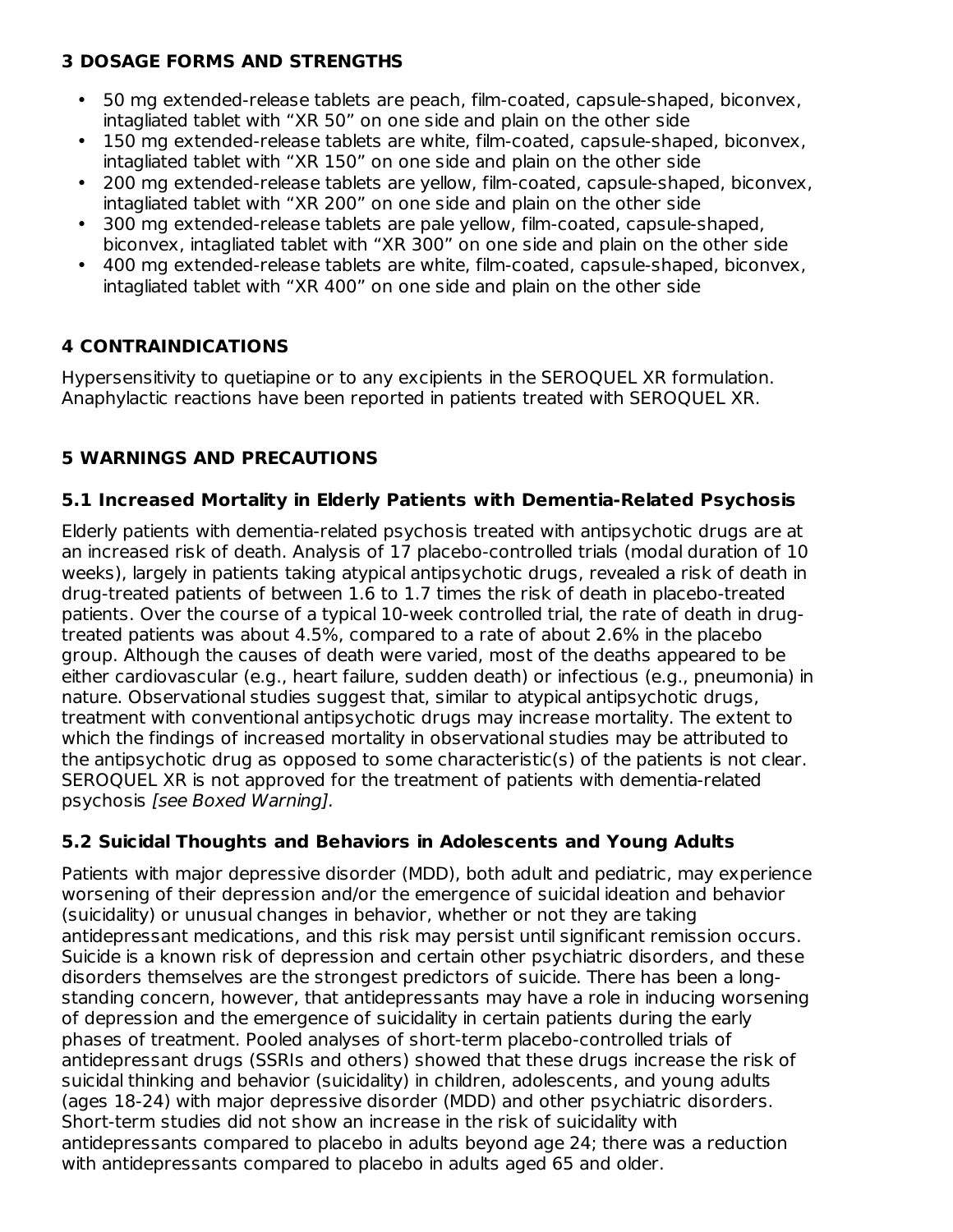The pooled analyses of placebo-controlled trials in children and adolescents with MDD, obsessive compulsive disorder (OCD), or other psychiatric disorders included a total of 24 short-term trials of 9 antidepressant drugs in over 4,400 patients. The pooled analyses of placebo-controlled trials in adults with MDD or other psychiatric disorders included a total of 295 short-term trials (median duration of 2 months) of 11 antidepressant drugs in over 77,000 patients. There was considerable variation in risk of suicidality among drugs, but a tendency toward an increase in the younger patients for almost all drugs studied. There were differences in absolute risk of suicidality across the different indications, with the highest incidence in MDD. The risk differences (drug vs. placebo), however, were relatively stable within age strata and across indications. These risk differences (drug-placebo difference in the number of cases of suicidality per 1000 patients treated) are provided in Table 2.

| Table 2: Drug-Placebo Difference in Number of Cases of Suicidality per 1000 |  |
|-----------------------------------------------------------------------------|--|
| <b>Patients Treated</b>                                                     |  |

| <b>Age Range</b> | Drug-Placebo Difference in Number of Cases of Suicidality per<br><b>1000 Patients Treated</b> |
|------------------|-----------------------------------------------------------------------------------------------|
|                  | <b>Increases Compared to Placebo</b>                                                          |
| $<$ 18           | 14 additional cases                                                                           |
| 18-24            | 5 additional cases                                                                            |
|                  | <b>Decreases Compared to Placebo</b>                                                          |
| $25 - 64$        | 1 fewer case                                                                                  |
| $\geq 65$        | 6 fewer cases                                                                                 |

No suicides occurred in any of the pediatric trials. There were suicides in the adult trials, but the number was not sufficient to reach any conclusion about drug effect on suicide.

It is unknown whether the suicidality risk extends to longer-term use, i.e., beyond several months. However, there is substantial evidence from placebo-controlled maintenance trials in adults with depression that the use of antidepressants can delay the recurrence of depression.

### **All patients being treated with antidepressants for any indication should be monitored appropriately and observed closely for clinical worsening, suicidality, and unusual changes in behavior, especially during the initial few months of a course of drug therapy, or at times of dose changes, either increases or decreases.**

The following symptoms, anxiety, agitation, panic attacks, insomnia, irritability, hostility, aggressiveness, impulsivity, akathisia (psychomotor restlessness), hypomania, and mania, have been reported in adult and pediatric patients being treated with antidepressants for major depressive disorder as well as for other indications, both psychiatric and non-psychiatric. Although a causal link between the emergence of such symptoms and either the worsening of depression and/or the emergence of suicidal impulses has not been established, there is concern that such symptoms may represent precursors to emerging suicidality.

Consideration should be given to changing the therapeutic regimen, including possibly discontinuing the medication, in patients whose depression is persistently worse, or who are experiencing emergent suicidality or symptoms that might be precursors to worsening depression or suicidality, especially if these symptoms are severe, abrupt in onset, or were not part of the patient's presenting symptoms.

**Families and caregivers of patients being treated with antidepressants for major depressive disorder or other indications, both psychiatric and non-**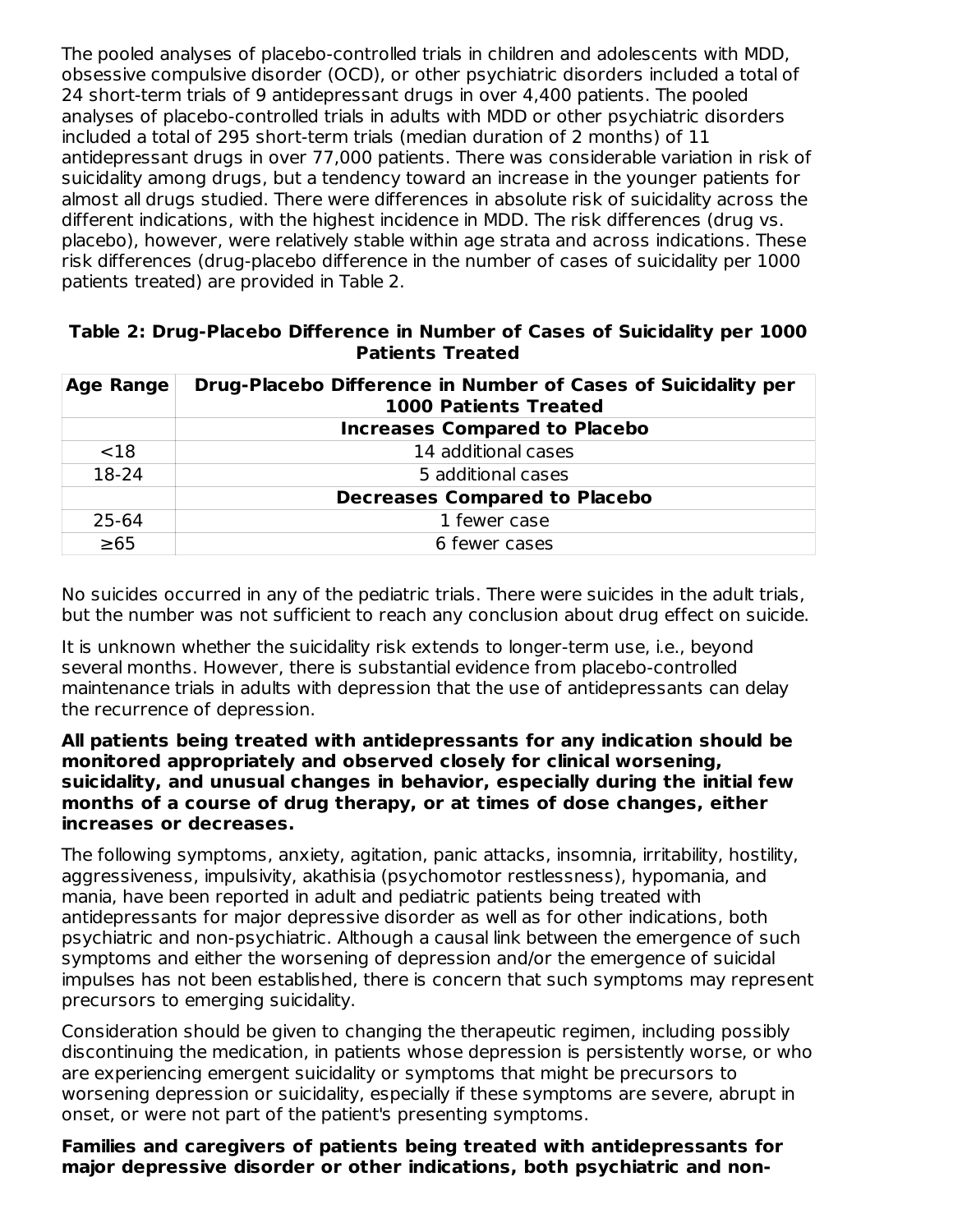**psychiatric, should be alerted about the need to monitor patients for the emergence of agitation, irritability, unusual changes in behavior, and the other symptoms described above, as well as the emergence of suicidality, and to report such symptoms immediately to healthcare providers. Such monitoring should include daily observation by families and caregivers.** Prescriptions for SEROQUEL XR should be written for the smallest quantity of tablets consistent with good patient management, in order to reduce the risk of overdose.

**Screening Patients for Bipolar Disorder:** A major depressive episode may be the initial presentation of bipolar disorder. It is generally believed (though not established in controlled trials) that treating such an episode with an antidepressant alone may increase the likelihood of precipitation of a mixed/manic episode in patients at risk for bipolar disorder. Whether any of the symptoms described above represent such a conversion is unknown. However, prior to initiating treatment with an antidepressant, including SEROQUEL XR, patients with depressive symptoms should be adequately screened to determine if they are at risk for bipolar disorder; such screening should include a detailed psychiatric history, including a family history of suicide, bipolar disorder, and depression.

### **5.3 Cerebrovascular Adverse Reactions, Including Stroke, in Elderly Patients with Dementia-Related Psychosis**

In placebo-controlled trials with risperidone, aripiprazole, and olanzapine in elderly subjects with dementia, there was a higher incidence of cerebrovascular adverse reactions (cerebrovascular accidents and transient ischemic attacks), including fatalities, compared to placebo-treated subjects. SEROQUEL XR is not approved for the treatment of patients with dementia-related psychosis [see Boxed Warning and Warnings and Precautions (5.1)].

## **5.4 Neuroleptic Malignant Syndrome (NMS)**

A potentially fatal symptom complex sometimes referred to as Neuroleptic Malignant Syndrome (NMS) has been reported in association with administration of antipsychotic drugs, including quetiapine. Rare cases of NMS have been reported with quetiapine. Clinical manifestations of NMS are hyperpyrexia, muscle rigidity, altered mental status, and evidence of autonomic instability (irregular pulse or blood pressure, tachycardia, diaphoresis, and cardiac dysrhythmia). Additional signs may include elevated creatine phosphokinase, myoglobinuria (rhabdomyolysis), and acute renal failure.

The diagnostic evaluation of patients with this syndrome is complicated. In arriving at a diagnosis, it is important to exclude cases where the clinical presentation includes both serious medical illness (e.g., pneumonia, systemic infection, etc.) and untreated or inadequately treated extrapyramidal signs and symptoms (EPS). Other important considerations in the differential diagnosis include central anticholinergic toxicity, heat stroke, drug fever, and primary central nervous system (CNS) pathology.

The management of NMS should include: 1) immediate discontinuation of antipsychotic drugs and other drugs not essential to concurrent therapy; 2) intensive symptomatic treatment and medical monitoring; and 3) treatment of any concomitant serious medical problems for which specific treatments are available. There is no general agreement about specific pharmacological treatment regimens for NMS.

If a patient requires antipsychotic drug treatment after recovery from NMS, the potential reintroduction of drug therapy should be carefully considered. The patient should be carefully monitored since recurrences of NMS have been reported.

## **5.5 Metabolic Changes**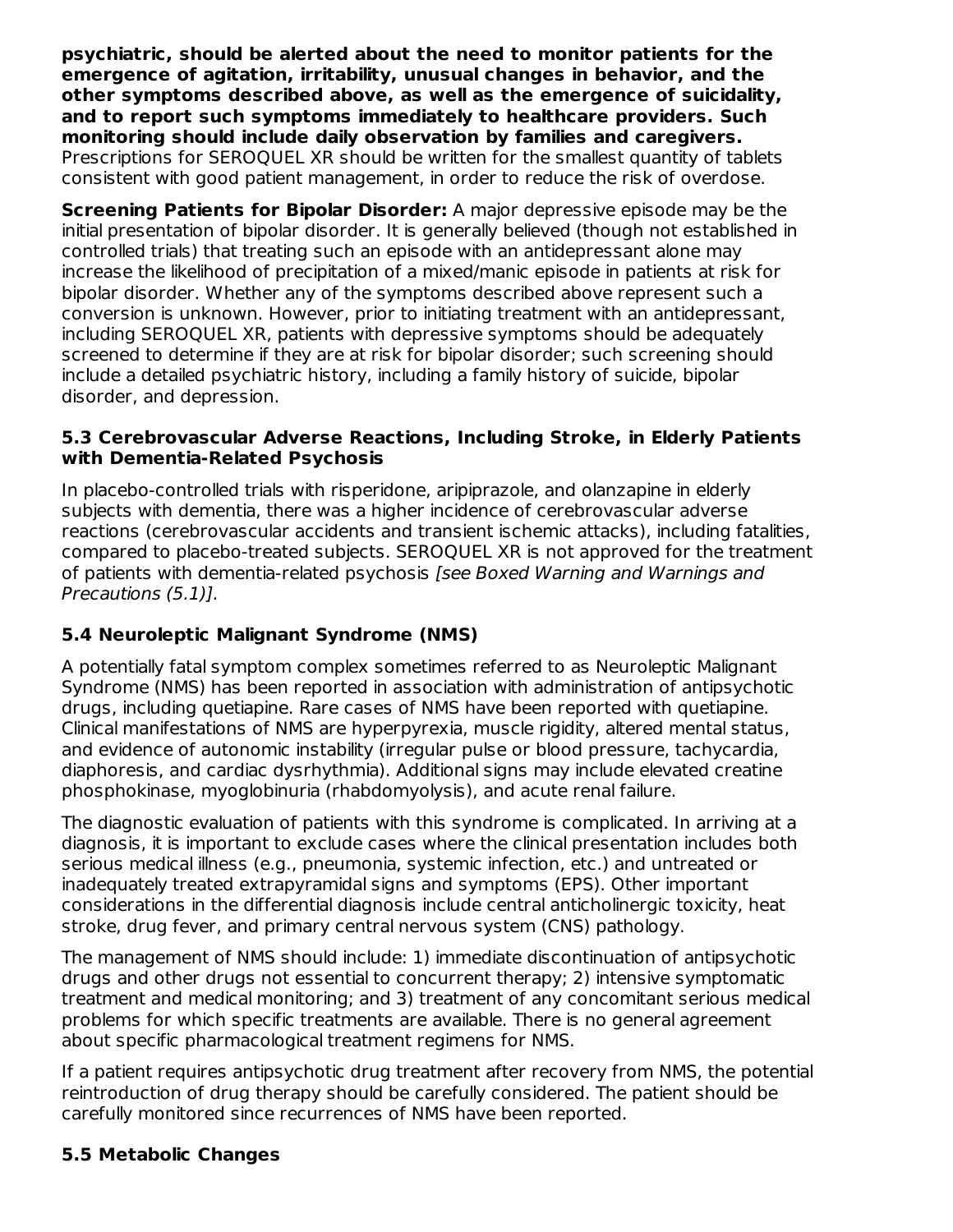Atypical antipsychotic drugs have been associated with metabolic changes that include hyperglycemia/diabetes mellitus, dyslipidemia, and body weight gain. While all of the drugs in the class have been shown to produce some metabolic changes, each drug has its own specific risk profile. In some patients, a worsening of more than one of the metabolic parameters of weight, blood glucose, and lipids was observed in clinical studies. Changes in these metabolic profiles should be managed as clinically appropriate.

## Hyperglycemia and Diabetes Mellitus

Hyperglycemia, in some cases extreme and associated with ketoacidosis or hyperosmolar coma or death, has been reported in patients treated with atypical antipsychotics, including quetiapine. Assessment of the relationship between atypical antipsychotic use and glucose abnormalities is complicated by the possibility of an increased background risk of diabetes mellitus in patients with schizophrenia and the increasing incidence of diabetes mellitus in the general population. Given these confounders, the relationship between atypical antipsychotic use and hyperglycemiarelated adverse reactions is not completely understood. However, epidemiological studies suggest an increased risk of hyperglycemia-related adverse reactions in patients treated with the atypical antipsychotics. Precise risk estimates for hyperglycemia-related adverse reactions in patients treated with atypical antipsychotics are not available.

Patients with an established diagnosis of diabetes mellitus who are started on atypical antipsychotics should be monitored regularly for worsening of glucose control. Patients with risk factors for diabetes mellitus (e.g., obesity, family history of diabetes) who are starting treatment with atypical antipsychotics should undergo fasting blood glucose testing at the beginning of treatment and periodically during treatment. Any patient treated with atypical antipsychotics should be monitored for symptoms of hyperglycemia including polydipsia, polyuria, polyphagia, and weakness. Patients who develop symptoms of hyperglycemia during treatment with atypical antipsychotics should undergo fasting blood glucose testing. In some cases, hyperglycemia has resolved when the atypical antipsychotic was discontinued; however, some patients required continuation of anti-diabetic treatment despite discontinuation of the suspect drug.

Adults:

| Laboratory<br><b>Analyte</b> | <b>Category Change</b><br>(At Least Once) from Baseline                                          | <b>Treatment</b><br>Arm | N    | <b>Patients</b><br>n(%) |
|------------------------------|--------------------------------------------------------------------------------------------------|-------------------------|------|-------------------------|
|                              | Normal to High                                                                                   | Quetiapine              | 2907 | 71 (2.4%)               |
|                              | $(<100 \text{ mg/dL}$ to $\geq$ 126 mg/dL)                                                       | Placebo                 | 1346 | 19 (1.4%)               |
| Fasting                      |                                                                                                  | Quetiapine              | 572  | 67 (11.7%)              |
| Glucose                      | Borderline to High<br>$(\geq 100 \text{ mg/dL} \text{ and } < 126$<br>mg/dL to $\geq$ 126 mg/dL) | Placebo                 | 279  | 33 (11.8%)              |

**Table 3: Fasting Glucose-Proportion of Patients Shifting to ≥126 mg/dL in Short-Term (≤12 weeks) Placebo-Controlled Studies \***

\* Includes SEROQUEL and SEROQUEL XR data.

In a 24-week trial (active-controlled, 115 patients treated with SEROQUEL) designed to evaluate glycemic status with oral glucose tolerance testing of all patients, at week 24 the incidence of post-glucose challenge glucose level ≥200 mg/dL was 1.7% and the incidence of a fasting blood glucose level ≥126 mg/dL was 2.6%. The mean change in fasting glucose from baseline was 3.2 mg/dL and mean change in 2-hour glucose from baseline was -1.8 mg/dL for quetiapine.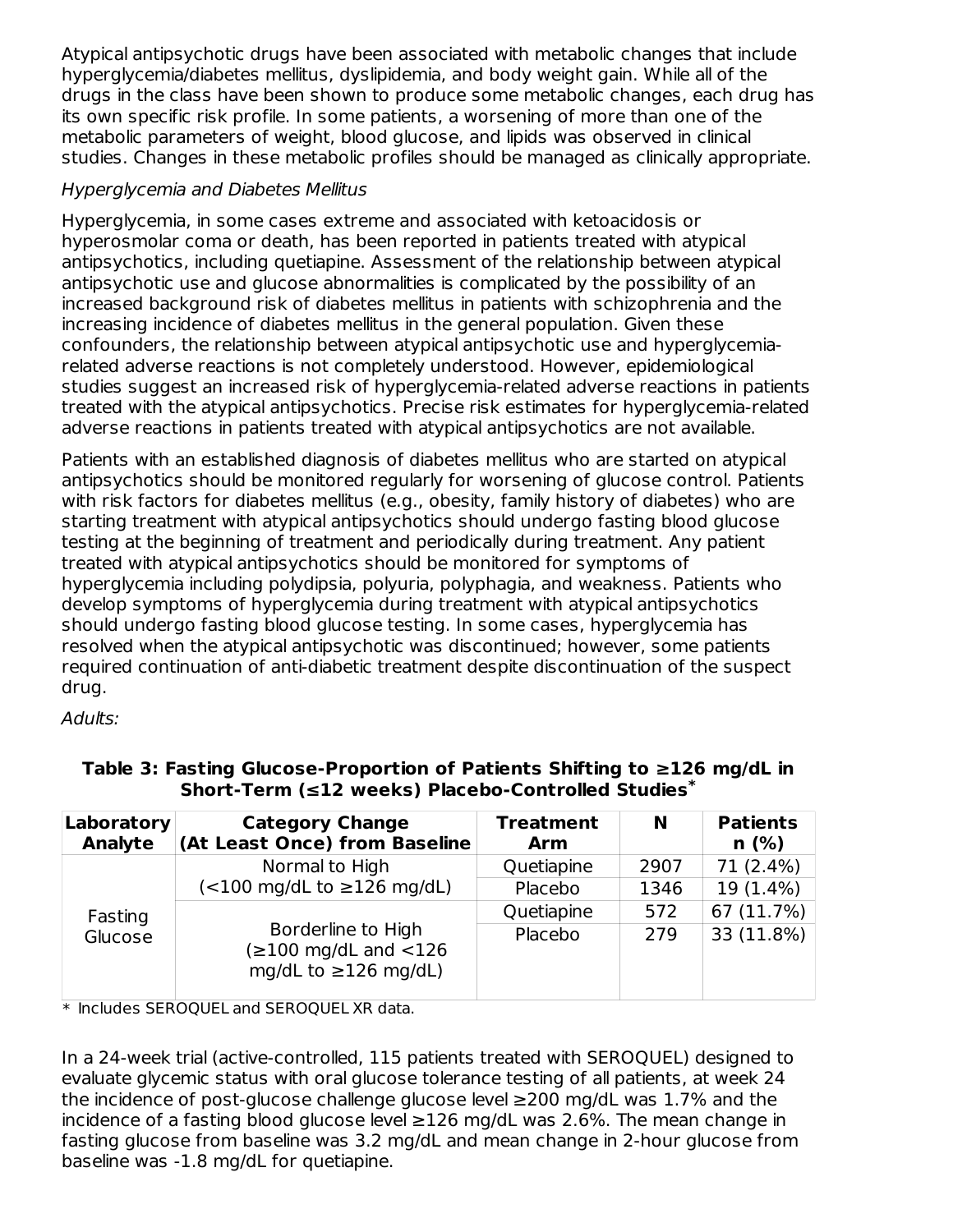In 2 long-term placebo-controlled randomized withdrawal clinical trials for bipolar I disorder maintenance, mean exposure of 213 days for SEROQUEL (646 patients) and 152 days for placebo (680 patients), the mean change in glucose from baseline was +5.0 mg/dL for quetiapine and -0.05 mg/dL for placebo. The exposure-adjusted rate of any increased blood glucose level ( $\geq$ 126 mg/dL) for patients more than 8 hours since a meal (however, some patients may not have been precluded from calorie intake from fluids during fasting period) was 18.0 per 100 patient years for SEROQUEL (10.7% of patients; n=556) and 9.5 for placebo per 100 patient years (4.6% of patients; n=581).

Table 4 shows the percentage of patients with shifts in blood glucose to ≥126 mg/dL from normal baseline in MDD adjunct therapy trials by dose.

| Table 4: Percentage of Patients with Shifts from Normal Baseline in Blood      |
|--------------------------------------------------------------------------------|
| Glucose to $\geq$ 126 mg/dL (assumed fasting) in MDD Adjunct Therapy Trials by |
| <b>Dose</b>                                                                    |

| Laboratory<br><b>Analyte</b>             | <b>Treatment Arm</b> | N   | <b>Patients</b><br>$n$ (%) |
|------------------------------------------|----------------------|-----|----------------------------|
|                                          | SEROQUEL XR 150 mg   | 280 | 19 (7%)                    |
| <b>Blood Glucose</b><br>$\geq$ 126 mg/dL | SEROQUEL XR 300 mg   | 269 | 32 (12%)                   |
|                                          | Placebo              | 277 | 17 (6%)                    |

## Children and Adolescents:

Safety and effectiveness of SEROQUEL XR is supported from studies of SEROQUEL in children and adolescent patients 10 to 17 years of age [see Clinical Studies (14.2)]. In a placebo-controlled SEROQUEL XR monotherapy study (8 weeks duration) of children and adolescent patients (10-17 years of age) with bipolar depression, in which efficacy was not established, the mean change in fasting glucose levels for SEROQUEL XR  $(n=60)$  compared to placebo  $(n=62)$  was 1.8 mg/dL versus 1.6 mg/dL. In this study, there were no patients in the SEROQUEL XR or placebo-treated groups with a baseline normal fasting glucose level (<100 mg/dL) that had an increase in blood glucose level ≥126 mg/dL. There was one patient in the SEROQUEL XR group with a baseline borderline fasting glucose level (≥100 mg/dL and <126 mg/dL) who had an increase in blood glucose level of >126 mg/dL compared to zero patients in the placebo group.

In a placebo-controlled SEROQUEL monotherapy study of adolescent patients (13-17 years of age) with schizophrenia (6 weeks duration), the mean change in fasting glucose levels for SEROQUEL (n=138) compared to placebo (n=67) was -0.75 mg/dL versus - 1.70 mg/dL. In a placebo-controlled SEROQUEL monotherapy study of children and adolescent patients (10-17 years of age) with bipolar mania (3 weeks duration), the mean change in fasting glucose level for SEROQUEL (n=170) compared to placebo  $(n=81)$  was 3.62 mg/dL versus -1.17 mg/dL. No patient in either study with a baseline normal fasting glucose level (<100 mg/dL) or a baseline borderline fasting glucose level (≥100 mg/dL and <126 mg/dL) had a blood glucose level of ≥126 mg/dL.

### Dyslipidemia

Adults: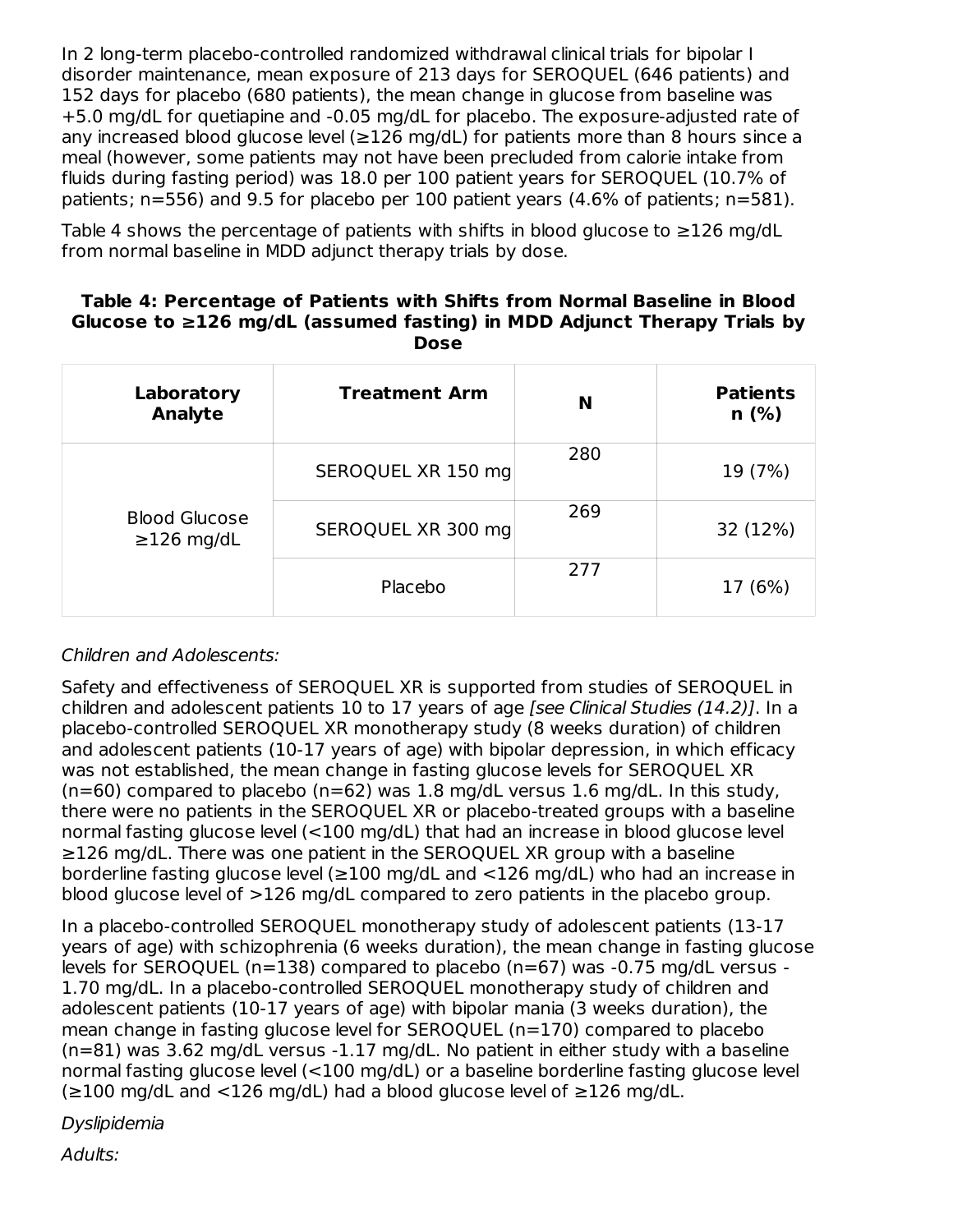Table 5 shows the percentage of patients with changes in cholesterol and triglycerides from baseline by indication in clinical trials with SEROQUEL XR.

|                                           | Significant Levels by Indication                      |                              |     |                          |
|-------------------------------------------|-------------------------------------------------------|------------------------------|-----|--------------------------|
| Laboratory<br><b>Analyte</b>              | <b>Indication</b>                                     | Treatment<br><b>Arm</b>      | N   | <b>Patients</b><br>n (%) |
| <b>Total Cholesterol</b><br>$≥$ 240 mg/dL | Schizophrenia*                                        | <b>SEROQUEL</b><br><b>XR</b> | 718 | 67 (9%)                  |
|                                           |                                                       | Placebo                      | 232 | 21 (9%)                  |
|                                           | Bipolar Depression <sup>†</sup>                       | <b>SEROQUEL</b><br><b>XR</b> | 85  | 6(7%)                    |
|                                           |                                                       | Placebo                      | 106 | 3(3%)                    |
|                                           | Bipolar Mania <sup>‡</sup>                            | <b>SEROQUEL</b><br><b>XR</b> | 128 | 9(7%)                    |
|                                           |                                                       | Placebo                      | 134 | 5(4%)                    |
|                                           | Major Depressive<br>Disorder (Adjunct<br>Therapy $)*$ | <b>SEROQUEL</b><br><b>XR</b> | 420 | 67 (16%)                 |
|                                           |                                                       | Placebo                      | 213 | 15 (7%)                  |
| <b>Triglycerides</b><br>$≥$ 200 mg/dL     | Schizophrenia*                                        | <b>SEROQUEL</b><br><b>XR</b> | 659 | 118<br>(18%)             |
|                                           |                                                       | Placebo                      | 214 | 11 (5%)                  |
|                                           | Bipolar Depression <sup>t</sup>                       | <b>SEROQUEL</b><br><b>XR</b> | 84  | 7(8%)                    |
|                                           |                                                       | Placebo                      | 93  | 7(8%)                    |
|                                           | Bipolar Mania <sup>‡</sup>                            | <b>SEROQUEL</b><br><b>XR</b> | 102 | 15 (15%)                 |
|                                           |                                                       |                              | 125 |                          |

#### **Table 5: Percentage of Adult Patients with Shifts in Total Cholesterol, Triglycerides, LDL-Cholesterol and HDL-Cholesterol from Baseline to Clinically Significant Levels by Indication**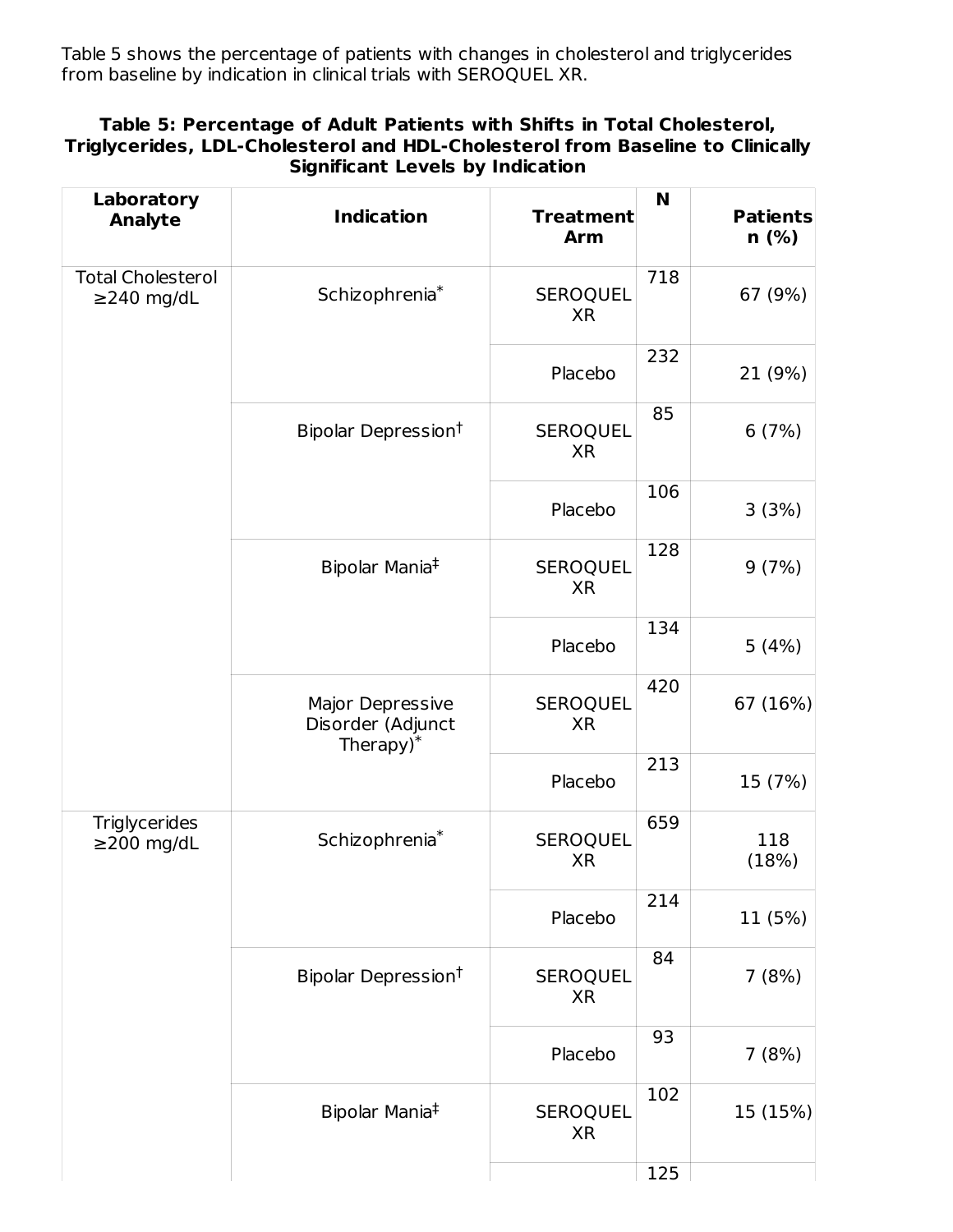|                                     |                                                       | Placebo                      |     | 8(6%)    |
|-------------------------------------|-------------------------------------------------------|------------------------------|-----|----------|
|                                     | Major Depressive<br>Disorder (Adjunct<br>Therapy) $*$ | <b>SEROQUEL</b><br><b>XR</b> | 458 | 75 (16%) |
|                                     |                                                       | Placebo                      | 223 | 18 (8%)  |
| LDL-Cholesterol<br>$\geq$ 160 mg/dL | Schizophrenia*                                        | <b>SEROQUEL</b><br><b>XR</b> | 691 | 47 (7%)  |
|                                     |                                                       | Placebo                      | 227 | 17 (8%)  |
|                                     | Bipolar Depression <sup>†</sup>                       | <b>SEROQUEL</b><br><b>XR</b> | 86  | 3(4%)    |
|                                     |                                                       | Placebo                      | 104 | 2(2%)    |
|                                     | Bipolar Mania <sup>‡</sup>                            | <b>SEROQUEL</b><br><b>XR</b> | 125 | 5(4%)    |
|                                     |                                                       | Placebo                      | 135 | 2(2%)    |
|                                     | Major Depressive<br>Disorder (Adjunct<br>Therapy $)*$ | <b>SEROQUEL</b><br><b>XR</b> | 457 | 51 (11%) |
|                                     |                                                       | Placebo                      | 219 | 21 (10%) |
| HDL-Cholesterol<br>≤40 mg/dL        | Schizophrenia*                                        | <b>SEROQUEL</b><br><b>XR</b> | 600 | 87 (15%) |
|                                     |                                                       | Placebo                      | 195 | 23 (12%) |
|                                     | Bipolar Depression <sup>†</sup>                       | <b>SEROQUEL</b><br><b>XR</b> | 78  | 7 (9%)   |
|                                     |                                                       | Placebo                      | 83  | 6(7%)    |
|                                     | Bipolar Mania <sup>‡</sup>                            | <b>SEROQUEL</b><br><b>XR</b> | 100 | 19 (19%) |
|                                     |                                                       | Placebo                      | 115 | 15 (13%) |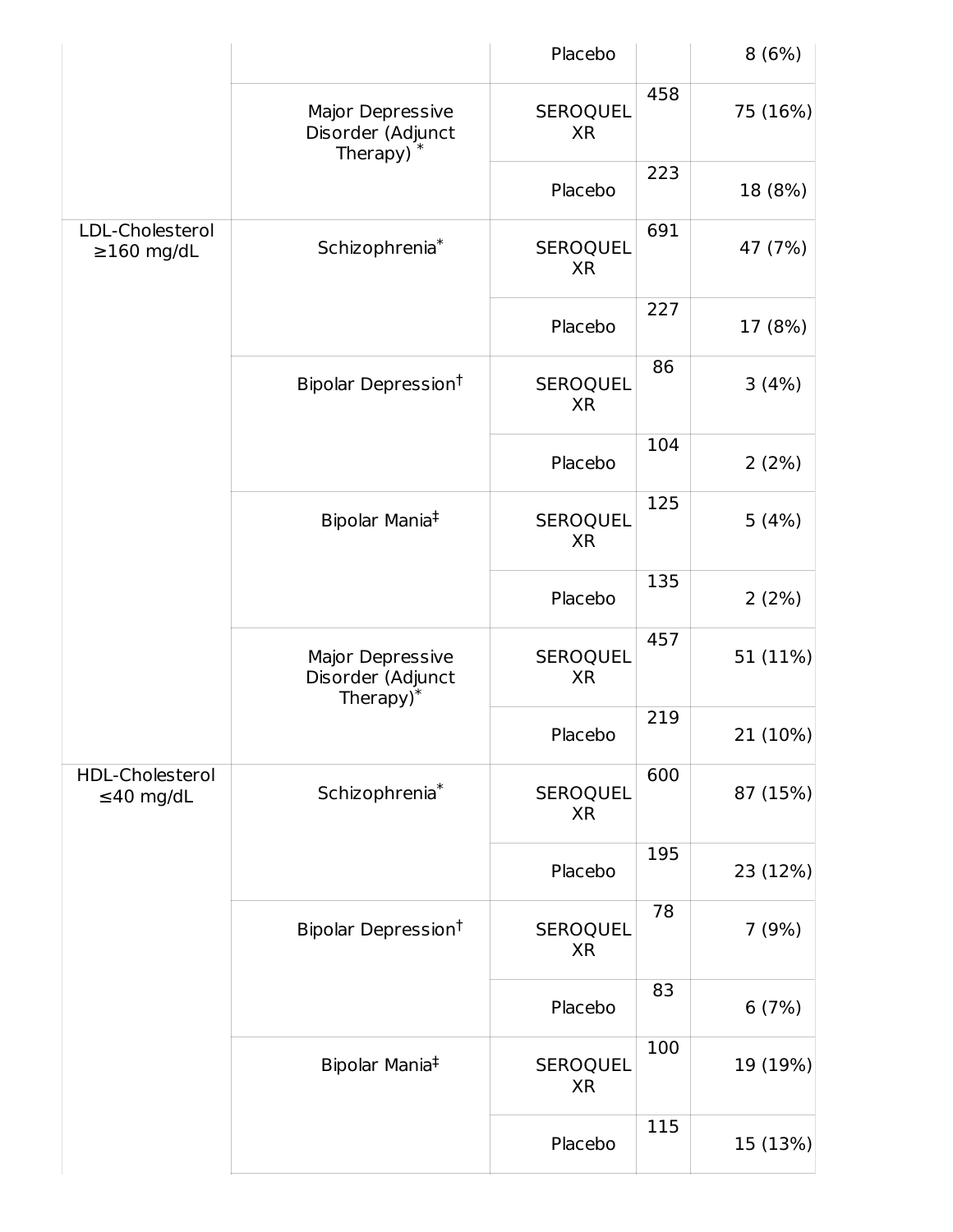| Major Depressive<br>Disorder (Adjunct<br>Therapy $)^*$ | <b>SEROQUEL</b><br><b>XR</b> | 470 | 34 (7%) |
|--------------------------------------------------------|------------------------------|-----|---------|
| and the company of the self-computer and               | Placebo                      | 230 | 19 (8%) |

\* 6 weeks duration

† 8 weeks duration

‡ 3 weeks duration

In SEROQUEL clinical trials for schizophrenia, the percentage of patients with shifts in cholesterol and triglycerides from baseline to clinically significant levels were 18% (placebo: 7%) and 22% (placebo: 16%). HDL-cholesterol and LDL-cholesterol parameters were not measured in these studies. In SEROQUEL clinical trials for bipolar depression, the following percentage of patients had shifts from baseline to clinically significant levels for the four lipid parameters measured: total cholesterol 9% (placebo: 6%); triglycerides 14% (placebo: 9%); LDL-cholesterol 6% (placebo: 5%) and HDLcholesterol 14% (placebo: 14%). Lipid parameters were not measured in the bipolar mania studies.

Table 6 shows the percentage of patients in MDD adjunctive therapy trials with clinically significant shifts in total-cholesterol, triglycerides, LDL-cholesterol and HDL-cholesterol from baseline by dose.

| Table 6: Percentage of Patients with Shifts in Total Cholesterol,               |  |
|---------------------------------------------------------------------------------|--|
| Triglycerides, LDL-Cholesterol, and HDL-Cholesterol from Baseline to Clinically |  |
| Significant Levels in MDD Adjunctive Therapy Trials by Dose                     |  |
|                                                                                 |  |

| Laboratory<br><b>Analyte</b>             | <b>Treatment Arm<sup>*</sup></b> | N   | <b>Patients</b><br>n (%) |
|------------------------------------------|----------------------------------|-----|--------------------------|
| Cholesterol<br>$\geq$ 240 mg/dL          | SEROQUEL XR 150 mg               | 223 | 41 (18%)                 |
|                                          | SEROQUEL XR 300 mg               | 197 | 26 (13%)                 |
|                                          | Placebo                          | 213 | 15 (7%)                  |
| <b>Triglycerides</b><br>$\geq$ 200 mg/dL | SEROQUEL XR 150 mg               | 232 | 36 (16%)                 |
|                                          | SEROQUEL XR 300 mg               | 226 | 39 (17%)                 |
|                                          | Placebo                          | 223 | 18 (8%)                  |
| LDL-Cholesterol<br>$\geq$ 160 mg/dL      | SEROQUEL XR 150 mg               | 242 | 29 (12%)                 |
|                                          | SEROQUEL XR 300 mg               | 215 | 22 (10%)                 |
|                                          | Placebo                          | 219 | 21 (10%)                 |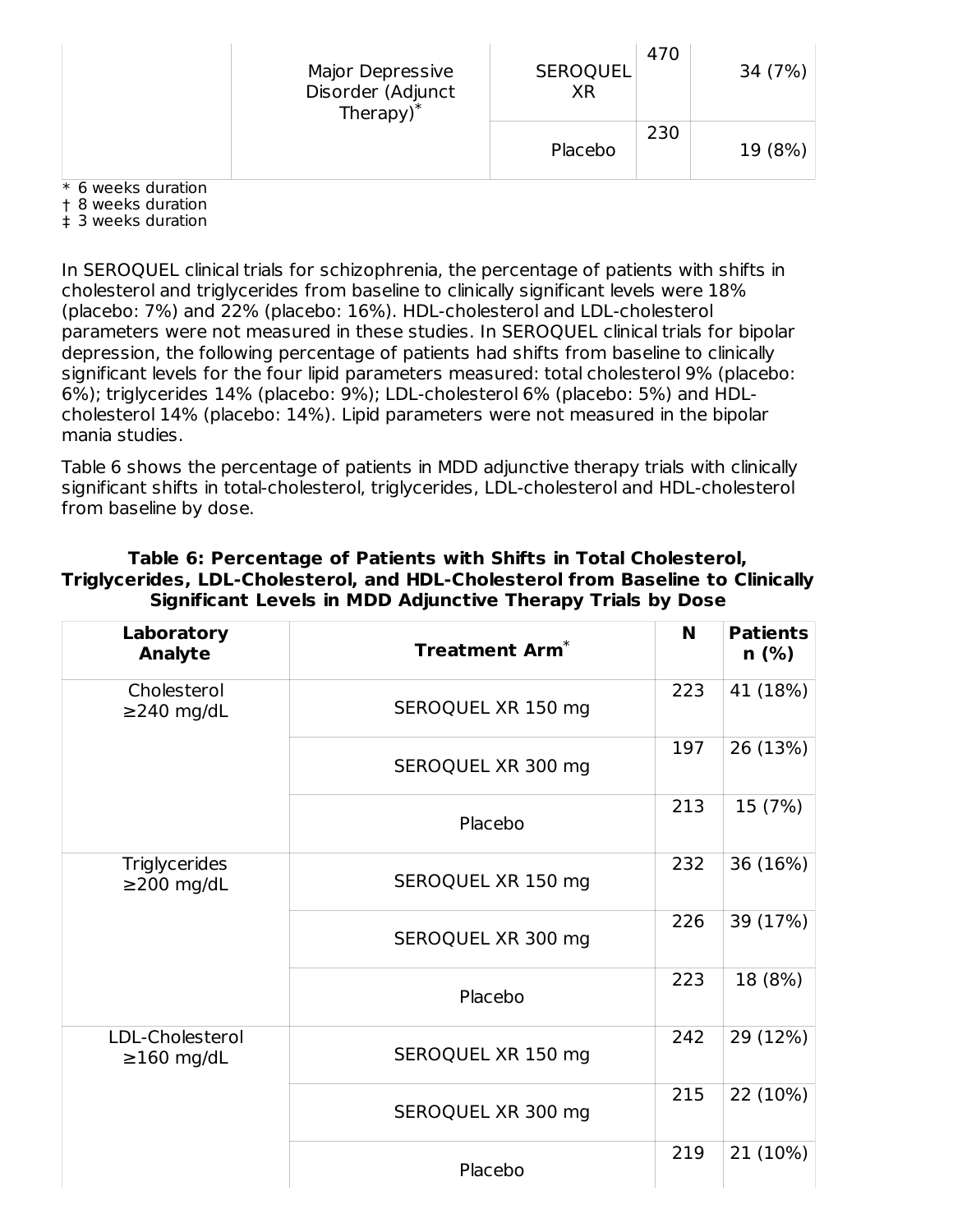| HDL-Cholesterol<br>$≤40$ mg/dL | SEROQUEL XR 150 mg | 238 | 14 (6%) |
|--------------------------------|--------------------|-----|---------|
|                                | SEROQUEL XR 300 mg | 232 | 20 (9%) |
| .                              | Placebo            | 230 | 19 (8%) |

\* 6 weeks duration

## Children and Adolescents:

Safety and effectiveness of SEROQUEL XR is supported by studies of SEROQUEL in children and adolescent patients 10 to 17 years of age [see Clinical Studies  $(14.1 \text{ and}$ 14.2)].

In a placebo-controlled SEROQUEL XR monotherapy study (8 weeks duration) of children and adolescent patients (10-17 years of age) with bipolar depression, in which efficacy was not established, the percentage of children and adolescents with shifts in total cholesterol (≥200 mg/dL), triglycerides (≥150 mg/dL), LDL-cholesterol (≥130 mg/dL), and HDL-cholesterol (≤40 mg/dL) from baseline to clinically significant levels were: total cholesterol 8% (7/83) for SEROQUEL XR vs. 6% (5/84) for placebo; triglycerides 28% (22/80) for SEROQUEL XR vs. 9% (7/82) for placebo; LDL-cholesterol 2% (2/86) for SEROQUEL XR vs. 4% (3/85) for placebo and HDL-cholesterol 20% (13/65) for SEROQUEL XR vs. 15% (11/74) for placebo.

Table 7 shows the percentage of children and adolescents with shifts in total cholesterol, triglycerides, LDL-cholesterol, and HDL-cholesterol from baseline to clinically significant levels by indication in clinical trials with SEROQUEL in adolescents (13-17 years) with schizophrenia and in children and adolescents (10-17 years) with bipolar mania.

| Table 7: Percentage of Children and Adolescents with Shifts in Total  |
|-----------------------------------------------------------------------|
| Cholesterol, Triglycerides, LDL-Cholesterol, and HDL-Cholesterol from |
| <b>Baseline to Clinically Significant Levels by Indication</b>        |

| <b>Laboratory Analyte</b> | <b>Indication</b>          | <b>Treatment</b><br>Arm | N   | <b>Patients</b><br>$n$ (%) |
|---------------------------|----------------------------|-------------------------|-----|----------------------------|
|                           | Schizophrenia*             | <b>SEROQUEL</b>         | 107 | 13 (12%)                   |
| Total Cholesterol ≥200    |                            | Placebo                 | 56  | 1(2%)                      |
| mq/dL                     | Bipolar Mania <sup>t</sup> | <b>SEROQUEL</b>         | 159 | 16 (10%)                   |
|                           |                            | Placebo                 | 66  | 2(3%)                      |
|                           | Schizophrenia*             | <b>SEROQUEL</b>         | 103 | 17 (17%)                   |
|                           |                            | Placebo                 | 51  | 4(8%)                      |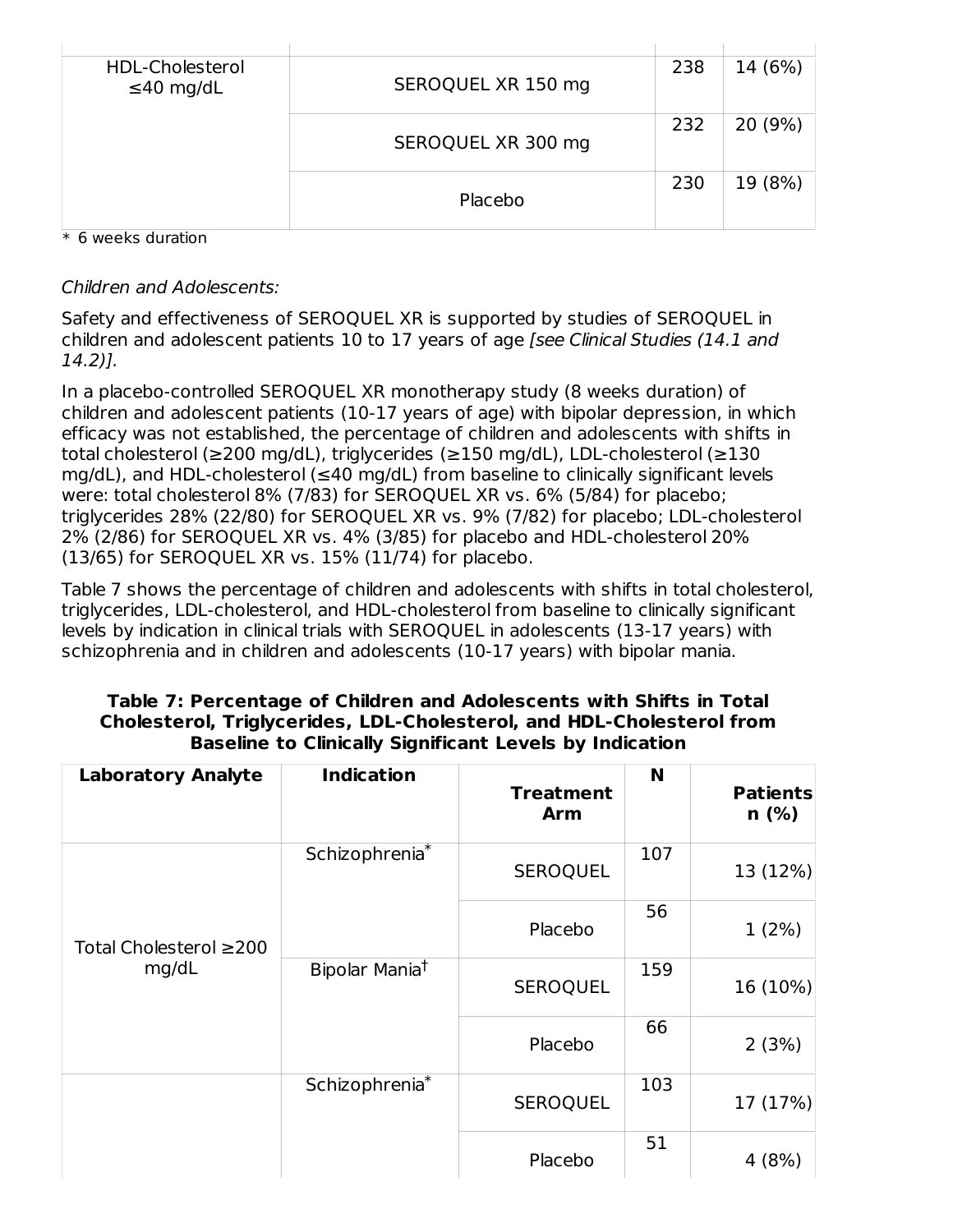| Triglycerides ≥150 mg/dL      |                            |                 |     |          |
|-------------------------------|----------------------------|-----------------|-----|----------|
|                               | Bipolar Mania <sup>t</sup> | <b>SEROQUEL</b> | 149 | 32 (22%) |
|                               |                            | Placebo         | 60  | 8 (13%)  |
|                               | Schizophrenia*             | <b>SEROQUEL</b> | 112 | 4(4%)    |
| LDL-Cholesterol ≥130<br>mg/dL |                            | Placebo         | 60  | 1(2%)    |
|                               | Bipolar Mania <sup>t</sup> | <b>SEROQUEL</b> | 169 | 13 (8%)  |
|                               |                            | Placebo         | 74  | 4(5%)    |
|                               | Schizophrenia <sup>*</sup> | <b>SEROQUEL</b> | 104 | 16 (15%) |
| HDL-Cholesterol ≤40<br>mg/dL  |                            | Placebo         | 54  | 10 (19%) |
|                               | Bipolar Mania <sup>t</sup> | <b>SEROQUEL</b> | 154 | 16 (10%) |
|                               |                            | Placebo         | 61  | 4 (7%)   |

\* 13-17 years, 6 weeks duration

† 10-17 years, 3 weeks duration

### Weight Gain

Increases in weight have been observed in clinical trials. Patients receiving quetiapine should receive regular monitoring of weight.

Adults: Table 8 shows the percentage of adult patients with weight gain of ≥7% of body weight by indication.

### **Table 8: Percentage of Patients with Weight Gain ≥7% of Body Weight (Adults) by Indication**

| <b>Vital sign</b>                              | <b>Indication</b>          | <b>Treatment</b><br>Arm      | N   | <b>Patients</b><br>$n$ (%) |
|------------------------------------------------|----------------------------|------------------------------|-----|----------------------------|
| Weight Gain $\geq$ 7% of<br><b>Body Weight</b> | Schizophrenia*             | <b>SEROQUEL</b><br><b>XR</b> | 907 | 90 (10%)                   |
|                                                |                            | Placebo                      | 299 | 16 (5%)                    |
|                                                | Bipolar Mania <sup>t</sup> | <b>SEROQUEL</b><br><b>XR</b> | 138 | 7(5%)                      |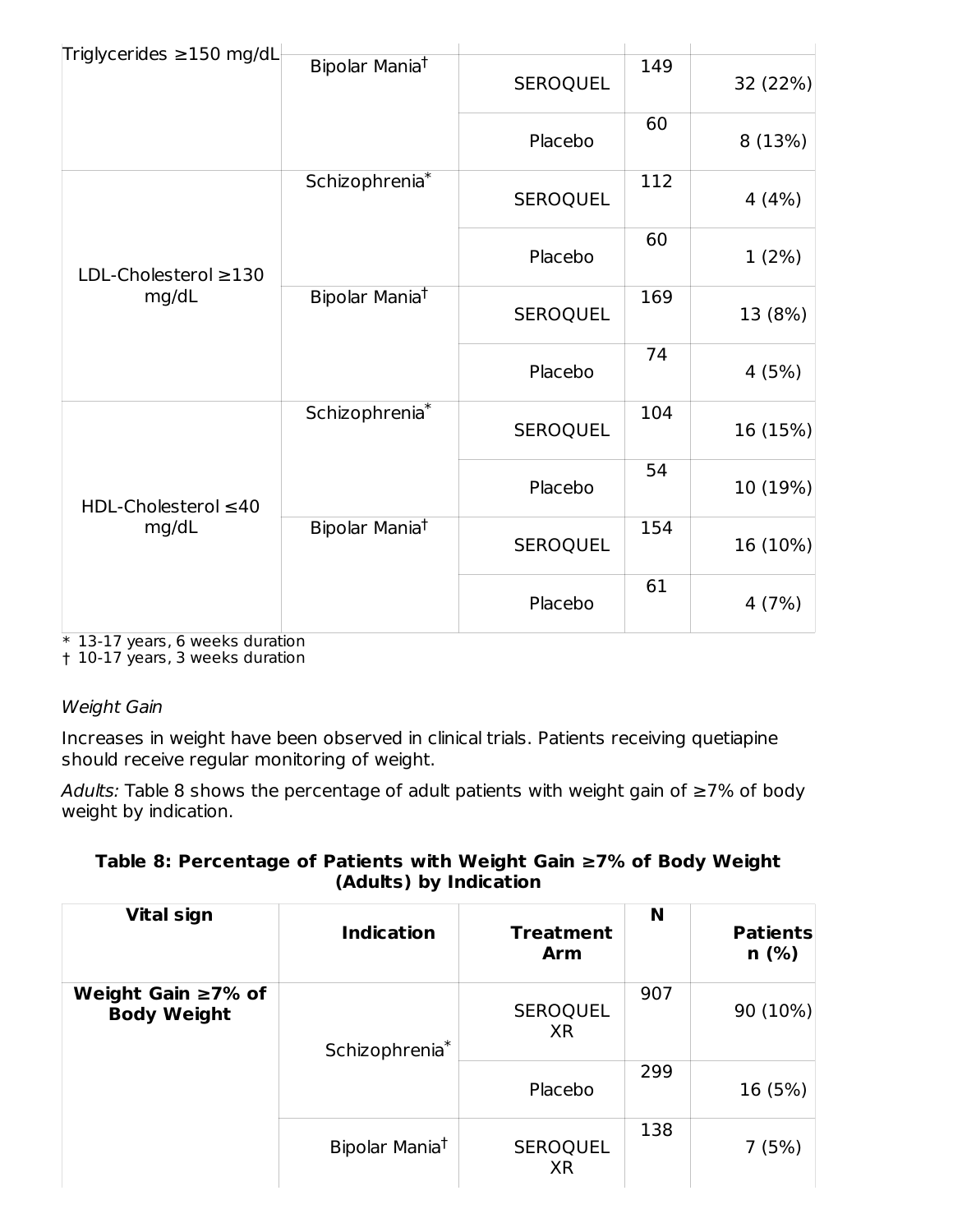|                                           | Placebo                      | 150 | $0(0\%)$ |
|-------------------------------------------|------------------------------|-----|----------|
| <b>Bipolar</b><br>Depression <sup>‡</sup> | <b>SEROQUEL</b><br><b>XR</b> | 110 | 9(8%)    |
|                                           | Placebo                      | 125 | 1(1%)    |
| Major<br>Depressive<br><b>Disorder</b>    | <b>SEROQUEL</b><br><b>XR</b> | 616 | 32 (5%)  |
| (Adjunctive<br>Therapy $)*$               | Placebo                      | 302 | 5(2%)    |

\* 6 weeks duration

† 3 weeks duration

‡ 8 weeks duration

In schizophrenia trials, the proportions of patients meeting a weight gain criterion of ≥7% of body weight were compared in a pool of four 3- to 6-week placebo-controlled clinical trials, revealing a statistically significant greater incidence of weight gain for SEROQUEL (23%) compared to placebo (6%).

Table 9 shows the percentage of adult patients with weight gain of ≥7% of body weight for MDD by dose.

### **Table 9: Percentage of Patients with Weight Gain ≥7% of Body Weight in MDD Adjunctive Therapy Trials by Dose (Adults)**

| <b>Vital sign</b>                                                 | <b>Treatment Arm</b>         | N   | <b>Patients</b><br>$n$ (%) |
|-------------------------------------------------------------------|------------------------------|-----|----------------------------|
|                                                                   | <b>SEROQUEL XR</b><br>150 mg | 309 | 10 (3%)                    |
| Weight Gain $\geq$ 7% of Body Weight<br>in MDD Adjunctive Therapy | <b>SEROQUEL XR</b><br>300 mg | 307 | 22 (7%)                    |
|                                                                   | Placebo                      | 302 | 5(2%)                      |

Children and Adolescents: Safety and effectiveness of SEROQUEL XR is supported by studies of SEROQUEL in children and adolescent patients 10 to 17 years of age [see Clinical Studies (14.1 and 14.2)]. In a clinical trial for SEROQUEL XR in children and adolescents (10-17 years of age) with bipolar depression, in which efficacy was not established, the percentage of patients with weight gain  $\geq$ 7% of body weight at any time was 15% (14/92) for SEROQUEL XR vs. 10% (10/100) for placebo. The mean change in body weight was 1.4 kg in the SEROQUEL XR group vs. 0.6 kg in the placebo group.

Weight gain was greater in patients 10-12 years of age compared to patients 13-17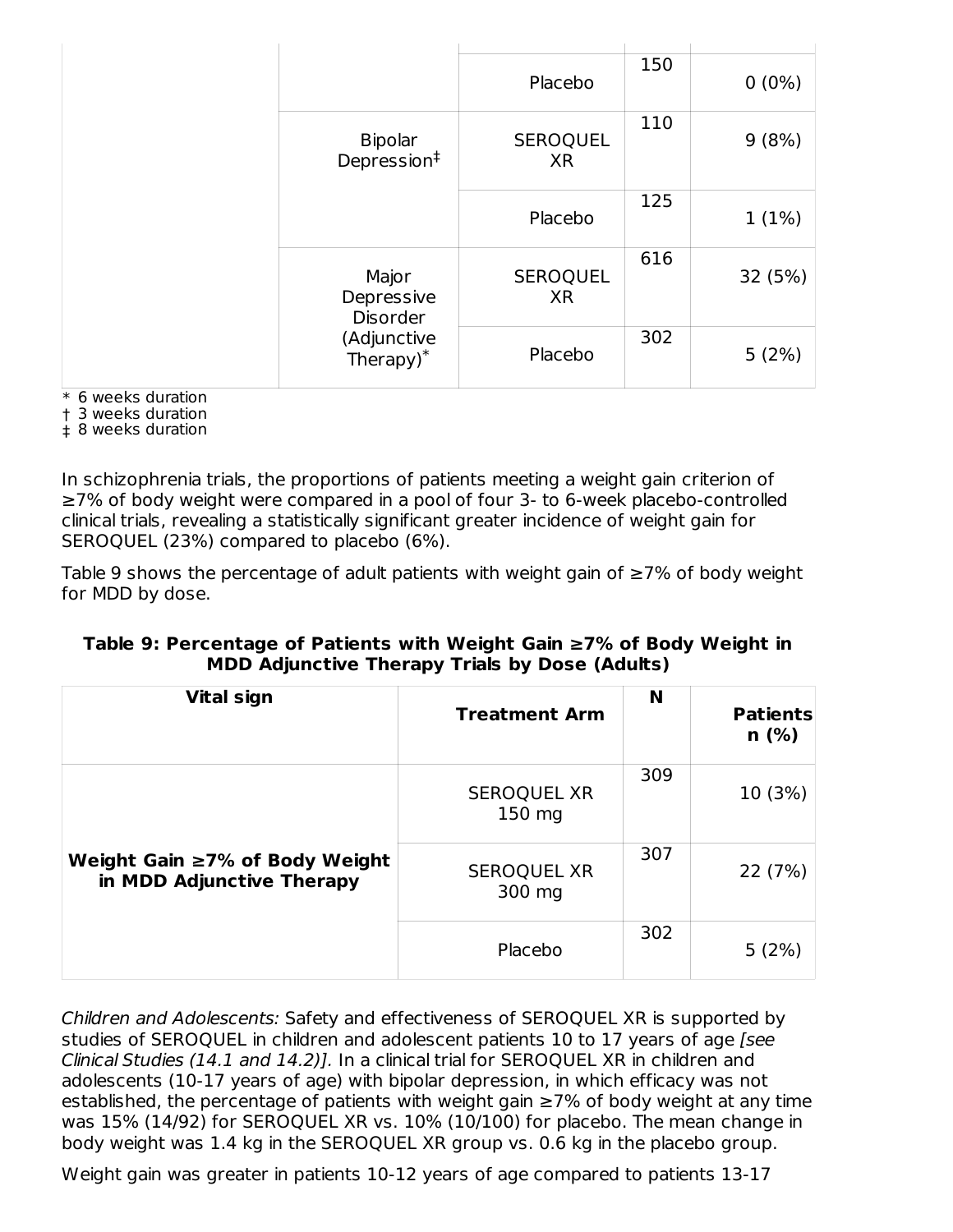years of age. The percentage of patients 10-12 years of age with weight gain ≥7% at any time was 28% (7/25) for SEROQUEL XR vs. 0% (0/28) for placebo. The percentage of patients 13-17 years of age with weight gain ≥7% at any time was 10.4% (7/67) for SEROQUEL XR vs. 13.9% (10/72) for placebo.

Table 10 shows the percentage of children and adolescents with weight gain ≥7% of body weight in clinical trials with SEROQUEL in adolescents (13-17 years) with schizophrenia and in children and adolescents (10-17 years) with bipolar mania.

| Table 10: Percentage of Patients with Weight Gain ≥7% of Body Weight |                            |  |  |
|----------------------------------------------------------------------|----------------------------|--|--|
|                                                                      | (Children and Adolescents) |  |  |

| <b>Vital sign</b>                        | <b>Indication</b>          | <b>Treatment</b><br>Arm | N   | <b>Patients</b><br>$n$ (%) |
|------------------------------------------|----------------------------|-------------------------|-----|----------------------------|
|                                          | Schizophrenia*             | <b>SEROQUEL</b>         | 111 | 23 (21%)                   |
| Weight Gain $\geq$ 7% of                 |                            | Placebo                 | 44  | 3(7%)                      |
| <b>Body Weight</b>                       | Bipolar Mania <sup>t</sup> | <b>SEROQUEL</b>         | 157 | 18 (12%)                   |
| $\sim$ $\sim$<br>$\sim$ $\sim$<br>$\sim$ |                            | Placebo                 | 68  | $0(0\%)$                   |

\* 6 weeks duration

† 3 weeks duration

The mean change in body weight in the schizophrenia trial was 2.0 kg in the SEROQUEL group and -0.4 kg in the placebo group and in the bipolar mania trial it was 1.7 kg in the SEROQUEL group and 0.4 kg in the placebo group.

In an open-label study that enrolled patients from the above two pediatric trials, 63% of patients (241/380) completed 26 weeks of therapy with SEROQUEL. After 26 weeks of treatment, the mean increase in body weight was 4.4 kg. Forty-five percent of the patients gained ≥7% of their body weight, not adjusted for normal growth. In order to adjust for normal growth over 26 weeks, an increase of at least 0.5 standard deviation from baseline in BMI was used as a measure of a clinically significant change; 18.3% of patients on SEROQUEL met this criterion after 26 weeks of treatment.

When treating pediatric patients with SEROQUEL for any indication, weight gain should be assessed against that expected for normal growth.

## **5.6 Tardive Dyskinesia**

A syndrome of potentially irreversible, involuntary, dyskinetic movements may develop in patients treated with antipsychotic drugs including quetiapine. Although the prevalence of the syndrome appears to be highest among the elderly, especially elderly women, it is impossible to rely upon prevalence estimates to predict, at the inception of antipsychotic treatment, which patients are likely to develop the syndrome. Whether antipsychotic drug products differ in their potential to cause tardive dyskinesia is unknown.

The risk of developing tardive dyskinesia and the likelihood that it will become irreversible are believed to increase as the duration of treatment and the total cumulative dose of antipsychotic drugs administered to the patient increase. However, the syndrome can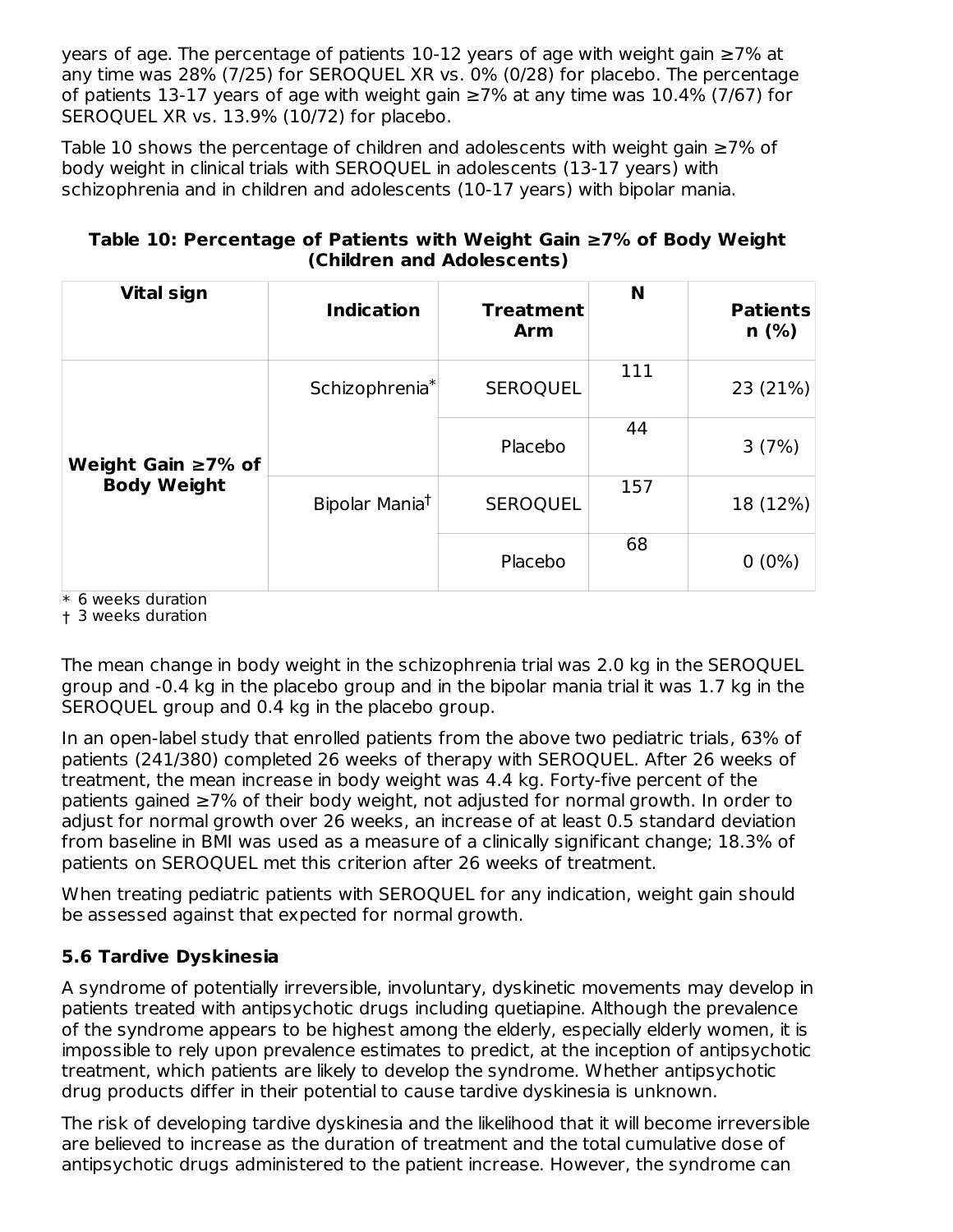develop, although much less commonly, after relatively brief treatment periods at low doses or may even arise after discontinuation of treatment.

Tardive dyskinesia may remit, partially or completely, if antipsychotic treatment is withdrawn. Antipsychotic treatment, itself, however, may suppress (or partially suppress) the signs and symptoms of the syndrome and thereby may possibly mask the underlying process. The effect that symptomatic suppression has upon the longterm course of the syndrome is unknown.

Given these considerations, SEROQUEL XR should be prescribed in a manner that is most likely to minimize the occurrence of tardive dyskinesia. Chronic antipsychotic treatment should generally be reserved for patients who appear to suffer from a chronic illness that (1) is known to respond to antipsychotic drugs, and (2) for whom alternative, equally effective, but potentially less harmful treatments are not available or appropriate. In patients who do require chronic treatment, the smallest dose and the shortest duration of treatment producing a satisfactory clinical response should be sought. The need for continued treatment should be reassessed periodically.

If signs and symptoms of tardive dyskinesia appear in a patient on SEROQUEL XR, drug discontinuation should be considered. However, some patients may require treatment with quetiapine despite the presence of the syndrome.

## **5.7 Hypotension**

Quetiapine may induce orthostatic hypotension associated with dizziness, tachycardia and, in some patients, syncope, especially during the initial dose-titration period, probably reflecting its  $\alpha$ 1-adrenergic antagonist properties. Syncope was reported in 0.3% (5/1866) of the patients treated with SEROQUEL XR across all indications, compared with 0.2% (2/928) on placebo. Syncope was reported in 1% (28/3265) of the patients treated with SEROQUEL, compared with 0.2% (2/954) on placebo. Orthostatic hypotension, dizziness, and syncope may lead to falls.

Quetiapine should be used with particular caution in patients with known cardiovascular disease (history of myocardial infarction or ischemic heart disease, heart failure, or conduction abnormalities), cerebrovascular disease, or conditions which would predispose patients to hypotension (dehydration, hypovolemia, and treatment with antihypertensive medications). If hypotension occurs during titration to the target dose, a return to the previous dose in the titration schedule is appropriate.

## **5.8 Falls**

Atypical antipsychotic drugs, including SEROQUEL XR, may cause somnolence, postural hypotension, motor, and sensory instability, which may lead to falls and, consequently, fractures or other injuries. For patients with diseases, conditions, or medications that could exacerbate these effects, complete fall risk assessments when initiating antipsychotic treatment and recurrently for patients on long-term antipsychotic therapy.

## **5.9 Increases in Blood Pressure (Children and Adolescents)**

Safety and effectiveness of SEROQUEL XR is supported by studies of SEROQUEL in children and adolescent patients 10 - 17 years of age [see Clinical Studies (14.1 and 14.2)].

In a placebo-controlled SEROQUEL XR clinical trial (8 weeks duration) in children and adolescents (10-17 years of age) with bipolar depression, in which efficacy was not established, the incidence of increases at any time in systolic blood pressure ( $\geq 20$ mmHg) was 6.5% (6/92) for SEROQUEL XR and 6.0% (6/100) for placebo; the incidence of increases at any time in diastolic blood pressure ( $\geq$ 10 mmHg) was 46.7% (43/92) for SEROQUEL XR and 36.0% (36/100) for placebo.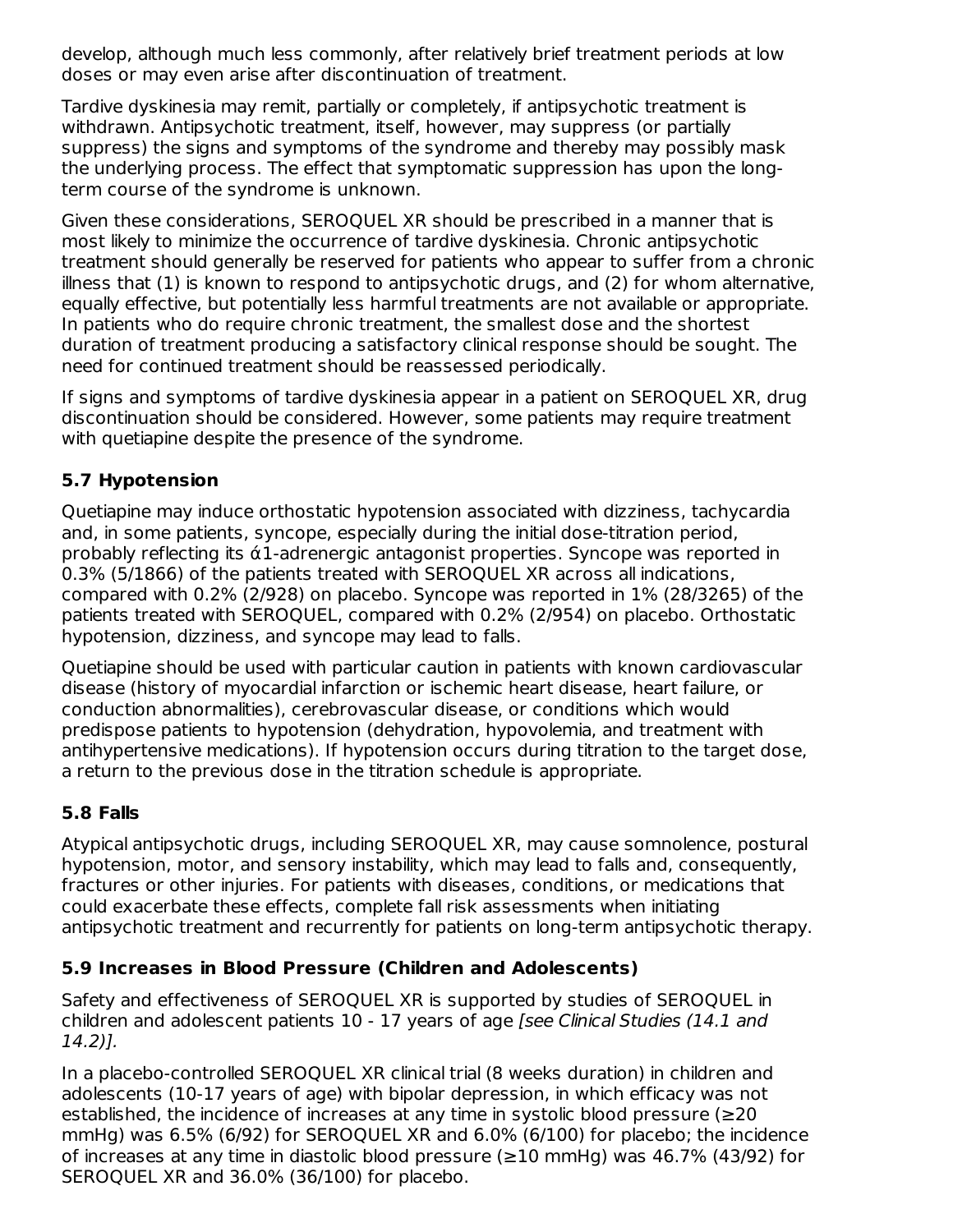In placebo-controlled trials in children and adolescents with schizophrenia (13-17 years old, 6-week duration) or bipolar mania (10-17 years old, 3-week duration), the incidence of increases at any time in systolic blood pressure (≥20 mmHg) was 15.2% (51/335) for SEROQUEL and 5.5% (9/163) for placebo; the incidence of increases at any time in diastolic blood pressure ( $\geq$ 10 mmHg) was 40.6% (136/335) for SEROQUEL and 24.5% (40/163) for placebo. In the 26-week open-label clinical trial, one child with a reported history of hypertension experienced a hypertensive crisis. Blood pressure in children and adolescents should be measured at the beginning of, and periodically during treatment.

## **5.10 Leukopenia, Neutropenia, and Agranulocytosis**

In clinical trials and postmarketing experience, events of leukopenia/neutropenia have been reported temporally related to atypical antipsychotic agents, including quetiapine. Agranulocytosis has also been reported.

Agranulocytosis has been reported with quetiapine, including fatal cases and cases in patients without pre-existing risk factors. Neutropenia should be considered in patients presenting with infection, particularly in the absence of obvious predisposing factor(s), or in patients with unexplained fever, and should be managed as clinically appropriate.

Possible risk factors for leukopenia/neutropenia include pre-existing low white cell count (WBC) and history of drug induced leukopenia/neutropenia. Patients with a pre-existing low WBC or a history of drug induced leukopenia/neutropenia should have their complete blood count (CBC) monitored frequently during the first few months of therapy and should discontinue SEROQUEL XR at the first sign of a decline in WBC in absence of other causative factors.

Patients with neutropenia should be carefully monitored for fever or other symptoms or signs of infection and treated promptly if such symptoms or signs occur. Patients with severe neutropenia (absolute neutrophil count <1000/mm3) should discontinue SEROQUEL XR and have their WBC followed until recovery.

## **5.11 Cataracts**

The development of cataracts was observed in association with quetiapine treatment in chronic dog studies [see Nonclinical Toxicology (13.2)]. Lens changes have also been observed in adults, children, and adolescents during long-term quetiapine treatment but a causal relationship to quetiapine use has not been established. Nevertheless, the possibility of lenticular changes cannot be excluded at this time. Therefore, examination of the lens by methods adequate to detect cataract formation, such as slit lamp exam or other appropriately sensitive methods, is recommended at initiation of treatment or shortly thereafter, and at 6-month intervals during chronic treatment.

# **5.12 QT Prolongation**

In clinical trials quetiapine was not associated with a persistent increase in QT intervals. However, the QT effect was not systematically evaluated in a thorough QT study. In post marketing experience there were cases reported of QT prolongation in patients who overdosed on quetiapine *[see Overdosage*  $(10.1)$ *]*, in patients with concomitant illness, and in patients taking medicines known to cause electrolyte imbalance or increase QT interval.

The use of quetiapine should be avoided in combination with other drugs that are known to prolong QTc including Class 1A antiarrythmics (e.g., quinidine, procainamide) or Class III antiarrythmics (e.g., amiodarone, sotalol), antipsychotic medications (e.g., ziprasidone, chlorpromazine, thioridazine), antibiotics (e.g., gatifloxacin, moxifloxacin), or any other class of medications known to prolong the QTc interval (e.g., pentamidine,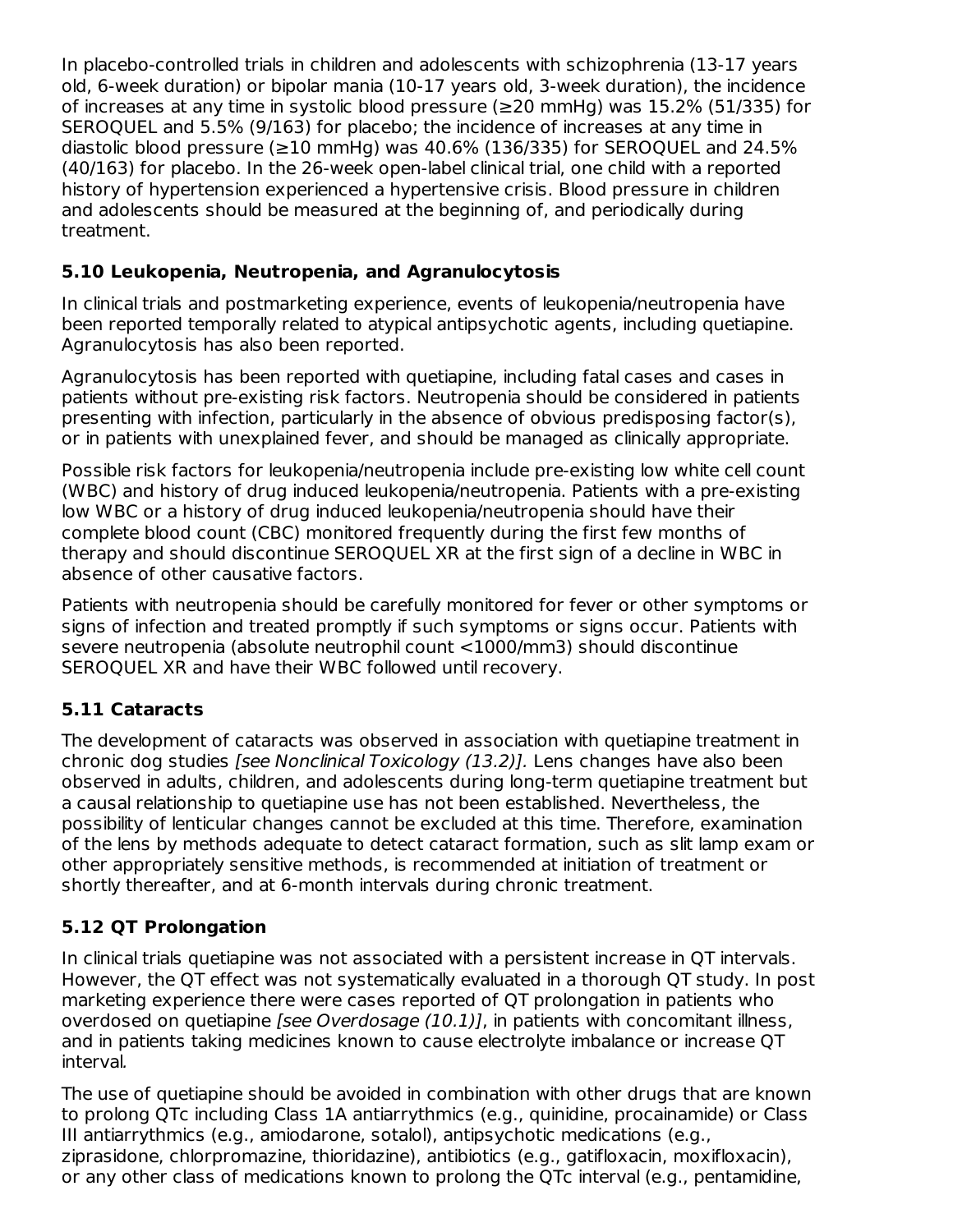levomethadyl acetate, methadone).

Quetiapine should also be avoided in circumstances that may increase the risk of occurrence of torsade de pointes and/or sudden death including (1) a history of cardiac arrhythmias such as bradycardia; (2) hypokalemia or hypomagnesemia; (3) concomitant use of other drugs that prolong the QTc interval; and (4) presence of congenital prolongation of the QT interval.

Caution should also be exercised when quetiapine is prescribed in patients with increased risk of QT prolongation (e.g., cardiovascular disease, family history of QT prolongation, the elderly, congestive heart failure, and heart hypertrophy).

## **5.13 Seizures**

During short-term clinical trials with SEROQUEL XR, seizures occurred in 0.05% (1/1866) of patients treated with SEROQUEL XR across all indications compared to 0.3% (3/928) on placebo. During clinical trials with SEROQUEL, seizures occurred in 0.5% (20/3490) of patients treated with SEROQUEL compared to 0.2% (2/954) on placebo. As with other antipsychotics, quetiapine should be used cautiously in patients with a history of seizures or with conditions that potentially lower the seizure threshold, e.g., Alzheimer's dementia. Conditions that lower the seizure threshold may be more prevalent in a population of 65 years or older.

## **5.14 Hypothyroidism**

 $\frac{1}{2}$  , where  $\frac{1}{2}$  , where  $\frac{1}{2}$  , where  $\frac{1}{2}$ 

Adults: Clinical trials with quetiapine demonstrated dose-related decreases in thyroid hormone levels. The reduction in total and free thyroxine (T<sub>4</sub>) of approximately 20% at the higher end of the therapeutic dose range was maximal in the first six weeks of treatment and maintained without adaptation or progression during more chronic therapy. In nearly all cases, cessation of quetiapine treatment was associated with a reversal of the effects on total and free  $T_4$ , irrespective of the duration of treatment. The mechanism by which quetiapine effects the thyroid axis is unclear. If there is an effect on the hypothalamic-pituitary axis, measurement of TSH alone may not accurately reflect a patient's thyroid status. Therefore, both TSH and free  $T_4$ , in addition to clinical assessment, should be measured at baseline and at follow-up.

In SEROQUEL XR clinical trials across all indications 1.8% (24/1336) of patients on SEROQUEL XR versus 0.6% (3/530) on placebo experienced decreased free thyroxine (<0.8 LLN) and 1.6% (21/1346) on SEROQUEL XR vs. 3.4% (18/534) on placebo experienced increased thyroid stimulating hormone (TSH). About 0.7% (26/3489) of SEROQUEL patients did experience TSH increases in monotherapy studies. Some patients with TSH increases needed replacement thyroid treatment.

In all quetiapine trials, the incidence of shifts in thyroid hormones and TSH were1: decrease in free T $_4$  (<0.8 LLN), 2.0% (357/17513); decrease in total T $_4$  (<0.8 LLN), 4.0% (75/1861); decrease in free T<sub>3</sub> (<0.8 LLN), 0.4% (53/13766); decrease in total T<sub>3</sub> (<0.8 LLN), 2.0% (26/1312), and increase in TSH (>5 mIU/L), 4.9% (956/19412). In eight patients, where TBG was measured, levels of TBG were unchanged.

 $1$ Based on shifts from normal baseline to potentially clinically important value at anytime post-baseline. Shifts in total T4, free T4, total T3 and free T3 are defined as <0.8 x LLN (pmol/L) and shift in TSH is  $>5$  mIU/L at any time.

Table 11 shows the incidence of these shifts in short term placebo-controlled clinical trials.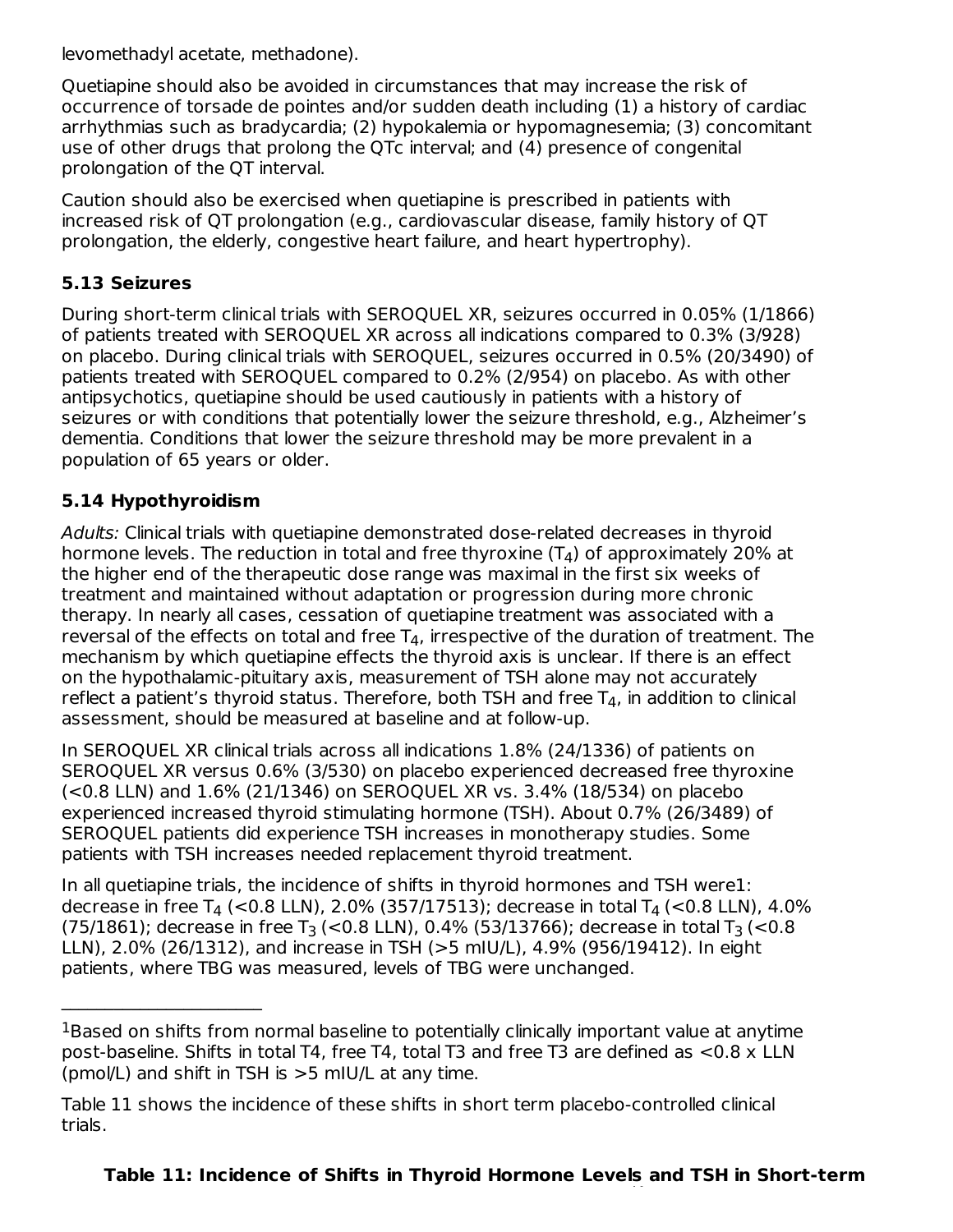## **Placebo-controlled Clinical Trials \*†**

| Total $T_4$ | Free $T_4$                                     | Total $T_3$ | Free $T_3$                                                                      | TSH                                                                                    |                                                                                                                    |
|-------------|------------------------------------------------|-------------|---------------------------------------------------------------------------------|----------------------------------------------------------------------------------------|--------------------------------------------------------------------------------------------------------------------|
|             |                                                |             |                                                                                 | Quetiapine Placebo Quetiapine Placebo Quetiapine Placebo Quetiapine Placebo Quetiapine | Placebo                                                                                                            |
| $3.4\%$     | $\vert$ 0.6% $\vert$ 0.7% $\vert$ 0.1% $\vert$ |             | $0.5\%$ $\parallel$ $0.0\%$ $\parallel$ $0.2\%$ $\parallel$ $0.0\%$ $\parallel$ | 3.2%                                                                                   | 2.7%                                                                                                               |
|             |                                                |             |                                                                                 |                                                                                        | $ (37/1097)\,(4/651)\,(52/7218)\,(4/3668)\,$ $(2/369)\,$ $ (0/113)\,(11/5673)\,(1/2679)\,(240/7587)\,(105/3912)\,$ |

\* Based on shifts from normal baseline to potentially clinically important value at anytime post-baseline. Shifts in total T $_4$ , free T $_4$ , total T $_3$ , and free T $_3$  are defined as <0.8 x LLN (pmol/L) and shift in TSH is >5 mlU/L at any time.

† Includes SEROQUEL and SEROQUEL XR data.

In short-term placebo-controlled monotherapy trials, the incidence of reciprocal shifts in T<sub>3</sub> and TSH was 0.0 % for both quetiapine (1/4800) and placebo (0/2190) and for T<sub>4</sub> and TSH the shifts were 0.1% (7/6154) for quetiapine versus 0.0 % (1/3007) for placebo.

Children and Adolescents: Safety and effectiveness of SEROQUEL XR is supported by studies of SEROQUEL in children and adolescent patients 10 - 17 years of age [see Clinical Studies (14.1 and 14.2)].

In acute placebo-controlled trials in children and adolescent patients with schizophrenia (6-week duration) or bipolar mania (3-week duration), the incidence of shifts at any time for SEROQUEL treated patients and placebo-treated patients for elevated TSH was 2.9% (8/280) vs. 0.7% (1/138), respectively, and for decreased total thyroxine was 2.8% (8/289) vs. 0% (0/145), respectively. Of the SEROQUEL treated patients with elevated TSH levels, 1 had simultaneous low free  $T_4$  level at end of treatment.

## **5.15 Hyperprolactinemia**

Adults: During clinical trials with quetiapine across all indications, the incidence of shifts in prolactin levels to a clinically significant value occurred in 3.6% (158/4416) of patients treated with quetiapine compared to 2.6% (51/1968) on placebo.

Children and Adolescents: Safety and effectiveness of SEROQUEL XR is supported by studies of SEROQUEL in children and adolescent patients 10 - 17 years of age [see Clinical Studies (14.1 and 14.2)]. In acute placebo-controlled trials in children and adolescent patients with bipolar mania (3-week duration) or schizophrenia (6-week duration), the incidence of shifts in prolactin levels to a value ( $>$ 20  $\mu$ g/L males;  $>$ 26  $\mu$ g/L females at any time) was 13.4% (18/134) for SEROQUEL compared to 4% (3/75) for placebo in males and 8.7% (9/104) for SEROQUEL compared to 0% (0/39) for placebo in females.

Like other drugs that antagonize dopamine  $\mathsf{D}_2$  receptors, <code>SEROQUEL</code> XR elevates prolactin levels in some patients and the elevation may persist during chronic administration. Hyperprolactinemia, regardless of etiology, may suppress hypothalamic GnRH, resulting in reduced pituitary gonadotrophin secretion. This, in turn, may inhibit reproductive function by impairing gonadal steroidogenesis in both female and male patients. Galactorrhea, amenorrhea, gynecomastia, and impotence have been reported in patients receiving prolactin-elevating compounds. Long-standing hyperprolactinemia when associated with hypogonadism may lead to decreased bone density in both female and male subjects.

Tissue culture experiments indicate that approximately one-third of human breast cancers are prolactin dependent in vitro, a factor of potential importance if the prescription of these drugs is considered in a patient with previously detected breast cancer. As is common with compounds which increase prolactin release, mammary gland, and pancreatic islet cell neoplasia (mammary adenocarcinomas, pituitary, and pancreatic adenomas) was observed in carcinogenicity studies conducted in mice and rats. Neither clinical studies nor epidemiologic studies conducted to date have shown an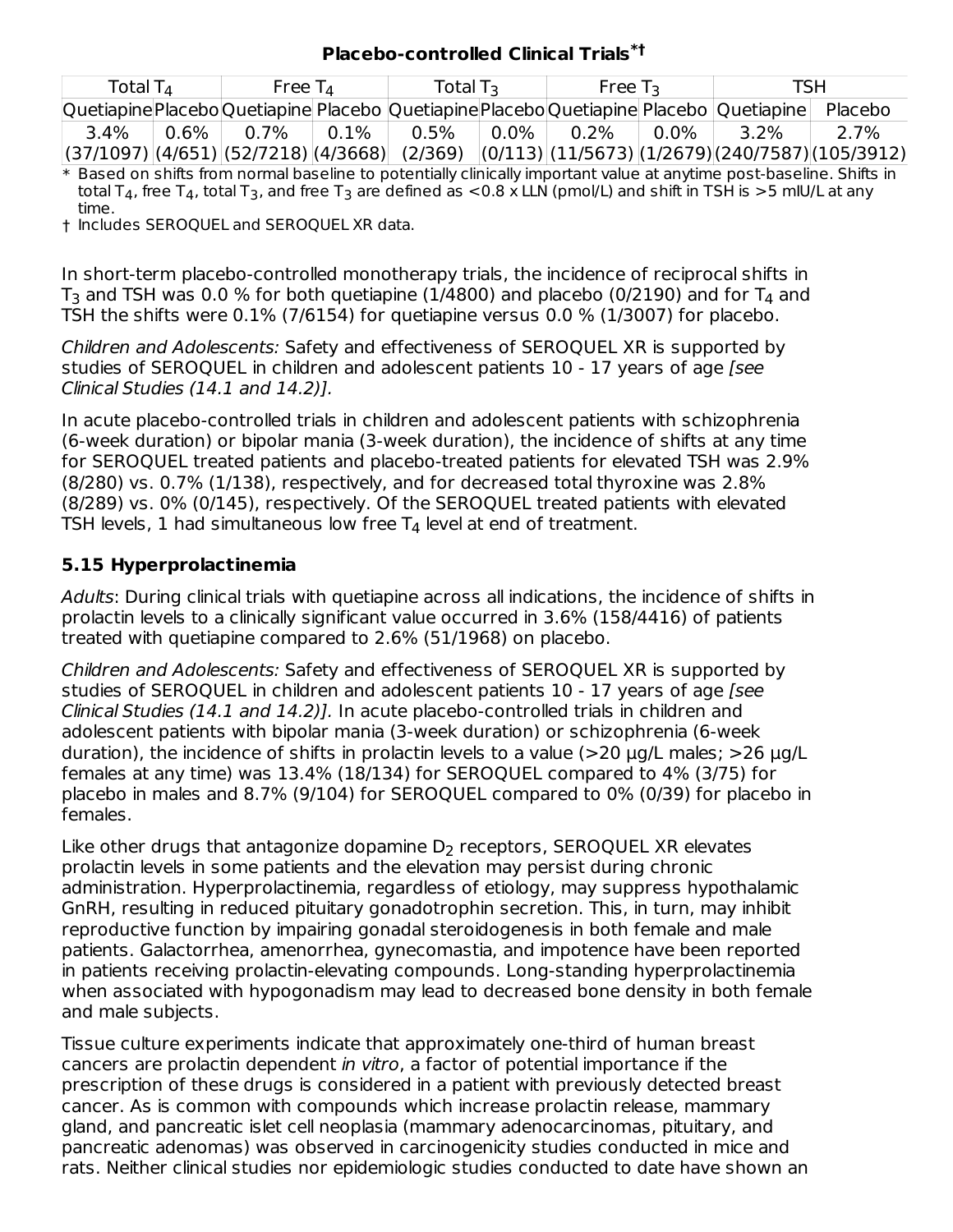association between chronic administration of this class of drugs and tumorigenesis in humans, but the available evidence is too limited to be conclusive [see Nonclinical] Toxicology (13.1)].

## **5.16 Potential for Cognitive and Motor Impairment**

Somnolence was a commonly reported adverse reaction reported in patients treated with quetiapine especially during the 3-day period of initial dose titration. In schizophrenia trials, somnolence was reported in 24.7% (235/951) of patients on SEROQUEL XR compared to 10.3% (33/319) of placebo patients. In a bipolar depression clinical trial, somnolence was reported in 51.8% (71/137) of patients on SEROQUEL XR compared to 12.9% (18/140) of placebo patients. In a clinical trial for bipolar mania, somnolence was reported in 50.3% (76/151) of patients on SEROQUEL XR compared to 11.9% (19/160) of placebo patients. Since quetiapine has the potential to impair judgment, thinking, or motor skills, patients should be cautioned about performing activities requiring mental alertness, such as operating a motor vehicle (including automobiles) or operating hazardous machinery until they are reasonably certain that quetiapine therapy does not affect them adversely. Somnolence may lead to falls.

In short-term adjunctive therapy trials for MDD, somnolence was reported in 40% (252/627) of patients on SEROQUEL XR respectively compared to 9% (27/309) of placebo patients. Somnolence was dose-related in these trials (37% (117/315) and 43% (135/312) for the 150 mg and 300 mg groups, respectively).

## **5.17 Body Temperature Regulation**

Disruption of the body's ability to reduce core body temperature has been attributed to antipsychotic agents. Appropriate care is advised when prescribing SEROQUEL XR for patients who will be experiencing conditions which may contribute to an elevation in core body temperature, e.g., exercising strenuously, exposure to extreme heat, receiving concomitant medication with anticholinergic activity, or being subject to dehydration.

## **5.18 Dysphagia**

Esophageal dysmotility and aspiration have been associated with antipsychotic drug use. Aspiration pneumonia is a common cause of morbidity and mortality in elderly patients, in particular those with advanced Alzheimer's dementia. SEROQUEL XR and other antipsychotic drugs should be used cautiously in patients at risk for aspiration pneumonia.

## **5.19 Discontinuation Syndrome**

Acute withdrawal symptoms, such as insomnia, nausea, and vomiting have been described after abrupt cessation of atypical antipsychotic drugs, including quetiapine. In short-term placebo-controlled, monotherapy clinical trials with SEROQUEL XR that included a discontinuation phase which evaluated discontinuation symptoms, the aggregated incidence of patients experiencing one or more discontinuation symptoms after abrupt cessation was 12.1% (241/1993) for SEROQUEL XR and 6.7% (71/1065) for placebo. The incidence of the individual adverse reactions (i.e., insomnia, nausea, headache, diarrhea, vomiting, dizziness, and irritability) did not exceed 5.3% in any treatment group and usually resolved after 1-week post-discontinuation. Gradual dose reduction is advised [see Use in Specific Populations (8.1)].

## **5.20 Anticholinergic (antimuscarinic) Effects**

Norquetiapine, an active metabolite of quetiapine, has moderate to strong affinity for several muscarinic receptor subtypes. This contributes to anticholinergic adverse reactions when SEROQUEL XR is used at therapeutic doses, taken concomitantly with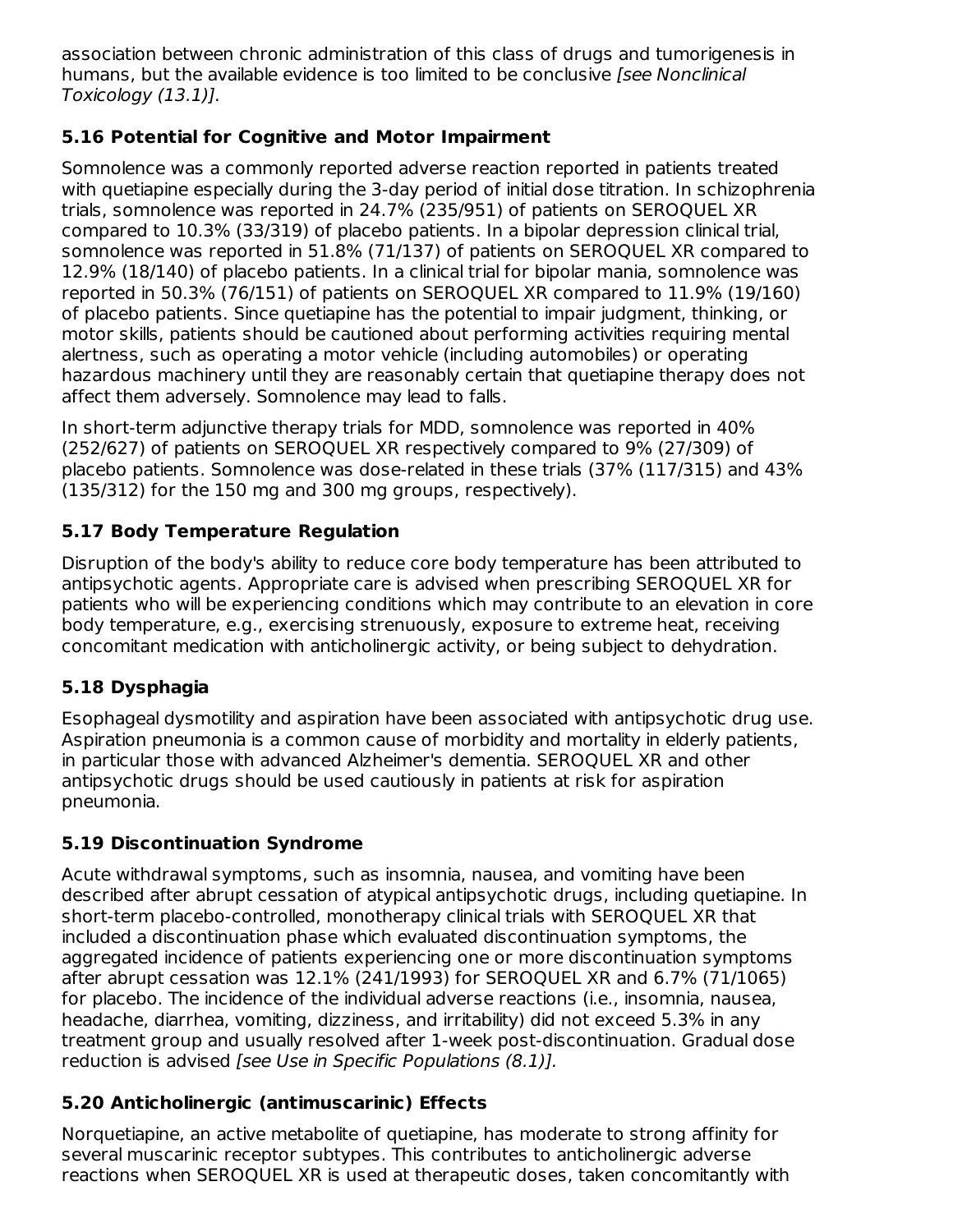other anticholinergic medications, or taken in overdose. SEROQUEL XR should be used with caution in patients receiving medications having anticholinergic (antimuscarinic) effects [see Drug Interactions (7.1), Overdosage (10.1), and Clinical Pharmacology  $(12.1)$ ].

Constipation was a commonly reported adverse event in patients treated with quetiapine and represents a risk factor for intestinal obstruction. Intestinal obstruction has been reported with quetiapine, including fatal reports in patients who were receiving multiple concomitant medications that decrease intestinal motility.

SEROQUEL XR should be used with caution in patients with a current diagnosis or prior history of urinary retention, clinically significant prostatic hypertrophy, or constipation.

## **6 ADVERSE REACTIONS**

The following adverse reactions are discussed in more detail in other sections of the labeling:

- Increased mortality in elderly patients with dementia-related psychosis [see Warnings and Precautions (5.1)]
- Suicidal thoughts and behaviors in adolescents and young adults [see Warnings and Precautions (5.2)]
- Cerebrovascular adverse reactions, including stroke in elderly patients with dementia-related psychosis [see Warnings and Precautions (5.3)]
- Neuroleptic Malignant Syndrome (NMS) [see Warnings and Precautions (5.4)]
- Metabolic changes (hyperglycemia, dyslipidemia, weight gain) [see Warnings and Precautions (5.5)]
- Tardive dyskinesia [see Warnings and Precautions (5.6)]
- Hypotension [see Warnings and Precautions (5.7)]
- Falls [see Warnings and Precautions (5.8)]
- Increases in blood pressure (children and adolescents) [see Warnings and Precautions (5.9)]
- Leukopenia, neutropenia and agranulocytosis [see Warnings and Precautions (5.10)]
- Cataracts [see Warnings and Precautions (5.11)]
- QT Prolongation [see Warnings and Precautions (5.12)]
- Seizures [see Warnings and Precautions (5.13)]
- Hypothyroidism [see Warnings and Precautions (5.14)]
- Hyperprolactinemia [see Warnings and Precautions (5.15)]
- Potential for cognitive and motor impairment [see Warnings and Precautions (5.16)]
- Body temperature regulation [see Warnings and Precautions (5.17)]
- Dysphagia [see Warnings and Precautions (5.18)]
- Discontinuation Syndrome [see Warnings and Precautions (5.19)]
- Anticholinergic (antimuscarinic) Effects [see Warnings and Precautions, (5.20)]

# **6.1 Clinical Studies Experience**

Because clinical trials are conducted under widely varying conditions, adverse reaction rates observed in the clinical trials of a drug cannot be directly compared to rates in the clinical trials of another drug and may not reflect the rates observed in clinical practice.

## **Adults**

The information below is derived from a clinical trial database for SEROQUEL XR consisting of approximately 3400 patients exposed to SEROQUEL XR for the treatment of Schizophrenia, Bipolar Disorder, and Major Depressive Disorder in placebo-controlled trials. This experience corresponds to approximately 1020.1 patient-years. Adverse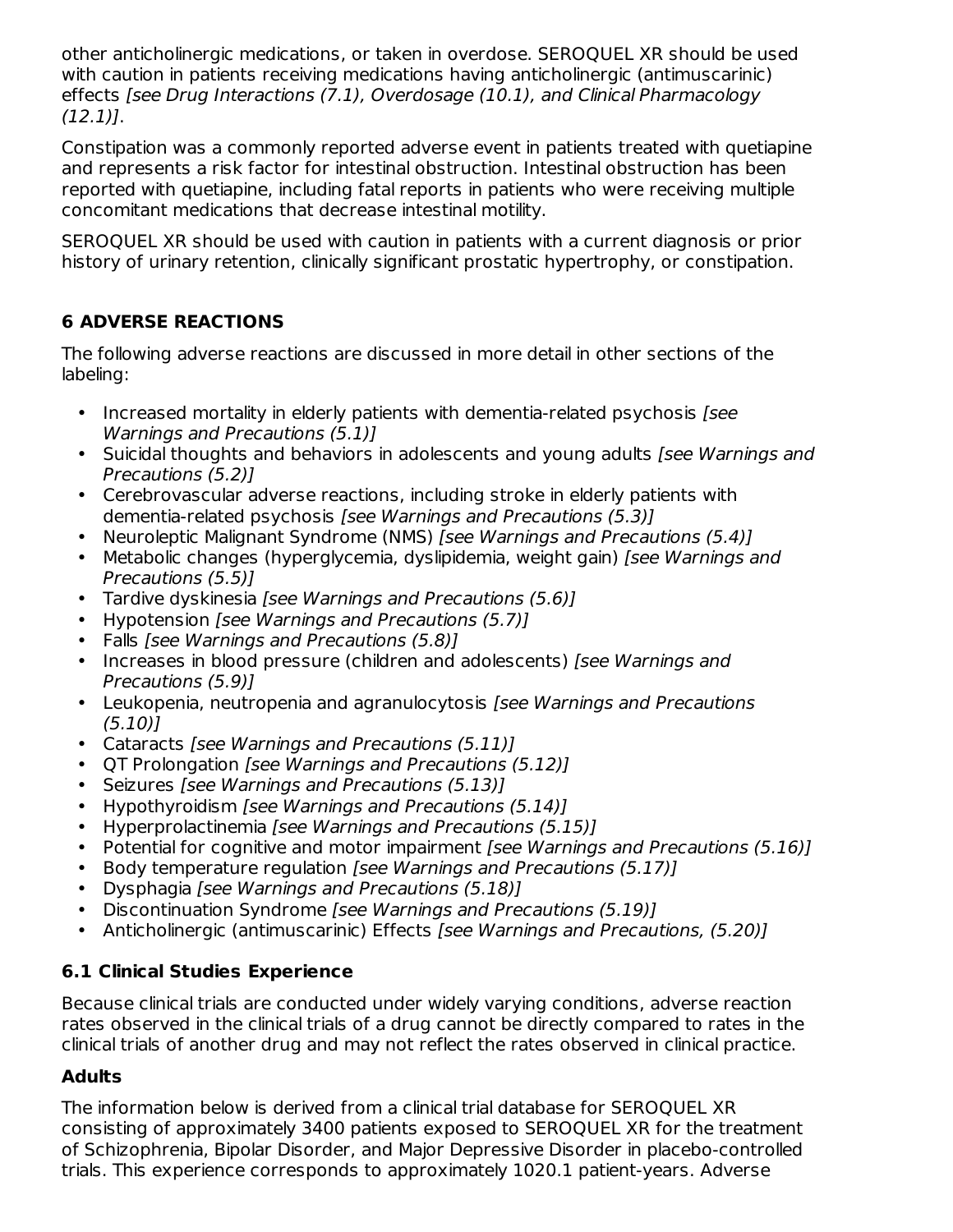reactions were assessed by collecting adverse reactions, results of physical examinations, vital signs, body weights, laboratory analyses, and ECG results.

The stated frequencies of adverse reactions represent the proportion of individuals who experienced, at least once, an adverse reaction of the type listed.

Adverse Reactions Associated with Discontinuation of Treatment in Short-Term, Placebo-Controlled Trials:

Schizophrenia: There were no adverse reactions leading to discontinuation that occurred at an incidence of ≥2% for SEROQUEL XR in schizophrenia trials.

Bipolar I Disorder, Manic or Mixed Episodes:

 $\mathcal{L}_\text{max}$  and  $\mathcal{L}_\text{max}$ 

There were no adverse reactions leading to discontinuation that occurred at an incidence of ≥2% for SEROQUEL XR in the bipolar mania trial.

Bipolar Disorder, Depressive Episode: In a single clinical trial in patients with bipolar depression, 14% (19/137) of patients on SEROQUEL XR discontinued due to an adverse reaction compared to 4% (5/140) on placebo. Somnolence2 was the only adverse reaction leading to discontinuation that occurred at an incidence of ≥2% in SEROQUEL XR in the bipolar depression trial.

MDD, Adjunctive Therapy: In adjunctive therapy clinical trials in patients with MDD, 12.1% (76/627) of patients on SEROQUEL XR discontinued due to adverse reaction compared to 1.9% (6/309) on placebo. Somnolence2 was the only adverse reaction leading to discontinuation that occurred at an incidence of ≥2% in SEROQUEL XR in MDD trials.

<sup>2</sup>Somnolence combines adverse reaction terms somnolence and sedation.

Commonly Observed Adverse Reactions in Short-Term, Placebo-Controlled Trials:

In short-term placebo-controlled studies for schizophrenia the most commonly observed adverse reactions associated with the use of SEROQUEL XR (incidence of 5% or greater) and observed at a rate on SEROQUEL XR at least twice that of placebo were somnolence (25%), dry mouth (12%), dizziness (10%), and dyspepsia (5%).

Adverse Reactions Occurring at an Incidence of 2% or More Among SEROQUEL XR Treated Patients in Short-Term, Placebo-Controlled Trials.

Table 12 enumerates the incidence, rounded to the nearest percent, of adverse reactions that occurred during acute therapy of schizophrenia (up to 6 weeks) in 2% or more in patients treated with SEROQUEL XR (doses ranging from 300 to 800 mg/day) where the incidence in patients treated with SEROQUEL XR was greater than the incidence in placebo-treated patients.

| Table 12: Adverse Reactions in 6-Week Placebo-Controlled Clinical Trials for |
|------------------------------------------------------------------------------|
| the Treatment of Schizophrenia                                               |

| <b>Preferred Term</b>                | <b>SEROQUEL XR</b><br>$(N=951)$ | <b>Placebo</b><br>$(N=319)$ |
|--------------------------------------|---------------------------------|-----------------------------|
| Somnolence*                          | 25%                             | 10%                         |
| Dry Mouth                            | 12%                             | $1\%$                       |
| <b>Dizziness</b>                     | 10%                             | 4%                          |
| Extrapyramidal Symptoms <sup>†</sup> | 8%                              | 5%                          |
| Orthostatic Hypotension              | 7%                              | 5%                          |
| Constipation                         | 6%                              | 5%                          |
| Dyspepsia                            | 5%                              | 2%                          |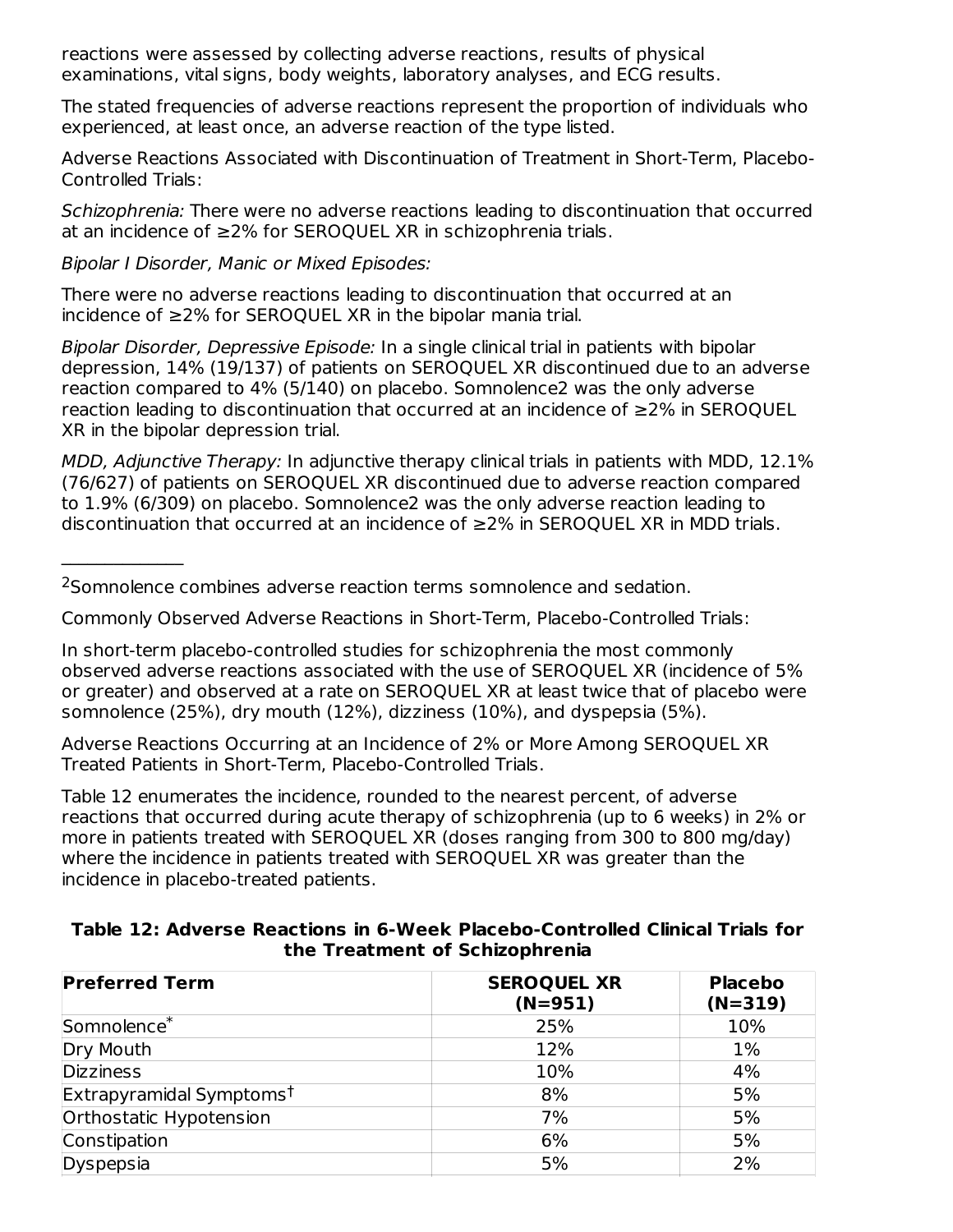| Heart Rate Increased | 4% | 1%    |
|----------------------|----|-------|
| Tachycardia          | 3% | 1%    |
| Fatigue              | 3% | 2%    |
| Hypotension          | 3% | 1%    |
| Vision Blurred       | 2% | 1%    |
| Toothache            | 2% | 0%    |
| Increased Appetite   | 2% | $0\%$ |
| Muscle Spasms        | 2% | 1%    |
| Tremor               | 2% | 1%    |
| Akathisia            | 2% | 1%    |
| Anxiety              | 2% | 1%    |
| Schizophrenia        | 2% | 1%    |
| Restlessness         | 2% | 1%    |

† Extrapyramidal symptoms include the terms: cogwheel rigidity, drooling, dyskinesia dystonia, extrapyramidal disorder, hypertonia, movement disorder, muscle rigidity, parkinsonism, parkinsonian gait, and tardive dyskinesia.

In a 3-week, placebo-controlled study in bipolar mania the most commonly observed adverse reactions associated with the use of SEROQUEL XR (incidence of 5% or greater) and observed at a rate on SEROQUEL XR at least twice that of placebo were somnolence (50%), dry mouth (34%), dizziness (10%), constipation (10%), weight gain (7%), dysarthria (5%), and nasal congestion (5%).

Table 13 enumerates the incidence, rounded to the nearest percent, of adverse reactions that occurred during acute therapy of bipolar mania (up to 3 weeks) in 2% or more of patients treated with SEROQUEL XR (doses ranging from 400 to 800 mg/day) where the incidence in patients treated with SEROQUEL XR was greater than the incidence in placebo-treated patients.

| Preferred             | <b>SEROQUEL XR</b> | <b>Placebo</b> |
|-----------------------|--------------------|----------------|
| Term                  | $(N=151)$          | $(N=160)$      |
| Somnolence*           | 50%                | 12%            |
| Dry Mouth             | 34%                | 7%             |
| <b>Dizziness</b>      | 10%                | 4%             |
| Constipation          | 10%                | 3%             |
| Dyspepsia             | 7%                 | 4%             |
| Fatigue               | 7%                 | 4%             |
| Weight Gain           | 7%                 | 1%             |
| Extrapyramidal        | 7%                 | 4%             |
| Symptoms <sup>t</sup> |                    |                |
| Nasal                 | 5%                 | 1%             |
| Congestion            |                    |                |
| Dysarthria            | 5%                 | 0%             |
| Increased             | 4%                 | 2%             |
| Appetite              |                    |                |
| <b>Back Pain</b>      | 3%                 | 2%             |
| Toothache             | 3%                 | 1%             |
| <b>Heart Rate</b>     | 3%                 | 0%             |
| Increased             |                    |                |

### **Table 13: Adverse Reactions in a 3-Week Placebo-Controlled Clinical Trial for the Treatment of Bipolar Mania**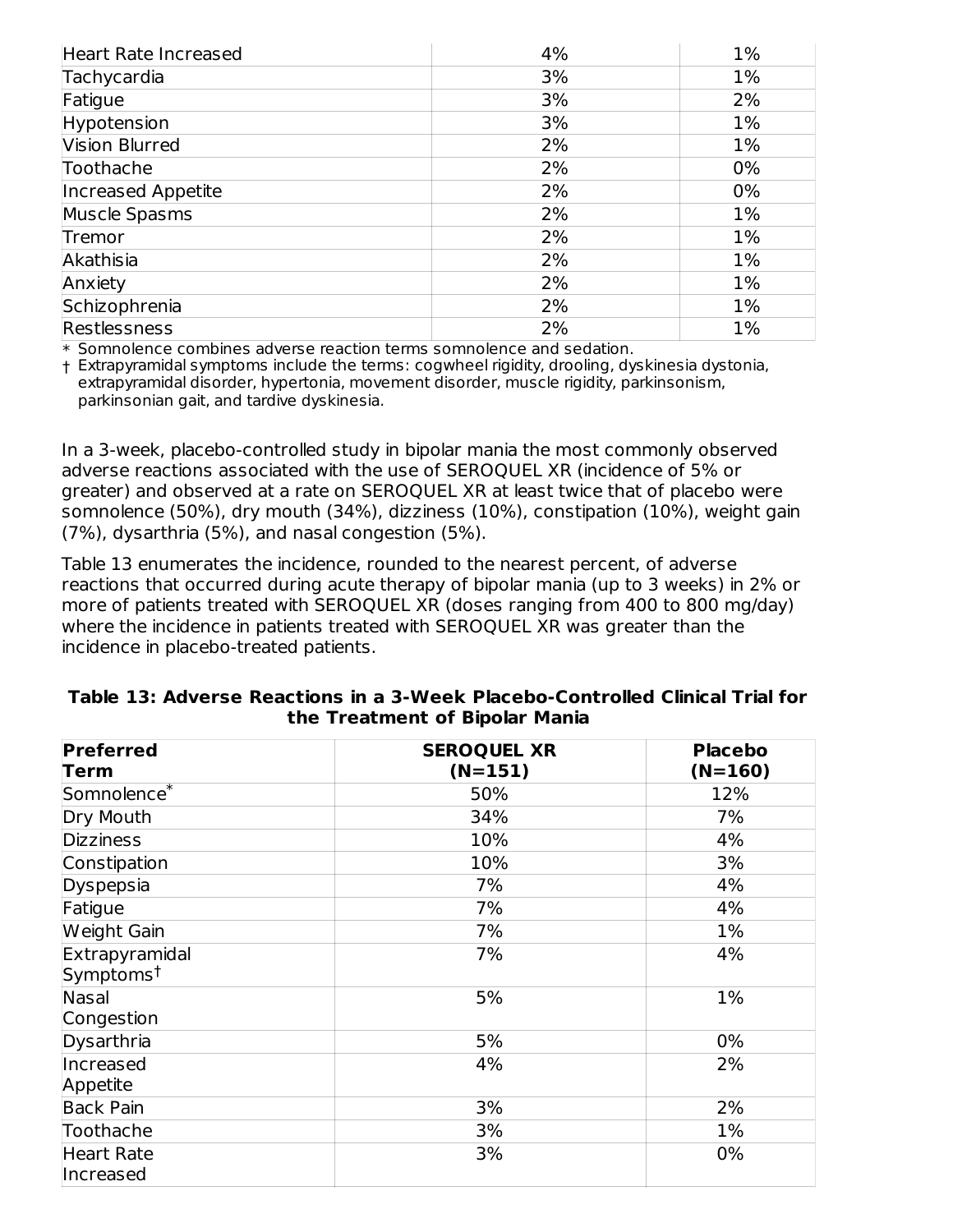| Abnormal        | 3% | 0%    |
|-----------------|----|-------|
| Dreams          |    |       |
| Orthostatic     | 3% | 0%    |
| Hypotension     |    |       |
| Tachycardia     | 2% | 1%    |
| Vision Blurred  | 2% | 1%    |
| Sluggishness    | 2% | 1%    |
| Lethargy<br>. . | 2% | $1\%$ |

† Extrapyramidal symptoms include the terms: muscle spasms, akathisia, cogwheel rigidity, dystonia, extrapyramidal disorder, restlessness, and tremor.

In the 8-week placebo-controlled bipolar depression study in adults, the most commonly observed adverse reactions associated with the use of SEROQUEL XR (incidence of 5% or greater) and observed at a rate on SEROQUEL XR at least twice that of placebo were somnolence (52%), dry mouth (37%), increased appetite (12%), weight gain (7%), dyspepsia (7%), and fatigue (6%).

Table 14 enumerates the incidence, rounded to the nearest percent, of adverse reactions that occurred during acute therapy of bipolar depression (up to 8 weeks) in 2% or more of adult patients treated with SEROQUEL XR 300 mg/day where the incidence in patients treated with SEROQUEL XR was greater than the incidence in placebo-treated patients.

| <b>Preferred Term</b>                   | <b>SEROQUEL XR</b><br>$(N=137)$ | <b>Placebo</b><br>$(N=140)$ |
|-----------------------------------------|---------------------------------|-----------------------------|
| Somnolence*                             | 52%                             | 13%                         |
| Dry Mouth                               | 37%                             | 7%                          |
| <b>Dizziness</b>                        | 13%                             | 11%                         |
| Increased Appetite                      | 12%                             | 6%                          |
| Constipation                            | 8%                              | 6%                          |
| Dyspepsia                               | 7%                              | 1%                          |
| Weight Gain                             | 7%                              | 1%                          |
| Fatigue                                 | 6%                              | 2%                          |
| Irritability                            | 4%                              | 3%                          |
| <b>Viral Gastroenteritis</b>            | 4%                              | 1%                          |
| Arthralgia                              | 4%                              | 1%                          |
| Extrapyramidal<br>Symptoms <sup>†</sup> | 4%                              | 1%                          |
| Paraesthesia                            | 3%                              | 2%                          |
| <b>Back Pain</b>                        | 3%                              | 1%                          |
| Muscle Spasms                           | 3%                              | 1%                          |
| Toothache                               | 3%                              | 0%                          |
| <b>Abnormal Dreams</b>                  | 3%                              | 0%                          |
| Ear Pain                                | 2%                              | 1%                          |
| Seasonal Allergy                        | 2%                              | 1%                          |
| <b>Sinusitis</b>                        | 2%                              | 1%                          |
| <b>Decreased Appetite</b>               | 2%                              | 1%                          |
| Myalgia                                 | 2%                              | 1%                          |

### **Table 14: Adverse Reactions in an 8-Week Placebo-Controlled Clinical Trial for the Treatment of Bipolar Depression**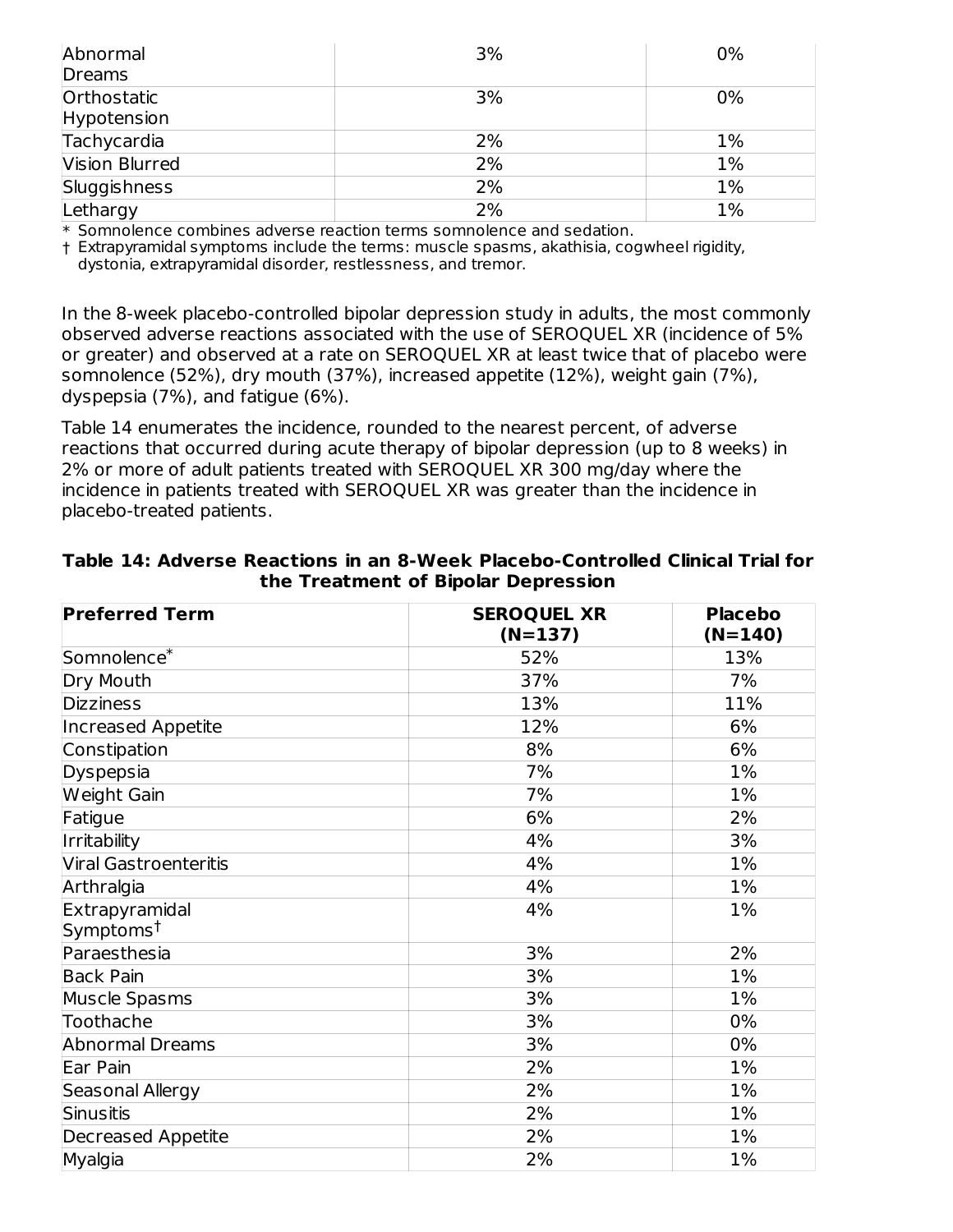| Disturbance in<br>Attention    | 2% | 1%    |
|--------------------------------|----|-------|
| Migraine                       | 2% | 1%    |
| Restless Legs                  | 2% | $1\%$ |
| Syndrome                       |    |       |
| Anxiety                        | 2% | 1%    |
| Sinus Headache                 | 2% | 1%    |
| Libido Decreased               | 2% | $1\%$ |
| Pollakiuria                    | 2% | 1%    |
| Sinus Congestion               | 2% | 1%    |
| Hyperhidrosis                  | 2% | 1%    |
| Orthostatic Hypotension        | 2% | $1\%$ |
| <b>Urinary Tract Infection</b> | 2% | 0%    |
| <b>Heart Rate Increased</b>    | 2% | 0%    |
| Neck Pain                      | 2% | 0%    |
| Dysarthria                     | 2% | 0%    |
| Akathisia                      | 2% | $0\%$ |
| Hypersomnia                    | 2% | 0%    |
| Mental Impairment              | 2% | 0%    |
| Confusional State              | 2% | 0%    |
| Disorientation                 | 2% | 0%    |

† Extrapyramidal symptoms include the terms: dystonia, extrapyramidal disorder, hypertonia, and tremor.

In the 6-week placebo-controlled fixed dose adjunctive therapy clinical trials, for MDD, the most commonly observed adverse reactions associated with the use of SEROQUEL XR (incidence of 5% or greater and observed at a rate on SEROQUEL XR and at least twice that of placebo) were somnolence (150 mg: 37%; 300 mg: 43%), dry mouth (150 mg: 27%; 300 mg: 40%), fatigue (150 mg: 14%; 300 mg: 11%), constipation (300 mg only: 11%), and weight increased (300 mg only: 5%).

Table 15 enumerates the incidence, rounded to the nearest percent, of adverse reactions that occurred during short-term adjunctive therapy of MDD (up to 6 weeks) in 2% or more of patients treated with SEROQUEL XR (at doses of either 150 mg or 300 mg/day) where the incidence in patients treated with SEROQUEL XR was greater than the incidence in placebo-treated patients.

**Table 15: Adverse Reactions in Placebo-Controlled Adjunctive Therapy Clinical Trials for the Treatment of MDD by Fixed Dose**

| <b>Preferred Term</b>                | <b>SEROQUEL XR</b><br>150 mg<br>$(N=315)$ | <b>SEROQUEL XR</b><br>300 mg<br>$(N=312)$ | <b>Placebo</b><br>$(N=309)$ |
|--------------------------------------|-------------------------------------------|-------------------------------------------|-----------------------------|
| Somnolence <sup>*</sup>              | 37%                                       | 43%                                       | 9%                          |
| Dry Mouth                            | 27%                                       | 40%                                       | 8%                          |
| Fatigue                              | 14%                                       | 11%                                       | 4%                          |
| <b>Dizziness</b>                     | 11%                                       | 12%                                       | 7%                          |
| Nausea                               | 7%                                        | 8%                                        | 7%                          |
| Constipation                         | 6%                                        | 11%                                       | 4%                          |
| Irritability                         | 4%                                        | 2%                                        | 3%                          |
| Extrapyramidal Symptoms <sup>†</sup> | 4%                                        | 6%                                        | 4%                          |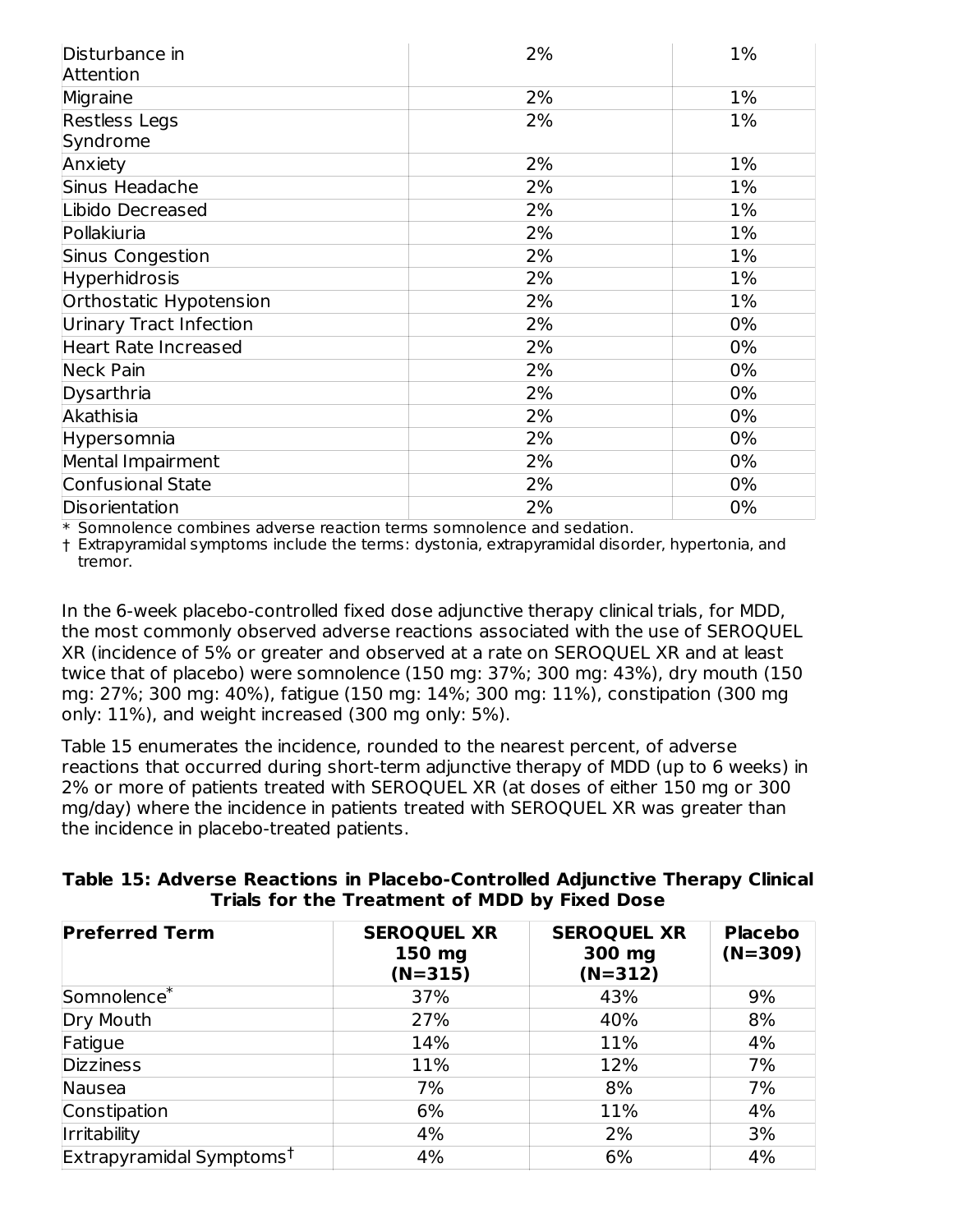| Vomiting                  | 3% | 1%    | 1% |
|---------------------------|----|-------|----|
| Upper Respiratory Tract   | 3% | 2%    | 2% |
| Infection                 |    |       |    |
| Weight Increased          | 3% | 5%    | 0% |
| <b>Increased Appetite</b> | 3% | 5%    | 3% |
| <b>Back Pain</b>          | 3% | 3%    | 1% |
| Vertigo                   | 2% | 2%    | 1% |
| Vision Blurred            | 2% | 1%    | 1% |
| Dyspepsia                 | 2% | 3%    | 2% |
| Influenza                 | 2% | 1%    | 0% |
| Fall                      | 2% | $0\%$ | 1% |
| Muscle Spasms             | 2% | 1%    | 1% |
| Lethargy                  | 2% | 1%    | 1% |
| Akathisia                 | 2% | 2%    | 1% |
| <b>Abnormal Dreams</b>    | 2% | 2%    | 1% |
| Anxiety                   | 2% | 2%    | 1% |
| Depression                | 2% | 1%    | 1% |

† Extrapyramidal symptoms include the terms: cogwheel rigidity, drooling, dyskinesia, extrapyramidal disorder, hypertonia, hypokinesia, psychomotor hyperactivity, restlessness, and tremor.

Adverse Reactions in clinical trials with quetiapine and not listed elsewhere in the label

Pyrexia, nightmares, peripheral edema, dyspnea, palpitations, rhinitis, eosinophilia, hypersensitivity, elevations in gamma-GT levels, and elevations in serum creatine phosphokinase (not associated with NMS), somnambulism (and other related events), hypothermia, decreased platelets, galactorrhea, bradycardia (which may occur at or near initiation of treatment and be associated with hypotension and/ or syncope), and priapism.

Extrapyramidal Symptoms (EPS):

### **Dystonia**

Class Effect: Symptoms of dystonia, prolonged abnormal contractions of muscle groups, may occur in susceptible individuals during the first few days of treatment. Dystonic symptoms include: spasm of the neck muscles, sometimes progressing to tightness of the throat, swallowing difficulty, difficulty breathing, and/or protrusion of the tongue. While these symptoms can occur at low doses, they occur more frequently and with greater severity with high potency and at higher doses of first generation antipsychotic drugs. An elevated risk of acute dystonia is observed in males and younger age groups.

Four methods were used to measure EPS: (1) Simpson-Angus total score (mean change from baseline) which evaluates Parkinsonism and akathisia, (2) Barnes Akathisia Rating Scale (BARS) Global Assessment Score, (3) incidence of spontaneous complaints of EPS (akathisia, akinesia, cogwheel rigidity, extrapyramidal syndrome, hypertonia, hypokinesia, neck rigidity, and tremor), and (4) use of anticholinergic medications to treat EPS.

Adults: In placebo-controlled clinical trials with quetiapine, utilizing doses up to 800 mg per day, the incidence of any adverse reactions related to EPS ranged from 8% to 11% for quetiapine and 4% to 11% for placebo.

In three-arm placebo-controlled clinical trials for the treatment of schizophrenia, utilizing doses between 300 mg and 800 mg of SEROQUEL XR, the incidence of any adverse reactions related to EPS was 8% for SEROQUEL XR and 8% for SEROQUEL (without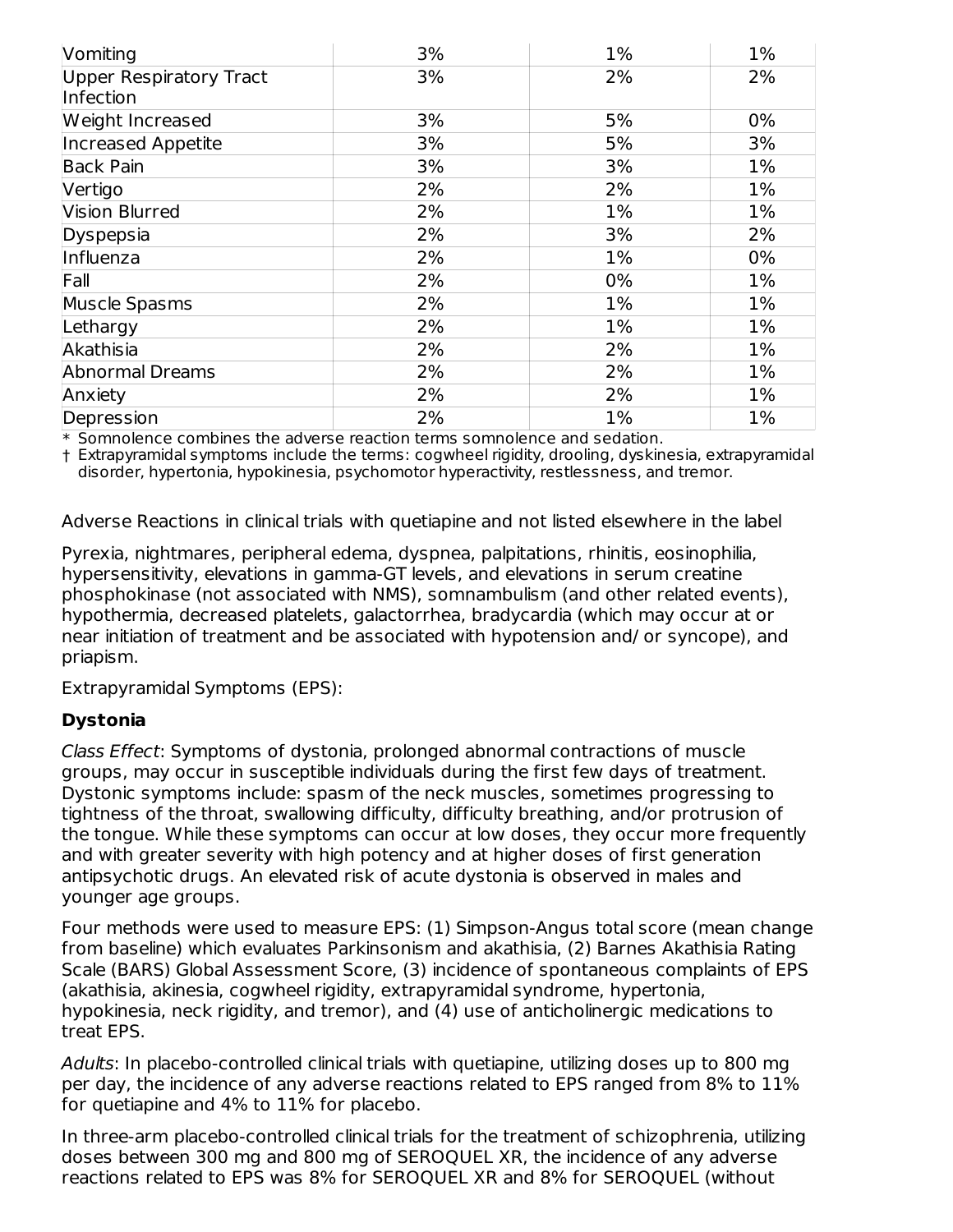evidence of being dose related), and 5% in the placebo group. In these studies, the incidence of the individual adverse reactions (akathisia, extrapyramidal disorder, tremor, dyskinesia, dystonia, restlessness, and muscle rigidity) was generally low and did not exceed 3% for any treatment group.

At the end of treatment, the mean change from baseline in SAS total score and BARS Global Assessment score was similar across the treatment groups. The use of concomitant anticholinergic medications was infrequent and similar across the treatment groups. The incidence of extrapyramidal symptoms was consistent with that seen with the profile of SEROQUEL in schizophrenia patients.

In Tables 16-19, dystonic event included nuchal rigidity, hypertonia, dystonia, muscle rigidity, oculogyration; parkinsonism included cogwheel rigidity, tremor, drooling, hypokinesia; akathisia included akathisia, psychomotor agitation; dyskinetic event included tardive dyskinesia, dyskinesia, choreoathetosis; and other extrapyramidal event included restlessness, extrapyramidal disorder, movement disorder.

| Preferred<br>term                | <b>XR 300</b><br>mg/day<br>$(N=91)$ | <b>SEROQUEL</b> | <b>XR 400</b><br>mg/day | <b>SEROQUEL</b><br>$(N=227)$ | <b>XR 600</b><br>mg/day<br>$(N=310)$ | <b>SEROQUEL</b> | <b>XR 800</b><br>mg/day<br>$(N=323)$ | <b>SEROQUEL</b> | All<br><b>Doses</b> | $(N=951)$ |                | <b>Placebo</b><br>$(N=319)$ |
|----------------------------------|-------------------------------------|-----------------|-------------------------|------------------------------|--------------------------------------|-----------------|--------------------------------------|-----------------|---------------------|-----------|----------------|-----------------------------|
|                                  | n                                   | %               | n                       | $\%$                         | n                                    | %               | n                                    | %               | n                   | %         | n              | %                           |
| Dystonic event                   | 3                                   | 3.3             | $\overline{0}$          | 0.0                          | 4                                    | 1.3             | 1                                    | 0.3             | 8                   | 0.8       | 0              | 0.0                         |
| Parkinsonism                     | 1                                   | 1.1             | 3                       | 1.3                          | 11                                   | 3.6             | 7                                    | 2.2             | 22                  | 2.3       | 4              | 1.3                         |
| Akathisia                        | $\overline{0}$                      | 0.0             | 3                       | 1.3                          | 7                                    | 2.3             | 7                                    | 2.2             | 17                  | 1.8       | 4              | 1.3                         |
| Dyskinetic<br>event              | 2                                   | 2.2             | 1                       | 0.4                          | 1                                    | 0.3             | 1                                    | 0.3             | 5                   | 0.5       | 2              | 0.6                         |
| Other<br>extrapyramidal<br>event | 3                                   | 3.3             | 4                       | 1.8                          | 7                                    | 2.3             | 12                                   | 3.7             | 26                  | 2.7       | $\overline{7}$ | 2.2                         |

### **Table 16: Adverse Reactions Associated with Extrapyramidal Symptoms in Placebo-Controlled Clinical Trials for Schizophrenia**

In a placebo-controlled clinical trial for the treatment of bipolar mania, utilizing the dose range of 400-800 mg/day of SEROQUEL XR, the incidence of any adverse reactions related to EPS was 6.6% for SEROQUEL XR and 3.8% in the placebo group. In this study, the incidence of the individual adverse reactions (akathisia, extrapyramidal disorder, tremor, dystonia, restlessness, and cogwheel rigidity) did not exceed 2.0% for any adverse reaction.

**Table 17: Adverse Reactions Associated with Extrapyramidal Symptoms in a Placebo-Controlled Clinical Trial for Bipolar Mania**

| <b>Preferred Term<sup>*</sup></b> | <b>SEROQUEL XR</b><br>$(N=151)$ | <b>Placebo</b><br>$(N=160)$ |   |     |
|-----------------------------------|---------------------------------|-----------------------------|---|-----|
|                                   |                                 | %                           | n | %   |
| Dystonic event                    |                                 | 0.7                         |   | 0.0 |
| Parkinsonism                      |                                 | 2.7                         |   | 1.9 |
| Akathisia                         |                                 | 1.3                         |   | 0.6 |
| Other extrapyramidal event        |                                 | 2 በ                         |   | ר 1 |

\* There were no adverse reactions with the preferred term of dyskinetic event.

In a placebo-controlled clinical trial for the treatment of bipolar depression utilizing 300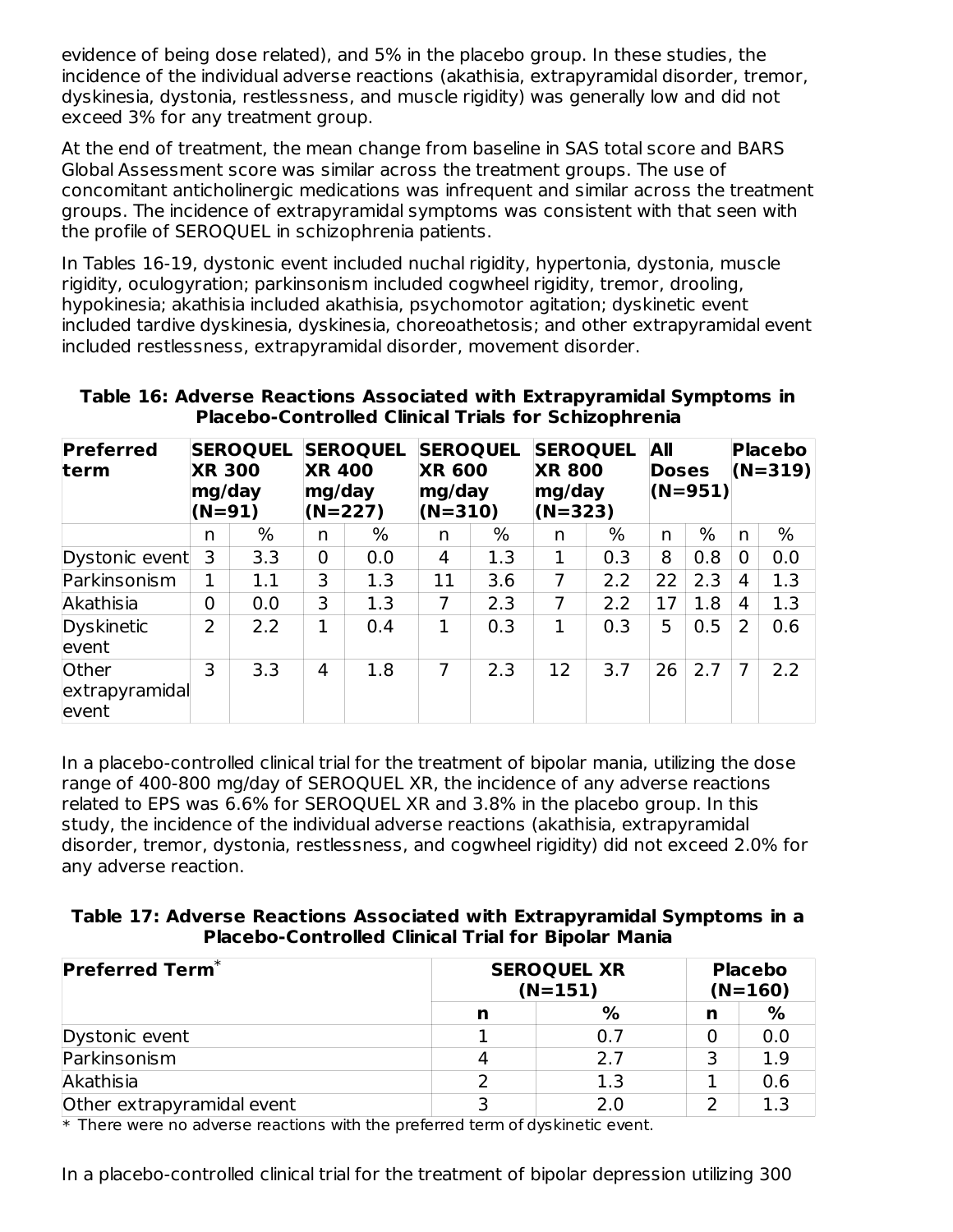mg of SEROQUEL XR, the incidence of any adverse reactions related to EPS was 4.4% for SEROQUEL XR and 0.7% in the placebo group. In this study, the incidence of the individual adverse reactions (akathisia, extrapyramidal disorder, tremor, dystonia, hypertonia) did not exceed 1.5% for any individual adverse reaction.

**Table 18: Adverse Reactions Associated with Extrapyramidal Symptoms in a Placebo-Controlled Clinical Trial for Bipolar Depression**

| <b>Preferred Term<sup>*</sup></b> | <b>SEROQUEL XR</b><br>$(N=137)$ |     | <b>Placebo</b><br>$(N=140)$ |     |  |
|-----------------------------------|---------------------------------|-----|-----------------------------|-----|--|
|                                   |                                 | %   | n                           | %   |  |
| Dystonic event                    |                                 | 15  |                             | 0.0 |  |
| Parkinsonism                      |                                 | 0.7 |                             | 0.7 |  |
| Akathisia                         |                                 | 1.5 |                             | 0.0 |  |
| Other extrapyramidal event        |                                 | 0 7 |                             | 0.0 |  |

\* There were no adverse reactions with the preferred term of dyskinetic event.

In two placebo-controlled short-term adjunctive therapy clinical trials for the treatment of MDD utilizing between 150 mg and 300 mg of SEROQUEL XR, the incidence of any adverse reactions related to EPS was 5.1% for SEROQUEL XR and 4.2% for the placebo group.

Table 19 shows the percentage of patients experiencing adverse reactions associated with EPS in adjunct clinical trials for MDD by dose:

| Table 19: Adverse Reactions Associated with EPS in MDD Trials by Dose, |  |
|------------------------------------------------------------------------|--|
| <b>Adjunctive Therapy Clinical Trials (6 weeks duration)</b>           |  |

| <b>Preferred term</b>         |   | <b>SEROQUEL XR 150</b><br>mg/day<br>$(N=315)$ |   | <b>SEROQUEL XR 300</b><br>mg/day<br>$(N=312)$ |    |     | <b>Placebo</b><br>$(N=309)$<br>$(N=627)$ |     |
|-------------------------------|---|-----------------------------------------------|---|-----------------------------------------------|----|-----|------------------------------------------|-----|
|                               | n | %                                             | n | %<br>%<br>n                                   |    | n   | $\frac{0}{0}$                            |     |
| Dystonic event                |   | 0.3                                           | 0 | 0.0                                           |    | 0.2 | $\Omega$                                 | 0.0 |
| Parkinsonism                  | 3 | 1.0                                           | 4 | 1.3                                           |    |     | 5                                        | 1.6 |
| Akathisia                     | 5 | 1.6                                           | 8 | 2.6                                           | 13 | 2.1 | 3                                        | 1.0 |
| Dyskinetic event              |   | 0.0                                           |   | 0.3                                           |    | 0.2 | $\Omega$                                 | 0.0 |
| Other extrapyramidal<br>event | 5 | 1.6                                           | 7 | 2.2                                           | 12 | 1.9 | 5                                        | 1.6 |

## **Children and Adolescents**

The information below is derived from a clinical trial database for SEROQUEL consisting of over 1000 pediatric patients. This database includes 677 adolescents (13-17 years old) exposed to SEROQUEL for the treatment of schizophrenia and 393 children and adolescents (10-17 years old) exposed to SEROQUEL for the treatment of acute bipolar mania.

Adverse Reactions Associated with Discontinuation of Treatment in Short-Term, Placebo-Controlled Trials:

Schizophrenia: The incidence of discontinuation due to adverse reactions for quetiapinetreated and placebo-treated patients was 8.2% and 2.7%, respectively. The adverse reaction leading to discontinuation in 2% or more of patients on quetiapine and at a greater incidence than placebo was somnolence (2.7% and 0% for placebo).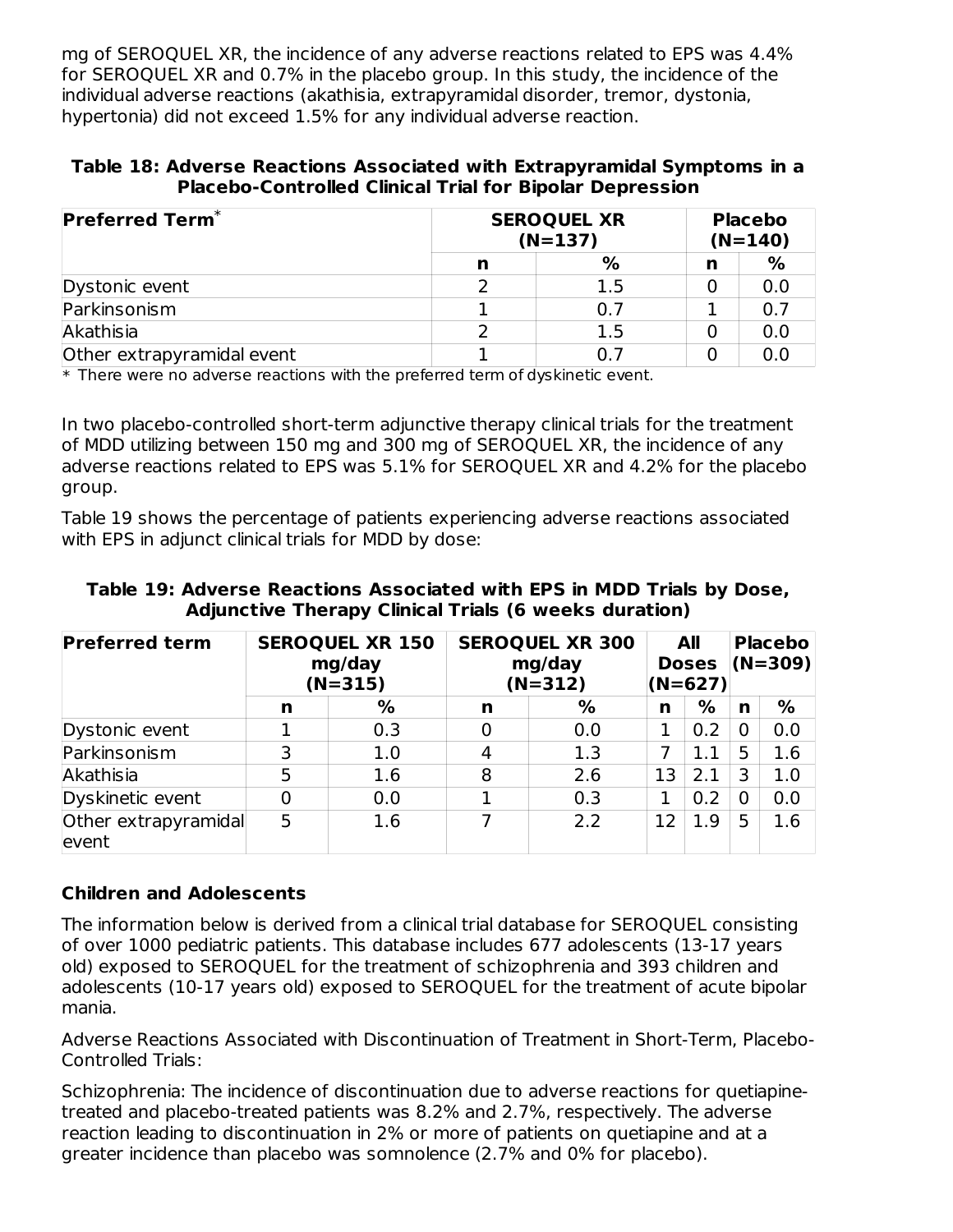Bipolar I Mania: The incidence of discontinuation due to adverse reactions for quetiapinetreated and placebo-treated patients was 11.4% and 4.4%, respectively. The adverse reactions leading to discontinuation in 2% or more of patients on SEROQUEL and at a greater incidence than placebo were somnolence (4.1% vs. 1.1%) and fatigue (2.1% vs. 0%).

### **Commonly Observed Adverse Reactions in Short-Term, Placebo-Controlled Trials:**

In an acute (8-week) SEROQUEL XR trial in children and adolescents (10-17 years of age) with bipolar depression, in which efficacy was not established, the most commonly observed adverse reactions associated with the use of SEROQUEL XR (incidence of 5% or greater and at least twice that for placebo) were: dizziness (7%), diarrhea (5%), fatigue (5%) and nausea (5%).

In therapy for schizophrenia (up to 6 weeks), the most commonly observed adverse reactions associated with the use of quetiapine in adolescents (incidence of 5% or greater and quetiapine incidence at least twice that for placebo) were somnolence (34%), dizziness (12%), dry mouth (7%), tachycardia (7%).

In bipolar mania therapy (up to 3 weeks) the most commonly observed adverse reactions associated with the use of quetiapine in children and adolescents (incidence of 5% or greater and quetiapine incidence at least twice that for placebo) were somnolence (53%), dizziness (18%), fatigue (11%), increased appetite (9%), nausea (8%), vomiting (8%), tachycardia (7%), dry mouth (7%), and weight increased (6%).

### **Adverse Reactions Occurring at an Incidence of ≥2% among SEROQUEL Treated Patients in Short-Term, Placebo-Controlled Trials**

## **Schizophrenia (Adolescents, 13-17 years old)**

The following findings were based on a 6-week placebo-controlled trial in which quetiapine was administered in either doses of 400 or 800 mg/day.

Table 20 enumerates the incidence, rounded to the nearest percent, of adverse reactions that occurred during therapy (up to 6 weeks) of schizophrenia in 2% or more of patients treated with SEROQUEL (doses of 400 or 800 mg/day) where the incidence in patients treated with SEROQUEL was greater than the incidence in placebo-treated patients.

Adverse reactions that were potentially dose-related with higher frequency in the 800 mg group compared to the 400 mg group included dizziness (8% vs. 15%), dry mouth (4% vs. 10%), and tachycardia (6% vs. 11%).

| <b>Preferred Term</b>    | <b>SEROQUEL 400 mg</b><br>$(N=73)$ | <b>SEROQUEL 800 mg</b><br>$(N=74)$ | <b>Placebo</b><br>$(N=75)$ |
|--------------------------|------------------------------------|------------------------------------|----------------------------|
| Somnolence*              | 33%                                | 35%                                | 11%                        |
| <b>Dizziness</b>         | 8%                                 | 15%                                | 5%                         |
| Dry Mouth                | 4%                                 | 10%                                | 1%                         |
| Tachycardia <sup>†</sup> | 6%                                 | 11%                                | 0%                         |
| Irritability             | 3%                                 | 5%                                 | 0%                         |
| Arthralgia               | 1%                                 | 3%                                 | 0%                         |
| Asthenia                 | 1%                                 | 3%                                 | 1%                         |
| <b>Back Pain</b>         | 1%                                 | 3%                                 | 0%                         |
| Dyspnea                  | $0\%$                              | 3%                                 | 0%                         |

### **Table 20: Adverse Reactions in a 6-Week Placebo-Controlled Clinical Trial for the Treatment of Schizophrenia in Adolescent Patients**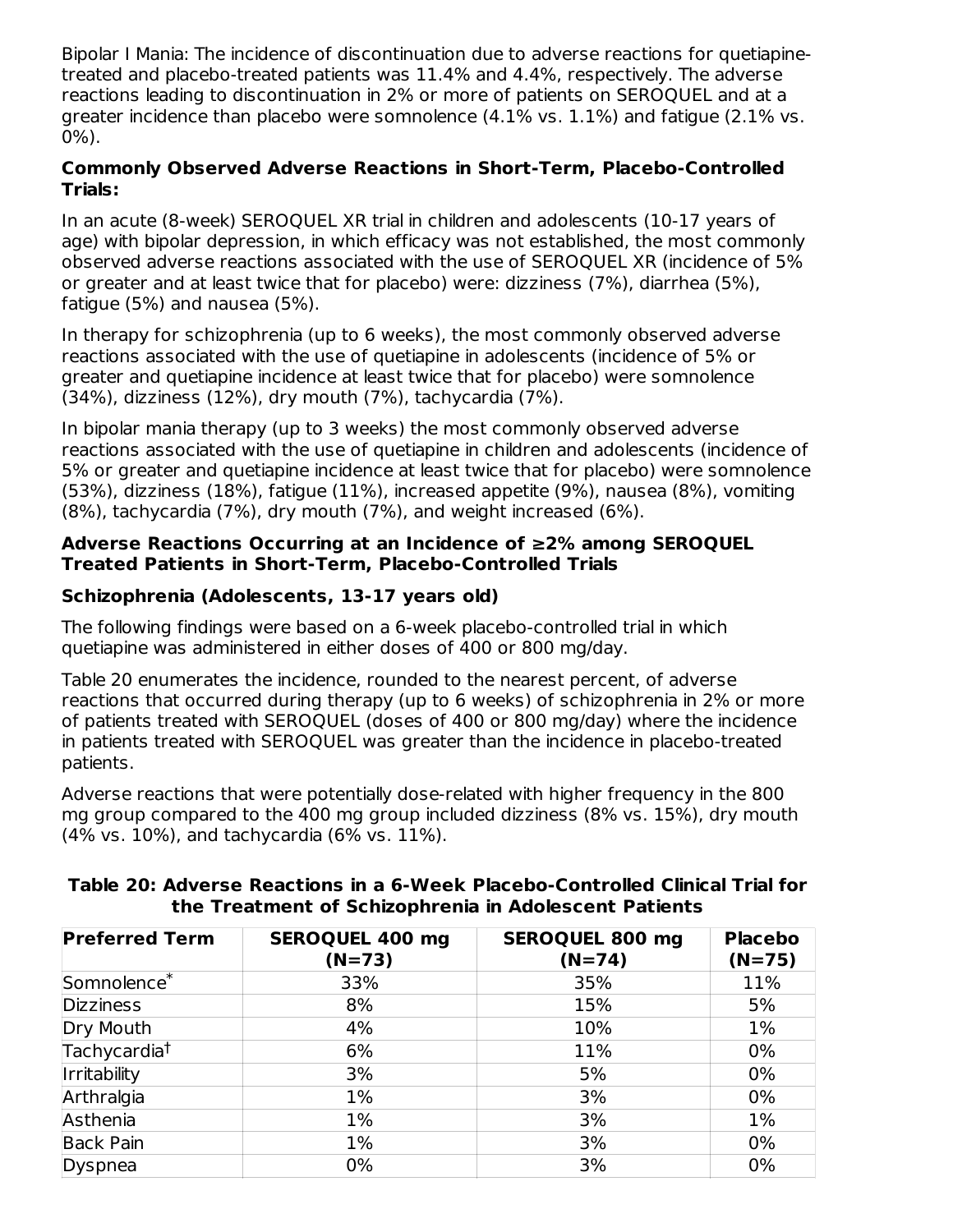| Abdominal Pain       | 3% | 1%    | 0% |
|----------------------|----|-------|----|
| Anorexia             | 3% | 1%    | 0% |
| <b>Tooth Abscess</b> | 3% | 1%    | 0% |
| Dyskinesia           | 3% | 0%    | 0% |
| Epistaxis            | 3% | 0%    | 1% |
| Muscle Rigidity      | 3% | $0\%$ | 0% |

† Tachycardia combines adverse reaction terms tachycardia and sinus tachycardia.

### **Bipolar I Mania (Children and Adolescents 10 to 17 years old)**

The following findings were based on a 3-week placebo-controlled trial in which quetiapine was administered in either doses of 400 or 600 mg/day.

Table 21 enumerates the incidence, rounded to the nearest percent, of adverse reactions that occurred during therapy (up to 3 weeks) of bipolar mania in 2% or more of patients treated with SEROQUEL (doses of 400 or 600 mg/day) where the incidence in patients treated with SEROQUEL was greater than the incidence in placebo-treated patients.

Adverse reactions that were potentially dose-related with higher frequency in the 600 mg group compared to the 400 mg group included somnolence (50% vs. 57%), nausea (6% vs. 10%), and tachycardia (6% vs. 9%).

| <b>Preferred Term</b>        | <b>SEROQUEL 400 mg</b><br>$(N=95)$ | <b>SEROQUEL 600 mg</b><br>$(N=98)$ | <b>Placebo</b><br>$(N=90)$ |
|------------------------------|------------------------------------|------------------------------------|----------------------------|
| Somnolence $\overline{\ }$   | 50%                                | 57%                                | 14%                        |
| <b>Dizziness</b>             | 19%                                | 17%                                | 2%                         |
| Nausea                       | 6%                                 | 10%                                | 4%                         |
| Fatigue                      | 14%                                | 9%                                 | 4%                         |
| <b>Increased Appetite</b>    | 10%                                | 9%                                 | 1%                         |
| Tachycardia <sup>†</sup>     | 6%                                 | 9%                                 | 0%                         |
| Dry Mouth                    | 7%                                 | 7%                                 | 0%                         |
| Vomiting                     | 8%                                 | 7%                                 | 3%                         |
| Nasal Congestion             | 3%                                 | 6%                                 | 2%                         |
| Weight Increased             | 6%                                 | 6%                                 | 0%                         |
| Irritability                 | 3%                                 | 5%                                 | 1%                         |
| Pyrexia                      | 1%                                 | 4%                                 | 1%                         |
| Aggression                   | 1%                                 | 3%                                 | 0%                         |
| Musculoskeletal<br>Stiffness | 1%                                 | 3%                                 | 1%                         |
| <b>Accidental Overdose</b>   | 0%                                 | 2%                                 | 0%                         |
| Acne                         | 3%                                 | 2%                                 | 0%                         |
| Arthralgia                   | 4%                                 | 2%                                 | 1%                         |
| Lethargy                     | 2%                                 | 2%                                 | 0%                         |
| Pallor                       | 1%                                 | 2%                                 | 0%                         |
| Stomach<br>Discomfort        | 4%                                 | 2%                                 | 1%                         |
| Syncope                      | 2%                                 | 2%                                 | 0%                         |
| Vision Blurred               | 3%                                 | 2%                                 | 0%                         |

### **Table 21: Adverse Reactions in a 3-Week Placebo-Controlled Clinical Trial for the Treatment of Bipolar Mania in Children and Adolescent Patients**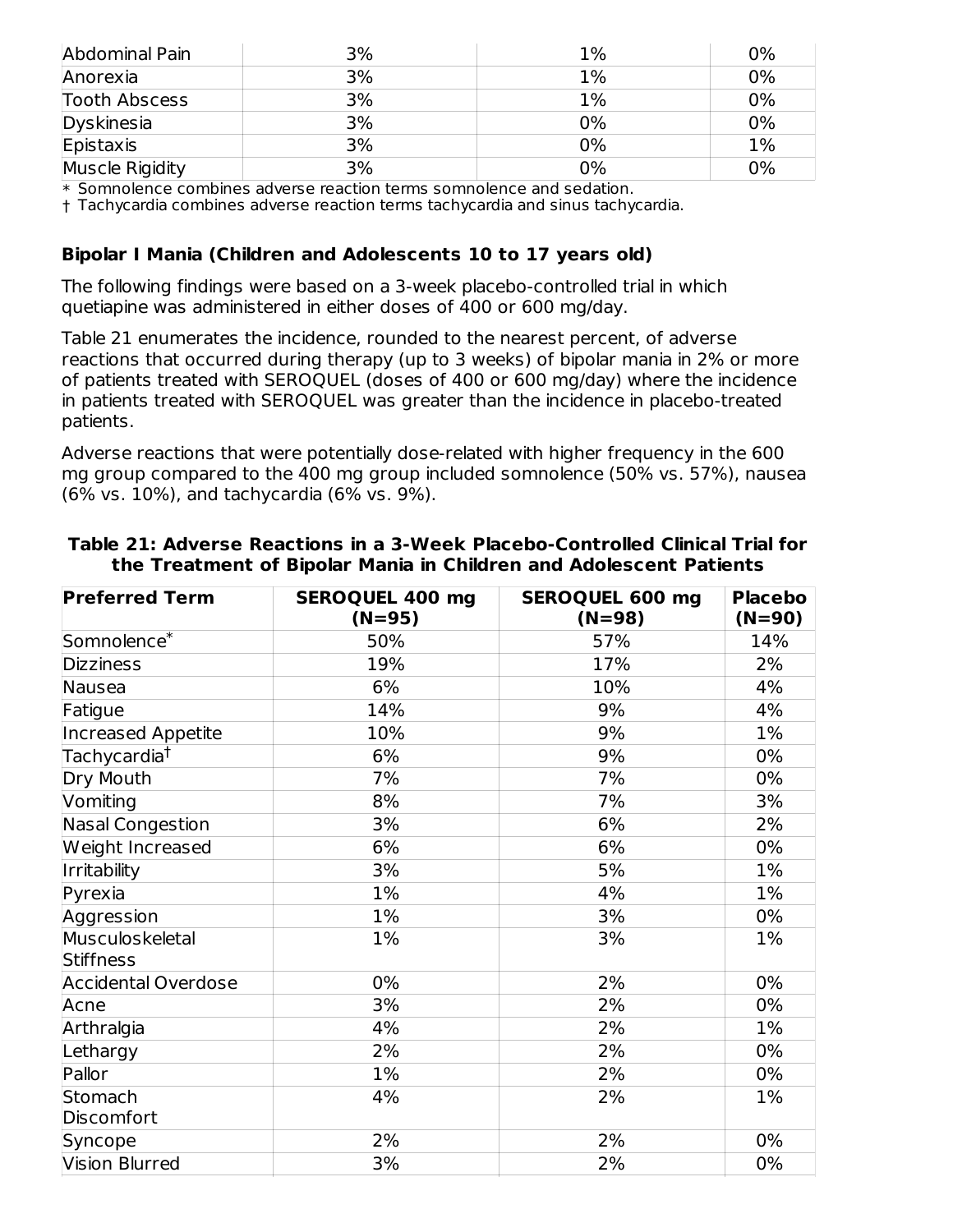| Constipation     | 4% | 2%    | 0% |
|------------------|----|-------|----|
| Ear Pain         | 2% | 0%    | 0% |
| Paresthesia      | 2% | 0%    | 0% |
| Sinus Congestion | 3% | 0%    | 0% |
| Thirst           | 2% | $0\%$ | 0% |

† Tachycardia combines adverse reaction terms tachycardia and sinus tachycardia.

### Extrapyramidal Symptoms:

Safety and effectiveness of SEROQUEL XR is supported by studies of SEROQUEL in children and adolescent patients 10-17 years of age [see Clinical Studies (14.1 and 14.2)].

In a short-term placebo-controlled SEROQUEL XR monotherapy trial in children and adolescent patients (10-17 years of age) with bipolar depression (8-week duration), in which efficacy was not established, the aggregated incidence of extrapyramidal symptoms was 1.1% (1/92) for SEROQUEL XR and 0% (0/100) for placebo.

In a short-term placebo-controlled SEROQUEL monotherapy trial in adolescent patients (13-17 years of age) with schizophrenia (6-week duration), the aggregated incidence of extrapyramidal symptoms was 12.9% (19/147) for SEROQUEL and 5.3% (4/75) for placebo, though the incidence of the individual adverse reactions (e.g., akathisia, tremor, extrapyramidal disorder, hypokinesia, restlessness, psychomotor hyperactivity, muscle rigidity, dyskinesia) did not exceed 4.1% in any treatment group. In a short-term placebo-controlled SEROQUEL monotherapy trial in children and adolescent patients (10- 17 years of age) with bipolar mania (3-week duration), the aggregated incidence of extrapyramidal symptoms was 3.6% (7/193) for SEROQUEL and 1.1% (1/90) for placebo.

In Tables 22 and 23, dystonic events included nuchal rigidity, hypertonia, dystonia, and muscle rigidity; parkinsonism included cogwheel rigidity and tremor; akathisia included akathisia only; dyskinetic event included tardive dyskinesia, dyskinesia and choreoathetosis; and other extrapyramidal event included restlessness and extrapyramidal disorder.

Table 22 below presents a listing of patients with adverse reactions associated with EPS in the short-term placebo-controlled SEROQUEL monotherapy trial in adolescent patients with schizophrenia (6-week duration).

| the Placebo-Controlled Trial in Adolescent Patients with Schizophrenia (6-<br>week duration) |                          |                 |                                     |                    |  |  |  |
|----------------------------------------------------------------------------------------------|--------------------------|-----------------|-------------------------------------|--------------------|--|--|--|
| Preferred term                                                                               | <b>SEROQUEL SEROQUEL</b> | $100 \text{ m}$ | <b>AII SEROOUEL</b><br>$\sqrt{N-1}$ | Placebo<br>$IN-7E$ |  |  |  |

**Table 22: Adverse Reactions Associated with Extrapyramidal Symptoms in**

| <b>Preferred term</b>      |   | <b>SEROQUEL</b><br>400 mg/day<br>$(N=73)$ |   | <b>SEROQUEL</b><br>800 mg/day<br>$(N=74)$ | <b>All SEROQUEL</b><br>$(N=147)$ | <b>Placebo</b><br>$(N=75)$ |   |     |
|----------------------------|---|-------------------------------------------|---|-------------------------------------------|----------------------------------|----------------------------|---|-----|
|                            | n | %                                         | n | %                                         | n                                | %                          | n | %   |
| Dystonic Event             | 2 | 2.7                                       | 0 | 0.0                                       | っ                                | 1.4                        | 0 | 0.0 |
| Parkinsonism               | 4 | 5.5                                       | 4 | 5.4                                       | 8                                | 5.4                        | 2 | 2.7 |
| Akathisia                  | 3 | 4.1                                       | 4 | 5.4                                       |                                  | 4.8                        | 3 | 4.0 |
| <b>Dyskinetic Event</b>    | 2 | 2.7                                       | 0 | 0.0                                       | っ                                | 1.4                        | 0 | 0.0 |
| Other Extrapyramidal Event | 2 | 2.7                                       | 2 | 2.7                                       | 4                                | 2.7                        | 0 | 0.0 |

Table 23 below presents a listing of patients with adverse reactions associated with EPS in a short-term placebo-controlled monotherapy trial in children and adolescent patients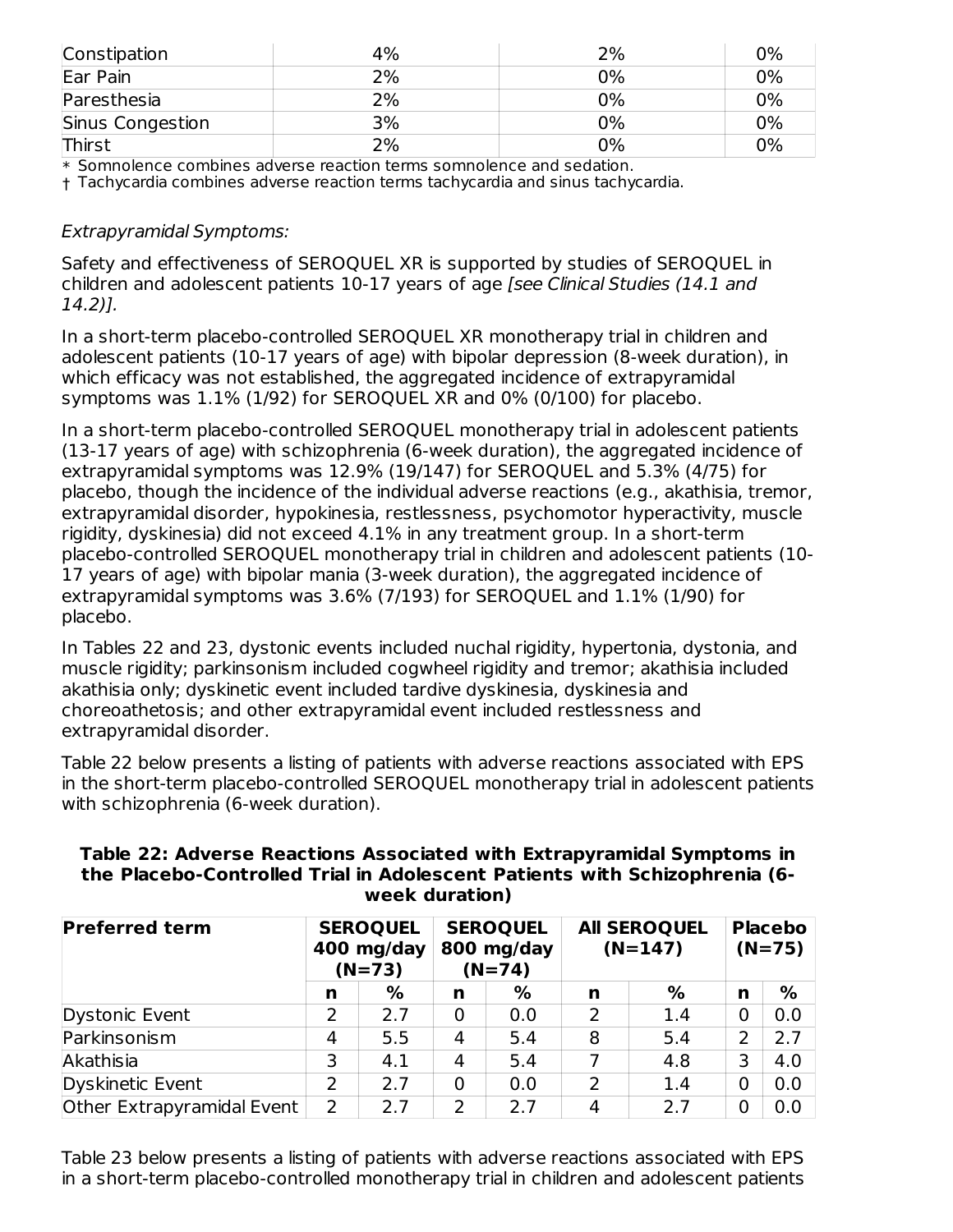#### **Table 23: Adverse Reactions Associated with Extrapyramidal Symptoms in a Placebo-Controlled Trial in Children and Adolescent Patients with Bipolar I Mania (3-week duration)**

in a short-term placebo-controlled monotherapy trial in children and adolescent patients

| <b>Preferred Term*</b>     |   | <b>SEROQUEL</b><br>400 mg/day<br>$(N=95)$ |   | <b>SEROQUEL</b><br>600 mg/day<br>$(N=98)$ | <b>All SEROQUEL</b><br>$(N=193)$ | <b>Placebo</b><br>$(N=90)$ |   |               |
|----------------------------|---|-------------------------------------------|---|-------------------------------------------|----------------------------------|----------------------------|---|---------------|
|                            | n | %                                         | n | %                                         | n                                | $\frac{0}{0}$              | n | $\frac{0}{0}$ |
| Parkinsonism               |   | 2.1                                       |   | 1.0                                       | 3                                | 1.6                        |   |               |
| Akathisia                  |   | 1.0                                       |   | 1.0                                       |                                  | 1.0                        |   | 0.0           |
| Other Extrapyramidal Event |   | $1\,1$                                    |   | 1.0                                       |                                  | 1.0                        |   | ი ი           |

\* There were no adverse reactions with the preferred term of dystonic or dyskinetic events.

## **Laboratory, ECG and vital sign changes observed in clinical studies**

Laboratory Changes:

### Neutrophil Counts

Adults: In three-arm SEROQUEL XR placebo-controlled monotherapy clinical trials, among patients with a baseline neutrophil count  $\geq$ 1.5 x 10<sup>9</sup>/L, the incidence of at least one occurrence of neutrophil count  $<$ 1.5 x 10<sup>9</sup>/L was 1.5% in patients treated with SEROQUEL XR and 1.5% for SEROQUEL, compared to 0.8% in placebo-treated patients.

In placebo-controlled monotherapy clinical trials involving 3368 patients on quetiapine and 1515 on placebo, the incidence of at least one occurrence of neutrophil count <1.0  $\times$  10<sup>9</sup>/L among patients with a normal baseline neutrophil count and at least one available follow up laboratory measurement was 0.3% (10/2967) in patients treated with quetiapine, compared to 0.1% (2/1349) in patients treated with placebo [see Warnings and Precautions (5.10)].

### Transaminase Elevations

Adults: Asymptomatic, transient and reversible elevations in serum transaminases (primarily ALT) have been reported. The proportions of adult patients with transaminase elevations of >3 times the upper limits of the normal reference range in a pool of placebo-controlled trials ranged between 1% and 2% for SEROQUEL XR compared to 2% for placebo. In schizophrenia trials in adults, the proportions of patients with transaminase elevations of >3 times the upper limits of the normal reference range in a pool of 3- to 6-week placebo-controlled trials were approximately 6% (29/483) for SEROQUEL compared to 1% (3/194) for placebo. These hepatic enzyme elevations usually occurred within the first 3 weeks of drug treatment and promptly returned to pre-study levels with ongoing treatment with quetiapine.

## Decreased Hemoglobin

Adults: In short-term placebo-controlled trials, decreases in hemoglobin to ≤13 g/dL males,  $\leq$ 12 g/dL females on at least one occasion occurred in 8.3% (594/7155) of quetiapine-treated patients compared to 6.2% (219/3536) of patients treated with placebo. In a database of controlled and uncontrolled clinical trials, decreases in hemoglobin to ≤13 g/dL males, ≤12 g/dL females on at least one occasion occurred in 11% (2277/20729) of quetiapine-treated patients.

### Interference with Urine Drug Screens

There have been literature reports suggesting false positive results in urine enzyme immunoassays for methadone and tricyclic antidepressants in patients who have taken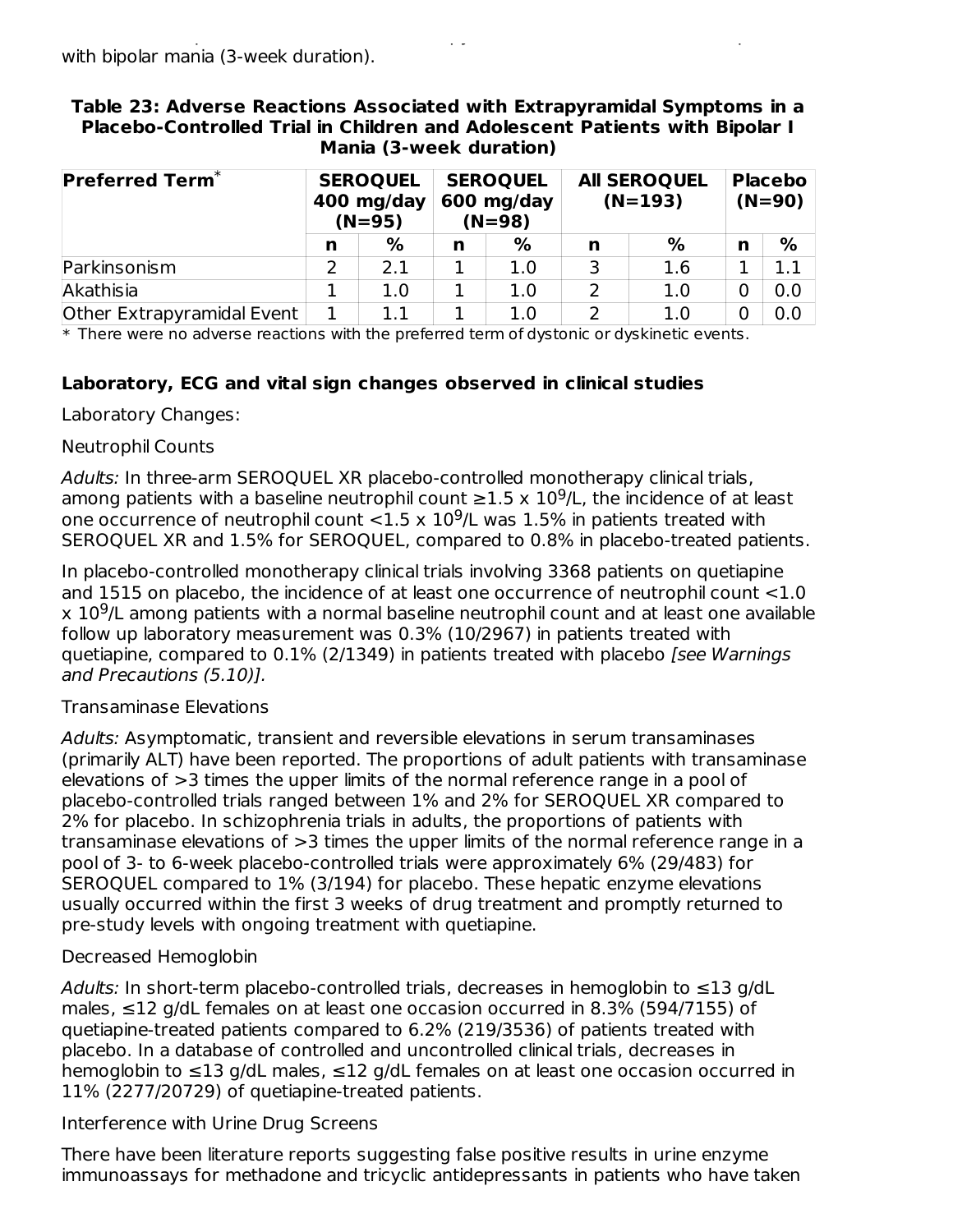quetiapine. Caution should be exercised in the interpretation of positive urine drug screen results for these drugs, and confirmation by alternative analytical technique (e.g., chromatographic methods) should be considered.

#### ECG Changes:

Adults: 2.5% of SEROQUEL XR patients, and 2.3% of placebo patients, had tachycardia (>120 bpm) at any time during the trials. SEROQUEL XR was associated with a mean increase in heart rate, assessed by ECG, of 6.3 beats per minute compared to a mean increase of 0.4 beats per minute for placebo. This is consistent with the rates for SEROQUEL. The incidence of adverse reactions of tachycardia was 1.9% for SEROQUEL XR compared to 0.5% for placebo. SEROQUEL use was associated with a mean increase in heart rate, assessed by ECG, of 7 beats per minute compared to a mean increase of 1 beat per minute among placebo patients. The slight tendency for tachycardia may be related to quetiapine's potential for inducing orthostatic changes [see Warnings and Precautions (5.7)].

Children and Adolescents: Safety and effectiveness of SEROQUEL XR is supported by studies of SEROQUEL in children and adolescent patients 10-17 years of age [see Clinical Studies (14.1 and 14.2)].

In an acute (8-week) SEROQUEL XR trial in children and adolescents (10-17 years of age) with bipolar depression, in which efficacy was not established, increases in heart rate (>110 bpm 10-12 years and 13-17 years) occurred in 0% of patients receiving SEROQUEL XR and 1.2% of patients receiving placebo. Mean increases in heart rate were 3.4 bpm for SEROQUEL XR, compared to 0.3 bpm in the placebo group [see Warnings and Precautions (5.7)].

In the acute (6-week) SEROQUEL schizophrenia trial in adolescents (13-17 years of age), increases in heart rate (>110 bpm) occurred in 5.2% of patients receiving SEROQUEL 400 mg and 8.5% of patients receiving SEROQUEL 800 mg compared to 0% of patients receiving placebo. Mean increases in heart rate were 3.8 bpm and 11.2 bpm for SEROQUEL 400 mg and 800 mg groups, respectively, compared to a decrease of 3.3 bpm in the placebo group [see Warnings and Precautions (5.7)].

In the acute (3-week) SEROQUEL bipolar mania trial in children and adolescents (10-17 years of age), increases in heart rate  $(>110$  bpm) occurred in 1.1% of patients receiving SEROQUEL 400 mg and 4.7% of patients receiving SEROQUEL 600 mg compared to 0% of patients receiving placebo. Mean increases in heart rate were 12.8 bpm and 13.4 bpm for SEROQUEL 400 mg and 600 mg groups, respectively, compared to a decrease of 1.7 bpm in the placebo group [see Warnings and Precautions (5.7)].

## **6.2 Postmarketing Experience**

The following adverse reactions were identified during post approval use of SEROQUEL. Because these reactions are reported voluntarily from a population of uncertain size, it is not always possible to reliably estimate their frequency or establish a causal relationship to drug exposure.

Adverse reactions reported since market introduction which were temporally related to quetiapine therapy include anaphylactic reaction, cardiomyopathy, drug reaction with eosinophilia and systemic symptoms (DRESS), hyponatremia, myocarditis, nocturnal enuresis, pancreatitis, retrograde amnesia, rhabdomyolysis, syndrome of inappropriate antidiuretic hormone secretion (SIADH), Stevens-Johnson syndrome (SJS), toxic epidermal necrolysis (TEN), decreased platelet count, serious liver reactions (including hepatitis, liver necrosis, and hepatic failure), agranulocytosis, intestinal obstruction, ileus, colon ischemia, sleep apnea, urinary retention, acute generalized exanthematous pustulosis (AGEP), confusional state and cutaneous vasculitis. Bezoar observed in overdosage [see Overdosage (10)].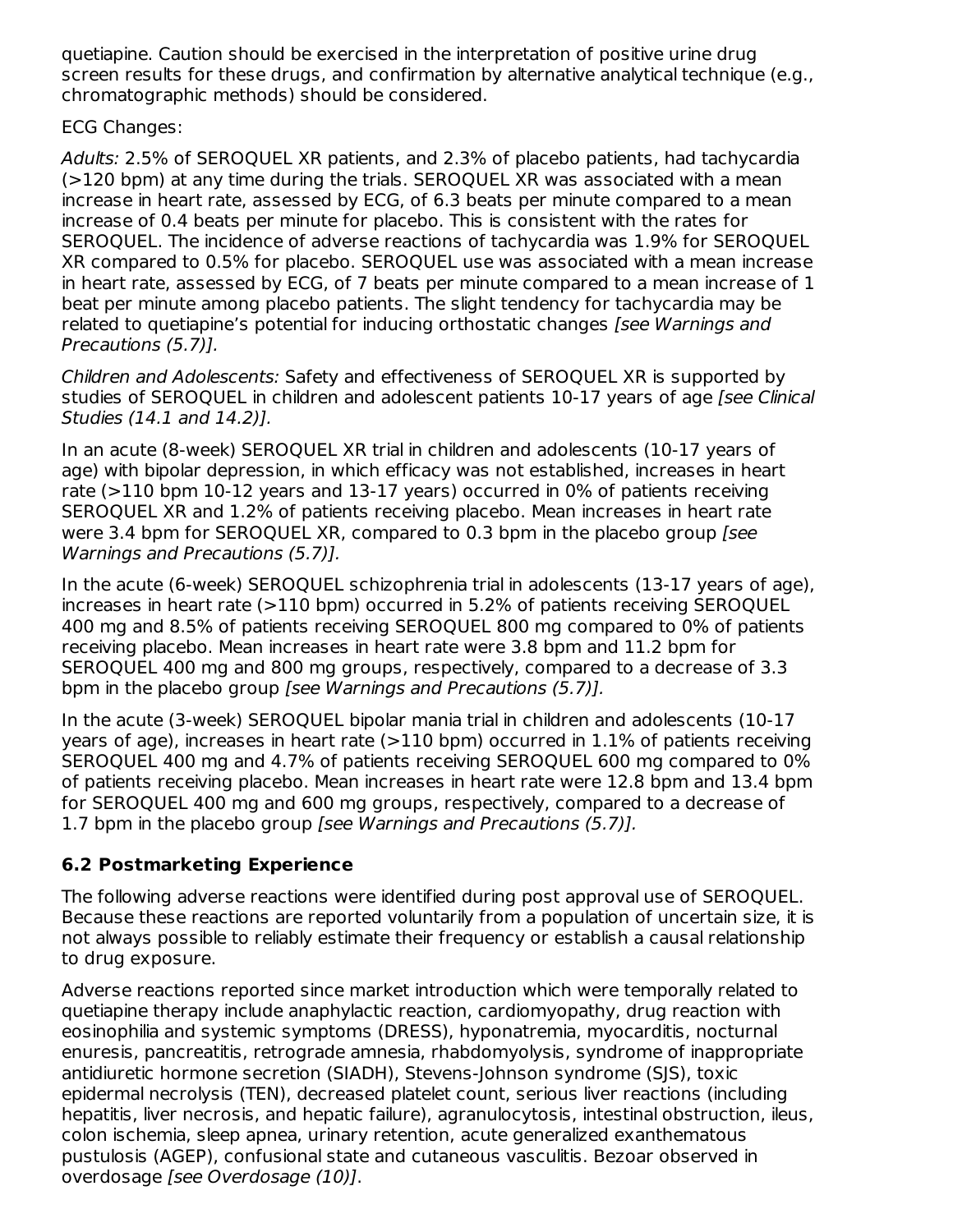## **7 DRUG INTERACTIONS**

#### **7.1 Effect of Other Drugs on Quetiapine**

The risks of using SEROQUEL XR in combination with other drugs have not been extensively evaluated in systematic studies. Given the primary CNS effects of SEROQUEL XR, caution should be used when it is taken in combination with other centrally acting drugs. Quetiapine potentiated the cognitive and motor effects of alcohol in a clinical trial in subjects with selected psychotic disorders, and alcoholic beverages should be limited while taking quetiapine.

Quetiapine exposure is increased by the prototype CYP3A4 inhibitors (e.g., ketoconazole, itraconazole, indinavir, ritonavir, nefazodone, etc.) and decreased by the prototype of CYP3A4 inducers (e.g., phenytoin, carbamazepine, rifampin, avasimibe, St. John's wort etc.). Dose adjustment of quetiapine will be necessary if it is co-administered with potent CYP3A4 inducers or inhibitors.

CYP3A4 inhibitors:

Coadministration of ketoconazole, a potent inhibitor of cytochrome CYP3A4, resulted in significant increase in quetiapine exposure. The dose should be reduced to one‑sixth of the original dose in patients coadministered with a strong CYP3A4 inhibitor [see Dosage and Administration (2.5) and Clinical Pharmacology (12.3)].

CYP3A4 inducers:

Coadministration of quetiapine and phenytoin, a CYP3A4 inducer increased the mean oral clearance of quetiapine by 5-fold. Increased doses of SEROQUEL XR up to 5-fold may be required to maintain control of symptoms of schizophrenia in patients receiving quetiapine and phenytoin, or other known potent CYP3A4 inducers [see Dosage and Administration (2.6) and Clinical Pharmacology (12.3)]. When the CYP3A4 inducer is discontinued, the dose of SEROQUEL XR should be reduced to the original level within 7- 14 days [see Dosage and Administration (2.6)].

#### Anticholinergic Drugs:

Concomitant treatment with quetiapine and other drugs with anticholinergic activity can increase the risk for severe gastrointestinal adverse reactions related to hypomotility. SEROQUEL should be used with caution in patients receiving medications having anticholinergic (antimuscarinic) effects [see Warnings and Precautions (5.20)].

The potential effects of several concomitant medications on quetiapine pharmacokinetics were studied [see Clinical Pharmacology (12.3)].

## **7.2 Effect of Quetiapine on Other Drugs**

Because of its potential for inducing hypotension, SEROQUEL XR may enhance the effects of certain antihypertensive agents.

SEROQUEL XR may antagonize the effects of levodopa and dopamine agonists.

There are no clinically relevant pharmacokinetic interactions of Seroquel on other drugs based on the CYP pathway. Seroquel and its metabolites are non-inhibitors of major metabolizing CYP's (1A2, 2C9, 2C19, 2D6, and 3A4).

## **8 USE IN SPECIFIC POPULATIONS**

#### **8.1 Pregnancy**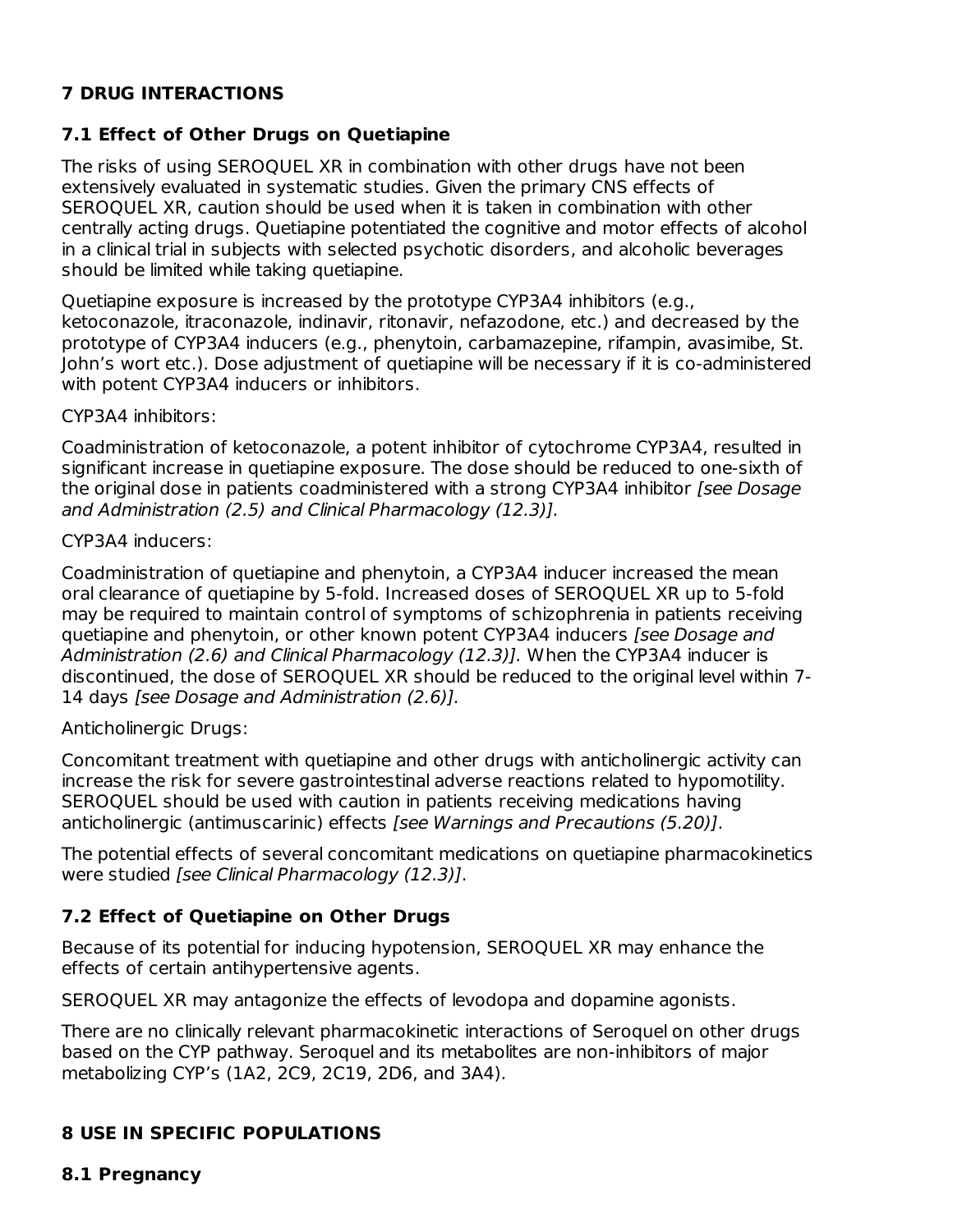#### Pregnancy Exposure Registry

There is a pregnancy exposure registry that monitors pregnancy outcomes in women exposed to atypical antipsychotics, including SEROQUEL XR, during pregnancy. Healthcare providers are encouraged to register patients by contacting the National Pregnancy Registry for Atypical Antipsychotics at 1-866-961-2388 or online at http://womensmentalhealth.org/clinical-and-research-programs/pregnancyregistry/

#### Risk Summary

Neonates exposed to antipsychotic drugs, including SEROQUEL XR, during the third trimester are at risk for extrapyramidal and/or withdrawal symptoms following delivery (see Clinical Considerations). Overall available data from published epidemiologic studies of pregnant women exposed to quetiapine have not established a drug-associated risk of major birth defects, miscarriage, or adverse maternal or fetal outcomes (see Data). There are risks to the mother associated with untreated schizophrenia, bipolar I, or major depressive disorder, and with exposure to antipsychotics, including, SEROQUEL XR during pregnancy (see Clinical Considerations). In animal studies, embryo-fetal toxicity occurred including delays in skeletal ossification at approximately 1 and 2 times the maximum recommended human dose (MRHD) of 800 mg/day in both rats and rabbits, and an increased incidence of carpal/tarsal flexure (minor soft tissue anomaly) in rabbit fetuses at approximately 2 times the MRHD. In addition, fetal weights were decreased in both species. Maternal toxicity (observed as decreased body weights and/or death) occurred at 2 times the MRHD in rats and approximately 1-2 times the MRHD in rabbits.

The estimated background risk of major birth defects and miscarriage for the indicated populations is unknown. All pregnancies have a background risk of birth defect, loss, or other adverse outcomes. In the U.S. general population, the estimated background risk of major birth defects and miscarriage in clinically recognized pregnancies is 2 to 4% and 15 to 20%, respectively.

## Clinical Considerations

#### Disease-associated maternal and/or fetal risk

There is a risk to the mother from untreated schizophrenia, or bipolar I disorder, including increased risk of relapse, hospitalization, and suicide. Schizophrenia and bipolar I disorder are associated with increased adverse perinatal outcomes, including preterm birth. It is not known if this is a direct result of the illness or other comorbid factors.

A prospective, longitudinal study followed 201 pregnant women with a history of major depressive disorder who were euthymic and taking antidepressants at the beginning of pregnancy. The women who discontinued antidepressants during pregnancy were more likely to experience a relapse of major depression than women who continued antidepressants. Consider the risk of untreated depression when discontinuing or changing treatment with antidepressant medication during pregnancy and postpartum.

#### Fetal/neonatal adverse reactions

Extrapyramidal and/or withdrawal symptoms, including agitation, hypertonia, hypotonia, tremor, somnolence, respiratory distress, and feeding disorder have been reported in neonates who were exposed to antipsychotic drugs, including SEROQUEL XR, during the third trimester of pregnancy. These symptoms varied in severity. Monitor neonates for extrapyramidal and/or withdrawal symptoms and manage symptoms appropriately. Some neonates recovered within hours or days without specific treatment; others required prolonged hospitalization.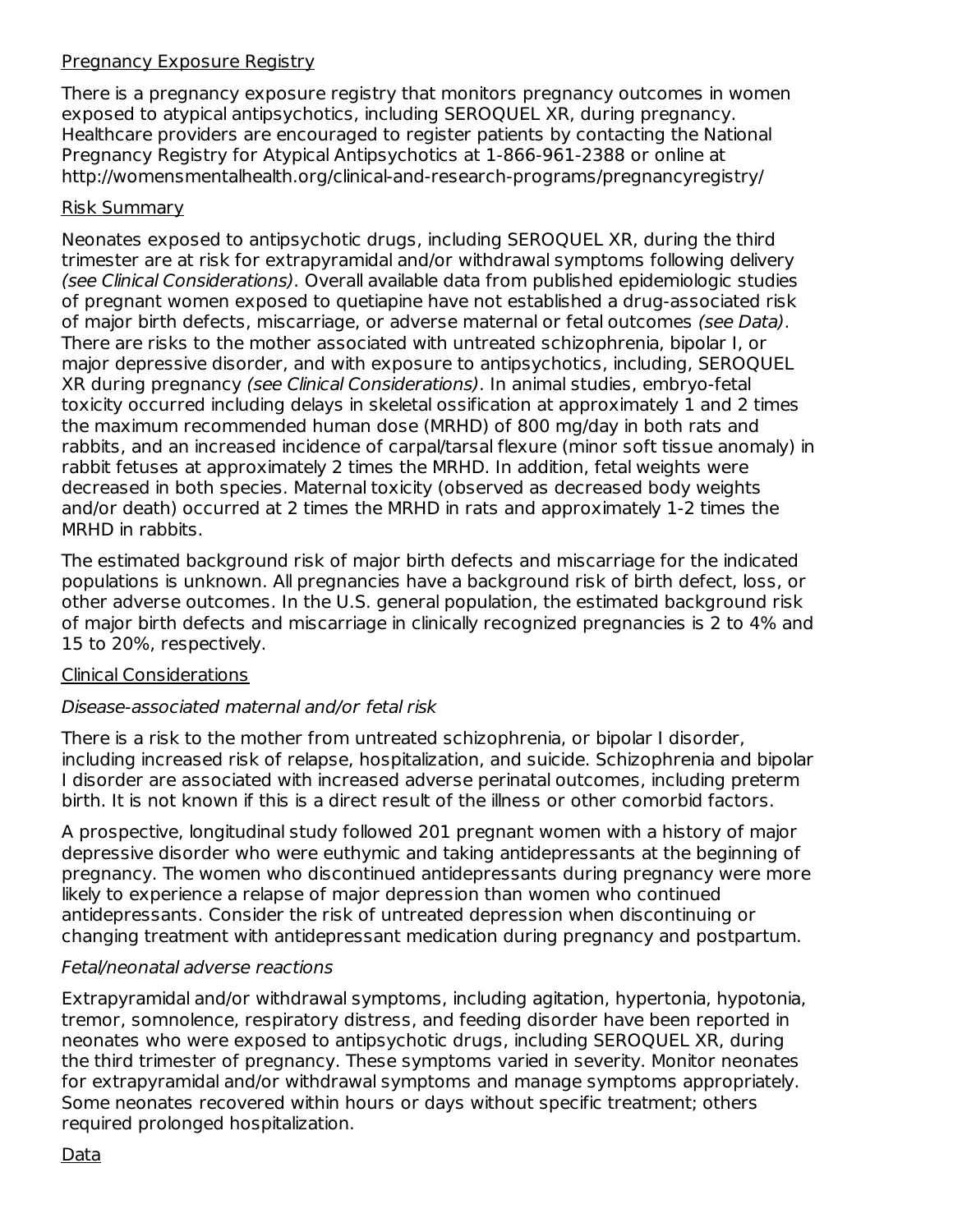## Human Data

Published data from observational studies, birth registries, and case reports on the use of atypical antipsychotics during pregnancy do not report a clear association with antipsychotics and major birth defects. A retrospective cohort study from a Medicaid database of 9258 women exposed to antipsychotics during pregnancy did not indicate an overall increased risk of major birth defects.

## Animal Data

When pregnant rats and rabbits were exposed to quetiapine during organogenesis, there was no teratogenic effect in fetuses. Doses were 25, 50 and 200 mg/kg in rats and 25, 50 and 100 mg/kg in rabbits which are approximately 0.3, 0.6 and 2-times (rats) and 0.6, 1 and 2-times (rabbits) the MRHD, for schizophrenia of 800 mg/day based on mg/m<sup>2</sup> body surface area. However, there was evidence of embryo-fetal toxicity, including delays in skeletal ossification at approximately 1 and 2 times the MRHD of 800 mg/day in both rats and rabbits and an increased incidence of carpal/tarsal flexure (minor soft tissue anomaly) in rabbit fetuses at approximately 2 times the MRHD. In addition, fetal weights were decreased in both species. Maternal toxicity (observed as decreased body weights and/or death) occurred at 2 times the MRHD in rats and at approximately 1-2 times the MRHD (all doses tested) in rabbits.

In a peri/postnatal reproductive study in rats, no drug-related effects were observed when pregnant dams were treated with quetiapine at doses 0.01, 0.1, and 0.2 times the MRHD of 800 mg/day based on mg/m<sup>2</sup> body surface area. However, in a preliminary peri/postnatal study, there were increases in fetal and pup death, and decreases in mean litter weight at 3 times the MRHD.

# **8.2 Lactation**

## Risk Summary

Limited data from published literature report the presence of quetiapine in human breast milk at relative infant dose of  $\langle 1\%$  of the maternal weight-adjusted dosage. There are no consistent adverse events that have been reported in infants exposed to quetiapine through breast milk. There is no information on the effects of quetiapine on milk production. The developmental and health benefits of breastfeeding should be considered along with the mother's clinical need for SEROQUEL XR and any potential adverse effects on the breastfed child from SEROQUEL XR or from the mother's underlying condition.

# **8.3 Females and Males of Reproductive Potential**

## Infertility

## **Females**

Based on the pharmacologic action of quetiapine (D2 antagonism), treatment with SEROQUEL XR may result in an increase in serum prolactin levels, which may lead to a reversible reduction in fertility in females of reproductive potential (see Warnings and Precautions (5.15)].

# **8.4 Pediatric Use**

Safety and effectiveness of SEROQUEL XR is supported by studies of SEROQUEL for schizophrenia in adolescent patients 13 - 17 years of age and in bipolar mania in children and adolescent patients 10 - 17 years of age [see Clinical Studies (14.1 and 14.2)].

In general, the adverse reactions observed in children and adolescents during the clinical trials with SEROQUEL were similar to those in the adult population with few exceptions.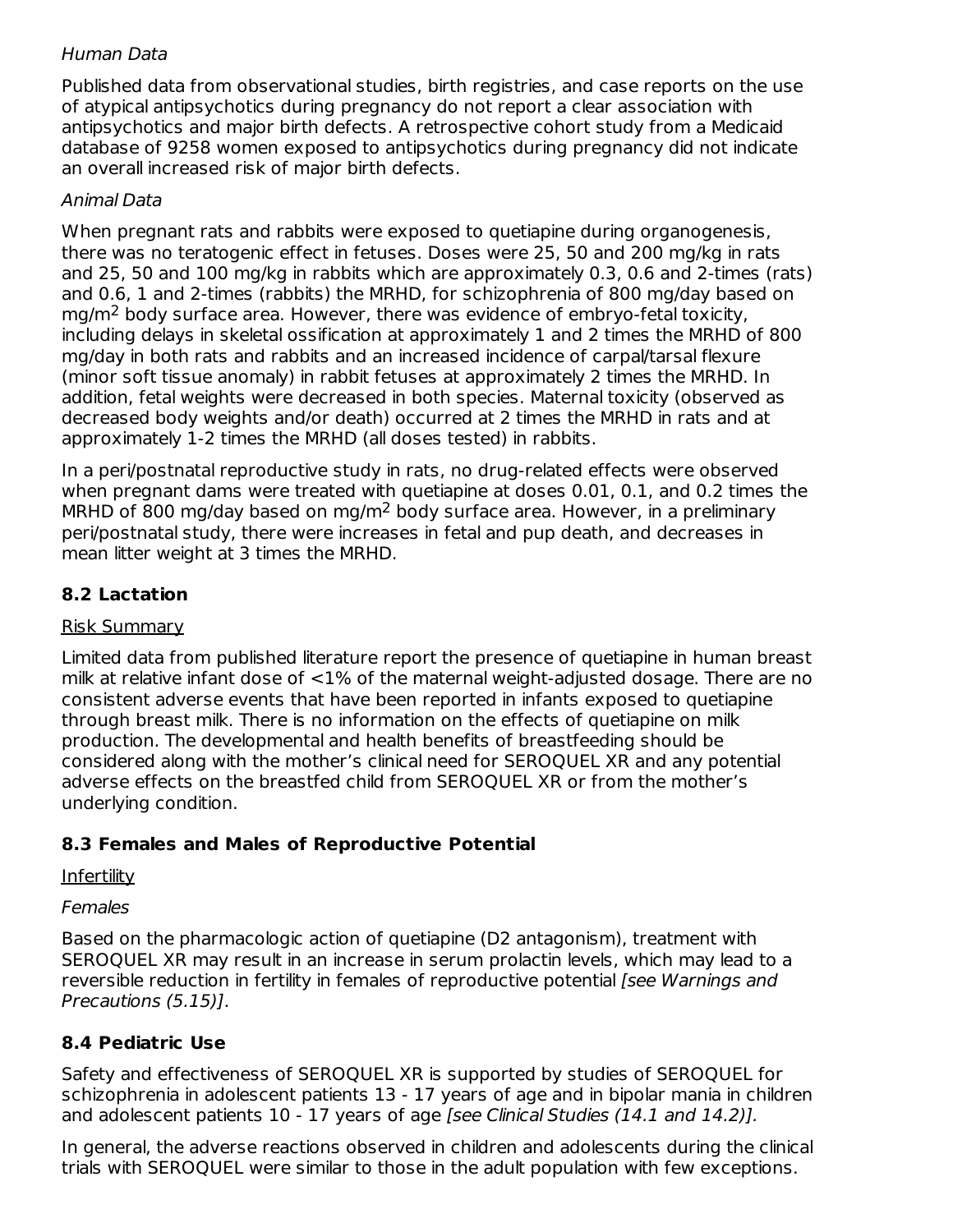Increases in systolic and diastolic blood pressure occurred in children and adolescents and did not occur in adults. Orthostatic hypotension occurred more frequently in adults (4-7%) compared to children and adolescents (<1%) [see Warnings and Precautions (5.7) and Adverse Reactions (6.1)].

## **Bipolar Depression**

The effectiveness of SEROQUEL XR for the treatment of bipolar depression in patients under the age of 18 years has not been established. One 8-week trial was conducted to evaluate the safety and efficacy of SEROQUEL XR in the treatment of bipolar depression in pediatric patients 10 - 17 years of age. The primary objective of the study was to evaluate whether SEROQUEL XR at a dose of 150 to 300 mg/day demonstrated superior efficacy (as measured by change in CDRS-R total score from baseline to end of 8 weeks) compared to placebo in children and adolescents 10 - 17 years of age with bipolar depression. A total of 193 patients with bipolar depression were randomized to placebo or SEROQUEL XR. The primary results of this study did not show a difference between SEROQUEL XR and placebo in decreasing depression symptoms in children and adolescents with bipolar disorder. In this study, patients treated with SEROQUEL XR exhibited metabolic changes, weight gain, increases in blood pressure and increases in heart rate [see Warnings and Precautions (5.5, 5.9) and Adverse Reactions (6.1)].

Some differences in the pharmacokinetics of quetiapine were noted between children/adolescents (10 - 17 years of age) and adults. When adjusted for weight, the AUC and C $_{\sf max}$  of quetiapine were 41% and 39% lower, respectively, in children and adolescents compared to adults. The pharmacokinetics of the active metabolite, norquetiapine, were similar between children/adolescents and adults after adjusting for weight [see Clinical Pharmacology (12.3)].

# **Schizophrenia**

The efficacy and safety of SEROQUEL XR in the treatment of schizophrenia in adolescents aged 13 - 17 years is supported by one 6-week, double-blind, placebocontrolled trial with SEROQUEL [see Indications and Usage (1.1), Dosage and Administration (2.2), Adverse Reactions (6.1), and Clinical Studies (14.1)].

Safety and effectiveness of SEROQUEL XR in pediatric patients less than 13 years of age with schizophrenia have not been established.

The safety and effectiveness of SEROQUEL XR in the maintenance treatment of schizophrenia has not been established in patients less than 18 years of age.

# **Bipolar Mania**

The efficacy and safety of SEROQUEL XR in the treatment of bipolar mania in children and adolescents ages 10-17 years is supported by one 3-week, double-blind, placebo-controlled trial with SEROQUEL [see Indications and Usage (1.2), Dosage and Administration (2.2), Adverse Reactions (6.1), and Clinical Studies (14.2)].

Safety and effectiveness of SEROQUEL XR in pediatric patients less than 10 years of age with bipolar mania have not been established.

The safety and effectiveness of SEROQUEL XR in the maintenance treatment of bipolar disorder has not been established in patients less than 18 years of age.

# **8.5 Geriatric Use**

Sixty-eight patients in clinical studies with SEROQUEL XR were 65 years of age or over. In general, there was no indication of any different tolerability of SEROQUEL XR in the elderly compared to younger adults. Nevertheless, the presence of factors that might decrease pharmacokinetic clearance, increase the pharmacodynamic response to SEROQUEL XR, or cause poorer tolerance or orthostasis, should lead to consideration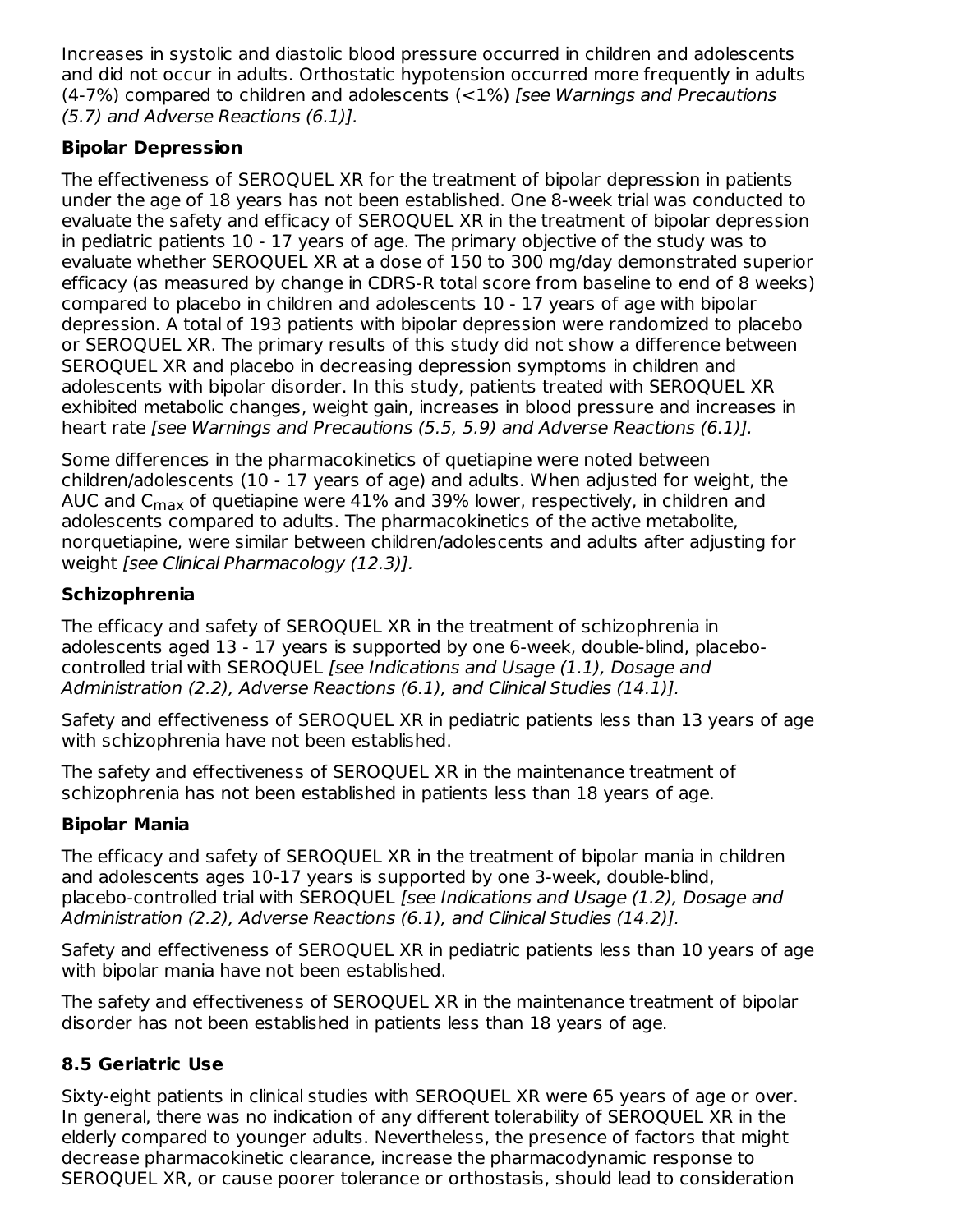$S_{\rm C}$  , or cause poor cause poor cause poor cause poor or or orthostasis, should lead to consideration  $\alpha$ of a lower starting dose, slower titration, and careful monitoring during the initial dosing period in the elderly. The mean plasma clearance of quetiapine was reduced by 30% to 50% in elderly patients when compared to younger patients [see Dosage and Administration (2.3) and Clinical Pharmacology (12.3)].

## **8.6 Renal Impairment**

Clinical experience with SEROQUEL XR in patients with renal impairment is limited [see Clinical Pharmacology (12.3)].

## **8.7 Hepatic Impairment**

Since quetiapine is extensively metabolized by the liver, higher plasma levels are expected in patients with hepatic impairment. In this population, a low starting dose of 50 mg/day is recommended and the dose may be increased in increments of 50 mg/day [see Dosage and Administration (2.4) and Clinical Pharmacology (12.3)].

# **9 DRUG ABUSE AND DEPENDENCE**

## **9.1 Controlled Substance**

SEROQUEL XR is not a controlled substance.

## **9.2 Abuse**

SEROQUEL XR has not been systematically studied in animals or humans for its potential for abuse, tolerance, or physical dependence. While the clinical trials did not reveal any tendency for any drug-seeking behavior, these observations were not systematic and it is not possible to predict on the basis of this limited experience the extent to which a CNS-active drug will be misused, diverted, and/or abused once marketed. Consequently, patients should be evaluated carefully for a history of drug abuse, and such patients should be observed closely for signs of misuse or abuse of SEROQUEL XR (e.g., development of tolerance, increases in dose, drug-seeking behavior).

# **10 OVERDOSAGE**

## **10.1 Human Experience**

In clinical trials, survival has been reported in acute overdoses of up to 30 grams of quetiapine. Most patients who overdosed experienced no adverse reactions or recovered fully from the reported events. Death has been reported in a clinical trial following an overdose of 13.6 grams of quetiapine alone. In general, reported signs and symptoms were those resulting from an exaggeration of the drug's known pharmacological effects, i.e., drowsiness, sedation, tachycardia, hypotension, and anticholinergic toxicity including coma and delirium. Patients with pre-existing severe cardiovascular disease may be at an increased risk of the effects of overdose [see Warnings and Precautions (5.12)]. One case, involving an estimated overdose of 9600 mg, was associated with hypokalemia and first degree heart block. In post-marketing experience, there were cases reported of QT prolongation with overdose.

# **10.2 Management of Overdosage**

Establish and maintain an airway and ensure adequate oxygenation and ventilation. Cardiovascular monitoring should commence immediately and should include continuous electrocardiographic monitoring to detect possible arrhythmias.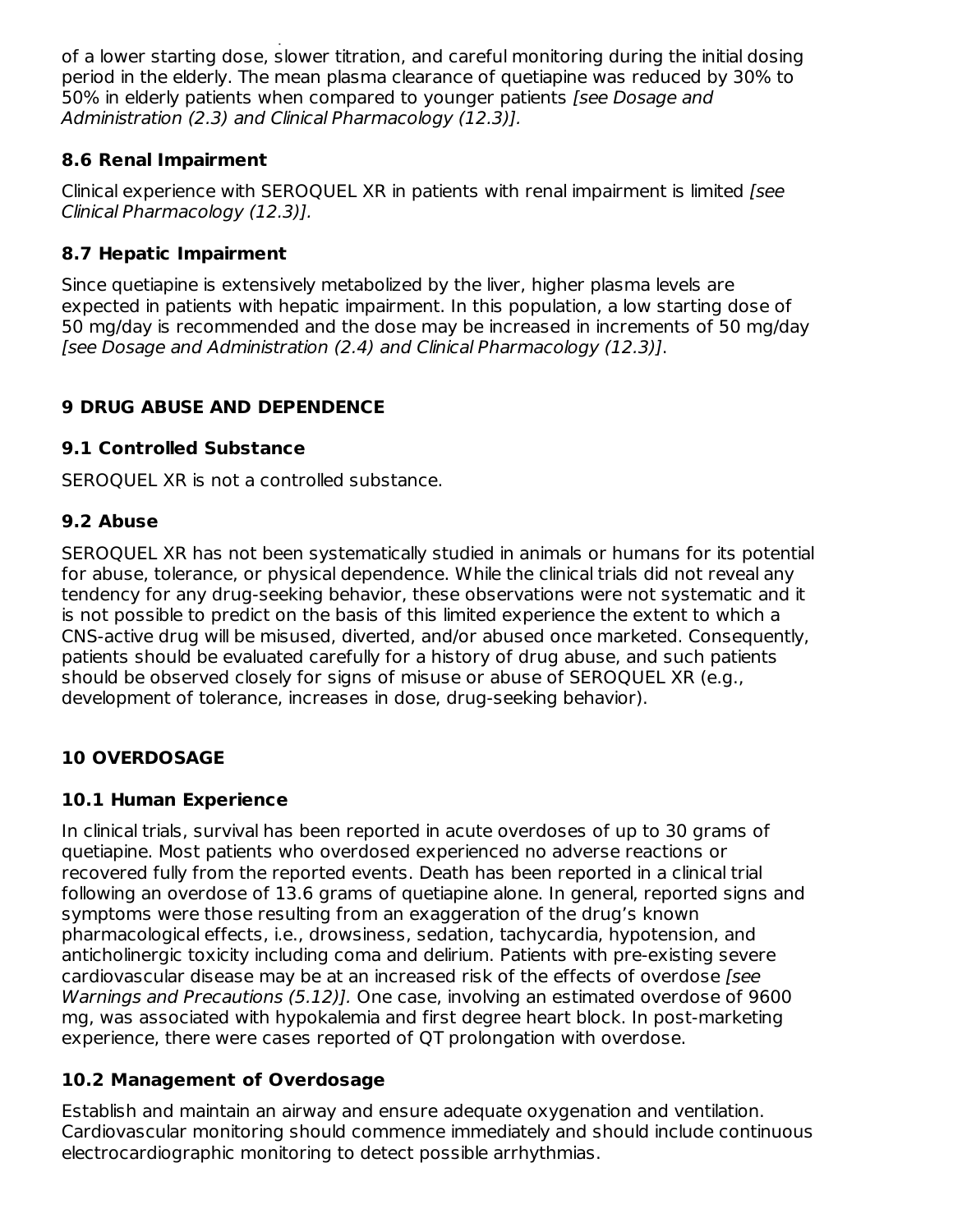Appropriate supportive measures are the mainstay of management. For the most up-todate information on the management of Seroquel XR overdosage, contact a certified Regional Poison Control Center (1-800-222-1222).

SEROQUEL XR overdose may lead to gastric bezoar formation and appropriate diagnostic imaging is recommended to further guide patient management. Routine gastric lavage may not be effective in the removal of the bezoar due to gum like sticky consistency of the mass. Endoscopic pharmacobezoar removal has been performed successfully.

## **11 DESCRIPTION**

SEROQUEL XR (quetiapine) is an atypical antipsychotic belonging to a chemical class, the dibenzothiazepine derivatives. The chemical designation is  $2-[2-(4-dibenzo [b,f] [1,4]]$ thiazepin-11-yl-1-piperazinyl)ethoxy]-ethanol fumarate (2:1) (salt). It is present in tablets as the fumarate salt. All doses and tablet strengths are expressed as milligrams of base, not as fumarate salt. Its molecular formula is  $\mathsf{C}_{42}\mathsf{H}_{50}\mathsf{N}_{6}\mathsf{O}_{4}\mathsf{S}_{2}\bullet\mathsf{C}_{4}\mathsf{H}_{4}\mathsf{O}_{4}$  and it has a molecular weight of 883.11 (fumarate salt). The structural formula is:



Quetiapine fumarate is a white to off-white crystalline powder which is moderately soluble in water.

SEROQUEL XR is supplied for oral administration as 50 mg (peach), 150 mg (white), 200 mg (yellow), 300 mg (pale yellow), and 400 mg (white). All tablets are capsule shaped and film coated.

Inactive ingredients for SEROQUEL XR are lactose monohydrate, microcrystalline cellulose, sodium citrate, hypromellose, and magnesium stearate. The film coating for all SEROQUEL XR tablets contain hypromellose, polyethylene glycol 400 and titanium dioxide. In addition, yellow iron oxide (50, 200 and 300 mg tablets) and red iron oxide (50 mg tablets) are included in the film coating of specific strengths.

Each 50 mg tablet contains 57.56 mg of quetiapine fumarate equivalent to 50 mg quetiapine. Each 150 mg tablet contains 172.69 mg of quetiapine fumarate equivalent to 150 mg quetiapine. Each 200 mg tablet contains 230.26 mg of quetiapine fumarate equivalent to 200 mg quetiapine. Each 300 mg tablet contains 345.38 mg of quetiapine fumarate equivalent to 300 mg quetiapine. Each 400 mg tablet contains 460.50 mg of quetiapine fumarate equivalent to 400 mg quetiapine.

# **12 CLINICAL PHARMACOLOGY**

## **12.1 Mechanism of Action**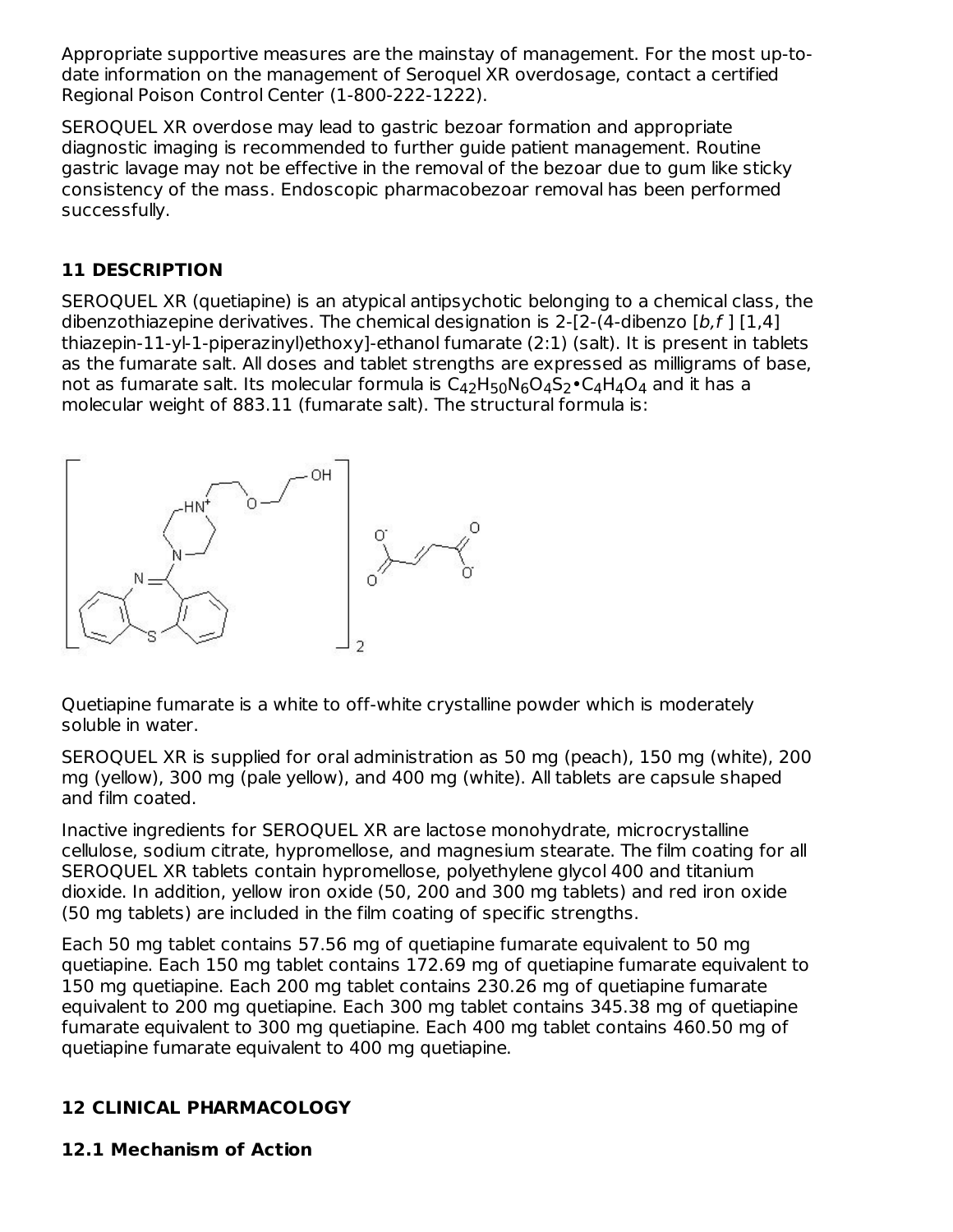The mechanism of action of quetiapine in the listed indications is unclear. However, the efficacy of quetiapine in these indications could be mediated through a combination of dopamine type 2 (D<sub>2</sub>) and serotonin type 2A (5HT<sub>2A</sub>) antagonism. The active metabolite, N-desalkyl quetiapine (norquetiapine), has similar activity at  $\mathsf{D}_2$ , but greater activity at  $5HT<sub>2A</sub>$  receptors, than the parent drug (quetiapine).

# **12.2 Pharmacodynamics**

Quetiapine and its metabolite norquetiapine have affinity for multiple neurotransmitter receptors with norquetiapine binding with higher affinity than quetiapine in general. The Ki values for quetiapine and norquetiapine at the dopamine D $_{\rm 1}$  are 428/99.8 nM, at D $_{\rm 2}$ 626/489nM, at serotonin 5HT $_{\rm 1A}$  1040/191 nM at 5HT $_{\rm 2A}$  38/2.9 nM, at histamine H $_{\rm 1}$ 4.4/1.1 nM, at muscarinic M $_1$  1086/38.3 nM, and at adrenergic α1b 14.6/46.4 nM and, at  $\alpha_2$  receptors 617/1290 nM, respectively. Quetiapine and norquetiapine lack appreciable affinity to the benzodiazepine receptors.

# Effect on QT Interval

In clinical trials quetiapine was not associated with a persistent increase in QT intervals. However, the QT effect was not systematically evaluated in a thorough QT study. In post marketing experience, there were cases reported of QT prolongation in patients who overdosed on quetiapine [see Overdosage (10.1)], in patients with concomitant illness, and in patients taking medicines known to cause electrolyte imbalance or increase QT interval.

# **12.3 Pharmacokinetics**

# Adults

Following multiple dosing of quetiapine up to a total daily dose of 800 mg, administered in divided doses, the plasma concentration of quetiapine and norquetiapine, the major active metabolite of quetiapine, were proportional to the total daily dose. Accumulation is predictable upon multiple dosing. Steady-state mean C<sub>max</sub> and AUC of norquetiapine are about 21-27% and 46-56%, respectively, of that observed for quetiapine. Elimination of quetiapine is mainly via hepatic metabolism. The mean-terminal half-life is approximately 7 hours for quetiapine and approximately 12 hours for norquetiapine within the clinical dose range. Steady-state concentrations are expected to be achieved within two days of dosing. SEROQUEL XR is unlikely to interfere with the metabolism of drugs metabolized by cytochrome P450 enzymes.

# Children and Adolescents

At steady state, the pharmacokinetics of the parent compound, in children and adolescents (10-17 years of age), were similar to adults. However, when adjusted for dose and weight, AUC and C<sub>max</sub> of the parent compound were 41% and 39% lower, respectively, in children and adolescents than in adults. For the active metabolite, norquetiapine, AUC and C<sub>max</sub> were 45% and 31% higher, respectively, in children and adolescents than in adults. When adjusted for dose and weight, the pharmacokinetics of the metabolite, norquetiapine, was similar between children and adolescents and adults [see Use in Specific Populations (8.4)].

# Absorption

Quetiapine reaches peak plasma concentrations approximately 6 hours following administration. SEROQUEL XR dosed once daily at steady state has comparable bioavailability to an equivalent total daily dose of SEROQUEL administered in divided doses, twice daily. A high-fat meal (approximately 800 to 1000 calories) was found to produce statistically significant increases in the SEROQUEL XR C<sub>max</sub> and AUC of 44% to 52% and 20% to 22%, respectively, for the 50 mg and 300 mg tablets. In comparison, a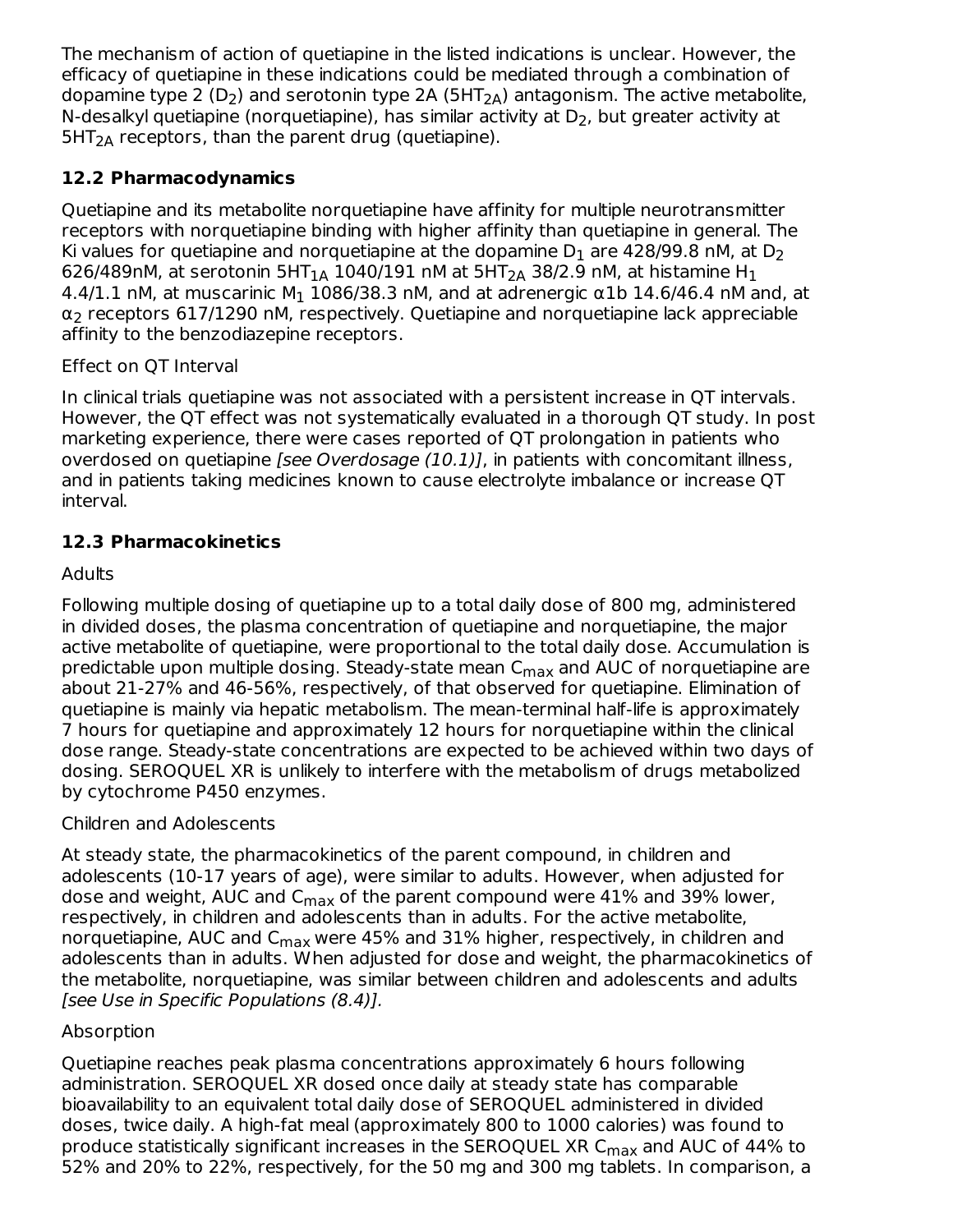light meal (approximately 300 calories) had no significant effect on the C<sub>max</sub> or AUC of quetiapine. It is recommended that SEROQUEL XR be taken without food or with a light meal [see Dosage and Administration (2.1)].

#### **Distribution**

Quetiapine is widely distributed throughout the body with an apparent volume of distribution of 10±4 L/kg. It is 83% bound to plasma proteins at therapeutic concentrations. In vitro, quetiapine did not affect the binding of warfarin or diazepam to human serum albumin. In turn, neither warfarin nor diazepam altered the binding of quetiapine.

#### Metabolism and Elimination

Following a single oral dose of  $14C$ -quetiapine, less than 1% of the administered dose was excreted as unchanged drug, indicating that quetiapine is highly metabolized. Approximately 73% and 20% of the dose was recovered in the urine and feces, respectively. The average dose fraction of free quetiapine and its major active metabolite is <5% excreted in the urine.

Quetiapine is extensively metabolized by the liver. The major metabolic pathways are sulfoxidation to the sulfoxide metabolite and oxidation to the parent acid metabolite; both metabolites are pharmacologically inactive. In vitro studies using human liver microsomes revealed that the cytochrome P450 3A4 isoenzyme is involved in the metabolism of quetiapine to its major, but inactive, sulfoxide metabolite and in the metabolism of its active metabolite norquetiapine.

#### Age

Oral clearance of quetiapine was reduced by 40% in elderly patients ( $\geq 65$  years, n=9) compared to young patients ( $n=12$ ), and dosing adjustment may be necessary [see Dosage and Administration (2.3)].

Gender

There is no gender effect on the pharmacokinetics of quetiapine.

Race

There is no race effect on the pharmacokinetics of quetiapine.

Smoking

Smoking has no effect on the oral clearance of quetiapine.

Renal Insufficiency

Patients with severe renal impairment ( $CL_{cr}$ =10-30 mL/min/1.73m<sup>2</sup>, n=8) had a 25% lower mean oral clearance than normal subjects (CL<sub>cr</sub>>80 mL/min/1.73m<sup>2</sup>, n=8), but plasma quetiapine concentrations in the subjects with renal insufficiency were within the range of concentrations seen in normal subjects receiving the same dose. Dosage adjustment is therefore not needed in these patients [see Use in Specific Populations  $(8.6)$ ].

## Hepatic Insufficiency

Hepatically impaired patients  $(n=8)$  had a 30% lower mean oral clearance of quetiapine than normal subjects. In 2 of the 8 hepatically impaired patients, AUC and C<sub>max</sub> were 3 times higher than those observed typically in healthy subjects. Since quetiapine is extensively metabolized by the liver, higher plasma levels are expected in the hepatically impaired population, and dosage adjustment may be needed *[see Dosage and* Administration (2.4) and Use in Specific Populations (8.7)].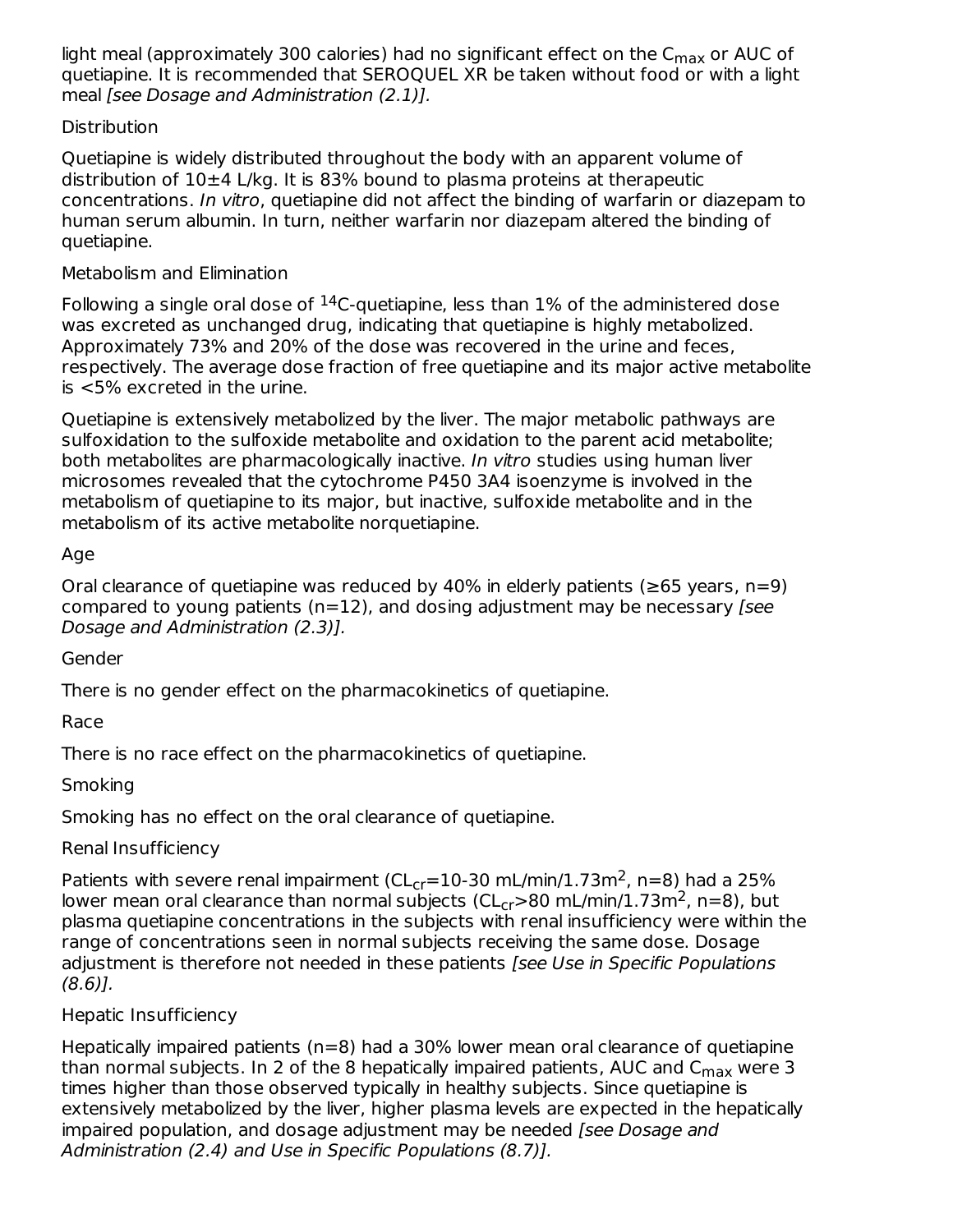#### Drug-Drug Interaction Studies

The in vivo assessments of effect of other drugs on the pharmacokinetics of quetiapine are summarized in Table 24 [see Dosage and Administration (2.5, 2.6) and Drug Interactions (7.1)].

| <b>Coadministered</b>                         | <b>Dose Schedules</b>                     |             | <b>Effect on</b>                                                                                                                  |
|-----------------------------------------------|-------------------------------------------|-------------|-----------------------------------------------------------------------------------------------------------------------------------|
| <b>Drug</b>                                   | <b>Coadministered</b><br><b>Drug</b>      | Quetiapine  | Quetiapine<br><b>Pharmacokinetics</b>                                                                                             |
| Phenytoin                                     | 100 mg three<br>times daily               | times daily | 250 mg three 5-fold increase in oral clearance                                                                                    |
| Divalproex                                    | 500 mg twice daily                        | daily       | 150 mg twice 17% increase mean max plasma<br>concentration at steady state.<br>No effect on absorption or mean<br>loral clearance |
| Thioridazine                                  | 200 mg twice daily                        | daily       | 300 mg twice 65% increase in oral clearance                                                                                       |
| Cimetidine                                    | 400 mg three<br>times daily for 4<br>days | times daily | 150 mg three 20% decrease in mean oral<br>clearance                                                                               |
| Ketoconazole<br>(potent CYP 3A4<br>inhibitor) | for 4 days                                | dose        | 200 mg once daily 25 mg single 84% decrease in oral clearance<br>resulting in a 6.2-fold increase in<br>AUC of quetiapine         |
| Fluoxetine                                    | 60 mg once daily                          | daily       | 300 mg twice No change in steady state PK                                                                                         |
| Imipramine                                    | 75 mg twice daily                         | daily       | 300 mg twice No change in steady state PK                                                                                         |
| Haloperidol                                   | 7.5 mg twice daily                        | daily       | 300 mg twice No change in steady state PK                                                                                         |
| Risperidone                                   | 3 mg twice daily                          | daily       | 300 mg twice No change in steady state PK                                                                                         |

| Table 24: The Effect of Other Drugs on the Pharmacokinetics of Quetiapine |
|---------------------------------------------------------------------------|
|---------------------------------------------------------------------------|

In vitro enzyme inhibition data suggest that quetiapine and 9 of its metabolites would have little inhibitory effect on in vivo metabolism mediated by cytochromes CYP 1A2, 2C9, 2C19, 2D6, and 3A4. Quetiapine at doses of 750 mg/day did not affect the single dose pharmacokinetics of antipyrine, lithium or lorazepam (Table 25) [see Drug Interactions (7.2)].

|  |  | Table 25: The Effect of Quetiapine on the Pharmacokinetics of Other Drugs |  |
|--|--|---------------------------------------------------------------------------|--|
|--|--|---------------------------------------------------------------------------|--|

| <b>Coadministered</b> | <b>Dose Schedules</b>                              |             | <b>Effect on Other Drugs</b>                                                                              |  |
|-----------------------|----------------------------------------------------|-------------|-----------------------------------------------------------------------------------------------------------|--|
| <b>Drug</b>           | <b>Coadministered</b><br><b>Drug</b>               | Quetiapine  | <b>Pharmacokinetics</b>                                                                                   |  |
| Lorazepam             | 2 mg, single dose                                  | times daily | 250 mg three Oral clearance of lorazepam<br>reduced by 20%                                                |  |
| Divalproex            | 500 mg twice daily                                 | daily       | 150 mg twice $C_{\text{max}}$ and AUC of free valproic<br>acid at steady-state was<br>decreased by 10-12% |  |
| Lithium               | Up to 2400 mg/day<br>given in twice daily<br>doses | times daily | 250 mg three No effect on steady-state<br>pharmacokinetics of lithium                                     |  |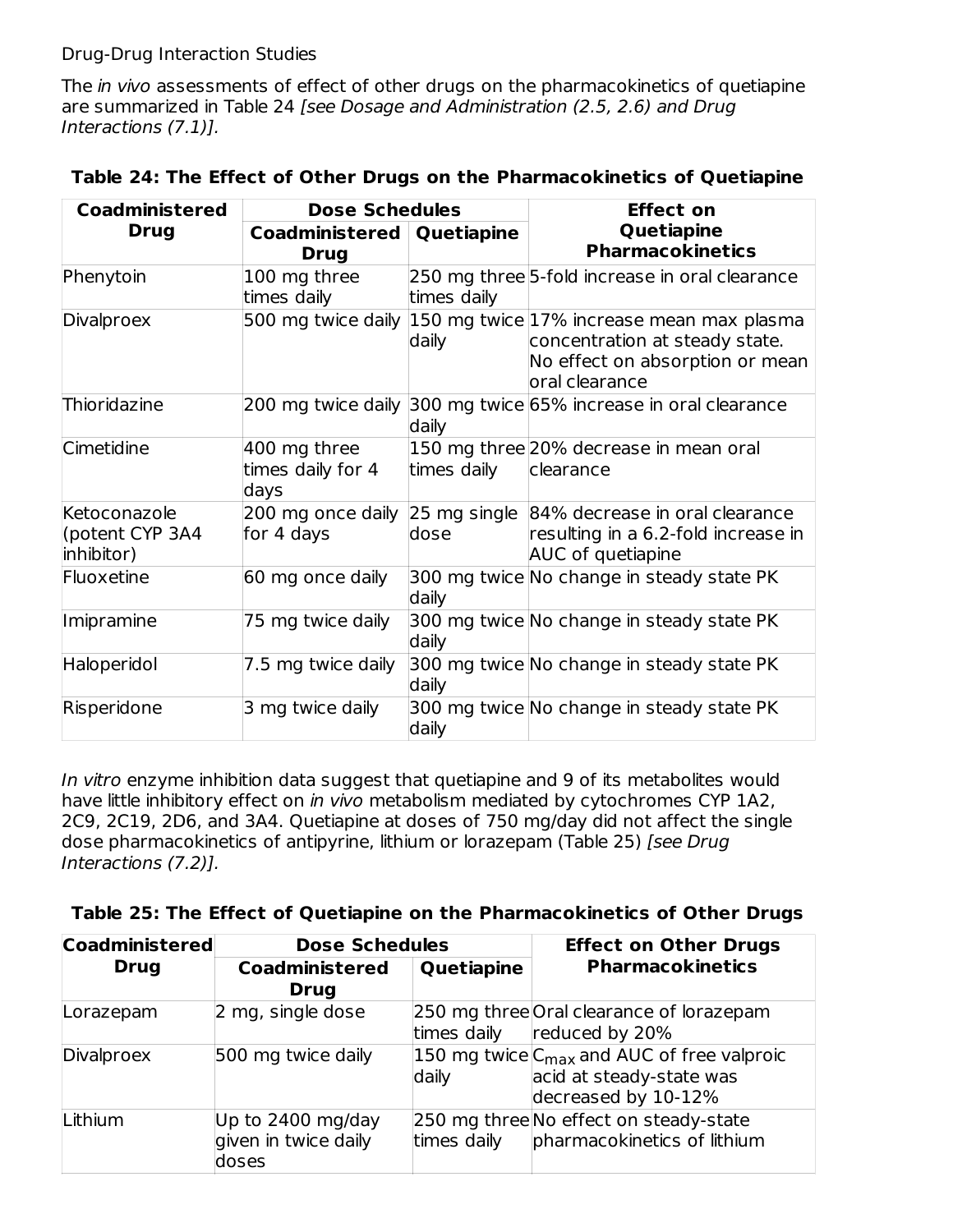# **13 NONCLINICAL TOXICOLOGY**

## **13.1 Carcinogenesis, Mutagenesis, Impairment of Fertility**

#### **Carcinogenesis**

Carcinogenicity studies were conducted in C57BL mice and Wistar rats. Quetiapine was administered in the diet to mice at doses of 20, 75, 250, and 750 mg/kg and to rats by gavage at doses of 25, 75, and 250 mg/kg for two years. These doses are equivalent to 0.1, 0.5, 1.5, and 4.5 times the MRHD of 800 mg/day based on mg/m<sup>2</sup> body surface area (mice) or 0.3, 1, and 3 times the MRHD based on mg/m<sup>2</sup> body surface area (rats). There were statistically significant increases in thyroid gland follicular adenomas in male mice at doses 1.5 and 4.5 times the MRHD based on mg/m<sup>2</sup> body surface area and in male rats at a dose of 3 times the MRHD on mg/m<sup>2</sup> body surface area. Mammary gland adenocarcinomas were statistically significantly increased in female rats at all doses tested (0.3, 1, and 3 times the MRHD based on mg/m<sup>2</sup> body surface area).

Thyroid follicular cell adenomas may have resulted from chronic stimulation of the thyroid gland by thyroid stimulating hormone (TSH) resulting from enhanced metabolism and clearance of thyroxine by rodent liver. Changes in TSH, thyroxine, and thyroxine clearance consistent with this mechanism were observed in subchronic toxicity studies in rat and mouse and in a 1-year toxicity study in rat; however, the results of these studies were not definitive. The relevance of the increases in thyroid follicular cell adenomas to human risk, through whatever mechanism, is unknown.

Antipsychotic drugs have been shown to chronically elevate prolactin levels in rodents. Serum measurements in a 1-year toxicity study showed that quetiapine increased median serum prolactin levels a maximum of 32- and 13-fold in male and female rats, respectively. Increases in mammary neoplasms have been found in rodents after chronic administration of other antipsychotic drugs and are considered to be prolactinmediated. The relevance of this increased incidence of prolactin-mediated mammary gland tumors in rats to human risk is unknown *[see Warnings and Precautions (5.15)]*.

#### **Mutagenesis**

Quetiapine was not mutagenic or clastogenic in standard genotoxicity tests. The mutagenic potential of quetiapine was tested in the *in vitro* Ames bacterial gene mutation assay and in the in vitro mammalian gene mutation assay in Chinese Hamster Ovary cells. The clastogenic potential of quetiapine was tested in the in vitro chromosomal aberration assay in cultured human lymphocytes and in the *in vivo* bone marrow micronucleus assay in rats up to 500 mg/kg which is 6 times the MRHD based on mg/m<sup>2</sup> body surface area.

## Impairment of Fertility

Quetiapine decreased mating and fertility in male Sprague-Dawley rats at oral doses of 50 and 150 mg/kg or approximately 1 and 3 times the MRHD of 800 mg/day based on mg/m<sup>2</sup> body surface area. Drug-related effects included increases in interval to mate and in the number of matings required for successful impregnation. These effects continued to be observed at 3 times the MRHD even after a two-week period without treatment. The no-effect dose for impaired mating and fertility in male rats was 25 mg/kg, or 0.3 times the MRHD based on mg/m<sup>2</sup> body surface area. Quetiapine adversely affected mating and fertility in female Sprague-Dawley rats at an oral dose approximately 1 times the MRHD of 800 mg/day based on mg/m<sup>2</sup> body surface area. Drug-related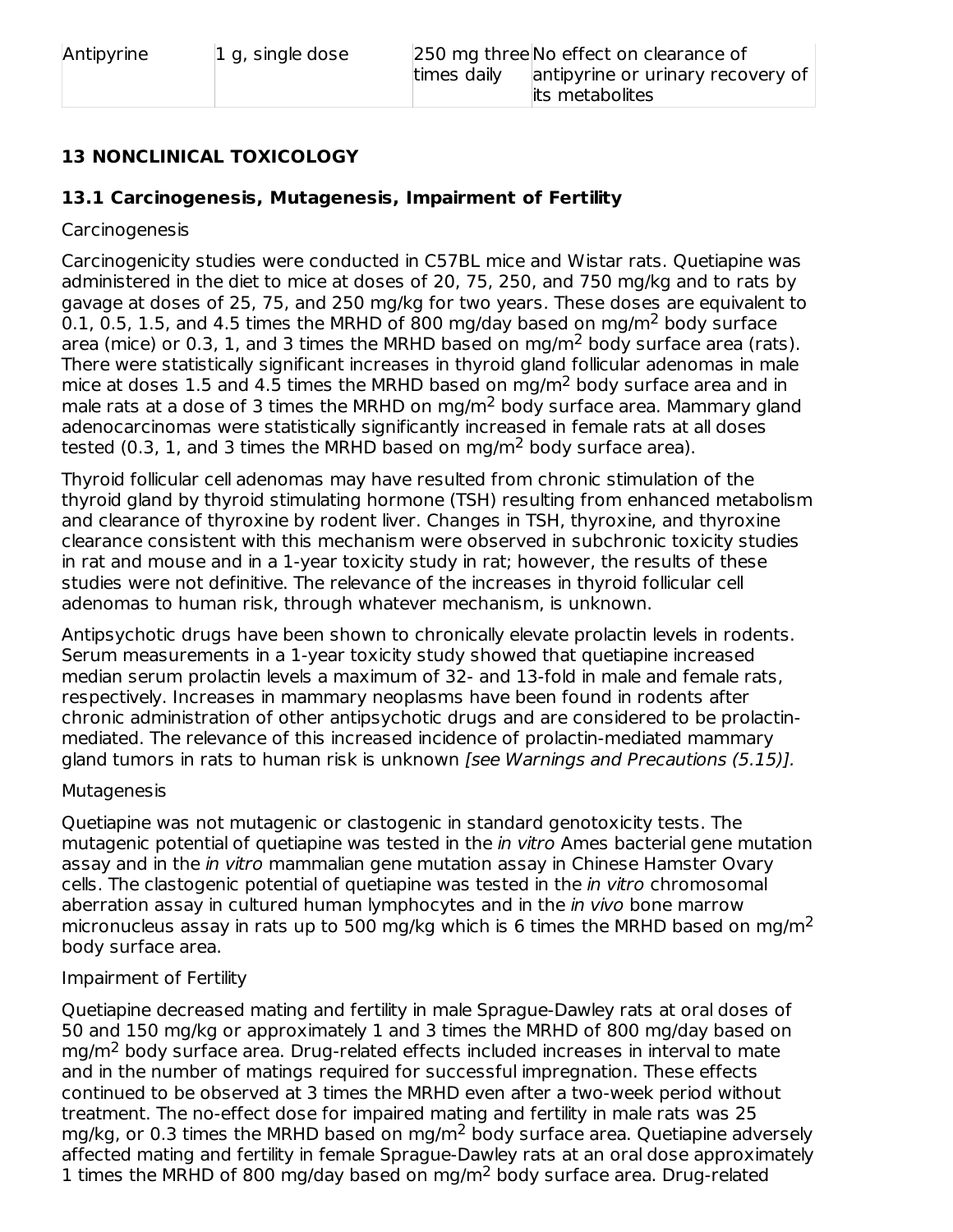effects included decreases in matings and in matings resulting in pregnancy, and an increase in the interval to mate. An increase in irregular estrus cycles was observed at doses of 10 and 50 mg/kg, or approximately 0.1 and 1 times the MRHD of 800 mg/day based on mg/m<sup>2</sup> body surface area. The no-effect dose in female rats was 1 mg/kg, or 0.01 times the MRHD of 800 mg/day based on mg/m<sup>2</sup> body surface area.

## **13.2 Animal Toxicology and/or Pharmacology**

Quetiapine caused a dose-related increase in pigment deposition in thyroid gland in rat toxicity studies which were 4 weeks in duration or longer and in a mouse 2-year carcinogenicity study. Doses were 10, 25, 50, 75, 150 and 250 mg/kg in rat studies which are approximately 0.1, 0.3, 0.6, 1, 2 and 3-times the MRHD of 800 mg/day based on mg/m2 body surface area, respectively. Doses in the mouse carcinogenicity study were 20, 75, 250 and 750 mg/kg which are approximately 0.1, 0.5, 1.5, and 4.5 times the MRHD of 800 mg/day based on mg/m2 body surface area. Pigment deposition was shown to be irreversible in rats. The identity of the pigment could not be determined, but was found to be co-localized with quetiapine in thyroid gland follicular epithelial cells. The functional effects and the relevance of this finding to human risk are unknown.

In dogs receiving quetiapine for 6 or 12 months, but not for 1-month, focal triangular cataracts occurred at the junction of posterior sutures in the outer cortex of the lens at a dose of 100 mg/kg, or 4 times the MRHD of 800 mg/day based on mg/m<sup>2</sup> body surface area. This finding may be due to inhibition of cholesterol biosynthesis by quetiapine. Quetiapine caused a dose-related reduction in plasma cholesterol levels in repeat-dose dog and monkey studies; however, there was no correlation between plasma cholesterol and the presence of cataracts in individual dogs. The appearance of delta-8-cholestanol in plasma is consistent with inhibition of a late stage in cholesterol biosynthesis in these species. There also was a 25% reduction in cholesterol content of the outer cortex of the lens observed in a special study in quetiapine treated female dogs. Drug-related cataracts have not been seen in any other species; however, in a 1 year study in monkeys, a striated appearance of the anterior lens surface was detected in 2/7 females at a dose of 225 mg/kg or 5.5 times the MRHD of 800 mg/day based on mg/m<sup>2</sup> body surface area.

# **14 CLINICAL STUDIES**

# **14.1 Schizophrenia**

# **Short-term Trials - Adults**

The efficacy of SEROQUEL XR in the treatment of schizophrenia was demonstrated in 1 short-term, 6-week, fixed-dose, placebo-controlled trial of inpatients and outpatients with schizophrenia (n=573) who met DSM-IV criteria for schizophrenia. SEROQUEL XR (once daily) was administered as 300 mg on Day 1, and the dose was increased to either 400 mg or 600 mg by Day 2, or 800 mg by Day 3. The primary endpoint was the change from baseline of the Positive and Negative Syndrome Scale (PANSS) total score at the end of treatment (Day 42). SEROQUEL XR doses of 400 mg, 600 mg and 800 mg once daily were superior to placebo in the PANSS total score at Day 42 (Study 1 in Table 26).

# **Short-term Trials -Adolescents (ages 13-17)**

The efficacy of SEROQUEL XR in the treatment of schizophrenia in adolescents (13-17 years of age) was supported by a 6-week, double-blind, placebo-controlled trial. Patients who met DSM-IV diagnostic criteria for schizophrenia were randomized into one of three treatment groups: SEROQUEL 400 mg/day (n=73), SEROQUEL 800 mg/day (n=74), or placebo (n=75). Study medication was initiated at 50 mg/day and on day 2 increased to 100 mg/per day (divided and given two or three times per day). Subsequently, the dose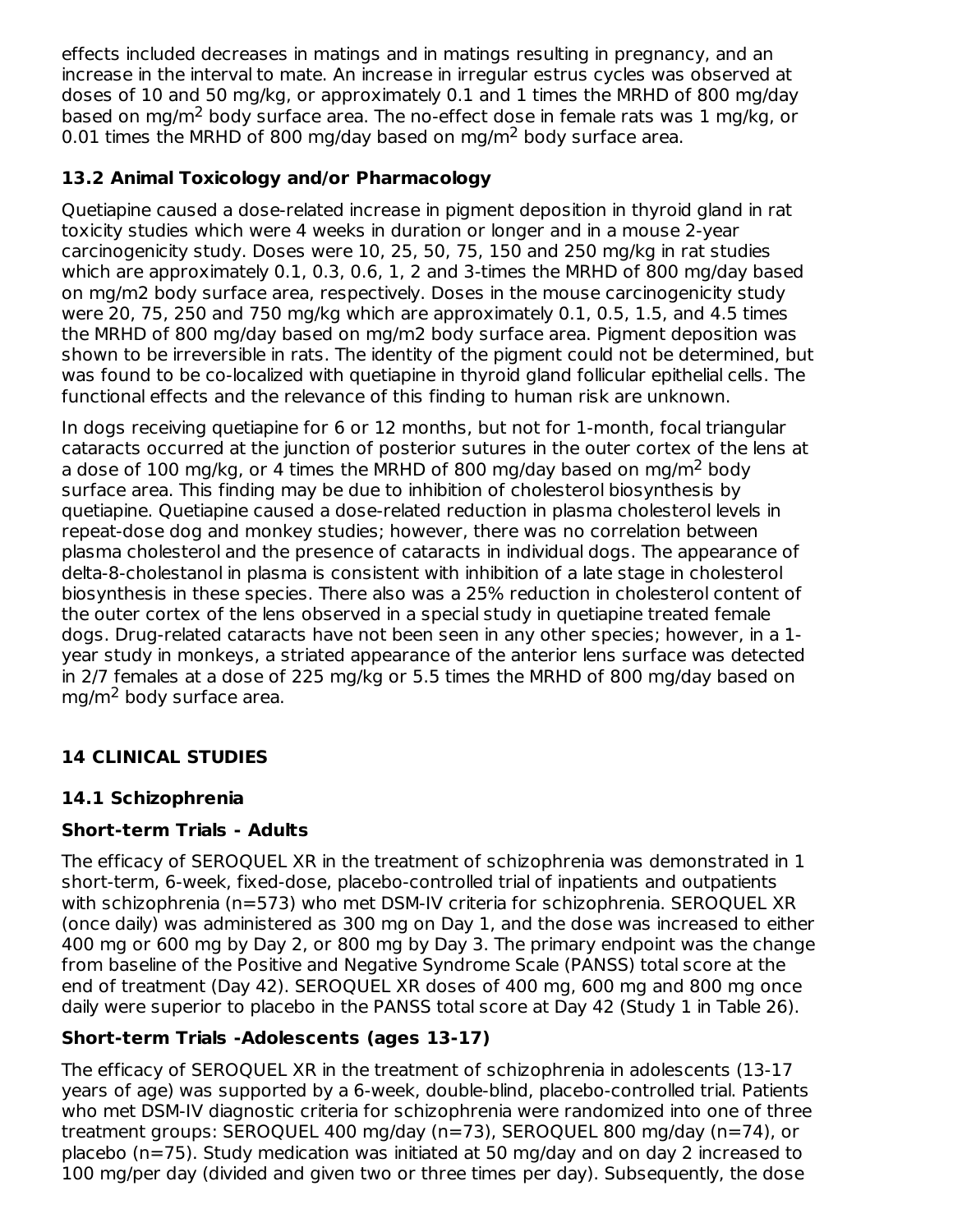was titrated to the target dose of 400 mg/day or 800 mg/day using increments of 100 mg/day, divided and given two or three times daily. The primary efficacy variable was the mean change from baseline in total Positive and Negative Syndrome Scale (PANSS). SEROQUEL at 400 mg/day and 800 mg/day was superior to placebo in the reduction of PANSS total score (Study 2 in Table 26).

| <b>Study</b>                                   | <b>Treatment Group</b>                                |                                       | <b>Primary Efficacy Endpoint: PANSS Total</b> |                                                                                    |  |  |
|------------------------------------------------|-------------------------------------------------------|---------------------------------------|-----------------------------------------------|------------------------------------------------------------------------------------|--|--|
| <b>Number</b>                                  |                                                       | Mean<br><b>Baseline</b><br>Score (SD) | <b>LS Mean</b><br>Change from                 | <b>Placebo-</b><br>subtracted<br>Baseline (SE) Difference <sup>*</sup> (95%<br>CI) |  |  |
| Study 1                                        | <b>SEROQUEL XR (400</b><br>mg/day) <sup>†</sup>       | 95.8 (13.9)                           | $-24.8(2.5)$                                  | $-6.1$ $(-11.5, -0.6)$                                                             |  |  |
|                                                | <b>SEROQUEL XR (600</b><br>mg/day) <sup>†</sup>       | 96.8(14.1)                            | $-30.9(2.5)$                                  | $-12.1$ $(-17.6, -6.7)$                                                            |  |  |
|                                                | <b>SEROQUEL XR (800</b><br>$mg/day$ <sup>+</sup>      | 97.3 (14.7)                           | $-31.3(2.5)$                                  | $-12.5$ $(-17.9, -7.1)$                                                            |  |  |
|                                                | <b>SEROQUEL (400</b><br>$mg/day$ <sup>+</sup> , $p^*$ | 96.5(16.0)                            | $-26.6(2.4)$                                  | $-7.8$ $(-13.1, -2.4)$                                                             |  |  |
|                                                | Placebo                                               | 96.2(13.3)                            | $-18.8(2.5)$                                  |                                                                                    |  |  |
| Study 2<br>(adolescents) $mg/day$ <sup>+</sup> | SEROQUEL (400                                         | 96.2 (17.7)                           | $-27.3(2.6)$                                  | $-8.2$ $(-16.1, -0.3)$                                                             |  |  |
|                                                | <b>SEROQUEL (800</b><br>$mg/day$ <sup>+</sup>         | 96.9(15.3)                            | $-28.4(1.8)$                                  | $-9.3$ ( $-16.2$ , $-2.4$ )                                                        |  |  |
|                                                | Placebo                                               | 96.2 (17.7)                           | $-19.2(3.0)$                                  |                                                                                    |  |  |

#### **Table 26: Schizophrenia Short-Term Trials**

SD: standard deviation; SE: standard error; LS Mean: least-squares mean; CI: unadjusted confidence interval.

\* Difference (drug minus placebo) in least-squares mean change from baseline

† Doses that are statistically significantly superior to placebo

‡ Included in the trial for assay sensitivity

#### **Maintenance Trials**

In a longer-term trial (Study 3), clinically stable adult outpatients (n=171) meeting DSM-IV criteria for schizophrenia who remained stable following 16 weeks of open-label treatment with flexible doses of SEROQUEL XR (400 mg/day-800 mg/day) were randomized to placebo or to continue on their current SEROQUEL XR (400 mg/day-800 mg/day) for observation for possible relapse during the double-blind continuation (maintenance) phase. Stabilization during the open-label phase was defined as receiving a stable dose of SEROQUEL XR and having a CGI-S≤4 and a PANSS score ≤60 from beginning to end of this open-label phase (with no increase of ≥10 points in PANSS total score). Relapse during the double-blind phase was defined in terms of a  $\geq$ 30% increase in the PANSS Total score, or CGI-Improvement score of ≥6, or hospitalization due to worsening of schizophrenia, or need for any other antipsychotic medication. Patients on SEROQUEL XR experienced a statistically significant longer time to relapse than did patients on placebo (Figure 1).

## **Figure 1: Kaplan-Meier Curves of Time to Schizophrenic Relapse (Study 3)**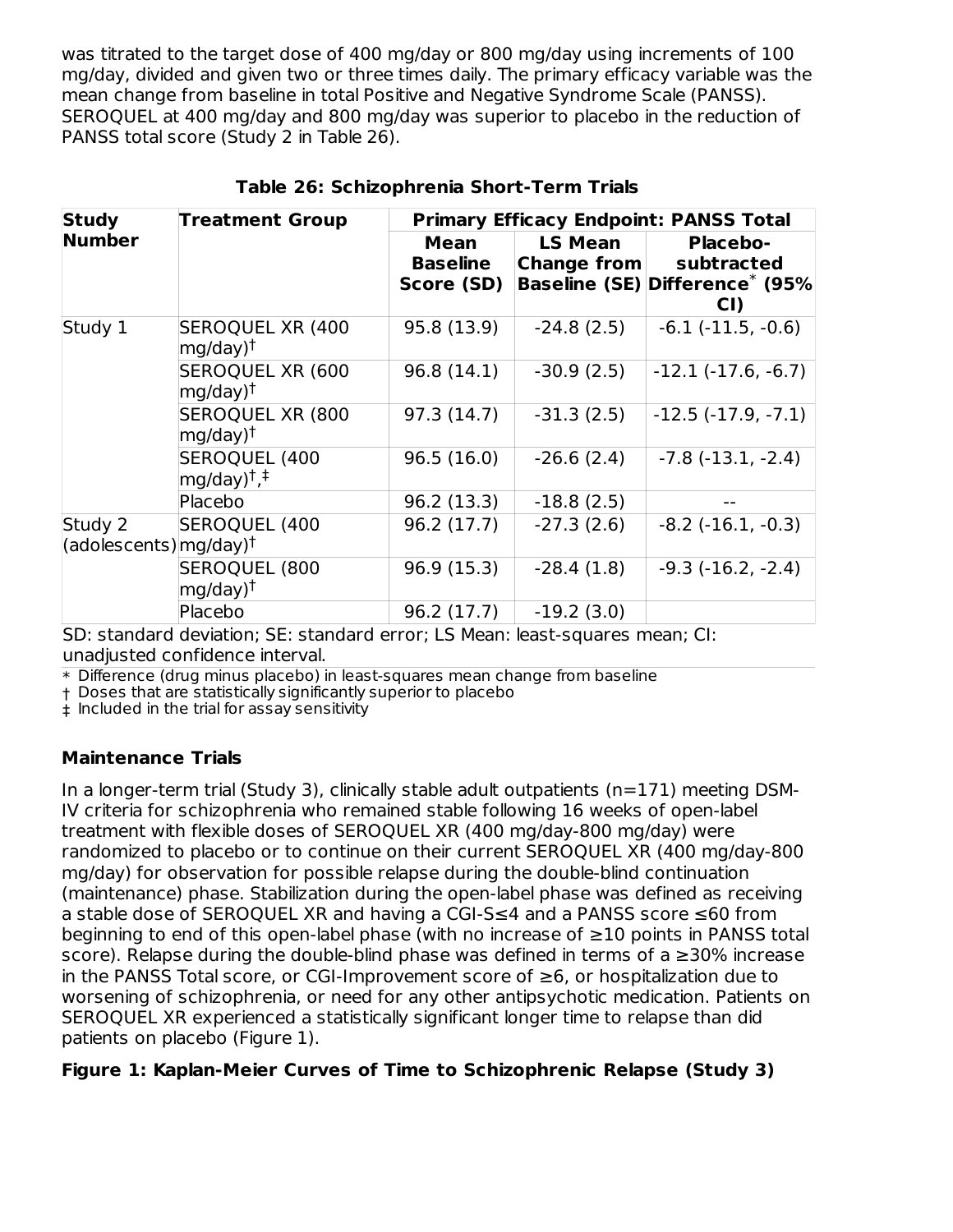

PLA Placebo. QTP Quetiapine. XR Extended-release.

Note: Results are from the interim analysis.

## **14.2 Bipolar Disorder**

Bipolar I Disorder, manic or mixed episodes

## **Adults**

The efficacy of SEROQUEL XR in the acute treatment of manic episodes was established in one 3-week, placebo-controlled trial (Study 1 in Table 27) in patients who met DSM-IV criteria for bipolar I disorder with manic or mixed episodes with or without psychotic features (N=316). Patients were hospitalized for a minimum of 4 days at randomization. Patients randomized to SEROQUEL XR received 300 mg on Day 1 and 600 mg on Day 2. Afterwards, the dose could be adjusted between 400 mg and 800 mg per day.

The primary rating instrument used for assessing manic symptoms in these trials was the Young Mania Rating Scale (YMRS), an 11-item clinician-rated scale traditionally used to assess the degree of manic symptoms in a range from 0 (no manic features) to 60 (maximum score). SEROQUEL XR was superior to placebo in the reduction of the YMRS total score at week 3.

The efficacy of SEROQUEL in the treatment of acute manic episodes was also established in 3 placebo-controlled trials in patients who met DSM-IV criteria for bipolar I disorder with manic episodes. These trials included patients with or without psychotic features and excluded patients with rapid cycling and mixed episodes. Of these trials, 2 were monotherapy (12 weeks) and 1 was adjunct therapy (3 weeks) to either lithium or divalproex. Key outcomes in these trials were change from baseline in the YMRS score at 3 and 12 weeks for monotherapy and at 3 weeks for adjunct therapy. Adjunct therapy is defined as the simultaneous initiation or subsequent administration of SEROQUEL with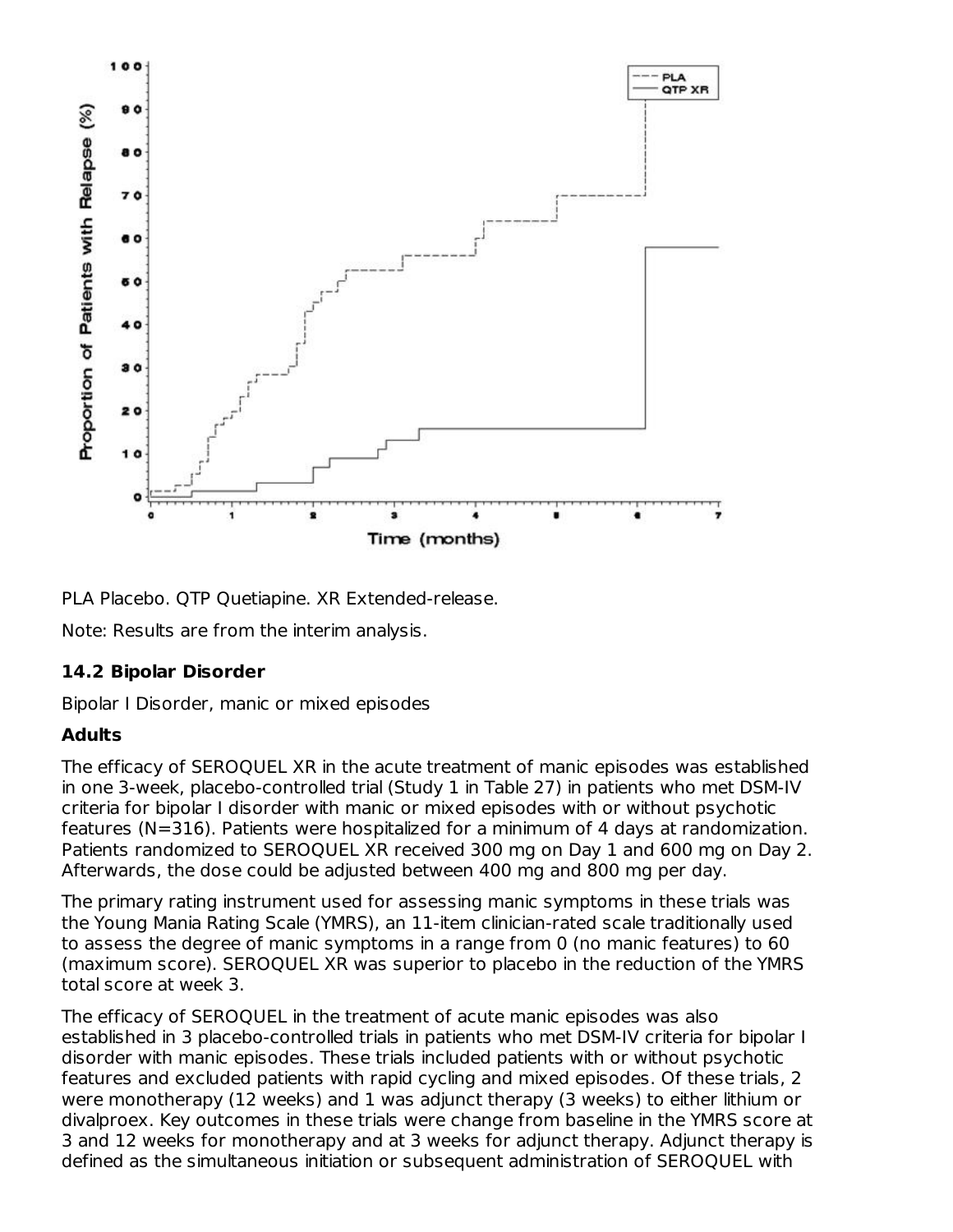lithium or divalproex.

The results of the trials follow:

#### Monotherapy

In two 12-week trials (n=300, n=299) comparing SEROQUEL to placebo, SEROQUEL was superior to placebo in the reduction of the YMRS total score at weeks 3 and 12. The majority of patients in these trials taking SEROQUEL were dosed in a range between 400 mg/day and 800 mg/ day (Studies 2 and 3 in Table 27).

#### Adjunct Therapy

In a 3-week placebo-controlled trial, 170 patients with bipolar mania (YMRS ≥20) were randomized to receive SEROQUEL or placebo as adjunct treatment to lithium or divalproex. Patients may or may not have received an adequate treatment course of lithium or divalproex prior to randomization. SEROQUEL was superior to placebo when added to lithium or divalproex alone in the reduction of YMRS total score. The majority of patients in this trial taking SEROQUEL were dosed in a range between 400 mg/day and 800 mg/day (Study 4 in Table 27).

## **Children and Adolescents (ages 10-17)**

The efficacy of SEROQUEL XR in the acute treatment of manic episodes associated with bipolar I disorder in children and adolescents (10 - 17 years of age) was extrapolated from a 3-week, double-blind, placebo-controlled, multicenter trial. Patients who met DSM-IV diagnostic criteria for a manic episode were randomized into one of three treatment groups: SEROQUEL 400 mg/day (n=95), SEROQUEL 600 mg/day (n=98), or placebo (n=91). Study medication was initiated at 50 mg/day and on day 2 increased to 100 mg/day (divided doses given two or three times daily). Subsequently, the dose was titrated to a target dose of 400 mg/day or 600 mg/day using increments of 100 mg/day, given in divided doses two or three times daily. The primary efficacy variable was the mean change from baseline in total YMRS score. SEROQUEL 400 mg/day and 600 mg/day were superior to placebo in the reduction of YMRS total score (Study 5 in Table 27).

| <b>Study</b> | <b>Treatment Group</b>                                                | <b>Primary Efficacy Measure: YMRS Total</b> |                                                             |                                                                      |  |
|--------------|-----------------------------------------------------------------------|---------------------------------------------|-------------------------------------------------------------|----------------------------------------------------------------------|--|
| Number       |                                                                       | Mean<br><b>Baseline</b><br>Score $(SD)^*$   | <b>LS Mean</b><br>Change<br>from<br><b>Baseline</b><br>(SE) | <b>Placebo-</b><br>subtracted<br>Difference <sup>†</sup><br>(95% CI) |  |
| Study 1      | SEROQUEL XR (400-800<br>$mq/day$ <sup>+</sup>                         | 28.8(5.4)                                   | $-14.3(0.9)$                                                | $-3.8$ $(-5.7, -2.0)$                                                |  |
|              | Placebo                                                               | 28.4(5.1)                                   | $-10.5(0.9)$                                                |                                                                      |  |
| Study 2      | <b>SEROQUEL (200-800</b><br>$mg/day$ <sup><math>\ddagger</math></sup> | 34.0(6.1)                                   | $-12.3(1.3)$                                                | $-4.0$ $(-7.0, -1.0)$                                                |  |
|              | Haloperido#§                                                          | 32.3(6.0)                                   | $-15.7(1.3)$                                                | $-7.4$ $(-10.4, -4.4)$                                               |  |
|              | Placebo                                                               | 33.1(6.6)                                   | $-8.3(1.3)$                                                 |                                                                      |  |
| Study 3      | <b>SEROQUEL (200-800</b><br>$mg/day$ <sup>+</sup>                     | 32.7(6.5)                                   | $-14.6(1.5)$                                                | $-7.9$ $(-10.9, -5.0)$                                               |  |
|              | Lithium <sup><math>#</math>§</sup>                                    | 33.3(7.1)                                   | $-15.2(1.6)$                                                | $-8.5$ ( $-11.5$ , $-5.5$ )                                          |  |
|              | Placebo + mood stabilizer                                             | 34.0 (6.9)                                  | $-6.7(1.6)$                                                 |                                                                      |  |
| Study 4      | <b>SEROQUEL (200-800</b><br>$mg/day$ <sup>+</sup> + mood stabilizer   | 31.5(5.8)                                   | $-13.8(1.6)$                                                | $-3.8$ $(-7.1, -0.6)$                                                |  |

**Table 27: Mania Trials**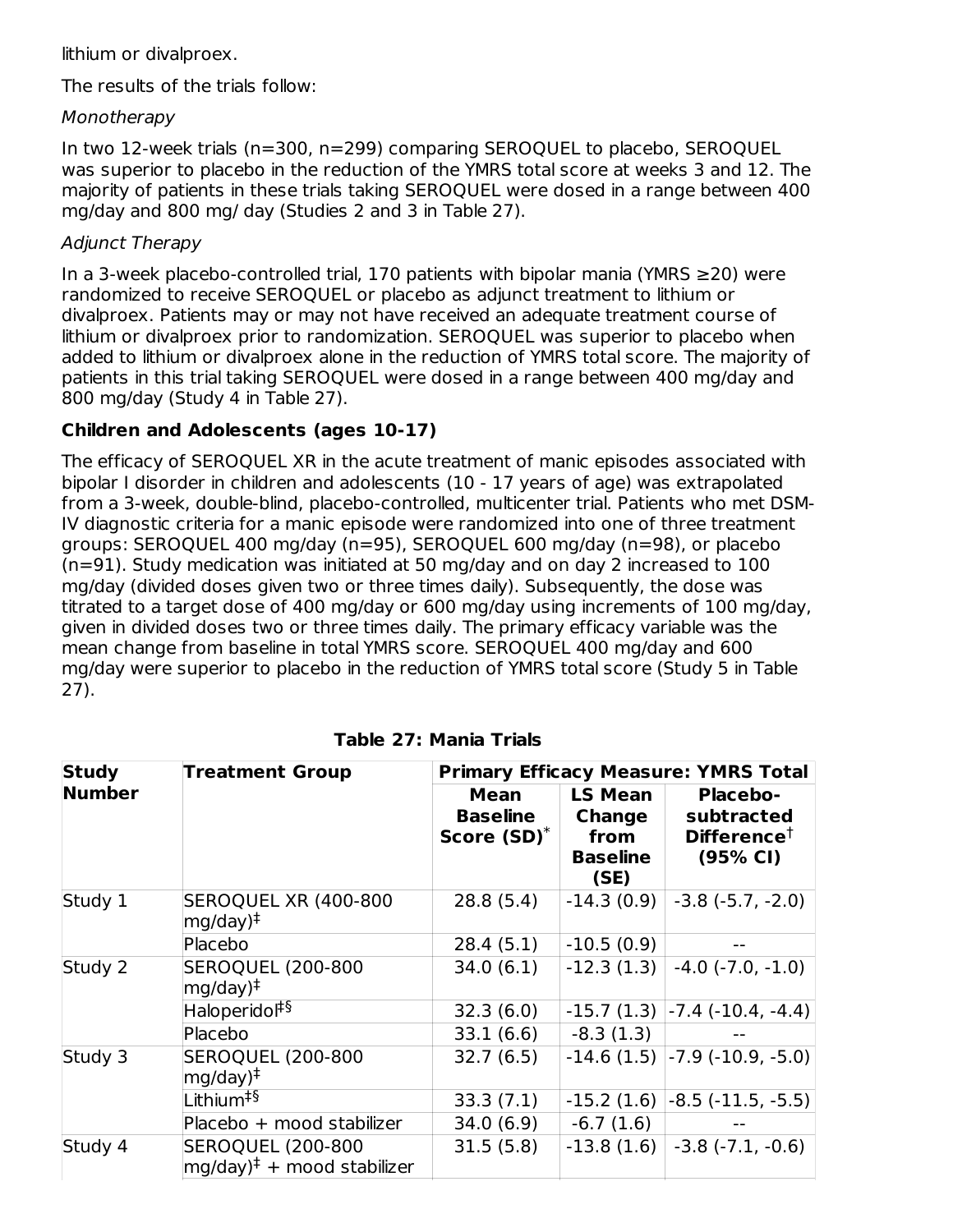|                      | $Placebo + mood stabilizer$                      | 31.1(5.5) | $-10(1.5)$  | $- -$                                          |
|----------------------|--------------------------------------------------|-----------|-------------|------------------------------------------------|
| Study 5              | SEROQUEL $(400 \text{ mg/day})^{\ddagger}$       | 29.4(5.9) |             | $\left  -14.3(0.96) \right $ -5.2 (-8.1, -2.3) |
|                      | (children and SEROQUEL (600 mg/day) <sup>+</sup> | 29.6(6.4) |             | $\vert$ -15.6 (0.97) -6.6 (-9.5, -3.7)         |
| adolescents) Placebo |                                                  | 30.7(5.9) | $-9.0(1.1)$ | $- -$                                          |
|                      | .<br>$ -$                                        |           |             |                                                |

Mood stabilizer: lithium or divalproex; SD: standard deviation; SE: standard error; LS Mean: least-squares mean; CI: unadjusted confidence interval.

\* Adult data mean baseline score is based on patients included in the primary analysis; pediatric mean baseline score is based on all patients in the ITT population.

† Difference (drug minus placebo) in least-squares mean change from baseline.

‡ Doses that are statistically significantly superior to placebo.

§ Included in the trial as an active comparator.

Bipolar Disorder, Depressive Episodes

#### Adults

The efficacy of SEROQUEL XR for the acute treatment of depressive episodes associated with bipolar disorder in patients who met DSM-IV criteria for bipolar disorder was established in one 8-week, randomized, double-blind, placebo-controlled study (N=280 outpatients). This study included patients with bipolar I and II disorder, and those with and without a rapid cycling course. Patients randomized to SEROQUEL XR were administered 50 mg on Day 1, 100 mg on Day 2, 200 mg on Day 3, and 300 mg on Day 4 and after.

The primary rating instrument used to assess depressive symptoms was the Montgomery-Asberg Depression Rating Scale (MADRS), a 10-item clinician-rated scale with scores ranging from 0 (no depressive features) to 60 (maximum score). The primary endpoint was the change from baseline in MADRS score at week 8. SEROQUEL XR was superior to placebo in reduction of MADRS score at week 8 (Study 6 in Table 28).

The efficacy of SEROQUEL for the treatment of depressive episodes associated with bipolar disorder was established in 2 identical 8-week, randomized, double-blind, placebo-controlled studies  $(N=1045)$ . These studies included patients with either bipolar I or II disorder and those with or without a rapid cycling course. Patients randomized to SEROQUEL were administered fixed doses of either 300 mg or 600 mg once daily.

The primary rating instrument used to assess depressive symptoms in these studies was the MADRS. The primary endpoint in both studies was the change from baseline in MADRS score at week 8. In both studies, SEROQUEL was superior to placebo in reduction of MADRS score at week 8 (Studies 7 and 8 in Table 28). In these studies, no additional benefit was seen with the 600 mg dose. For the 300 mg dose group, statistically significant improvements over placebo were seen in overall quality of life and satisfaction related to various areas of functioning, as measured using the Q-LES-Q(SF).

| Study         | <b>Treatment Group</b>                           | <b>Primary Efficacy Measure: MADRS Total</b> |                                                              |                                                                      |  |
|---------------|--------------------------------------------------|----------------------------------------------|--------------------------------------------------------------|----------------------------------------------------------------------|--|
| <b>Number</b> |                                                  | Mean<br><b>Baseline</b><br>Score (SD)        | <b>LS Mean</b><br><b>Change from</b><br><b>Baseline (SE)</b> | <b>Placebo-</b><br>subtracted<br>Difference <sup>*</sup><br>(95% CI) |  |
| Study 6       | <b>SEROQUEL XR (300</b><br>$mg/day$ <sup>+</sup> | 29.8(5.2)                                    | $-17.4(1.2)$                                                 | $-5.5$ ( $-7.9$ , $-3.2$ )                                           |  |
|               | Placebo                                          | 30.1(5.5)                                    | $-11.9(1.2)$                                                 |                                                                      |  |
| Study 7       | SEROQUEL (300 mg/day) <sup>†</sup>               | 30.3(5.0)                                    | $-16.4(0.9)$                                                 | $-6.1$ ( $-8.3, -3.9$ )                                              |  |
|               | SEROQUEL (600 mg/day) <sup>†</sup>               | 30.3(5.3)                                    | $-16.7(0.9)$                                                 | $-6.5$ ( $-8.7, -4.3$ )                                              |  |

**Table 28: Depressive Episodes Associated with Bipolar Disorder**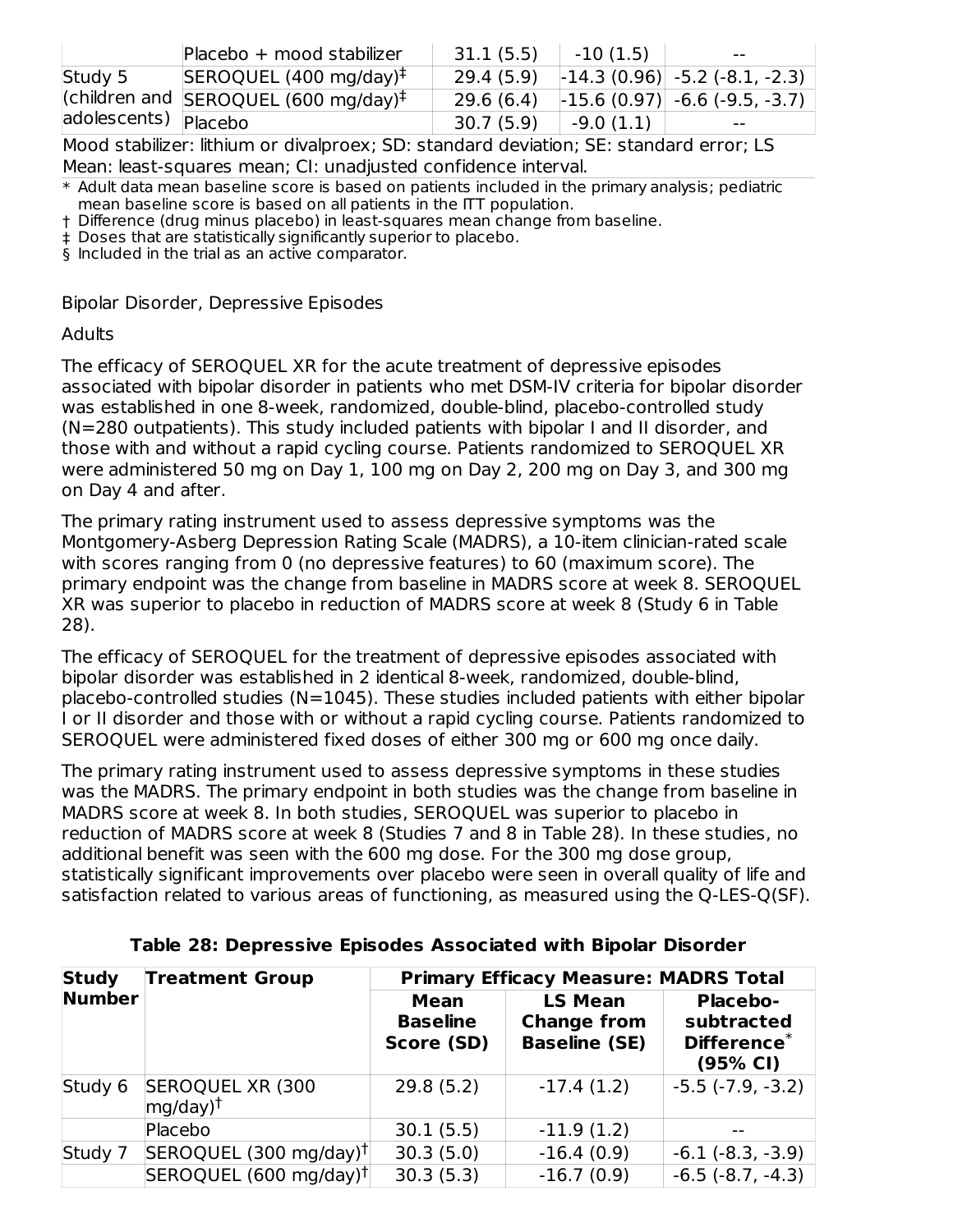|         | <b>Placebo</b>                     | 30.6(5.3) | $-10.3(0.9)$ | $- -$               |
|---------|------------------------------------|-----------|--------------|---------------------|
| Study 8 | SEROQUEL (300 mg/day) <sup>†</sup> | 31.1(5.7) | $-16.9(1.0)$ | $-5.0$ (-7.3, -2.7) |
|         | SEROQUEL (600 mg/day) <sup>†</sup> | 29.9(5.6) | $-16.0(1.0)$ | $-4.1$ (-6.4, -1.8) |
|         | Placebo                            | 29.6(5.4) | $-11.9(1.0)$ | $- -$               |

SD: standard deviation; SE: standard error; LS Mean: least-squares mean; CI: unadjusted confidence interval.

\* Difference (drug minus placebo) in least-squares mean change from baseline.

† Doses that are statistically significantly superior to placebo.

Maintenance Treatment as an Adjunct to Lithium or Divalproex

The efficacy of SEROQUEL in the maintenance treatment of bipolar I disorder was established in 2 placebo-controlled trials in patients (n=1326) who met DSM-IV criteria for bipolar I disorder (studies 9 and 10). The trials included patients whose most recent episode was manic, depressed, or mixed, with or without psychotic features. In the open-label phase, patients were required to be stable on SEROQUEL plus lithium or divalproex for at least 12 weeks in order to be randomized. On average, patients were stabilized for 15 weeks. In the randomization phase, patients continued treatment with lithium or divalproex and were randomized to receive either SEROQUEL (administered twice-daily totaling 400 mg/day to 800 mg/day) or placebo. Approximately 50% of the patients had discontinued from the SEROQUEL group by day 280 and 50% of the placebo group had discontinued by day 117 of double-blind treatment. The primary endpoint in these studies was time to recurrence of a mood event (manic, mixed, or depressed episode). A mood event was defined as medication initiation or hospitalization for a mood episode; YMRS score ≥20 or MADRS score ≥20 at 2 consecutive assessments; or study discontinuation due to a mood event.

In both studies, SEROQUEL was superior to placebo in increasing the time to recurrence of any mood event (Figure 2 and Figure 3). The treatment effect was present for increasing time to recurrence of both manic and depressed episodes. The effect of SEROQUEL was independent of any specific subgroup (assigned mood stabilizer, sex, age, race, most recent bipolar episode, or rapid cycling course).

#### **Figure 2: Kaplan-Meier Curves of Time to Recurrence of a Mood Event (Study 9)**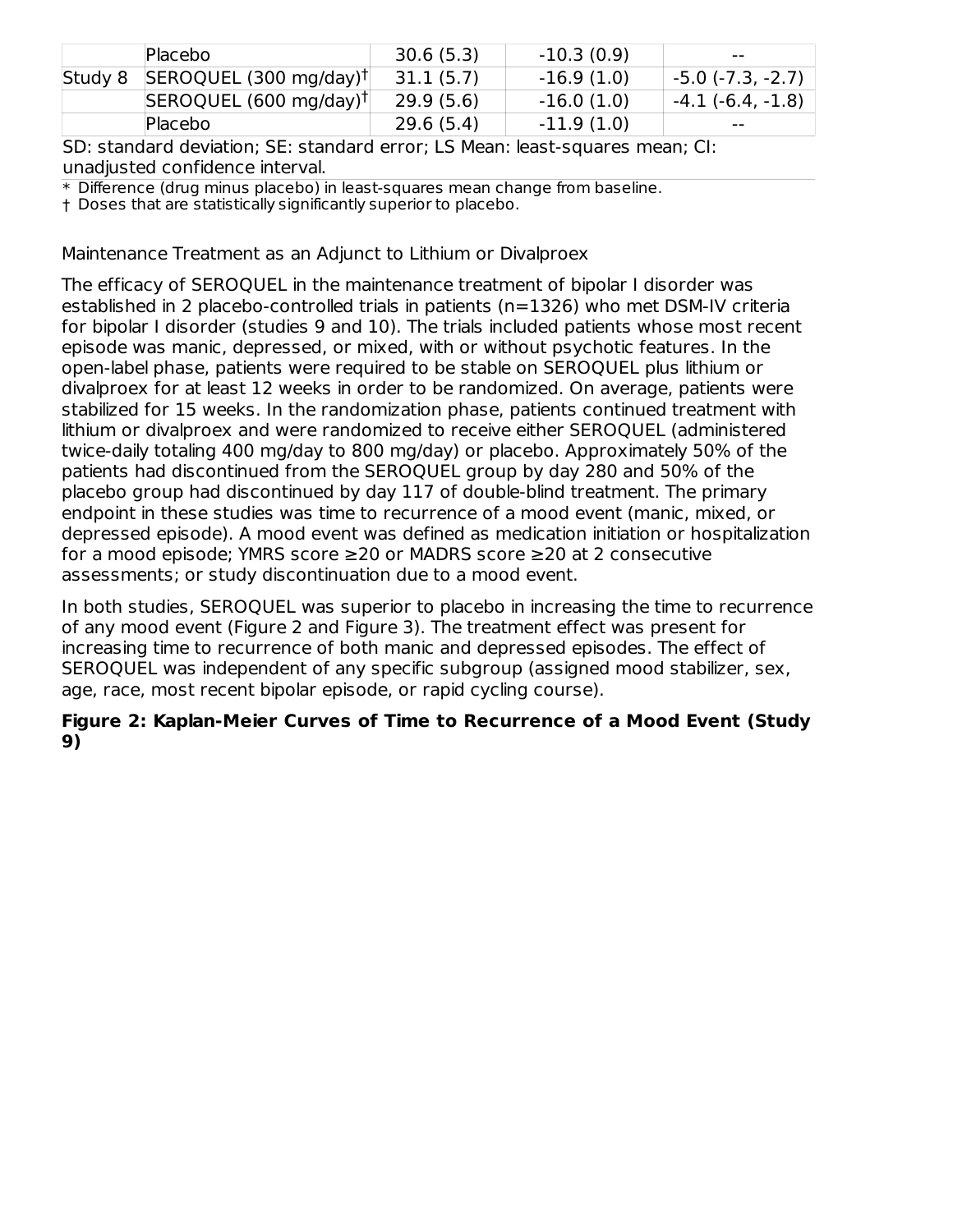

**Figure 3: Kaplan-Meier Curves of Time to Recurrence of a Mood Event (Study 10)**



**14.3 Major Depressive Disorder, Adjunctive Therapy to Antidepressants**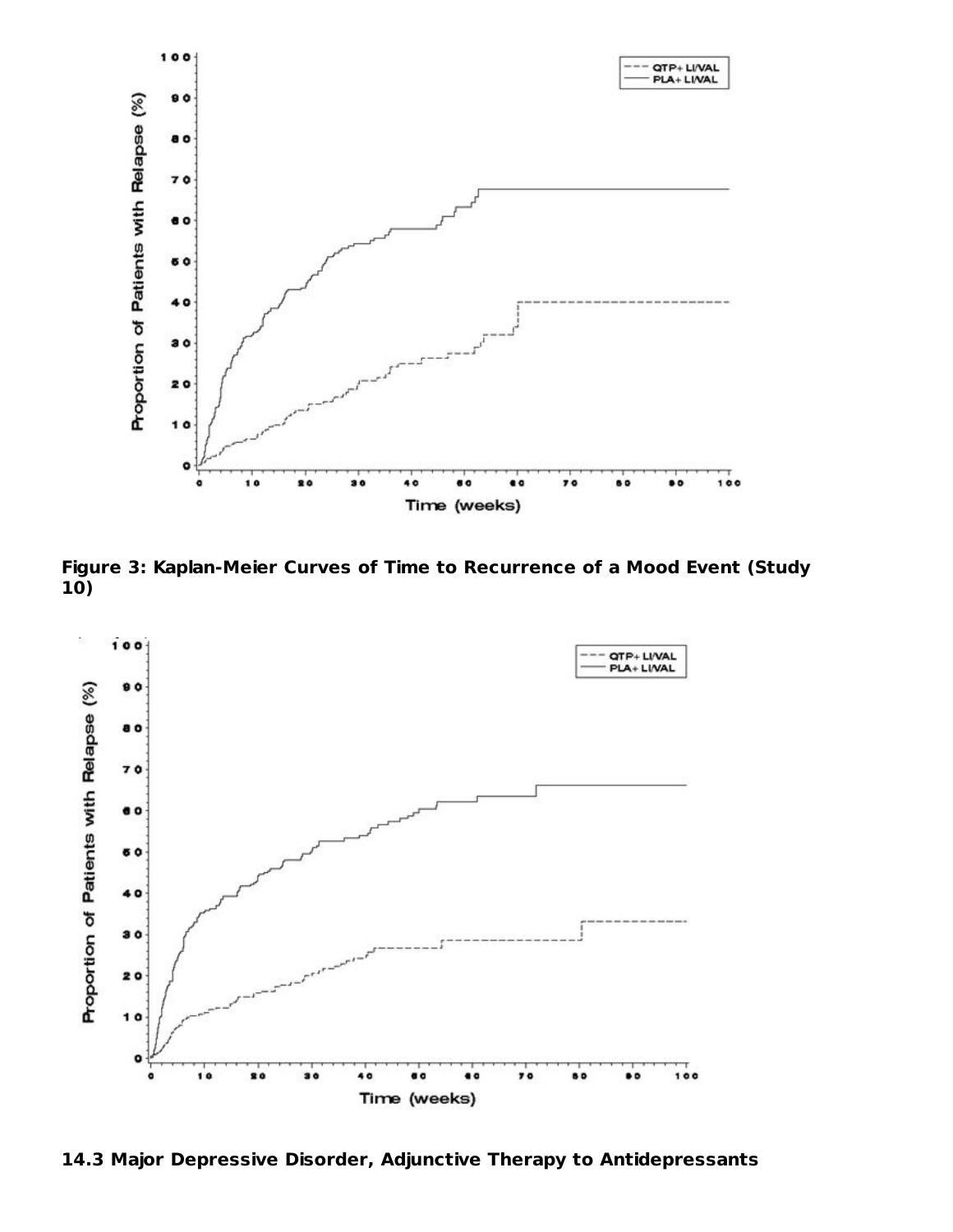The efficacy of SEROQUEL XR as adjunctive therapy to antidepressants in the treatment of MDD was demonstrated in two 6-week placebo-controlled, fixed-dose trials (n=936). SEROQUEL XR 150 mg/day or 300 mg/day was given as adjunctive therapy to existing antidepressant therapy in patients who had previously shown an inadequate response to at least one antidepressant. SEROQUEL XR was administered as 50 mg/day on Days 1 and 2, and increased to 150 mg/day on Day 3 for both dose groups. On Day 5, the dose was increased to 300 mg/day in the 300 mg/day fixed-dose group. Inadequate response was defined as having continued depressive symptoms for the current episode [Hamilton Depression Rating Scale (HAM-D) total score of ≥20] despite using an antidepressant for 6 weeks at or above the minimally effective labelled dose. The mean HAM-D total score at entry was 24, and 17% of patients scored 28 or greater. Patients were on various antidepressants prior to study entry including SSRI's (paroxetine, fluoxetine, sertraline, escitalopram, or citalopram), SNRI's, (duloxetine and venlafaxine,) TCA (amitriptyline), and other (bupropion).

The primary endpoint in these trials was change from baseline to week 6 in the Montgomery-Asberg Depression Rating Scale (MADRS.), SEROQUEL XR 300 mg once daily as adjunctive treatment to other antidepressant therapy was superior to antidepressant alone in reduction of MADRS total score in both trials. SEROQUEL XR 150 mg once daily as adjunctive treatment was superior to antidepressant therapy alone in reduction of MADRS total score in one trial (studies 1 and 2 in Table 29).

| <b>Study</b>  | <b>Treatment Group</b>                         | <b>Primary Efficacy Measure: MADRS Total</b> |                       |                                                                          |  |  |
|---------------|------------------------------------------------|----------------------------------------------|-----------------------|--------------------------------------------------------------------------|--|--|
| <b>Number</b> |                                                | <b>Mean</b><br><b>Baseline</b><br>Score (SD) | from Baseline<br>(SE) | LS Mean Change Placebo-subtracted<br>Difference <sup>*</sup> (95%<br>CI) |  |  |
| Study 1       | SEROQUEL XR (150<br>$mg/day) + AD$             | 27.2(5.2)                                    | $-13.6(0.8)$          | $-1.9$ $(-3.9, 0.1)$                                                     |  |  |
|               | SEROQUEL XR (300<br>$mg/day$ <sup>+</sup> + AD | 27.6(5.0)                                    | $-14.7(0.8)$          | $-3.0$ $(-5.0, -1.0)$                                                    |  |  |
|               | $Placebo + AD$                                 | 27.6(5.5)                                    | $-11.7(0.8)$          |                                                                          |  |  |
| Study 2       | SEROQUEL XR (150<br>$mg/day) + AD$             | 28.6(5.4)                                    | $-15.3(0.7)$          | $-3.1(-4.9, -1.2)$                                                       |  |  |
|               | SEROQUEL XR (300<br>$mg/day) + AD$             | 28.4(5.5)                                    | $-14.9(0.7)$          | $-2.7$ ( $-4.6, -0.8$ )                                                  |  |  |
|               | Placebo                                        | 28.2(5.6)                                    | $-12.2(0.7)$          |                                                                          |  |  |

**Table 29: Major Depressive Disorder, Adjunctive Therapy to Antidepressants**

AD: Antidepressant; SD: standard deviation; SE: standard error; LS Mean: least-squares mean; CI: unadjusted confidence interval.

\* Difference (drug minus placebo) in least-squares mean change from baseline.

† Doses that are statistically significantly superior to placebo.

## **16 HOW SUPPLIED/STORAGE AND HANDLING**

- 50 mg Tablets (NDC 0310-0280-60) peach, film-coated, capsule-shaped, biconvex, intagliated tablet with "XR 50" on one side and plain on the other are supplied in bottles of 60 tablets.
- 150 mg Tablets (NDC 0310-0281-60) white, film-coated, capsule-shaped, biconvex, intagliated tablet with "XR 150" on one side and plain on the other are supplied in bottles of 60 tablets.
- 200 mg Tablets (NDC 0310-0282-60) yellow, film-coated, capsule-shaped, biconvex, intagliated tablet with "XR 200" on one side and plain on the other are supplied in bottles of 60 tablets.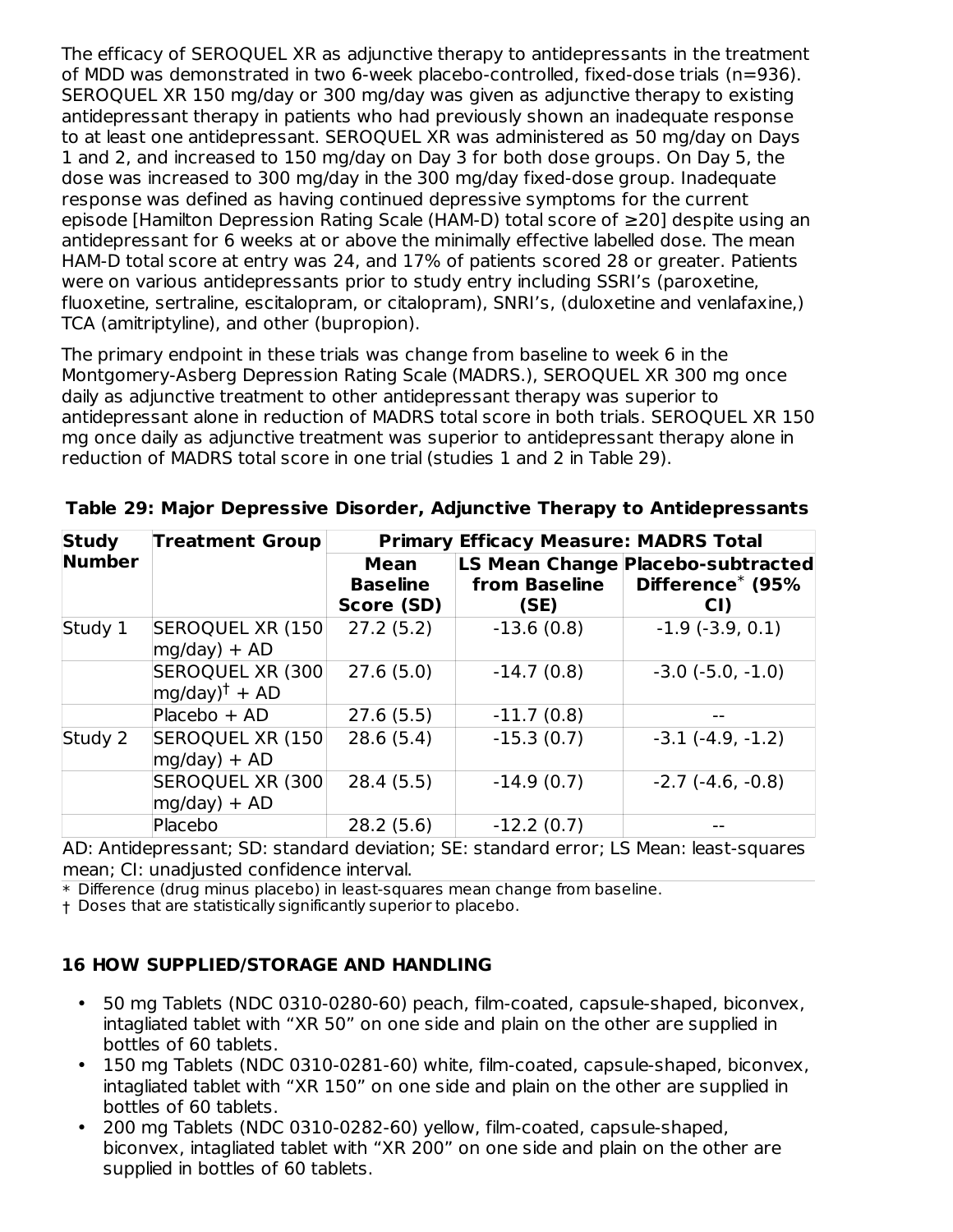- 300 mg Tablets (NDC 0310-0283-60) pale yellow, film-coated, capsule-shaped, biconvex, intagliated tablet with "XR 300" on one side and plain on the other are supplied in bottles of 60 tablets.
- 400 mg Tablets (NDC 0310-0284-60) white, film-coated, capsule-shaped, biconvex, intagliated tablet with "XR 400" on one side and plain on the other are supplied in bottles of 60 tablets.

Store SEROQUEL XR at 25ºC (77ºF); excursions permitted to 15-30ºC (59-86ºF) [See USP].

## **17 PATIENT COUNSELING INFORMATION**

Advise the patient to read the FDA-approved patient labeling (Medication Guide).

Patients should be advised of the following issues and asked to alert their prescriber if these occur while taking SEROQUEL XR.

Increased Mortality in Elderly Patients with Dementia-Related Psychosis

Patients and caregivers should be advised that elderly patients with dementia-related psychoses treated with atypical antipsychotic drugs are at increased risk of death compared with placebo. SEROQUEL XR is not approved for elderly patients with dementia-related psychosis [see Warnings and Precautions (5.1)].

#### Suicidal Thoughts and Behaviors

Patients, their families, and their caregivers should be encouraged to be alert to the emergence of anxiety, agitation, panic attacks, insomnia, irritability, hostility, aggressiveness, impulsivity, akathisia (psychomotor restlessness), hypomania, mania, other unusual changes in behavior, worsening of depression, and suicidal ideation, especially early during antidepressant treatment and when the dose is adjusted up or down. Families and caregivers of patients should be advised to look for the emergence of such symptoms on a day-to-day basis, since changes may be abrupt. Such symptoms should be reported to the patient's prescriber or health professional, especially if they are severe, abrupt in onset, or were not part of the patient's presenting symptoms. Symptoms such as these may be associated with an increased risk for suicidal thinking and behavior and indicate a need for very close monitoring and possibly changes in the medication [see Warnings and Precautions (5.2)].

Neuroleptic Malignant Syndrome (NMS)

Patients should be advised to report to their physician any signs or symptoms that may be related to NMS. These may include muscle stiffness and high fever *[see Warnings and* Precautions (5.4)].

#### Hyperglycemia and Diabetes Mellitus

Patients should be aware of the symptoms of hyperglycemia (high blood sugar) and diabetes mellitus. Patients who are diagnosed with diabetes, those with risk factors for diabetes, or those that develop these symptoms during treatment should have their blood glucose monitored at the beginning of and periodically during treatment [see Warnings and Precautions (5.5)].

## Hyperlipidemia

Patients should be advised that elevations in total cholesterol, LDL-cholesterol and triglycerides and decreases in HDL-cholesterol may occur. Patients should have their lipid profile monitored at the beginning of and periodically during treatment [see Warnings and Precautions (5.5)].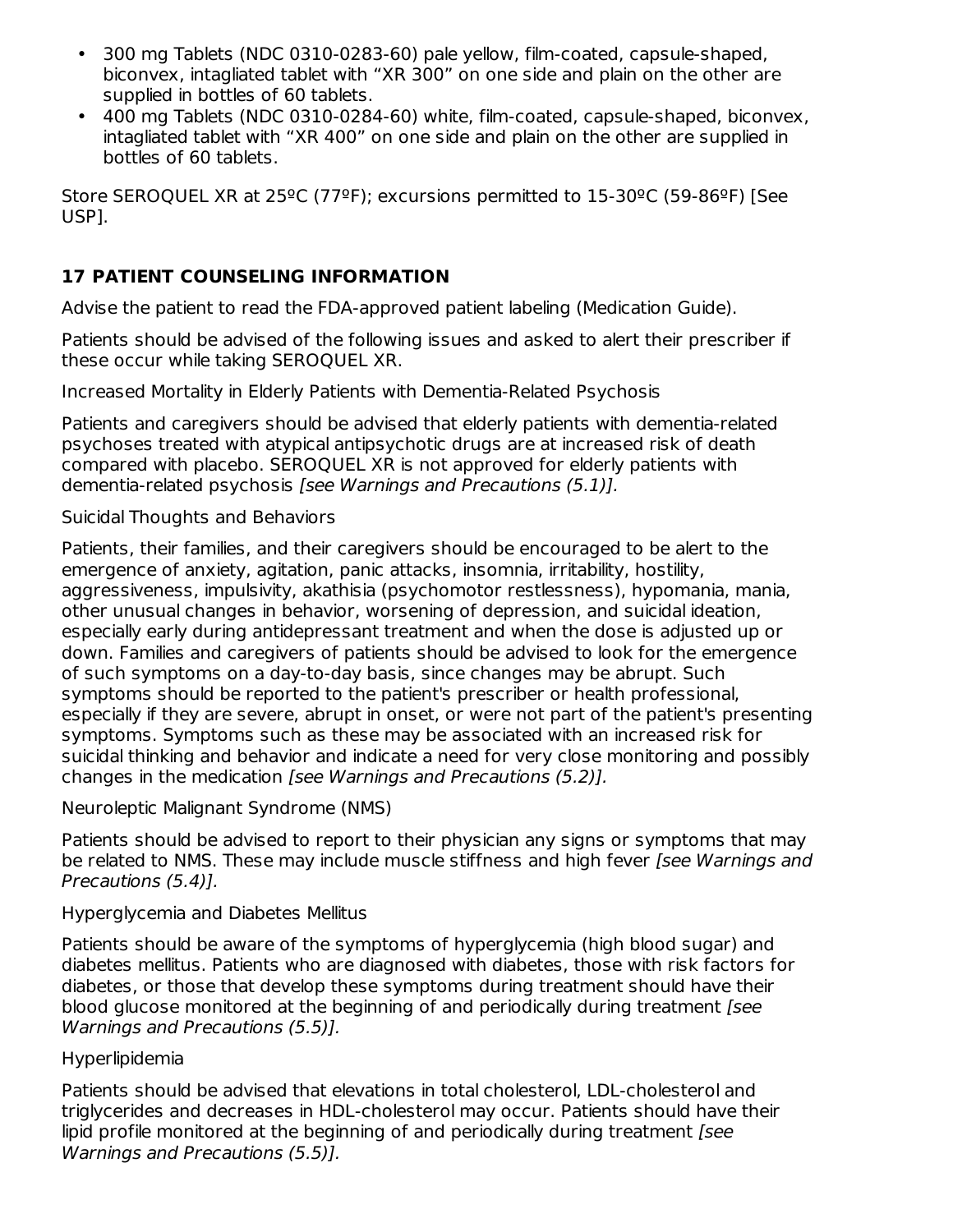#### Weight Gain

Patients should be advised that they may experience weight gain. Patients should have their weight monitored regularly [see Warnings and Precautions (5.5)].

#### Orthostatic Hypotension

Patients should be advised of the risk of orthostatic hypotension (symptoms include feeling dizzy or lightheaded upon standing, which may lead to falls) especially during the period of initial dose titration, and also at times of re-initiating treatment or increases in dose [see Warnings and Precautions (5.7)].

#### Increased Blood Pressure in Children and Adolescents

Children and adolescent patients should have their blood pressure measured at the beginning of, and periodically during, treatment [see Warnings and Precautions (5.9)].

#### Leukopenia/Neutropenia

Patients with a pre-existing low WBC or a history of drug induced leukopenia/neutropenia should be advised that they should have their CBC monitored while taking SEROQUEL XR. Patients should be advised to talk to their doctor as soon as possible if they have a fever, flu-like symptoms, sore throat, or any other infection as this could be a result of a very low WBC, which may require SEROQUEL XR to be stopped and/or treatment to be given [see Warnings and Precautions (5.10)].

Interference with Cognitive and Motor Performance

Patients should be advised of the risk of somnolence or sedation (which may lead to falls), especially during the period of initial dose titration. Patients should be cautioned about performing any activity requiring mental alertness, such as operating a motor vehicle (including automobiles) or operating machinery, until they are reasonably certain quetiapine therapy does not affect them adversely [see Warnings and Precautions  $(5.16)$ .

Heat Exposure and Dehydration

Patients should be advised regarding appropriate care in avoiding overheating and dehydration [see Warnings and Precautions (5.17)].

## Concomitant Medication

As with other medications, patients should be advised to notify their physicians if they are taking, or plan to take, any prescription or over-the-counter drugs [see Drug] Interactions (7.1)].

## Pregnancy

Advise pregnant women to notify their healthcare provider if they become pregnant or intend to become pregnant during treatment with SEROQUEL XR. Advise patients that SEROQUEL XR may cause extrapyramidal and/or withdrawal symptoms (agitation, hypertonia, hypotonia, tremor, somnolence, respiratory distress, and feeding disorder) in a neonate. Advise patients that there is a pregnancy registry that monitors pregnancy outcomes in women exposed to SEROQUEL XR during pregnancy [see Use in Specific Populations (8.1 )].

## Infertility

Advise females of reproductive potential that SEROQUEL XR may impair fertility due to an increase in serum prolactin levels. The effects on fertility are reversible [see Use in Specific Populations (8.3)].

Need for Comprehensive Treatment Program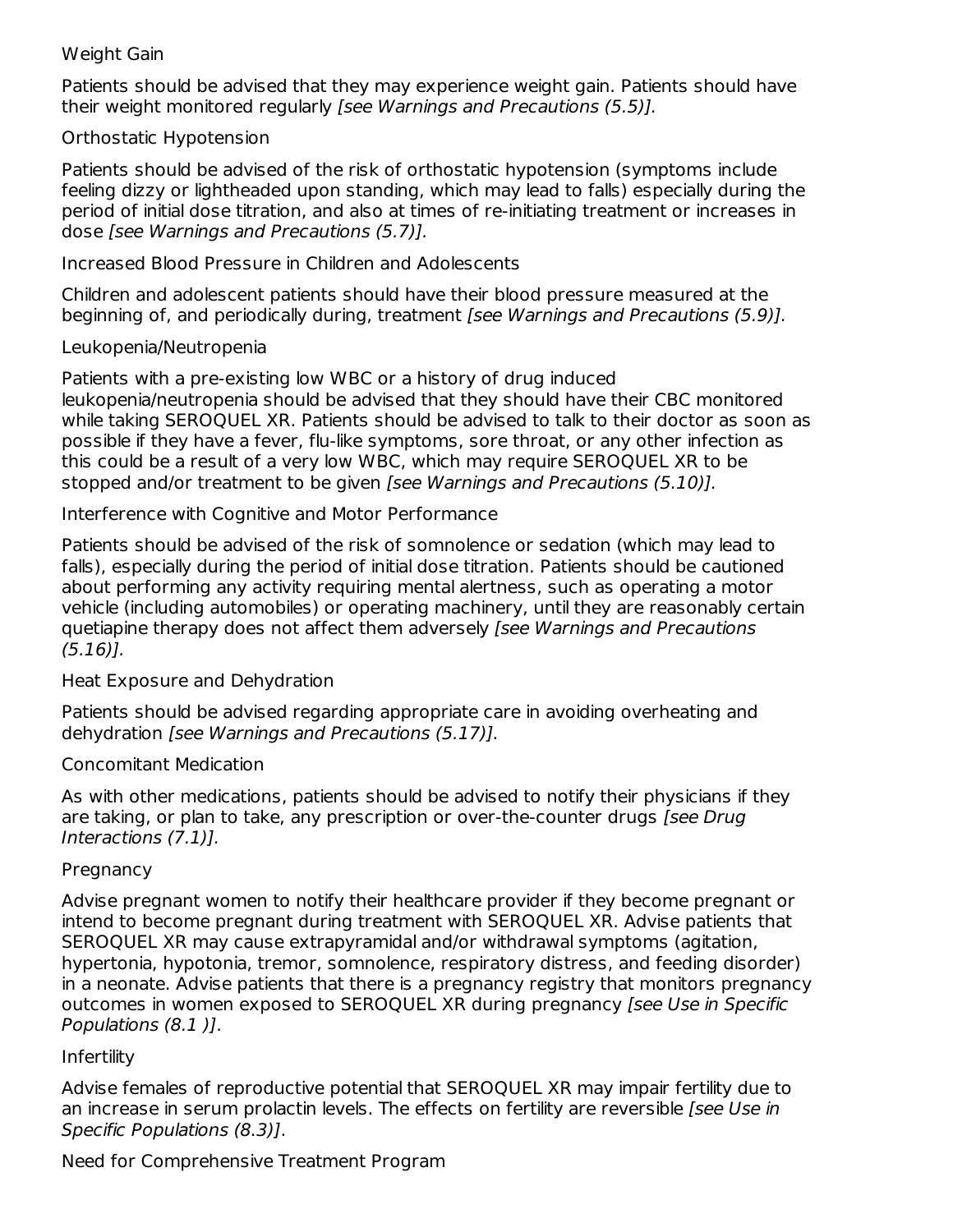SEROQUEL XR is indicated as an integral part of a total treatment program for adolescents with schizophrenia and pediatric bipolar disorder that may include other measures (psychological, educational, and social). Effectiveness and safety of SEROQUEL XR have not been established in pediatric patients less than 13 years of age for schizophrenia or less than 10 years of age for bipolar mania. Appropriate educational placement is essential and psychosocial intervention is often helpful. The decision to prescribe atypical antipsychotic medication will depend upon the physician's assessment of the chronicity and severity of the patient's symptoms [see Indications and Usage  $(1.4)$ ].

#### **MEDICATION GUIDE SEROQUEL XR (SER-oh-kwell X-R) (quetiapine) Extended-Release Tablets**

Read this Medication Guide before you start taking SEROQUEL XR and each time you get a refill. There may be new information. This Medication Guide does not take the place of talking to your healthcare provider about your medical condition or treatment.

## **What is the most important information I should know about SEROQUEL XR?**

#### **SEROQUEL XR may cause serious side effects, including:**

- 1. **risk of death in the elderly with dementia:** Medicines like SEROQUEL XR can increase the risk of death in elderly people who have memory loss (dementia). SEROQUEL XR is not for treating psychosis in the elderly with dementia.
- 2. **risk of suicidal thoughts or actions (antidepressant medicines, depression and other serious mental illnesses, and suicidal thoughts or actions).**

#### **Talk to your or your family member's, healthcare provider about:**

- ∘ all risks and benefits of treatment with antidepressant medicines
- ∘ all treatment choices for depression or other serious mental illness
- **Antidepressant medicines may increase suicidal thoughts or actions in some children, teenagers, and young adults within the first few months of treatment.**
- **Depression and other serious mental illnesses are the most important causes of suicidal thoughts and actions. Some people may have a particularly high risk of having suicidal thoughts or actions.** These include people who have (or have a family history of) depression, bipolar illness (also called manic-depressive illness), or suicidal thoughts or actions.
- **How can I watch for and try to prevent suicidal thoughts and actions in myself or a family member?**
	- ∘ Pay close attention to any changes, especially sudden changes, in mood, behaviors, thoughts, or feelings. This is very important when an antidepressant medicine is started or when the dose is changed.
	- ∘ Call the healthcare provider right away to report new or sudden changes in mood, behavior, thoughts, or feelings.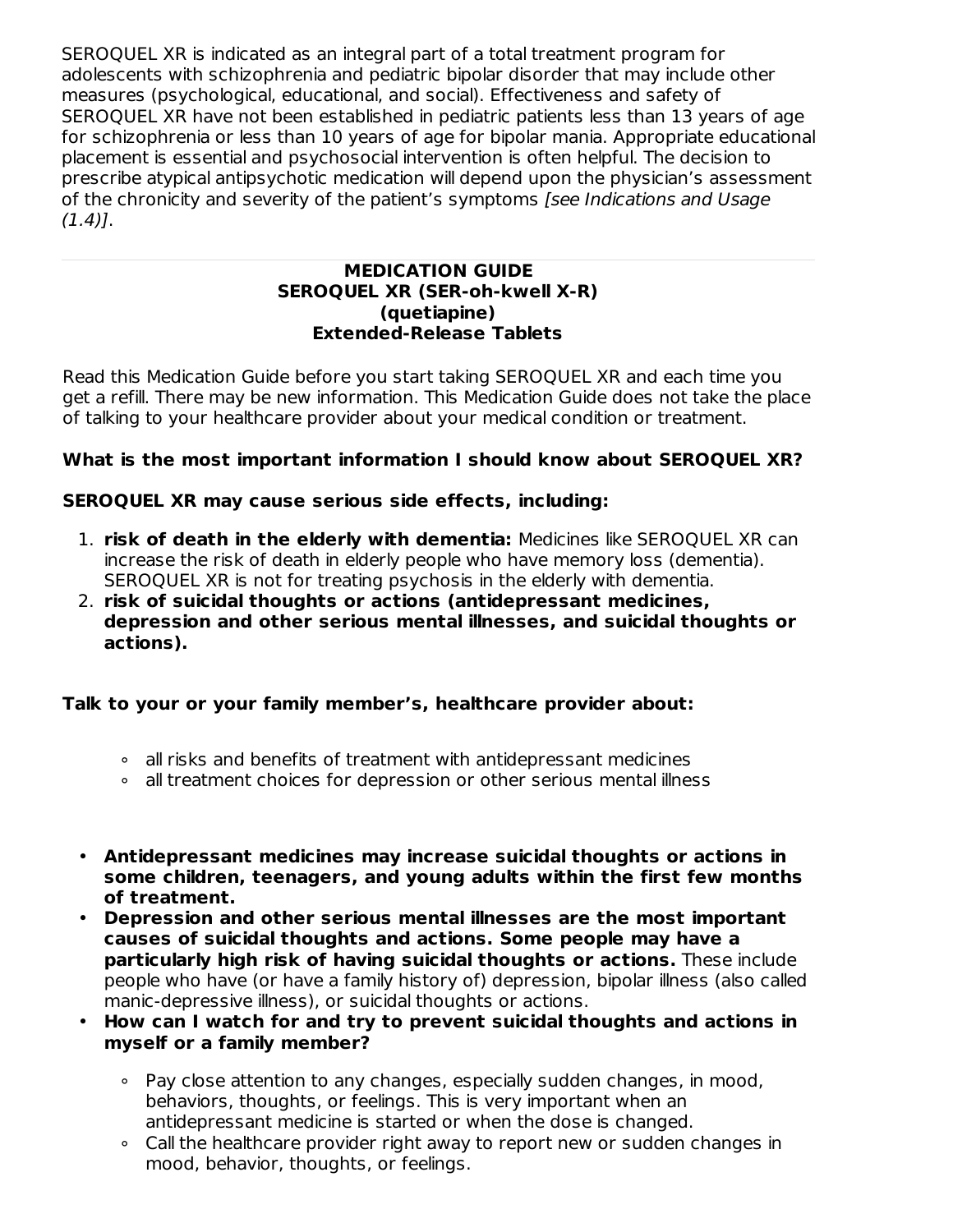∘ Keep all follow-up visits with the healthcare provider as scheduled. Call the healthcare provider between visits as needed, especially if you have concerns about symptoms.

#### **Call a healthcare provider right away if you or your family member has any of the following symptoms, especially if they are new, worse, or worry you:**

- thoughts about suicide or dying
- attempts to commit suicide
- new or worse depression
- new or worse anxiety
- feeling very agitated or restless
- panic attacks
- trouble sleeping (insomnia)
- new or worse irritability
- acting aggressive, being angry, or violent
- acting on dangerous impulses
- an extreme increase in activity and talking (mania)
- other unusual changes in behavior or mood

#### **What else do I need to know about antidepressant medicines?**

- **Never stop an antidepressant medicine without first talking to your healthcare provider.** Stopping an antidepressant medicine suddenly can cause other symptoms.
- **Antidepressants are medicines used to treat depression and other illnesses.** It is important to discuss all the risks of treating depression, and also the risks of not treating it. Patients and their families or other caregivers should discuss all treatment choices with the healthcare provider, not just the use of antidepressants.
- **Antidepressant medicines have other side effects.** Talk to the healthcare provider about the side effects of the medicine prescribed for you or your family member.
- **Antidepressant medicines can interact with other medicines.** Know all of the medicines that you or your family member take. Keep a list of all medicines to show the healthcare provider. Do not start new medicines without first checking with your healthcare provider.
- **Not all antidepressant medicines prescribed for children are FDA approved for use in children.** Talk to your child's healthcare provider for more information.

## **What is SEROQUEL XR?**

SEROQUEL XR is a prescription medicine used to treat:

- schizophrenia in people 13 years of age or older
- bipolar disorder in adults, including:
	- ∘ depressive episodes associated with bipolar disorder
	- ∘ manic episodes associated with bipolar I disorder alone or with lithium or divalproex
	- ∘ long-term treatment of bipolar I disorder with lithium or divalproex
- manic episodes associated with bipolar I disorder in children ages 10 to 17 years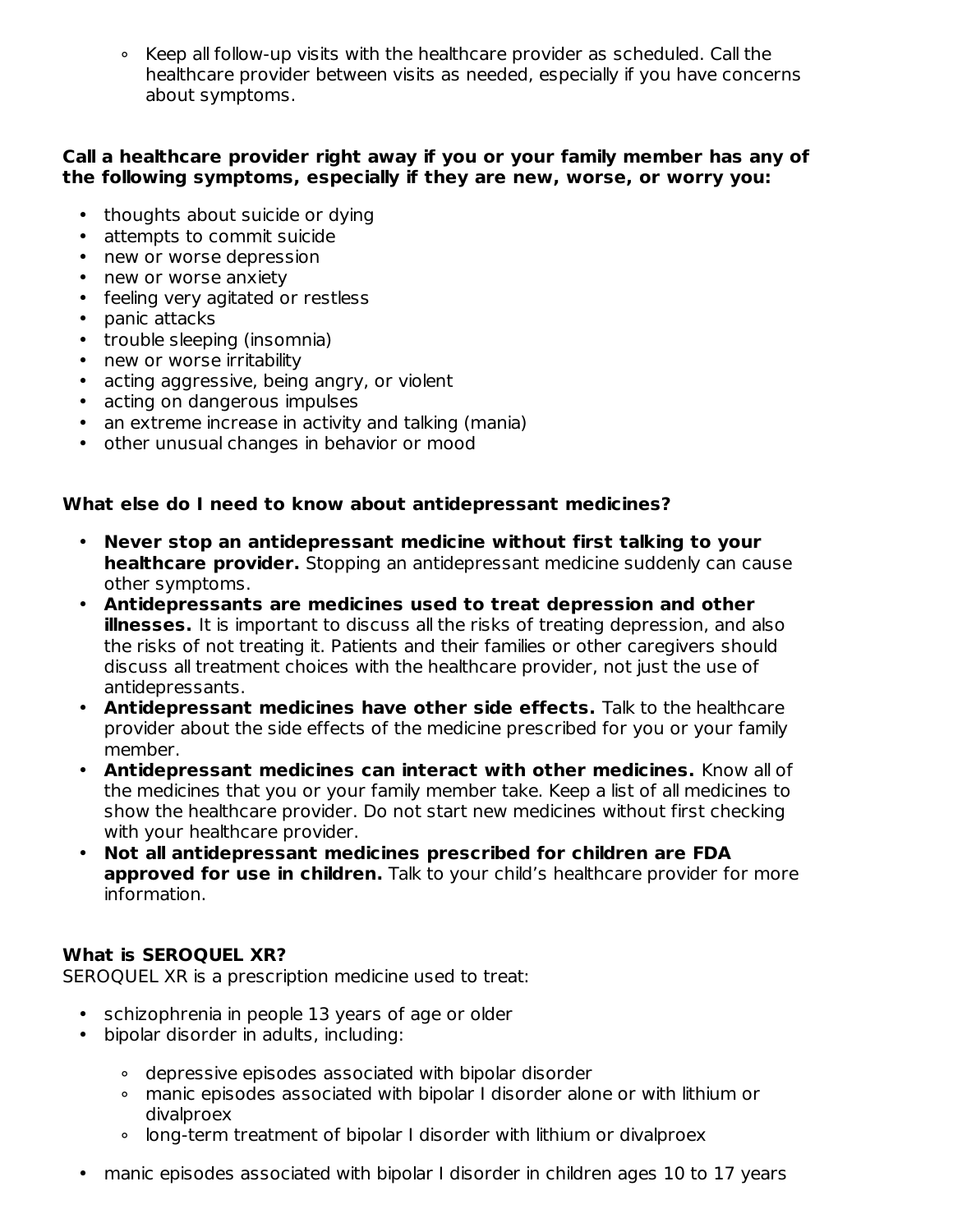old

• major depressive disorder as add-on treatment with antidepressant medicines when your healthcare provider determines that 1 antidepressant alone is not enough to treat your depression.

It is not known if SEROQUEL XR is safe and effective in children under 10 years of age.

## **Who should not take SEROQUEL XR?**

**Do not take SEROQUEL XR if you are allergic to quetiapine or any of the ingredients in SEROQUEL XR.** See the end of this Medication Guide for a complete list of ingredients in SEROQUEL XR.

#### **What should I tell my healthcare provider before taking SEROQUEL XR? Before you take SEROQUEL XR, tell your healthcare provider if you have or have had:**

- diabetes or high blood sugar in you or your family. Your healthcare provider should check your blood sugar before you start SEROQUEL XR and also during therapy.
- high levels of total cholesterol, triglycerides or LDL-cholesterol or low levels of HDLcholesterol
- low or high blood pressure
- low white blood cell count
- cataracts
- seizures
- abnormal thyroid tests
- high prolactin levels
- heart problems
- liver problems
- any other medical condition
- pregnancy or plans to become pregnant. It is not known if SEROQUEL XR will harm your unborn baby.
- If you become pregnant while receiving SEROQUEL XR, talk to your healthcare provider about registering with the National Pregnancy Registry for Atypical Antipsychotics. You can register by calling 1-866-961-2388 or go to http://womensmentalhealth.org/clinical-and-research-programs/pregnancyregistry/
- breast-feeding or plans to breast-feed. SEROQUEL XR can pass into your breast milk. Talk to your healthcare provider about the best way to feed your baby if you receive SEROQUEL XR.
- if you have or have had a condition where you cannot completely empty your bladder (urinary retention), have an enlarged prostate, or constipation, or increased pressure inside your eyes.

**Tell the healthcare provider about all the medicines that you take or recently have taken** including prescription medicines, over-the-counter medicines, herbal supplements and vitamins.

SEROQUEL XR and other medicines may affect each other causing serious side effects. SEROQUEL XR may affect the way other medicines work, and other medicines may affect how SEROQUEL XR works.

Tell your healthcare provider if you are having a urine drug screen because SEROQUEL XR may affect your test results. Tell those giving the test that you are taking SEROQUEL XR.

# **How should I take SEROQUEL XR?**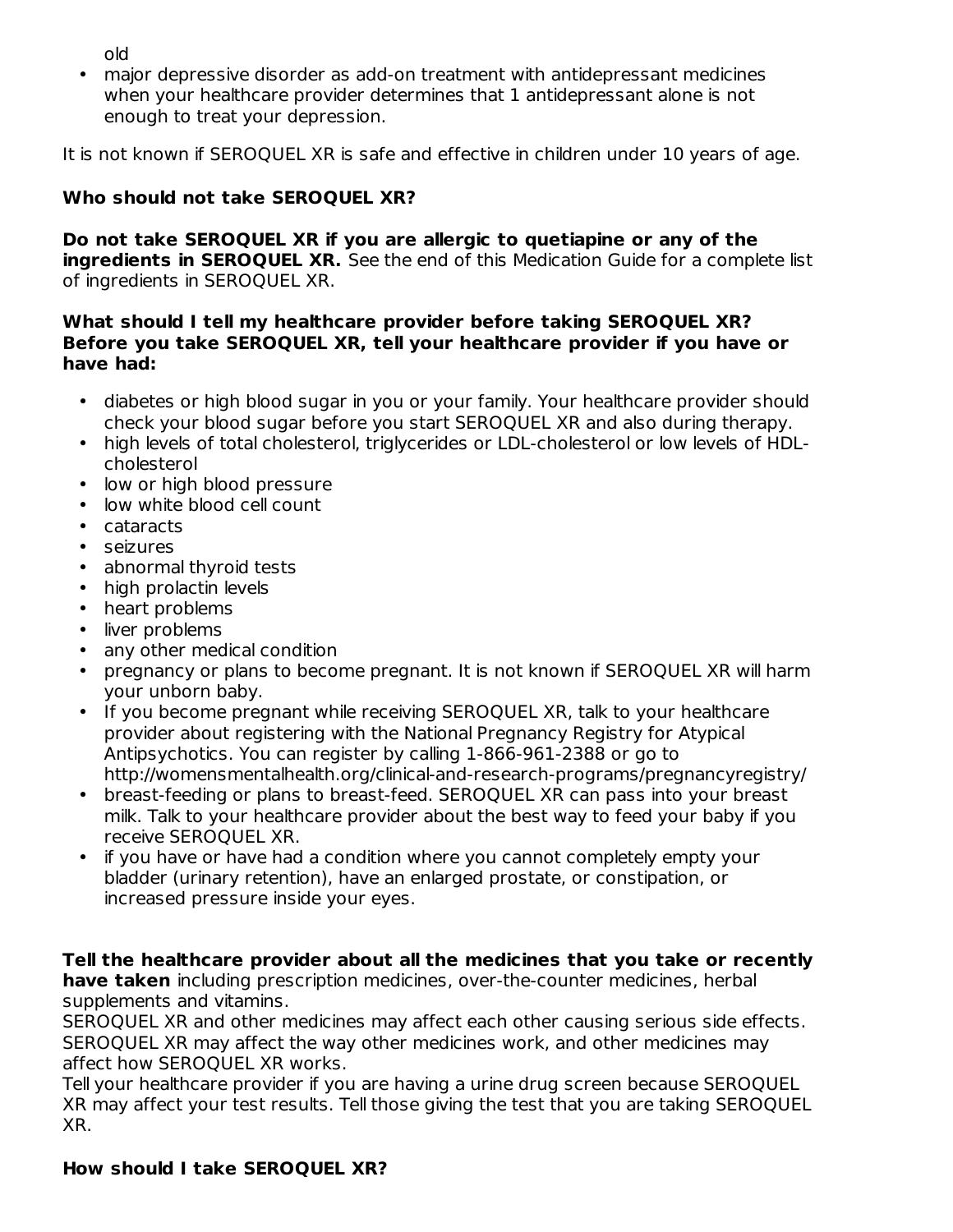- Take SEROQUEL XR exactly as your healthcare provider tells you to take it. Do not change the dose yourself.
- Take SEROQUEL XR by mouth, with a light meal or without food.
- SEROQUEL XR should be swallowed whole and not split, chewed or crushed.
- **If you feel you need to stop SEROQUEL XR, talk with your healthcare provider first.** If you suddenly stop taking SEROQUEL XR, you may have side effects such as trouble sleeping or trouble staying asleep (insomnia), nausea, and vomiting.
- If you miss a dose of SEROQUEL XR, take it as soon as you remember. If you are close to your next dose, skip the missed dose. Just take the next dose at your regular time. Do not take 2 doses at the same time unless your healthcare provider tells you to. If you are not sure about your dosing, call your healthcare provider.

## **What should I avoid while taking SEROQUEL XR?**

- Do not drive, operate machinery, or do other dangerous activities until you know how SEROQUEL XR affects you. SEROQUEL XR may make you drowsy.
- Avoid getting overheated or dehydrated.
	- ∘ Do not over-exercise.
	- ∘ In hot weather, stay inside in a cool place if possible.
	- ∘ Stay out of the sun. Do not wear too much or heavy clothing.
	- ∘ Drink plenty of water.
- Do not drink alcohol while taking SEROQUEL XR. It may make some side effects of SEROQUEL XR worse.

## **What are possible side effects of SEROQUEL XR?**

#### **SEROQUEL XR can cause serious side effects, including: See "What is the most important information I should know about SEROQUEL XR?"**

- **stroke that can lead to death can happen in elderly people with dementia who take medicines like SEROQUEL XR**
- **neuroleptic malignant syndrome (NMS).** NMS is a rare but very serious condition that can happen in people who take antipsychotic medicines, including SEROQUEL XR. NMS can cause death and must be treated in a hospital. Call your healthcare provider right away if you become severely ill and have some or all of these symptoms:
	- ∘ high fever
	- ∘ excessive sweating
	- ∘ rigid muscles
	- ∘ confusion
	- ∘ changes in your breathing, heartbeat, and blood pressure
- **falls** can happen in some people who take SEROQUEL XR. These falls may cause serious injuries.
- **high blood sugar (hyperglycemia).** High blood sugar can happen if you have diabetes already or if you have never had diabetes. High blood sugar could lead to:
	- ∘ build up of acid in your blood due to ketones (ketoacidosis)
	- ∘ coma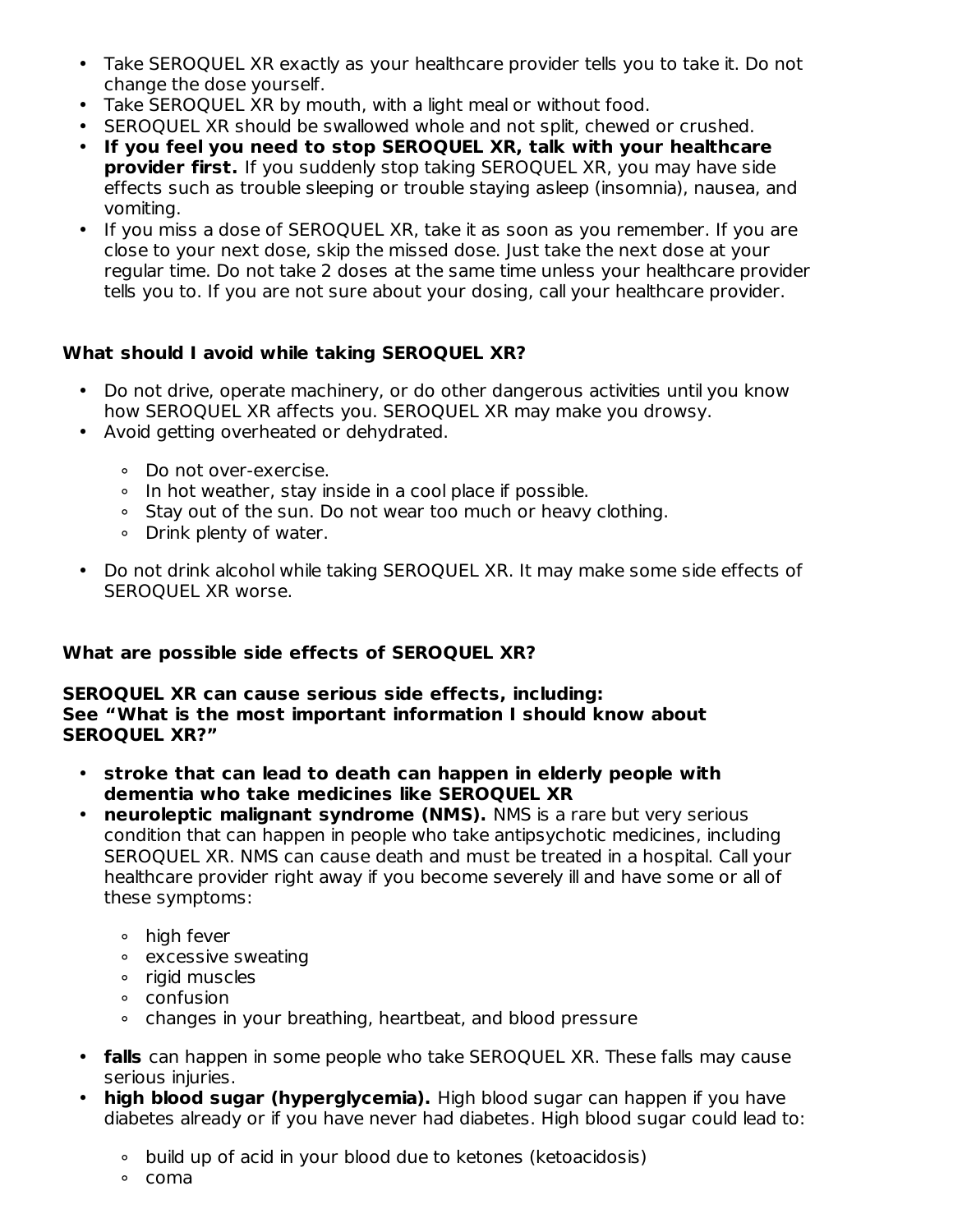∘ death

Increases in blood sugar can happen in some people who take SEROQUEL XR. Extremely high blood sugar can lead to coma or death. If you have diabetes or risk factors for diabetes (such as being overweight or a family history of diabetes) your healthcare provider should check your blood sugar before you start SEROQUEL XR and during therapy.

Call your healthcare provider if you have any of these symptoms of high blood sugar (hyperglycemia) while taking SEROQUEL XR:

- ∘ feel very thirsty
- ∘ need to urinate more than usual
- ∘ feel very hungry
- ∘ feel weak or tired
- ∘ feel sick to your stomach
- ∘ feel confused, or your breath smells fruity
- **high fat levels in your blood (increased cholesterol and triglycerides).** High fat levels may happen in people treated with SEROQUEL XR. You may not have any symptoms, so your healthcare provider may decide to check your cholesterol and triglycerides during your treatment with SEROQUEL XR.
- **increase in weight (weight gain).** Weight gain is common in people who take SEROQUEL XR so you and your healthcare provider should check your weight regularly. Talk to your healthcare provider about ways to control weight gain, such as eating a healthy, balanced diet, and exercising.
- **movements you cannot control in your face, tongue, or other body parts (tardive dyskinesia).** These may be signs of a serious condition. Tardive dyskinesia may not go away, even if you stop taking SEROQUEL XR. Tardive dyskinesia may also start after you stop taking SEROQUEL XR.
- **decreased blood pressure (orthostatic hypotension),** including lightheadedness or fainting caused by a sudden change in heart rate and blood pressure when rising too quickly from a sitting or lying position.
- **increases in blood pressure in children and teenagers.** Your healthcare provider should check blood pressure in children and adolescents before starting SEROQUEL XR and during therapy. SEROQUEL XR is not approved for patients under 10 years of age.
- **low white blood cell count.** Tell your healthcare provider as soon as possible if you have a fever, flu-like symptoms, or any other infection, as this could be a result of a very low white blood cell count. Your healthcare provider may check your white blood cell level to determine if further treatment or other action is needed
- **cataracts**
- **seizures**
- **abnormal thyroid tests:** Your healthcare provider may do blood tests to check your thyroid hormone level.
- **increases in prolactin levels:** Your healthcare provider may do blood tests to check your prolactin levels.
- **sleepiness, drowsiness, feeling tired, difficulty thinking and doing normal activities**
- **increased body temperature**
- **difficulty swallowing**
- **trouble sleeping or trouble staying asleep (insomnia), nausea, or vomiting if you suddenly stop taking SEROQUEL XR**. These symptoms usually get better 1 week after you start having them.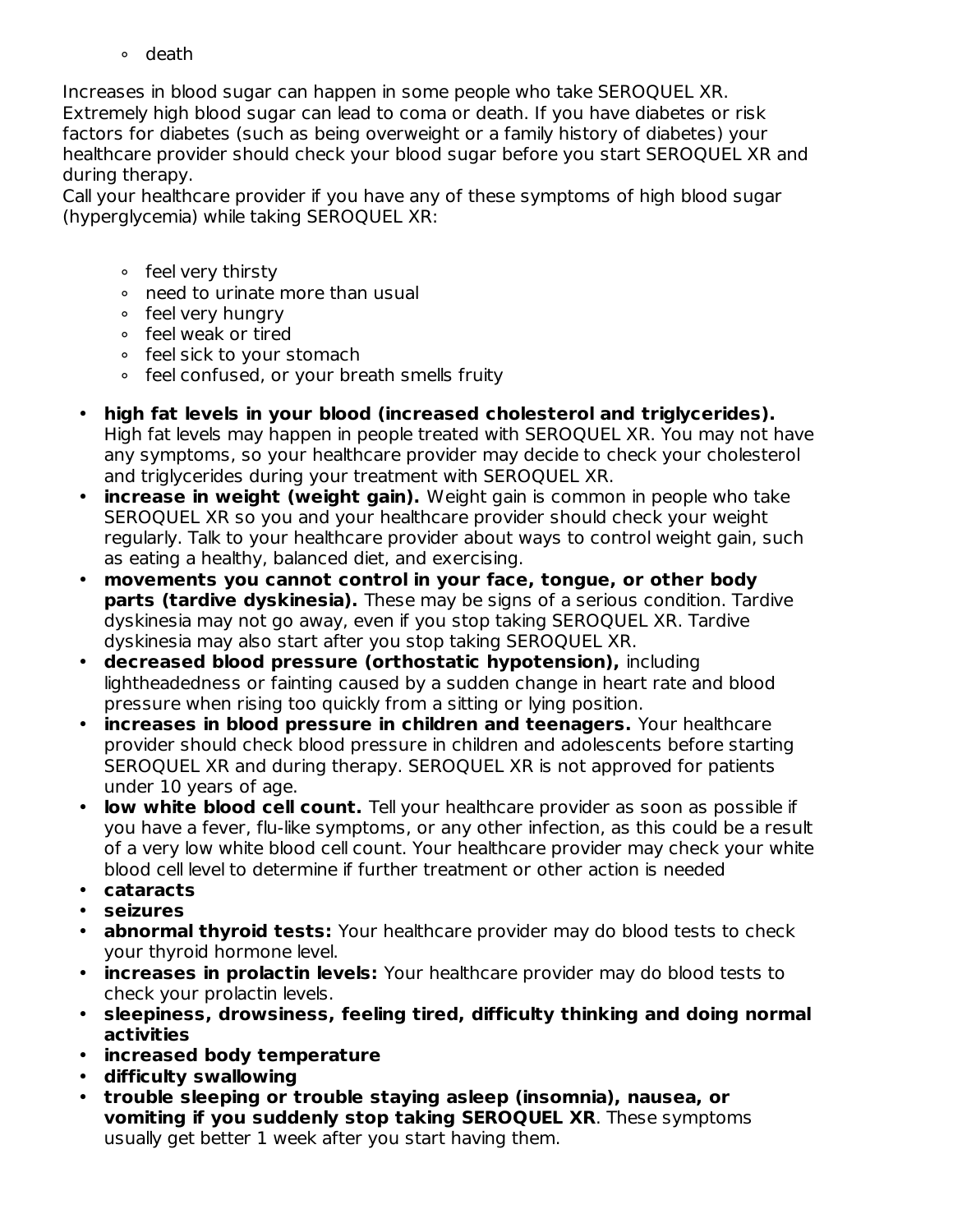#### **The most common side effects of SEROQUEL XR include:**

- dry mouth
- constipation
- dizziness
- increased appetite
- upset stomach
- fatigue
- stuffy nose
- difficulty moving
- disturbance in speech or language

Children and Adolescents:

- drowsiness
- dizziness
- fatigue
- stuffy nose
- increased appetite
- upset stomach
- vomiting
- dry mouth
- tachycardia
- weight increased

These are not all the possible side effects of SEROQUEL XR. For more information, ask your healthcare provider or pharmacist.

Call your doctor for medical advice about side effects. You may report side effects to FDA at 1-800-FDA-1088.

## **How should I store SEROQUEL XR?**

- Store SEROQUEL XR at room temperature, between 68°F to 77°F (20°C to 25°C).
- **Keep SEROQUEL XR and all medicines out of the reach of children.**

#### **General information about the safe and effective use of SEROQUEL XR.**

Medicines are sometimes prescribed for purposes other than those listed in a Medication Guide. Do not use SEROQUEL XR for a condition for which it was not prescribed. Do not give SEROQUEL XR to other people, even if they have the same symptoms you have. It may harm them.

This Medication Guide summarizes the most important information about SEROQUEL XR. If you would like more information, talk with your healthcare provider. You can ask your pharmacist or healthcare provider for information about SEROQUEL XR that is written for health professionals.

For more information, go to www.SEROQUELXR.com, or call 1-800-236-9933.

## **What are the ingredients in SEROQUEL XR?**

**Active ingredient:** quetiapine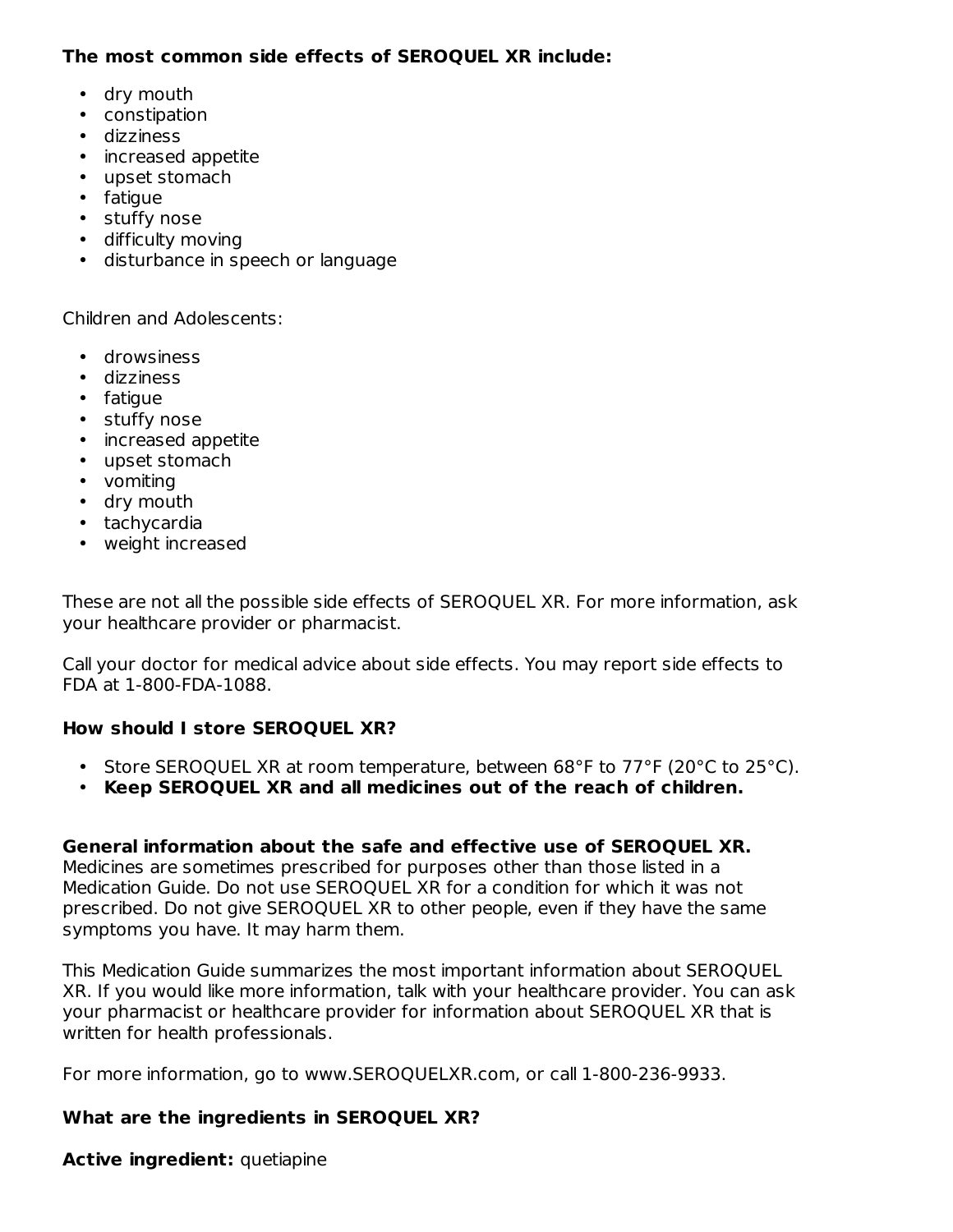**Inactive ingredients:** lactose monohydrate, microcrystalline cellulose, sodium citrate, hypromellose, and magnesium stearate. The film coating for all SEROQUEL XR tablets contain hypromellose, polyethylene glycol 400 and titanium dioxide. In addition, yellow iron oxide (50, 200 and 300 mg tablets) and red iron oxide (50 mg tablets) are included in the film coating of specific strengths.

#### **This Medication Guide has been approved by the U.S. Food and Drug Administration.**

SEROQUEL XR is a trademark of the AstraZeneca group of companies. ©AstraZeneca 2022

Distributed by: AstraZeneca Pharmaceuticals LP Wilmington, DE 19850

Revised: 01/2022

| Package/Label Display Panel - 50 mg |            |
|-------------------------------------|------------|
| NDC 0310-0280-60                    | 60 tablets |
| SEROQUELXR <sup>®</sup>             |            |
| (quetiapine)                        |            |
| extended-release tablets            |            |
| 50 $mg*$                            |            |
| Medication Guide must be            |            |
| dispensed to patients.              |            |
| <b>Once Daily</b>                   | Rx only    |
| AstraZeneca                         |            |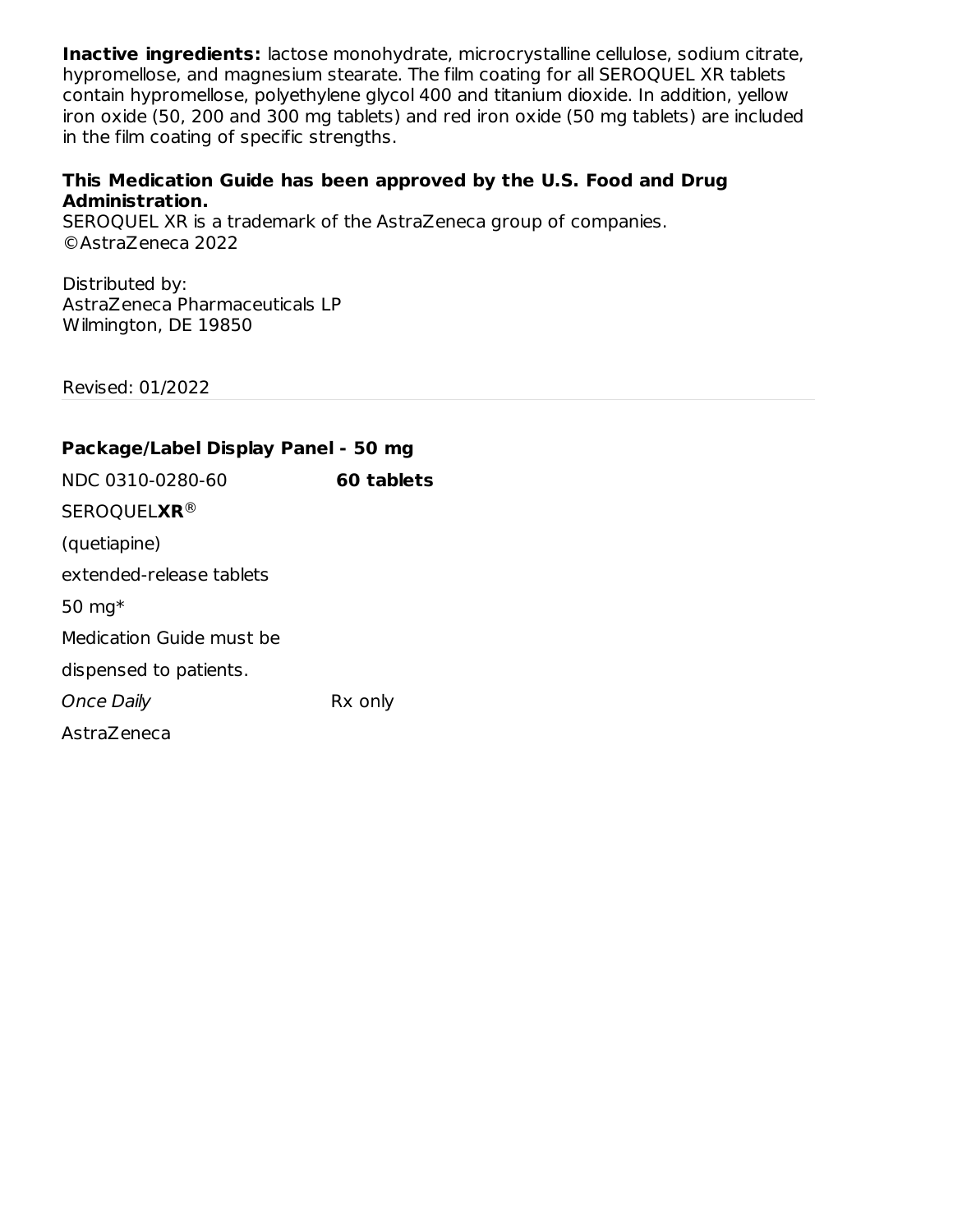

## **Package/Label Display Panel - 150 mg**

| NDC 0310-0281-60         | 60 tablets |
|--------------------------|------------|
| SEROQUELXR <sup>®</sup>  |            |
| (quetiapine)             |            |
| extended-release tablets |            |
| $150 \text{ mg*}$        |            |
| Medication Guide must be |            |
| dispensed to patients.   |            |
| Once Daily               | Rx only    |
| AstraZeneca              |            |
|                          |            |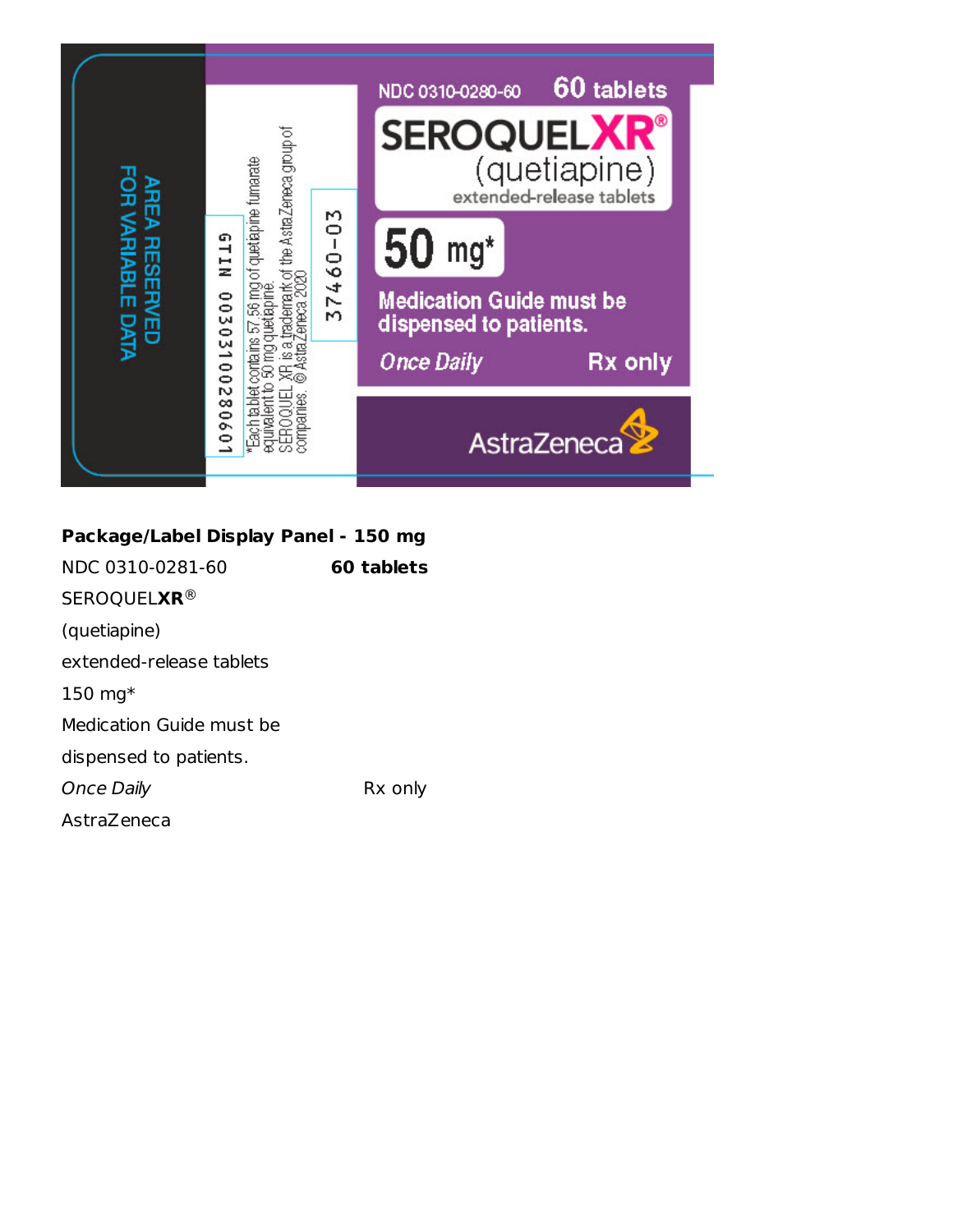

#### **Package/Label Display Panel - 200 mg**

NDC 0310-0282-60 **60 tablets** SEROQUEL**XR** ®(quetiapine) extended-release tablets 200 mg\* Rx only Medication Guide must be dispensed to patients. Once Daily AstraZeneca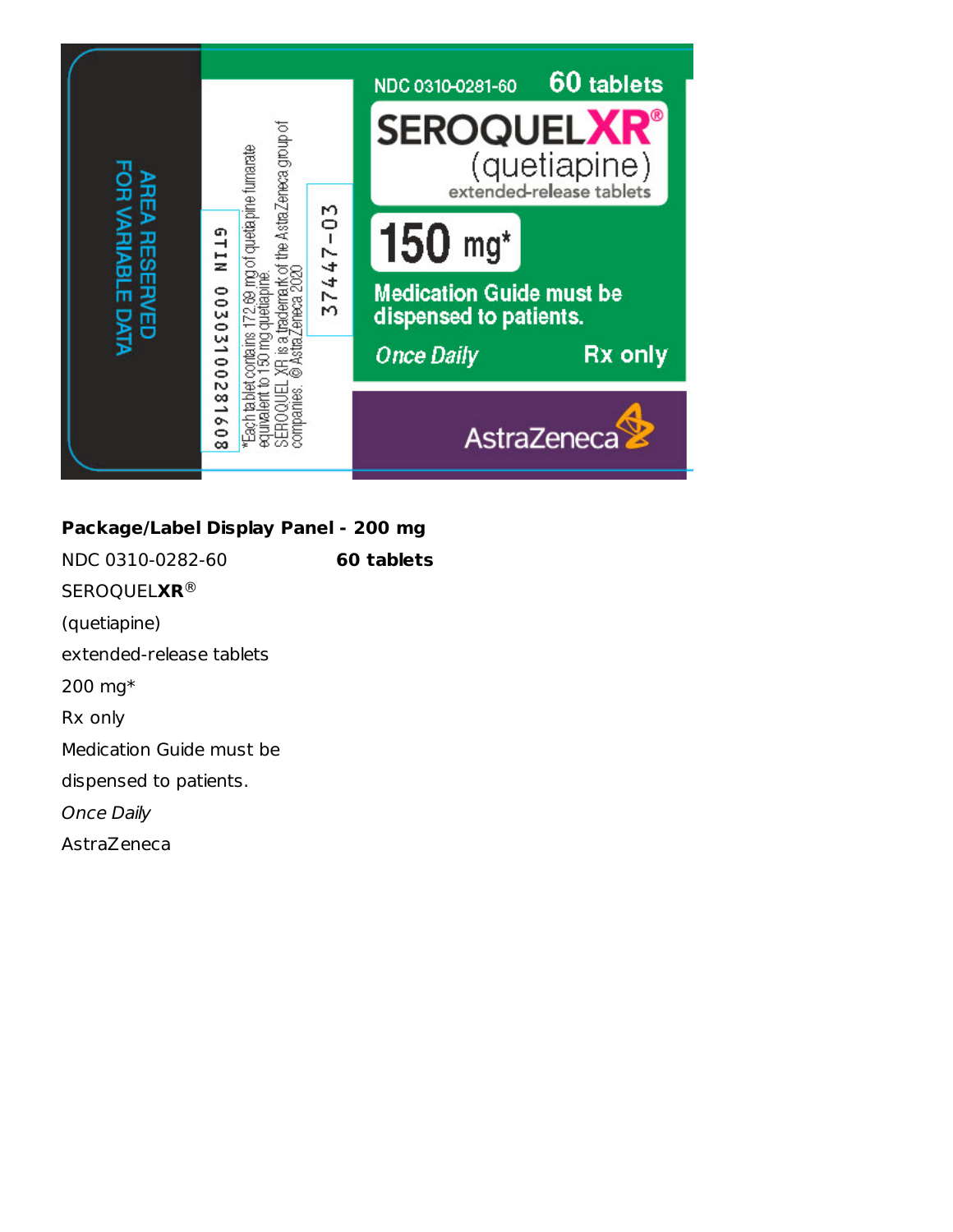

#### **Package/Label Display Panel - 300 mg**

NDC 0310-0283-60 **60 tablets** SEROQUEL**XR** ®(quetiapine) extended-release tablets 300 mg\* Rx only Medication Guide must be dispensed to patients. Once Daily AstraZeneca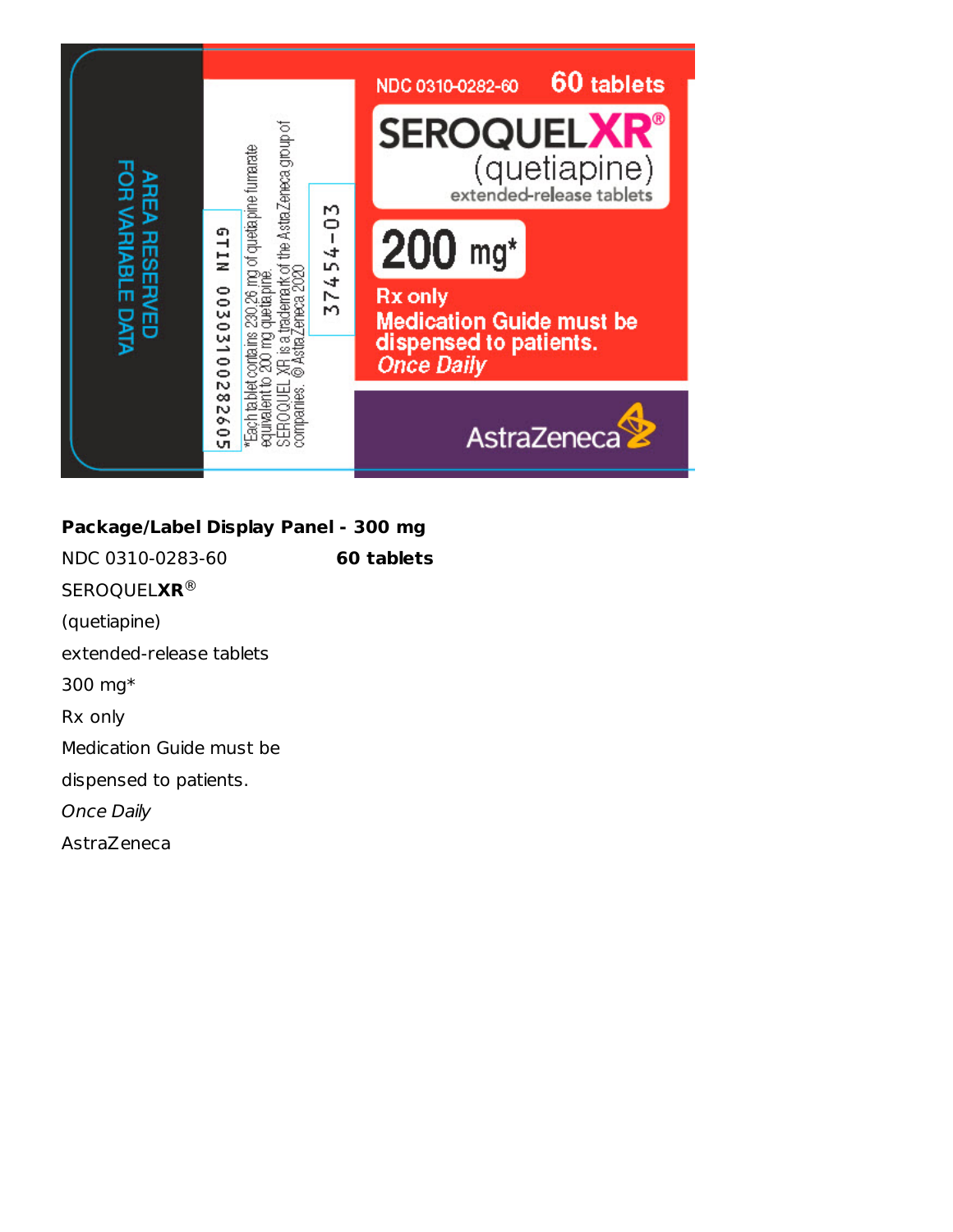

## **Package/Label Display Panel - 400 mg**

NDC 0310-0284-60 **60 tablets** SEROQUEL**XR** ®(quetiapine) extended-release tablets 400 mg\* Rx only Medication Guide must be dispensed to patients. Once Daily AstraZeneca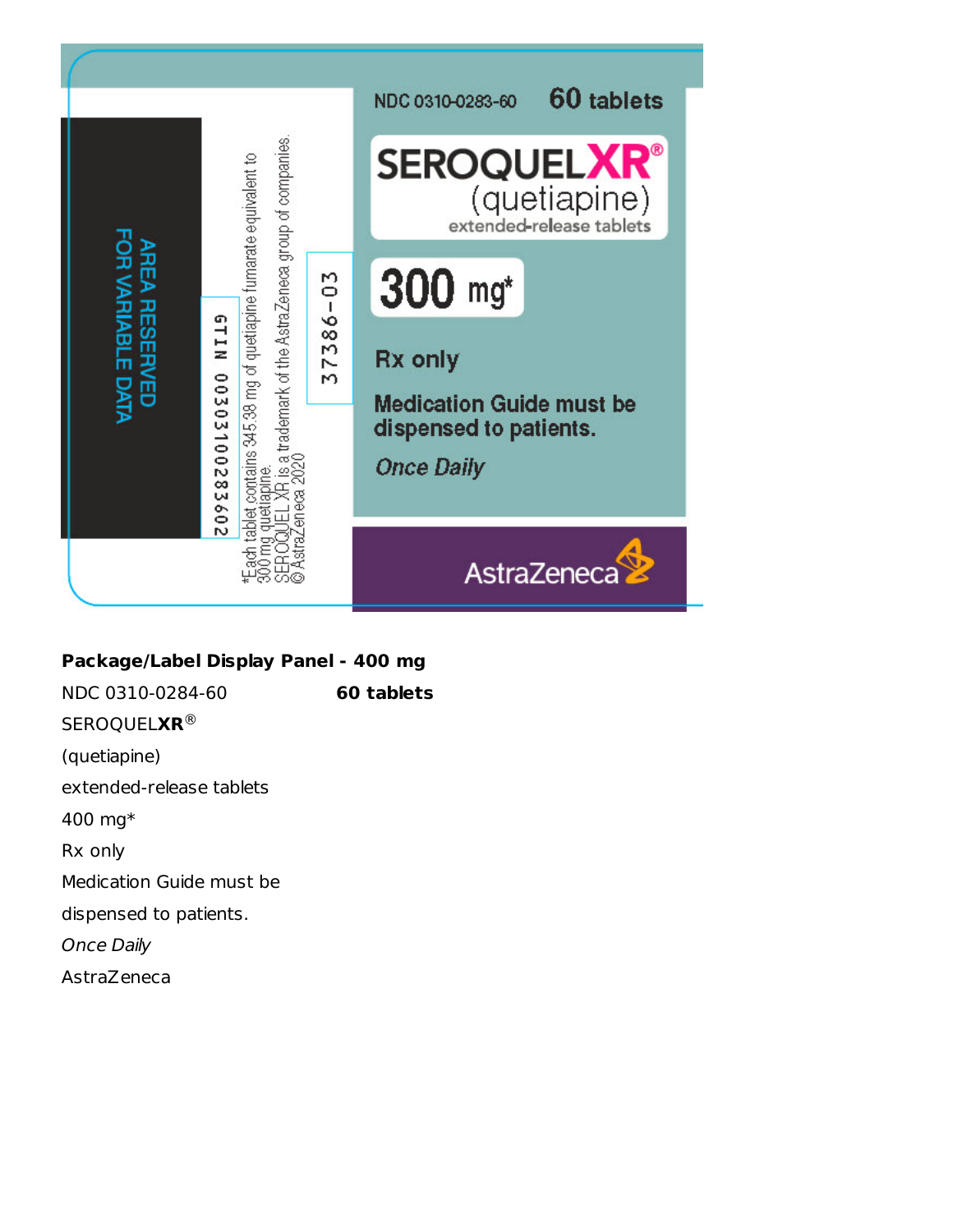

| <b>SEROQUEL XR</b>                                                                                |                         |  |                                   |                 |
|---------------------------------------------------------------------------------------------------|-------------------------|--|-----------------------------------|-----------------|
| quetiapine tablet, extended release                                                               |                         |  |                                   |                 |
|                                                                                                   |                         |  |                                   |                 |
| <b>Product Information</b>                                                                        |                         |  |                                   |                 |
| <b>Product Type</b>                                                                               | HUMAN PRESCRIPTION DRUG |  | <b>Item Code (Source)</b>         | NDC:0310-0282   |
| <b>Route of Administration</b>                                                                    | ORAL                    |  |                                   |                 |
|                                                                                                   |                         |  |                                   |                 |
|                                                                                                   |                         |  |                                   |                 |
| <b>Active Ingredient/Active Moiety</b>                                                            |                         |  |                                   |                 |
|                                                                                                   | <b>Ingredient Name</b>  |  | <b>Basis of Strength Strength</b> |                 |
| <b>QUETIAPINE FUMARATE (UNII: 2S3PL1B6UJ) (QUETIAPINE - UNII:BGL0JSY5SI)</b><br><b>QUETIAPINE</b> |                         |  | 200 mg                            |                 |
|                                                                                                   |                         |  |                                   |                 |
| <b>Inactive Ingredients</b>                                                                       |                         |  |                                   |                 |
|                                                                                                   | <b>Ingredient Name</b>  |  |                                   | <b>Strength</b> |
| LACTOSE MONOHYDRATE (UNII: EWQ57Q8I5X)                                                            |                         |  |                                   |                 |
| MICROCRYSTALLINE CELLULOSE (UNII: OP1R32D61U)                                                     |                         |  |                                   |                 |
| <b>SODIUM CITRATE, UNSPECIFIED FORM (UNII: 107302 ULR)</b>                                        |                         |  |                                   |                 |
| HYPROMELLOSE, UNSPECIFIED (UNII: 3NXW29V3WO)                                                      |                         |  |                                   |                 |
| MAGNESIUM STEARATE (UNII: 70097M6I30)                                                             |                         |  |                                   |                 |
| FERRIC OXIDE YELLOW (UNII: EX43802MRT)                                                            |                         |  |                                   |                 |
| POLYETHYLENE GLYCOL 400 (UNII: B697894SGQ)                                                        |                         |  |                                   |                 |
| <b>TITANIUM DIOXIDE (UNII: 15FIX9V2JP)</b>                                                        |                         |  |                                   |                 |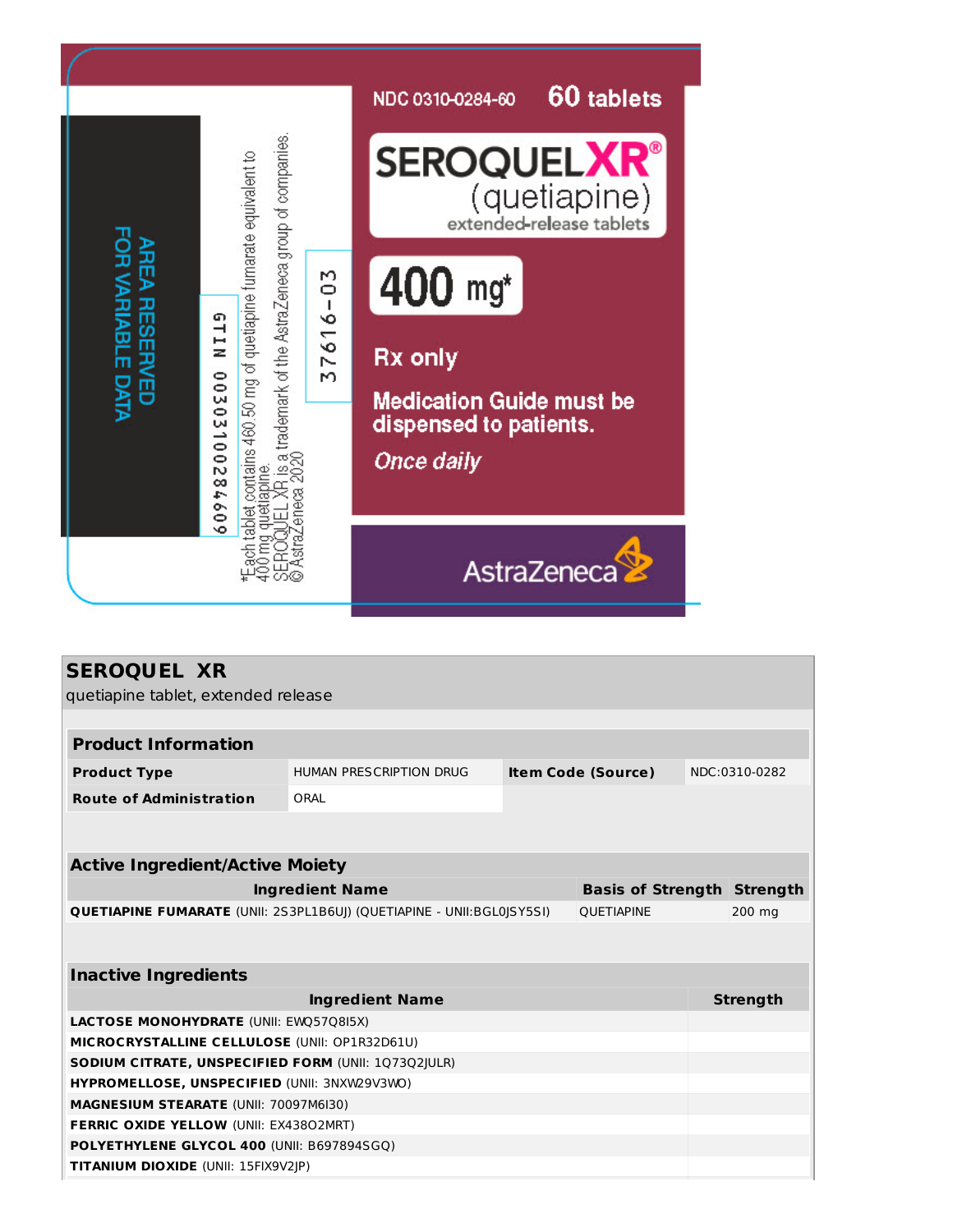| <b>WATER (UNII: 059QF0KO0R)</b> |  |  |
|---------------------------------|--|--|
|---------------------------------|--|--|

| <b>Product Characteristics</b> |                                |                     |                  |  |
|--------------------------------|--------------------------------|---------------------|------------------|--|
| Color                          | <b>YELLOW</b>                  | <b>Score</b>        | no score         |  |
| <b>Shape</b>                   | CAPSULE (biconvex intagliated) | <b>Size</b>         | 17 <sub>mm</sub> |  |
| <b>Flavor</b>                  |                                | <b>Imprint Code</b> | XR;200           |  |
| <b>Contains</b>                |                                |                     |                  |  |

## **Packaging**

| # | <b>Item Code</b>     | <b>Package Description</b>                                 | <b>Marketing Start</b><br><b>Date</b> | <b>Marketing End</b><br>Date |
|---|----------------------|------------------------------------------------------------|---------------------------------------|------------------------------|
|   | NDC:0310-<br>0282-39 | 10 in 1 CARTON                                             | 07/16/2007                            | 10/31/2019                   |
|   |                      | 10 in 1 BLISTER PACK; Type 0: Not a Combination<br>Product |                                       |                              |
|   | NDC:0310-<br>0282-94 | 4 in 1 BOTTLE; Type 0: Not a Combination<br>Product        | 07/16/2007                            | 01/31/2020                   |
|   | NDC:0310-<br>0282-60 | 60 in 1 BOTTLE; Type 0: Not a Combination<br>Product       | 07/16/2007                            |                              |

# **Marketing Information**

| Marketing  | <b>Application Number or Monograph</b> | <b>Marketing Start</b> | <b>Marketing End</b> |
|------------|----------------------------------------|------------------------|----------------------|
| Category   | <b>Citation</b>                        | Date                   | <b>Date</b>          |
| <b>NDA</b> | NDA022047                              | 07/16/2007             |                      |

# **SEROQUEL XR**

I.

quetiapine tablet, extended release

| <b>Product Information</b>     |                         |                           |               |  |
|--------------------------------|-------------------------|---------------------------|---------------|--|
| <b>Product Type</b>            | HUMAN PRESCRIPTION DRUG | <b>Item Code (Source)</b> | NDC:0310-0283 |  |
| <b>Route of Administration</b> | ORAL                    |                           |               |  |

| <b>Active Ingredient/Active Moiety</b>                                       |                                   |        |  |
|------------------------------------------------------------------------------|-----------------------------------|--------|--|
| <b>Ingredient Name</b>                                                       | <b>Basis of Strength Strength</b> |        |  |
| <b>QUETIAPINE FUMARATE</b> (UNII: 2S3PL1B6UI) (QUETIAPINE - UNII:BGL0JSY5SI) | <b>OUETIAPINE</b>                 | 300 mg |  |

| <b>Inactive Ingredients</b>                         |                 |  |  |
|-----------------------------------------------------|-----------------|--|--|
| <b>Ingredient Name</b>                              | <b>Strength</b> |  |  |
| <b>LACTOSE MONOHYDRATE (UNII: EWQ57Q8I5X)</b>       |                 |  |  |
| MICROCRYSTALLINE CELLULOSE (UNII: OP1R32D61U)       |                 |  |  |
| SODIUM CITRATE, UNSPECIFIED FORM (UNII: 107302 ULR) |                 |  |  |
| <b>HYPROMELLOSE, UNSPECIFIED (UNII: 3NXW29V3WO)</b> |                 |  |  |
| POLYETHYLENE GLYCOL 400 (UNII: B697894SGQ)          |                 |  |  |
| <b>TITANIUM DIOXIDE (UNII: 15FIX9V2JP)</b>          |                 |  |  |
| <b>FERRIC OXIDE YELLOW (UNII: EX43802MRT)</b>       |                 |  |  |
| <b>MAGNESIUM STEARATE (UNII: 70097M6I30)</b>        |                 |  |  |
| <b>WATER (UNII: 059QF0KO0R)</b>                     |                 |  |  |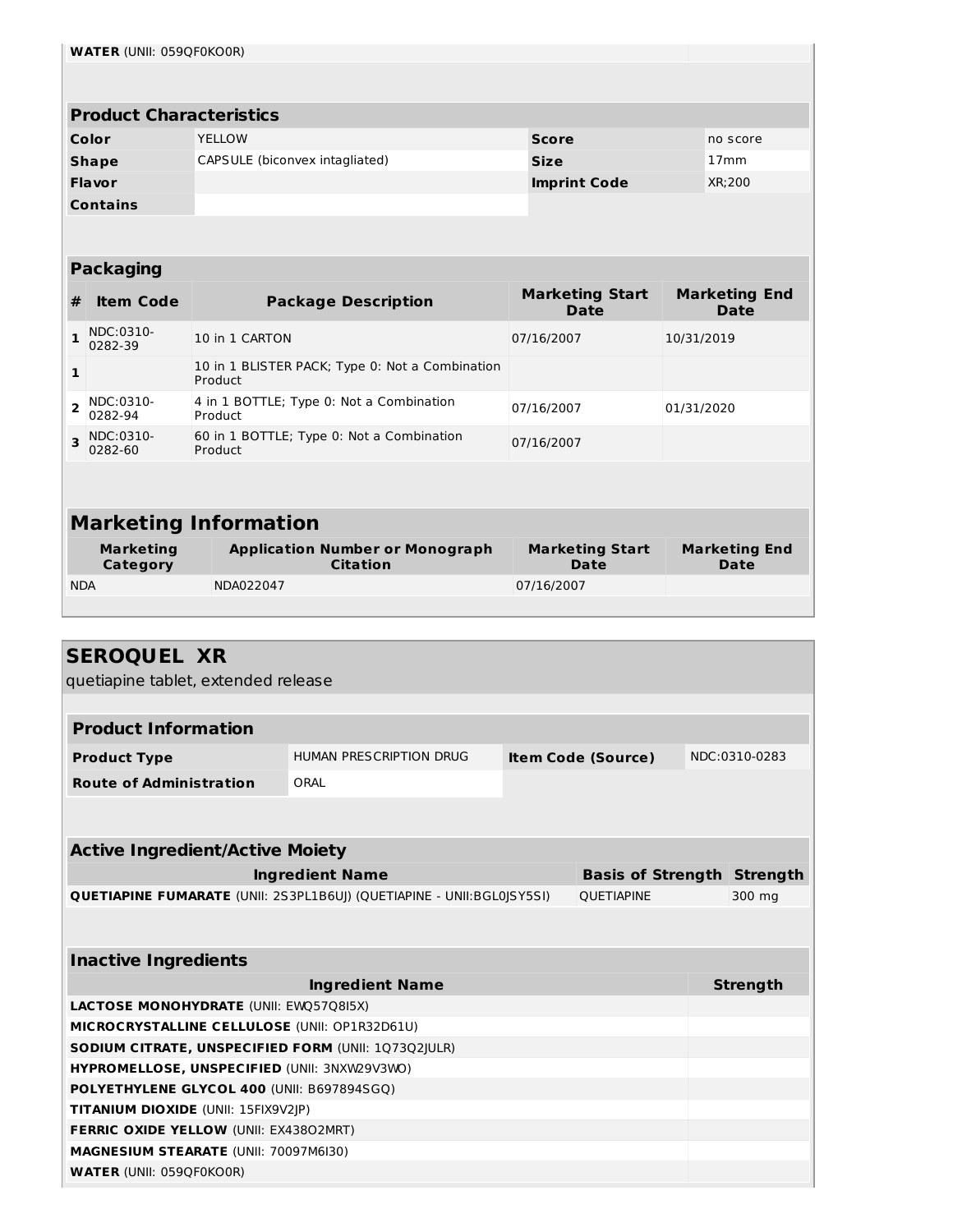| <b>Product Characteristics</b> |                                 |                     |          |  |
|--------------------------------|---------------------------------|---------------------|----------|--|
| Color                          | YELLOW (pale yellow)            | <b>Score</b>        | no score |  |
| <b>Shape</b>                   | CAPSULE (biconvex, intagliated) | <b>Size</b>         | 19mm     |  |
| <b>Flavor</b>                  |                                 | <b>Imprint Code</b> | XR;300   |  |
| <b>Contains</b>                |                                 |                     |          |  |

## **Packaging**

| #        | <b>Item Code</b>     | <b>Package Description</b>                                 | <b>Marketing Start</b><br>Date | <b>Marketing End</b><br>Date |
|----------|----------------------|------------------------------------------------------------|--------------------------------|------------------------------|
|          | NDC:0310-<br>0283-39 | 10 in 1 CARTON                                             | 07/16/2007                     | 09/30/2020                   |
| 1        |                      | 10 in 1 BLISTER PACK; Type 0: Not a Combination<br>Product |                                |                              |
|          | NDC:0310-<br>0283-55 | 500 in 1 BOTTLE; Type 0: Not a Combination<br>Product      | 07/16/2007                     | 05/28/2012                   |
|          | NDC:0310-<br>0283-60 | 60 in 1 BOTTLE; Type 0: Not a Combination<br>Product       | 07/16/2007                     |                              |
| $\Delta$ | NDC:0310-<br>0283-94 | 4 in 1 BOTTLE; Type 0: Not a Combination<br>Product        | 07/16/2007                     | 01/31/2020                   |

# **Marketing Information**

| Marketing  | <b>Application Number or Monograph</b> | <b>Marketing Start</b> | <b>Marketing End</b> |
|------------|----------------------------------------|------------------------|----------------------|
| Category   | Citation                               | Date                   | Date                 |
| <b>NDA</b> | NDA022047                              | 07/16/2007             |                      |

# **SEROQUEL XR**

quetiapine tablet, extended release

| <b>Product Information</b>     |                         |                           |               |  |
|--------------------------------|-------------------------|---------------------------|---------------|--|
| <b>Product Type</b>            | HUMAN PRESCRIPTION DRUG | <b>Item Code (Source)</b> | NDC:0310-0284 |  |
| <b>Route of Administration</b> | ORAL                    |                           |               |  |

| <b>Active Ingredient/Active Moiety</b>                                       |                                   |        |  |
|------------------------------------------------------------------------------|-----------------------------------|--------|--|
| <b>Ingredient Name</b>                                                       | <b>Basis of Strength Strength</b> |        |  |
| <b>QUETIAPINE FUMARATE</b> (UNII: 2S3PL1B6UI) (QUETIAPINE - UNII:BGL0JSY5SI) | <b>OUETIAPINE</b>                 | 400 mg |  |

| <b>Inactive Ingredients</b> |  |  |  |
|-----------------------------|--|--|--|
| Strength                    |  |  |  |
|                             |  |  |  |
|                             |  |  |  |
|                             |  |  |  |
|                             |  |  |  |
|                             |  |  |  |
|                             |  |  |  |
|                             |  |  |  |
|                             |  |  |  |
|                             |  |  |  |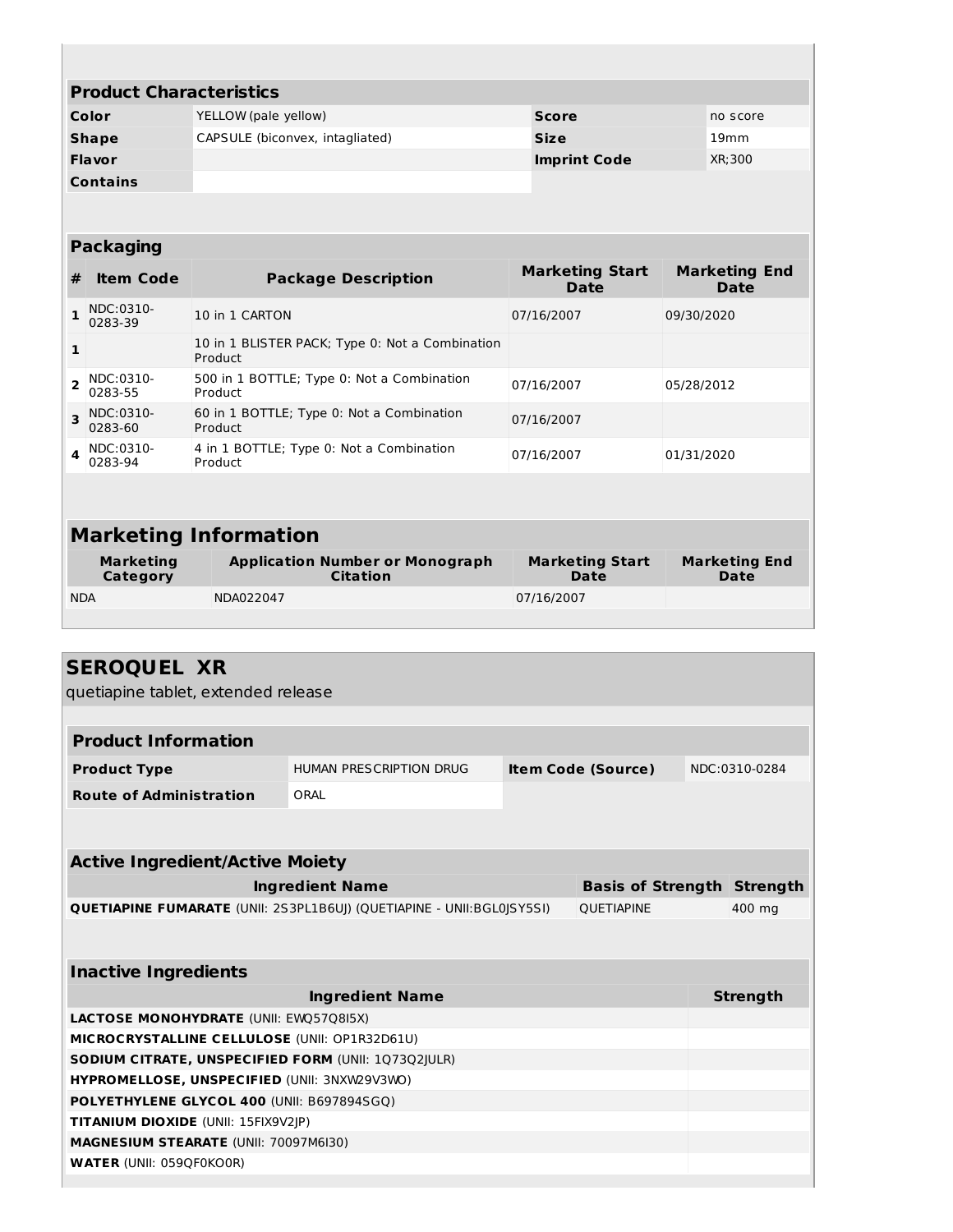| <b>Product Characteristics</b> |                                 |                     |          |
|--------------------------------|---------------------------------|---------------------|----------|
| Color                          | <b>WHITE</b>                    | <b>Score</b>        | no score |
| <b>Shape</b>                   | CAPSULE (biconvex, intagliated) | <b>Size</b>         | 19mm     |
| <b>Flavor</b>                  |                                 | <b>Imprint Code</b> | XR;400   |
| <b>Contains</b>                |                                 |                     |          |

## **Packaging**

| # | <b>Item Code</b>     | <b>Package Description</b>                                 | <b>Marketing Start</b><br>Date | <b>Marketing End</b><br>Date |
|---|----------------------|------------------------------------------------------------|--------------------------------|------------------------------|
|   | NDC:0310-<br>0284-39 | 10 in 1 CARTON                                             | 07/16/2007                     | 10/31/2020                   |
|   |                      | 10 in 1 BLISTER PACK; Type 0: Not a Combination<br>Product |                                |                              |
|   | NDC:0310-<br>0284-60 | 60 in 1 BOTTLE; Type 0: Not a Combination<br>Product       | 07/16/2007                     |                              |
|   | NDC:0310-<br>0284-94 | 4 in 1 BOTTLE; Type 0: Not a Combination<br>Product        | 07/16/2007                     | 11/30/2019                   |

# **Marketing Information**

| <b>Marketing</b><br>Category | <b>Application Number or Monograph</b><br><b>Citation</b> | <b>Marketing Start</b><br>Date | <b>Marketing End</b><br>Date |
|------------------------------|-----------------------------------------------------------|--------------------------------|------------------------------|
| <b>NDA</b>                   | NDA022047                                                 | 07/16/2007                     |                              |
|                              |                                                           |                                |                              |

| <b>SEROQUEL XR</b><br>quetiapine tablet, extended release                                   |                         |  |                           |                 |
|---------------------------------------------------------------------------------------------|-------------------------|--|---------------------------|-----------------|
|                                                                                             |                         |  |                           |                 |
| <b>Product Information</b>                                                                  |                         |  |                           |                 |
| <b>Product Type</b>                                                                         | HUMAN PRESCRIPTION DRUG |  | <b>Item Code (Source)</b> | NDC:0310-0280   |
| <b>Route of Administration</b>                                                              | ORAL                    |  |                           |                 |
|                                                                                             |                         |  |                           |                 |
| <b>Active Ingredient/Active Moiety</b>                                                      |                         |  |                           |                 |
|                                                                                             |                         |  |                           |                 |
| <b>Ingredient Name</b><br><b>Basis of Strength Strength</b>                                 |                         |  |                           |                 |
| <b>QUETIAPINE FUMARATE (UNII: 2S3PL1B6UJ) (QUETIAPINE - UNII: BGL0JSY5SI)</b><br>QUETIAPINE |                         |  | 50 mg                     |                 |
|                                                                                             |                         |  |                           |                 |
| <b>Inactive Ingredients</b>                                                                 |                         |  |                           |                 |
|                                                                                             | <b>Ingredient Name</b>  |  |                           | <b>Strength</b> |
| <b>LACTOSE MONOHYDRATE (UNII: EWQ57Q8I5X)</b>                                               |                         |  |                           |                 |
| MICROCRYSTALLINE CELLULOSE (UNII: OP1R32D61U)                                               |                         |  |                           |                 |
| <b>SODIUM CITRATE, UNSPECIFIED FORM (UNII: 107302 ULR)</b>                                  |                         |  |                           |                 |
| HYPROMELLOSE, UNSPECIFIED (UNII: 3NXW29V3WO)                                                |                         |  |                           |                 |
| MAGNESIUM STEARATE (UNII: 70097M6I30)                                                       |                         |  |                           |                 |
| POLYETHYLENE GLYCOL 400 (UNII: B697894SGQ)                                                  |                         |  |                           |                 |
| <b>TITANIUM DIOXIDE (UNII: 15FIX9V2JP)</b>                                                  |                         |  |                           |                 |
| <b>FERRIC OXIDE RED (UNII: 1K09F3G675)</b>                                                  |                         |  |                           |                 |
| FERRIC OXIDE YELLOW (UNII: EX43802MRT)                                                      |                         |  |                           |                 |
| <b>WATER (UNII: 059QF0KO0R)</b>                                                             |                         |  |                           |                 |
|                                                                                             |                         |  |                           |                 |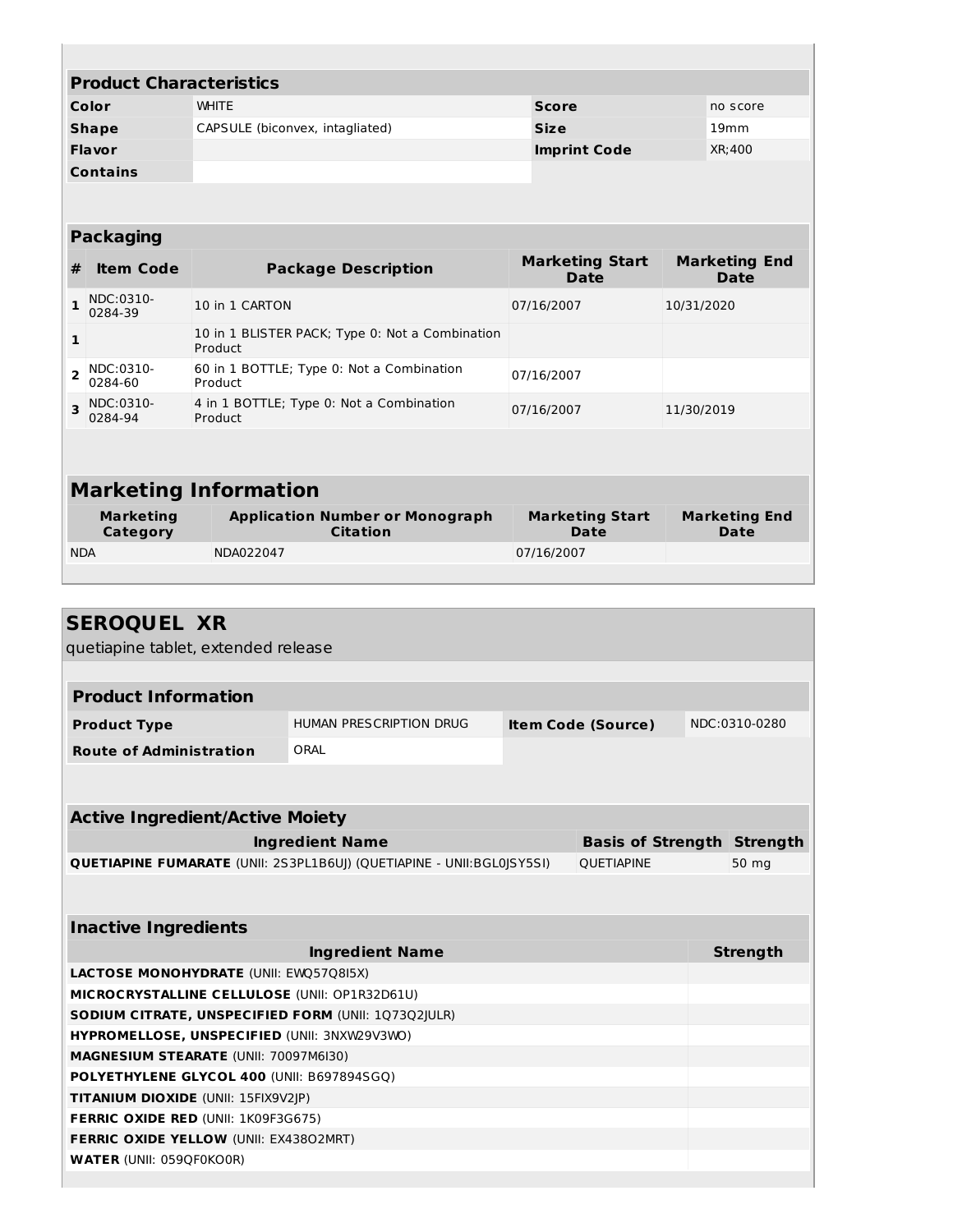| <b>Product Characteristics</b> |                    |                     |          |  |  |
|--------------------------------|--------------------|---------------------|----------|--|--|
| Color                          | PINK (peach)       | <b>Score</b>        | no score |  |  |
| <b>Shape</b>                   | CAPSULE (biconvex) | <b>Size</b>         | 16mm     |  |  |
| <b>Flavor</b>                  |                    | <b>Imprint Code</b> | XR;50    |  |  |
| <b>Contains</b>                |                    |                     |          |  |  |

## **Packaging**

| # | <b>Item Code</b>     | <b>Package Description</b>                                    | <b>Marketing Start</b><br><b>Date</b> | <b>Marketing End</b><br><b>Date</b> |
|---|----------------------|---------------------------------------------------------------|---------------------------------------|-------------------------------------|
|   | NDC:0310-<br>0280-60 | 60 in 1 BOTTLE; Type 0: Not a Combination Product 02/01/2009  |                                       |                                     |
|   | NDC:0310-<br>0280-39 | 100 in 1 BOX, UNIT-DOSE; Type 0: Not a<br>Combination Product | 02/01/2009                            | 07/31/2020                          |
|   | NDC:0310-<br>0280-94 | 1 in 1 CARTON                                                 | 02/01/2009                            | 07/31/2020                          |
| 3 |                      | 4 in 1 BLISTER PACK; Type 0: Not a Combination<br>Product     |                                       |                                     |
|   |                      |                                                               |                                       |                                     |

## **Marketing Information**

| <b>Marketing</b><br>Category | <b>Application Number or Monograph</b><br><b>Citation</b> | <b>Marketing Start</b><br>Date | <b>Marketing End</b><br>Date |
|------------------------------|-----------------------------------------------------------|--------------------------------|------------------------------|
| <b>NDA</b>                   | NDA022047                                                 | 02/01/2009                     |                              |
|                              |                                                           |                                |                              |

## **SEROQUEL XR**

quetiapine tablet, extended release

| <b>Product Information</b>                                                   |                         |  |                                   |  |                 |  |
|------------------------------------------------------------------------------|-------------------------|--|-----------------------------------|--|-----------------|--|
| <b>Product Type</b>                                                          | HUMAN PRESCRIPTION DRUG |  | <b>Item Code (Source)</b>         |  | NDC:0310-0281   |  |
| <b>Route of Administration</b>                                               | ORAI                    |  |                                   |  |                 |  |
|                                                                              |                         |  |                                   |  |                 |  |
|                                                                              |                         |  |                                   |  |                 |  |
| <b>Active Ingredient/Active Moiety</b>                                       |                         |  |                                   |  |                 |  |
|                                                                              | <b>Ingredient Name</b>  |  | <b>Basis of Strength Strength</b> |  |                 |  |
| <b>QUETIAPINE FUMARATE (UNII: 2S3PL1B6UJ) (QUETIAPINE - UNII:BGL0JSY5SI)</b> |                         |  | <b>OUETIAPINE</b>                 |  | 150 mg          |  |
|                                                                              |                         |  |                                   |  |                 |  |
|                                                                              |                         |  |                                   |  |                 |  |
| <b>Inactive Ingredients</b>                                                  |                         |  |                                   |  |                 |  |
|                                                                              | <b>Ingredient Name</b>  |  |                                   |  | <b>Strength</b> |  |
| <b>LACTOSE MONOHYDRATE (UNII: EWQ57Q8I5X)</b>                                |                         |  |                                   |  |                 |  |
| <b>MICROCRYSTALLINE CELLULOSE (UNII: OP1R32D61U)</b>                         |                         |  |                                   |  |                 |  |
| <b>SODIUM CITRATE, UNSPECIFIED FORM (UNII: 107302 ULR)</b>                   |                         |  |                                   |  |                 |  |
| HYPROMELLOSE, UNSPECIFIED (UNII: 3NXW29V3WO)                                 |                         |  |                                   |  |                 |  |
| <b>MAGNESIUM STEARATE (UNII: 70097M6I30)</b>                                 |                         |  |                                   |  |                 |  |
| POLYETHYLENE GLYCOL 400 (UNII: B697894SGQ)                                   |                         |  |                                   |  |                 |  |
| <b>TITANIUM DIOXIDE (UNII: 15FIX9V2JP)</b>                                   |                         |  |                                   |  |                 |  |
| <b>WATER (UNII: 059QF0KO0R)</b>                                              |                         |  |                                   |  |                 |  |
|                                                                              |                         |  |                                   |  |                 |  |
|                                                                              |                         |  |                                   |  |                 |  |
|                                                                              |                         |  |                                   |  |                 |  |